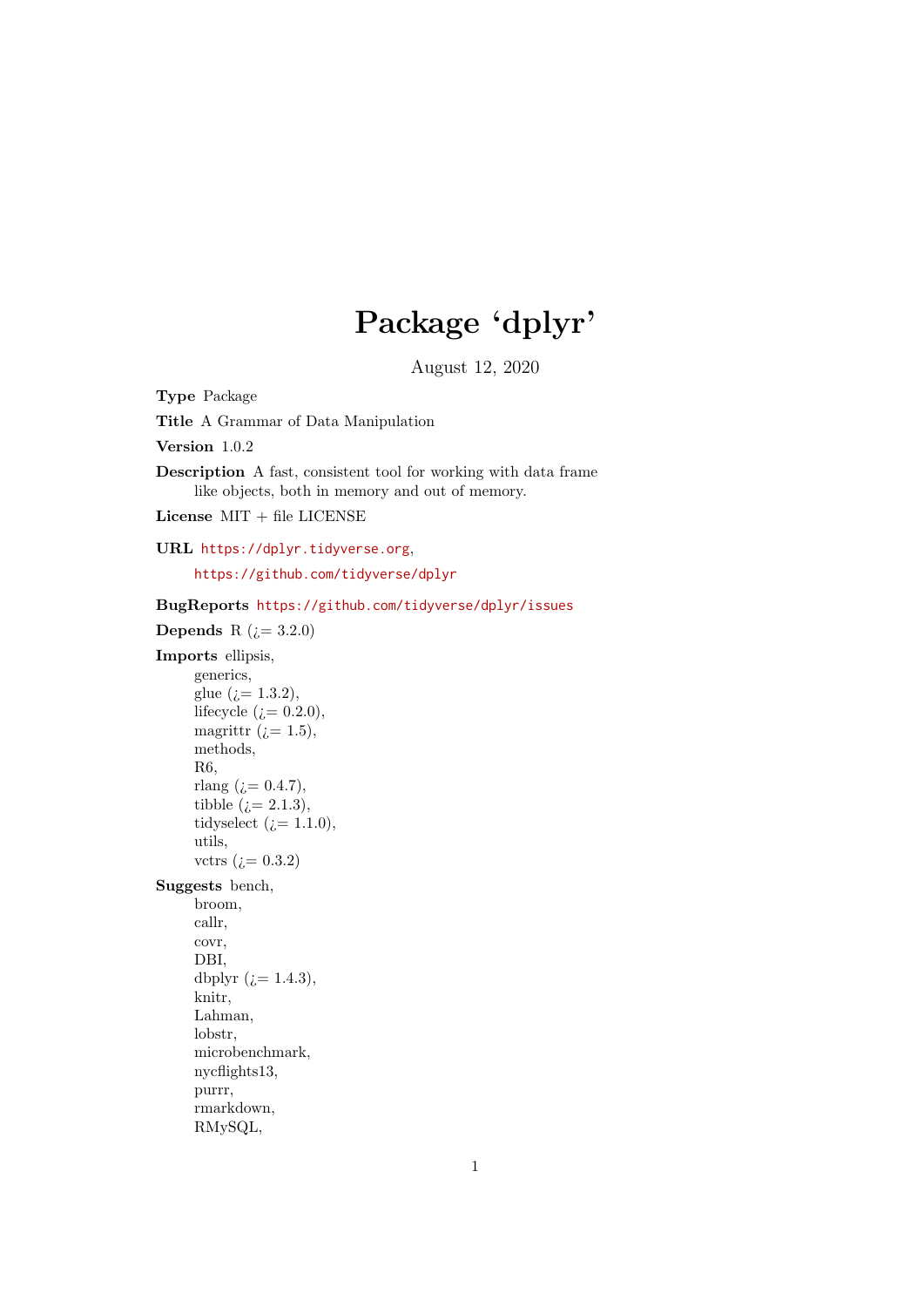```
RPostgreSQL,
      RSQLite,
      test that (i = 2.1.0),
      % \left\vert \mathbf{M}\right\vert with<br>r
VignetteBuilder knitr
Encoding UTF-8
{\bf LazyData}yes
Roxygen list(markdown = TRUE)
RoxygenNote 7.1.1
```
# R topics documented:

| 3                                                                                                                          |
|----------------------------------------------------------------------------------------------------------------------------|
| $\overline{5}$                                                                                                             |
| $\overline{5}$<br>arrange                                                                                                  |
| $\overline{7}$                                                                                                             |
| 8                                                                                                                          |
| 8                                                                                                                          |
| 9                                                                                                                          |
| 10                                                                                                                         |
| 11                                                                                                                         |
| 14                                                                                                                         |
| 15                                                                                                                         |
| context<br>16                                                                                                              |
| 18                                                                                                                         |
| 18                                                                                                                         |
| 20                                                                                                                         |
| $\mathrm{desc}$<br>21                                                                                                      |
| 22                                                                                                                         |
| 23                                                                                                                         |
| 24                                                                                                                         |
| 25                                                                                                                         |
| 27                                                                                                                         |
| 29                                                                                                                         |
| 30                                                                                                                         |
| 32<br>$group-by-all \dots \dots \dots \dots \dots \dots \dots \dots \dots \dots \dots \dots \dots \dots \dots \dots \dots$ |
| 34                                                                                                                         |
| 35<br>$group_map$                                                                                                          |
| 37                                                                                                                         |
| $group-trim$<br>38                                                                                                         |
| 39                                                                                                                         |
| 40                                                                                                                         |
| 40                                                                                                                         |
| 41                                                                                                                         |
| 45                                                                                                                         |
| 48                                                                                                                         |
| 51                                                                                                                         |
| 52<br>near                                                                                                                 |
| 53                                                                                                                         |
| 54                                                                                                                         |
|                                                                                                                            |

 $\sqrt{2}$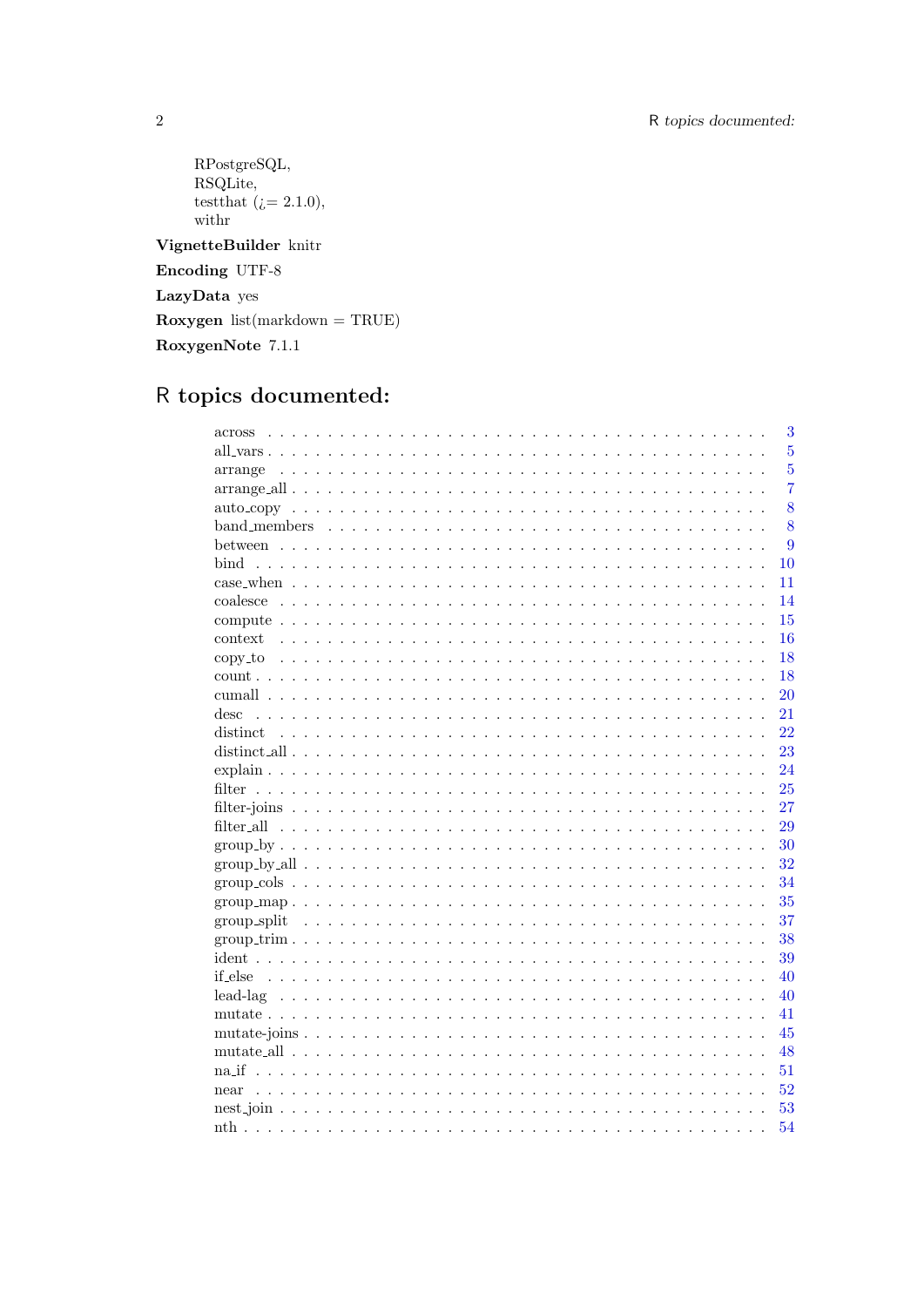<span id="page-2-0"></span>

| Index |      | 84   |
|-------|------|------|
|       |      |      |
|       | vars | 82   |
|       |      | 82   |
|       |      | 79   |
|       |      | 77   |
|       |      | -76  |
|       |      | -75  |
|       |      | -75  |
|       |      | -72  |
|       |      | -71  |
|       |      | -67  |
|       |      | 66   |
|       |      | 65   |
|       |      | - 63 |
|       |      | 62   |
|       |      | 61   |
|       |      | 58   |
|       |      | -57  |
|       |      |      |
|       |      |      |
|       |      |      |

<span id="page-2-1"></span>across Apply a function (or a set of functions) to a set of columns

# Description

across() makes it easy to apply the same transformation to multiple columns, allowing you to use [select\(\)](#page-66-1) semantics inside in [summarise\(\)](#page-76-1) and [mutate\(\)](#page-40-1). across() supersedes the family of "scoped variants" like summarise\_at(), summarise\_if(), and summarise\_all(). See vignette("colwise") for more details.

c across() is designed to work with [rowwise\(\)](#page-64-1) to make it easy to perform row-wise aggregations. It has two differences from c():

- It uses tidy select semantics so you can easily select multiple variables. See vignette("rowwise") for more details.
- It uses [vctrs::vec](#page-0-0)\_c() in order to give safer outputs.

#### Usage

```
across(.cols = everything(), .fns = NULL, ..., .names = NULL)
```

```
c_across(cols = everything())
```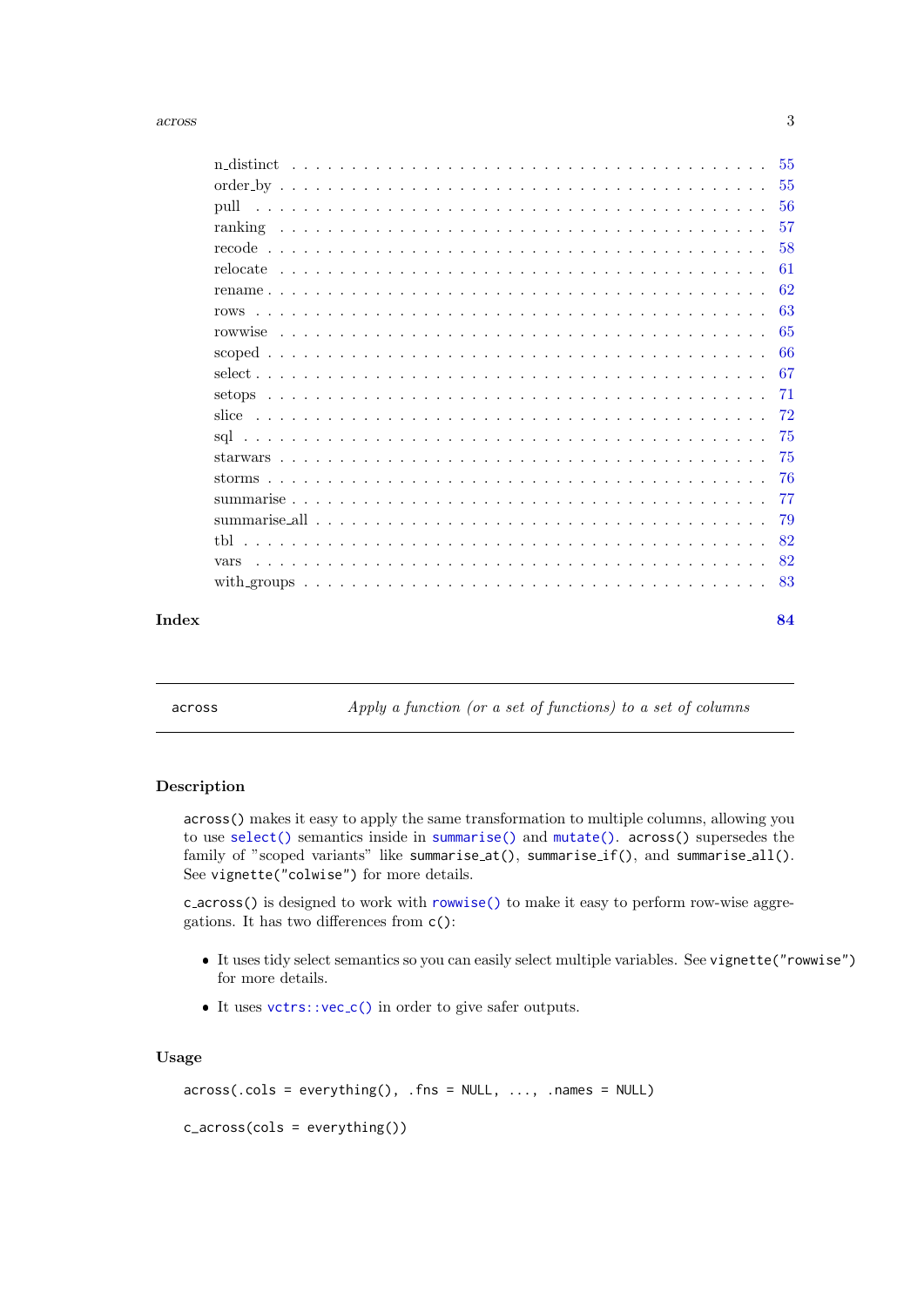# Arguments

| . fns       | Functions to apply to each of the selected columns. Possible values are:                                                                                                                                                                                                                                                                                                                 |
|-------------|------------------------------------------------------------------------------------------------------------------------------------------------------------------------------------------------------------------------------------------------------------------------------------------------------------------------------------------------------------------------------------------|
|             | • NULL, to returns the columns untransformed.                                                                                                                                                                                                                                                                                                                                            |
|             | $\bullet$ A function, e.g. mean.                                                                                                                                                                                                                                                                                                                                                         |
|             | • A purrr-style lambda, e.g. $\tilde{ }$ mean(.x, na.rm = TRUE)                                                                                                                                                                                                                                                                                                                          |
|             | • A list of functions/lambdas, e.g. list (mean = mean, n_miss = $\tilde{\ }$ sum(is.na(.x))                                                                                                                                                                                                                                                                                              |
|             | Within these functions you can use cur-column() and cur-group() to<br>access the current column and grouping keys respectively.                                                                                                                                                                                                                                                          |
| $\cdots$    | Additional arguments for the function calls in . fns.                                                                                                                                                                                                                                                                                                                                    |
| .names      | A glue specification that describes how to name the output columns.<br>This can use $\{ .col \}$ to stand for the selected column name, and $\{ .fn \}$<br>to stand for the name of the function being applied. The default (NULL)<br>is equivalent to " $\{ .col \}$ " for the single function case and " $\{ .col \}$ . $\{ .fil \}$ "<br>for the case where a list is used for . fns. |
| cols, .cols | itidy-select; Columns to transform. Because across() is used within<br>functions like summarise() and mutate(), you can't select or compute<br>upon grouping variables.                                                                                                                                                                                                                  |

# Value

A tibble with one column for each column in .cols and each function in .fns.

```
# across() -----------------------------------------------------------------
iris %>%
  group_by(Species) %>%
 summarise(across(starts_with("Sepal"), mean))
iris %>%
 as_tibble() %>%
 mutate(across(where(is.factor), as.character))
# A purrr-style formula
iris %>%
 group_by(Species) %>%
  summarise(across(starts_with("Sepal"), ~mean(.x, na.rm = TRUE)))
# A named list of functions
iris %>%
  group_by(Species) %>%
  summarise(across(starts_with("Sepal"), list(mean = mean, sd = sd)))
# Use the .names argument to control the output names
iris %>%
  group_by(Species) %>%
  summarise(across(starts_with("Sepal"), mean, .names = "mean_{.col}"))
iris %>%
 group_by(Species) %>%
 summarise(across(starts_with("Sepal"), list(mean = mean, sd = sd), .names = "{.col}.{.fn}"))
iris %>%
  group_by(Species) %>%
  summarise(across(starts_with("Sepal"), list(mean, sd), .names = "{.col}.fn{.fn}"))
```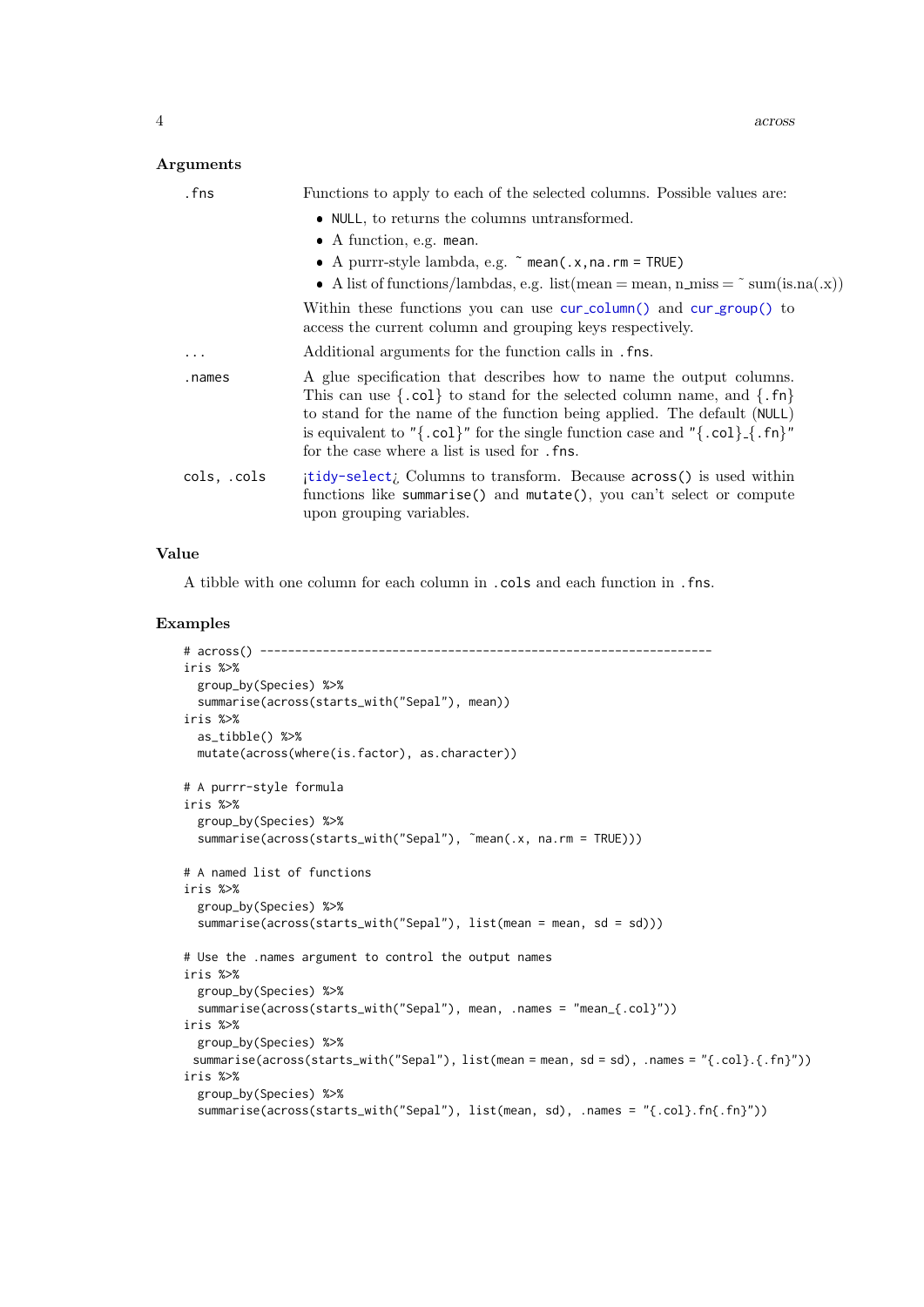#### <span id="page-4-0"></span>all\_vars 5

```
# c_across() ---------------------------------------------------------------
df \le tibble(id = 1:4, w = runif(4), x = runif(4), y = runif(4), z = runif(4))
df %>%
  rowwise() %>%
  mutate(
    sum = sum(c_aross(w:z)),sd = sd(c_across(w:z))\lambda
```
<span id="page-4-2"></span>all\_vars Apply predicate to all variables

# <span id="page-4-3"></span>Description

# Superseded

all\_vars() and any\_vars() were only needed for the scoped verbs, which have been superseded by the use of [across\(\)](#page-2-1) in an existing verb. See vignette("colwise") for details.

These quoting functions signal to scoped [filter](#page-28-2)ing verbs (e.g. filter  $if()$  or filter  $all()$ ) that a predicate expression should be applied to all relevant variables. The all vars() variant takes the intersection of the predicate expressions with  $\&$  while the any vars() variant takes the union with |.

# Usage

all\_vars(expr)

any\_vars(expr)

# Arguments

expr 
i[data-masking](#page-0-0); An expression that returns a logical vector, using . to refer to the "current" variable.

# See Also

[vars\(\)](#page-81-1) for other quoting functions that you can use with scoped verbs.

<span id="page-4-1"></span>arrange arrange *Arrange rows by column values* 

# Description

arrange() orders the rows of a data frame by the values of selected columns.

Unlike other dplyr verbs, arrange() largely ignores grouping; you need to explicitly mention grouping variables (or use .by group = TRUE) in order to group by them, and functions of variables are evaluated once per data frame, not once per group.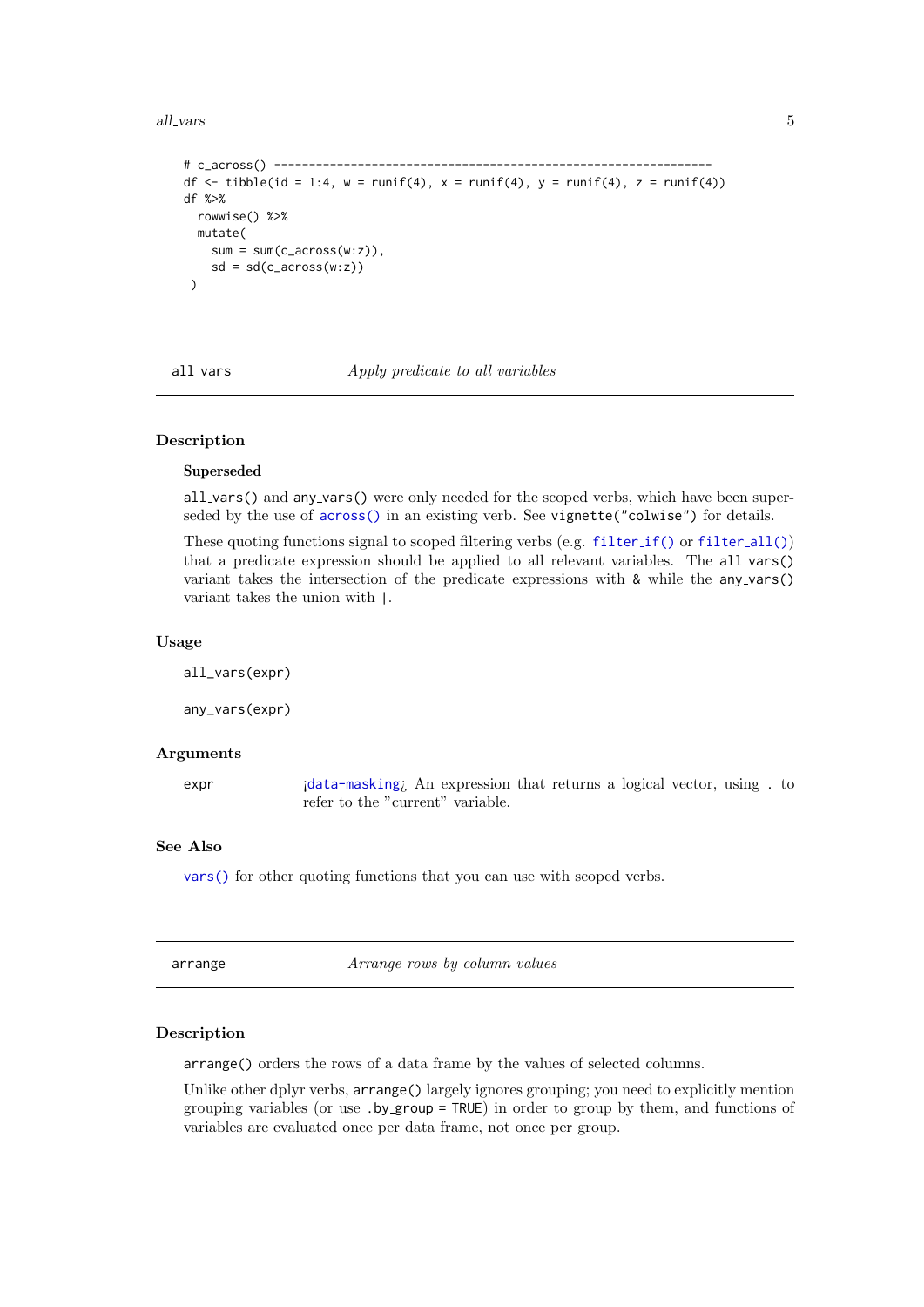# Usage

```
arrange(.data, ..., .by_group = FALSE)
## S3 method for class 'data.frame'
\ar{range}(.\text{data}, \ldots, \text{by\_group} = \text{FALSE})
```
# Arguments

| .data     | A data frame, data frame extension (e.g. a tibble), or a lazy data frame<br>(e.g. from dbplyr or dtplyr). See <i>Methods</i> , below, for more details. |
|-----------|---------------------------------------------------------------------------------------------------------------------------------------------------------|
| $\cdots$  | data-masking; Variables, or functions or variables. Use desc() to sort a<br>variable in descending order.                                               |
| .by_group | If TRUE, will sort first by grouping variable. Applies to grouped data<br>frames only.                                                                  |

# Details

# Locales:

The sort order for character vectors will depend on the collating sequence of the locale in use: see [locales\(\)](#page-0-0).

#### Missing values:

Unlike base sorting with sort(), NA are:

- always sorted to the end for local data, even when wrapped with desc().
- treated differently for remote data, depending on the backend.

# Value

An object of the same type as .data. The output has the following properties:

- All rows appear in the output, but (usually) in a different place.
- Columns are not modified.
- Groups are not modified.
- Data frame attributes are preserved.

# Methods

This function is a generic, which means that packages can provide implementations (methods) for other classes. See the documentation of individual methods for extra arguments and differences in behaviour.

The following methods are currently available in loaded packages: no methods found.

# See Also

Other single table verbs: [filter\(](#page-24-1)), [mutate\(](#page-40-1)), [rename\(](#page-61-1)), [select\(](#page-66-1)), [slice\(](#page-71-1)), [summarise\(](#page-76-1))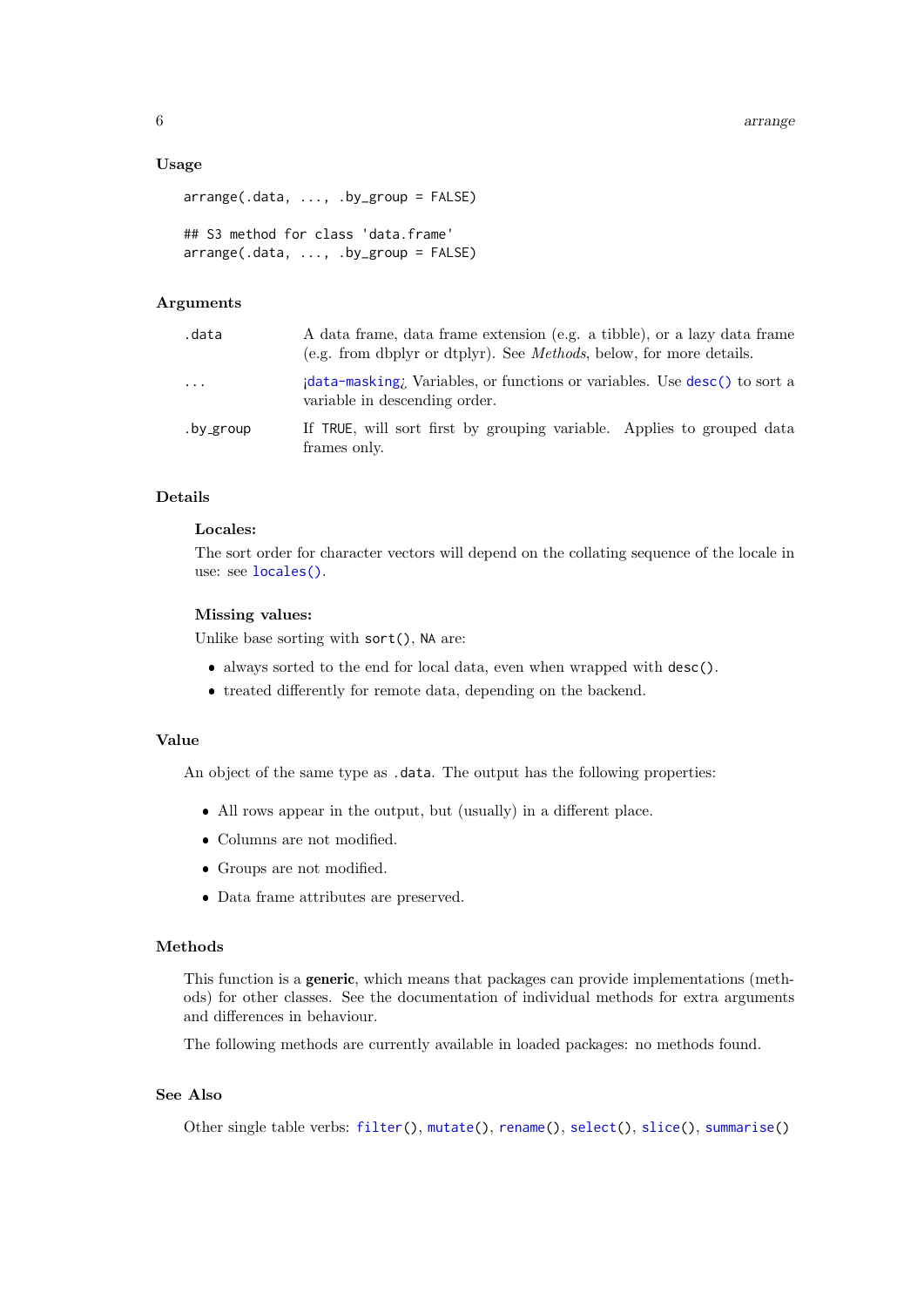#### <span id="page-6-0"></span>arrange all 7

#### Examples

```
arrange(mtcars, cyl, disp)
arrange(mtcars, desc(disp))
# grouped arrange ignores groups
by_cyl <- mtcars %>% group_by(cyl)
by_cyl %>% arrange(desc(wt))
# Unless you specifically ask:
by_cyl %>% arrange(desc(wt), .by_group = TRUE)
# use embracing when wrapping in a function;
# see ?dplyr_data_masking for more details
tidy_eval_arrange <- function(.data, var) {
  .data %>%
    arrange({{ var }})
}
tidy_eval_arrange(mtcars, mpg)
# use across() access select()-style semantics
iris %>% arrange(across(starts_with("Sepal")))
iris %>% arrange(across(starts_with("Sepal"), desc))
```
arrange all Arrange rows by a selection of variables

#### Description

# Superseded

Scoped verbs ( if, at, all) have been superseded by the use of [across\(\)](#page-2-1) in an existing verb. See vignette("colwise") for details.

These [scoped](#page-65-1) variants of [arrange\(\)](#page-4-1) sort a data frame by a selection of variables. Like [arrange\(\)](#page-4-1), you can modify the variables before ordering with the .funs argument.

#### Usage

```
arraye_a11(.th1, .funs = list(), . . . , .by_group = FALSE)arrange_at(.th1, .vars, .funs = list(), . . . , .by_group = FALSE)array_{\text{eff}} (.tbl, .predicate, .funs = list(), ..., .by_group = FALSE)
```
#### Arguments

| .tbl       | A tbl object.                                                                                                                |
|------------|------------------------------------------------------------------------------------------------------------------------------|
| .funs      | A function fun, a quosure style lambda $\tilde{\ }$ fun(.) or a list of either form.                                         |
| $\ddots$ . | Additional arguments for the function calls in . funs. These are evaluated<br>only once, with tidy dots support.             |
| .by_group  | If TRUE, will sort first by grouping variable. Applies to grouped data<br>frames only.                                       |
| vars.      | A list of columns generated by vars(), a character vector of column<br>names, a numeric vector of column positions, or NULL. |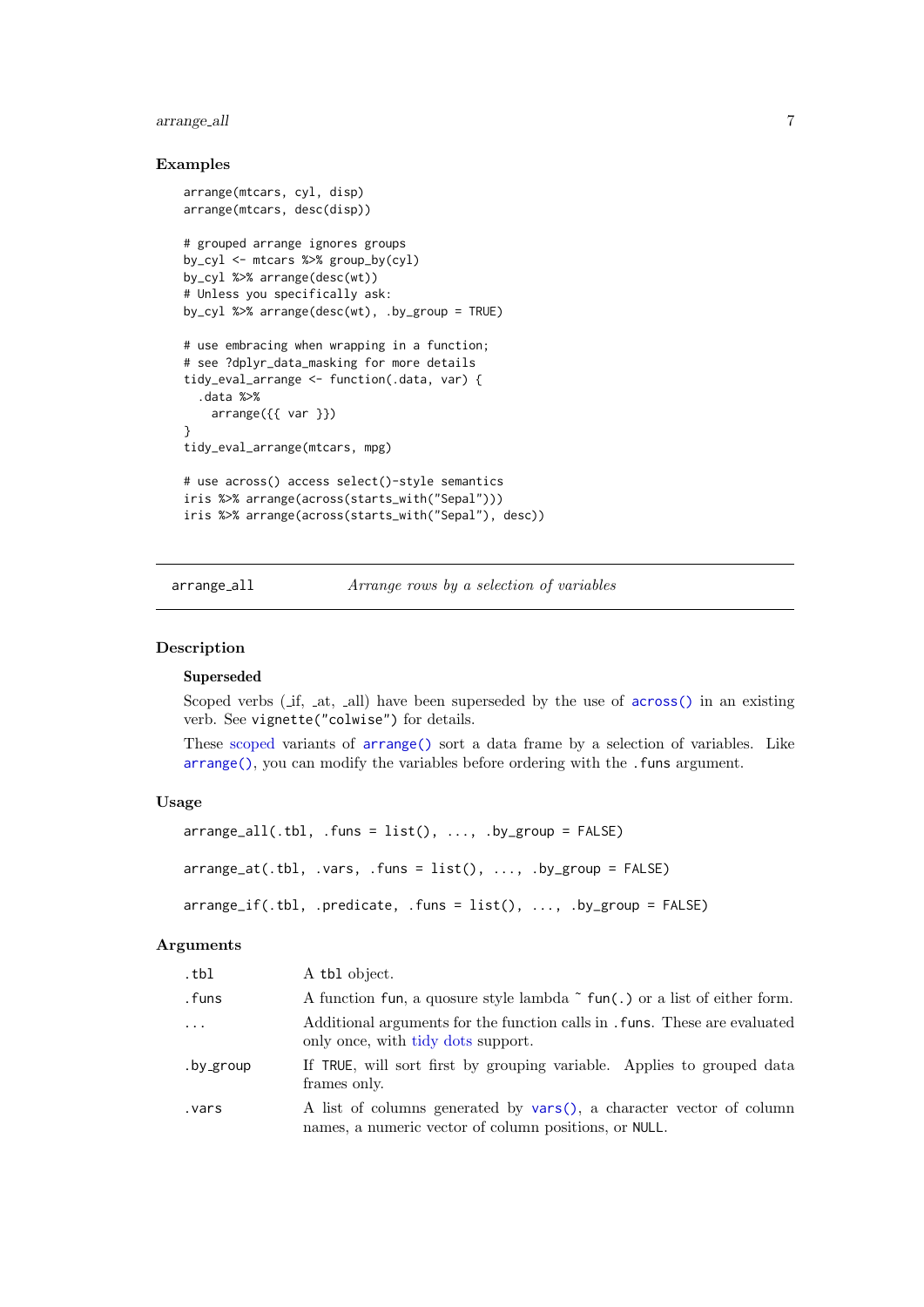```
.predicate A predicate function to be applied to the columns or a logical vector.
              The variables for which .predicate is or returns TRUE are selected. This
              function() and thus supports quosure-
              style lambda functions and strings representing function names.
```
# Grouping variables

The grouping variables that are part of the selection participate in the sorting of the data frame.

#### Examples

```
df <- as_tibble(mtcars)
arrange_all(df)
# ->arrange(df, across())
arrange_all(df, desc)
# ->
arrange(df, across(everything(), desc))
```
auto\_copy copy tables to same source, if necessary

# Description

Copy tables to same source, if necessary

# Usage

```
auto\_copy(x, y, copy = FALSE, ...)
```
#### Arguments

| x, y     | y will be copied to x, if necessary.                                                                                                                                                                                                       |
|----------|--------------------------------------------------------------------------------------------------------------------------------------------------------------------------------------------------------------------------------------------|
| copy     | If $x$ and $y$ are not from the same data source, and copy is TRUE, then $y$<br>will be copied into the same src as x. This allows you to join tables across<br>size, but it is a potentially expensive operation so you must opt into it. |
| $\cdots$ | Other arguments passed on to methods.                                                                                                                                                                                                      |

band\_members Band membership

#### Description

These data sets describe band members of the Beatles and Rolling Stones. They are toy data sets that can be displayed in their entirety on a slide (e.g. to demonstrate a join).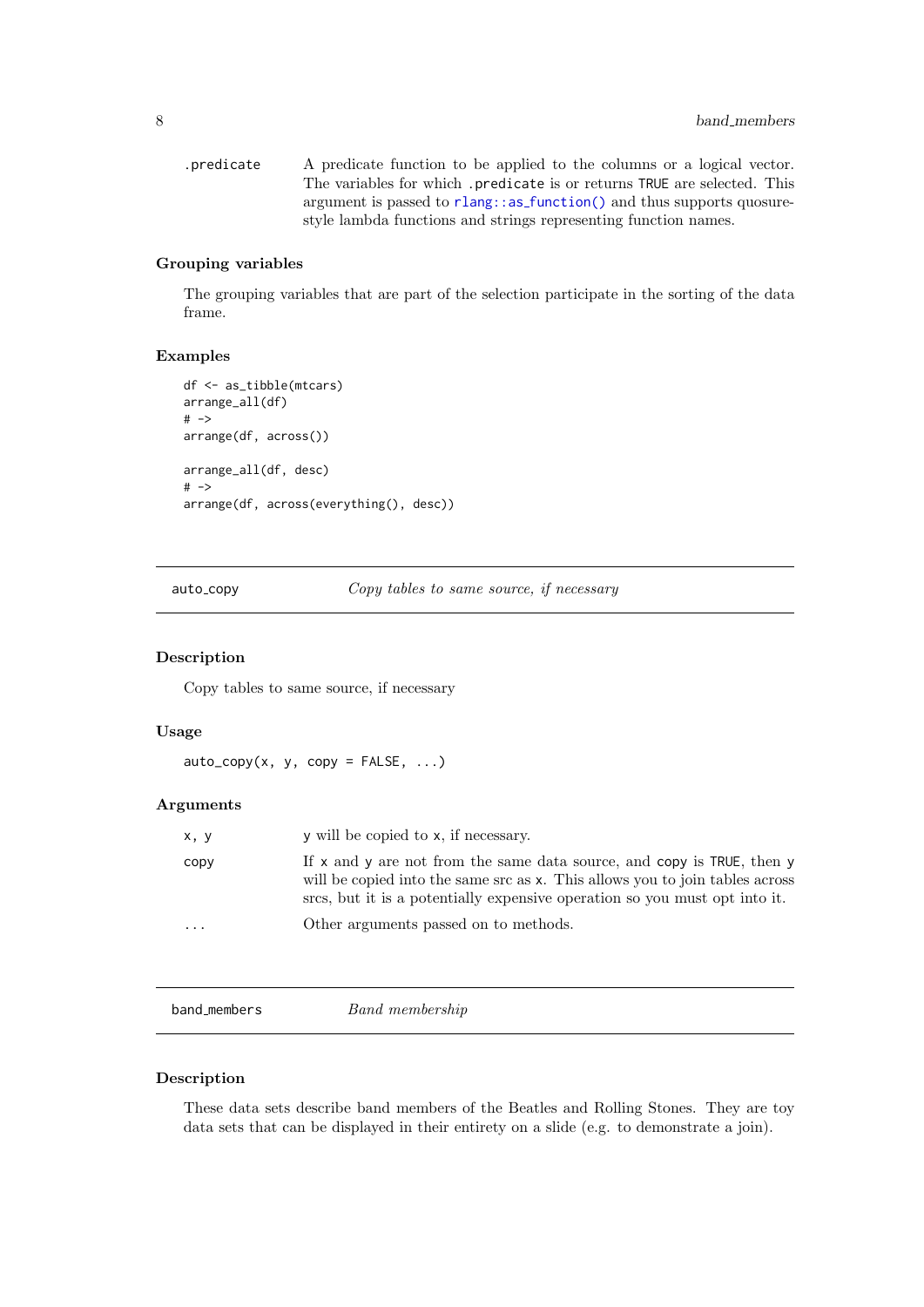<span id="page-8-0"></span>between 9

#### Usage

band\_members

band\_instruments

band\_instruments2

#### Format

Each is a tibble with two variables and three observations

# Details

band instruments and band instruments2 contain the same data but use different column names for the first column of the data set. band instruments uses name, which matches the name of the key column of band members; band instruments2 uses artist, which does not.

#### Examples

band\_members band\_instruments band\_instruments2

<span id="page-8-1"></span>between Do values in a numeric vector fall in specified range?

# Description

This is a shortcut for  $x \geq 1$  left &  $x \leq 1$  right, implemented efficiently in C++ for local values, and translated to the appropriate SQL for remote tables.

#### Usage

```
between(x, left, right)
```
# Arguments

x A numeric vector of values left, right Boundary values

#### Examples

between(1:12, 7, 9)  $x < -$  rnorm(1e2)  $x[between(x, -1, 1)]$ ## Or on a tibble using filter

```
filter(starwars, between(height, 100, 150))
```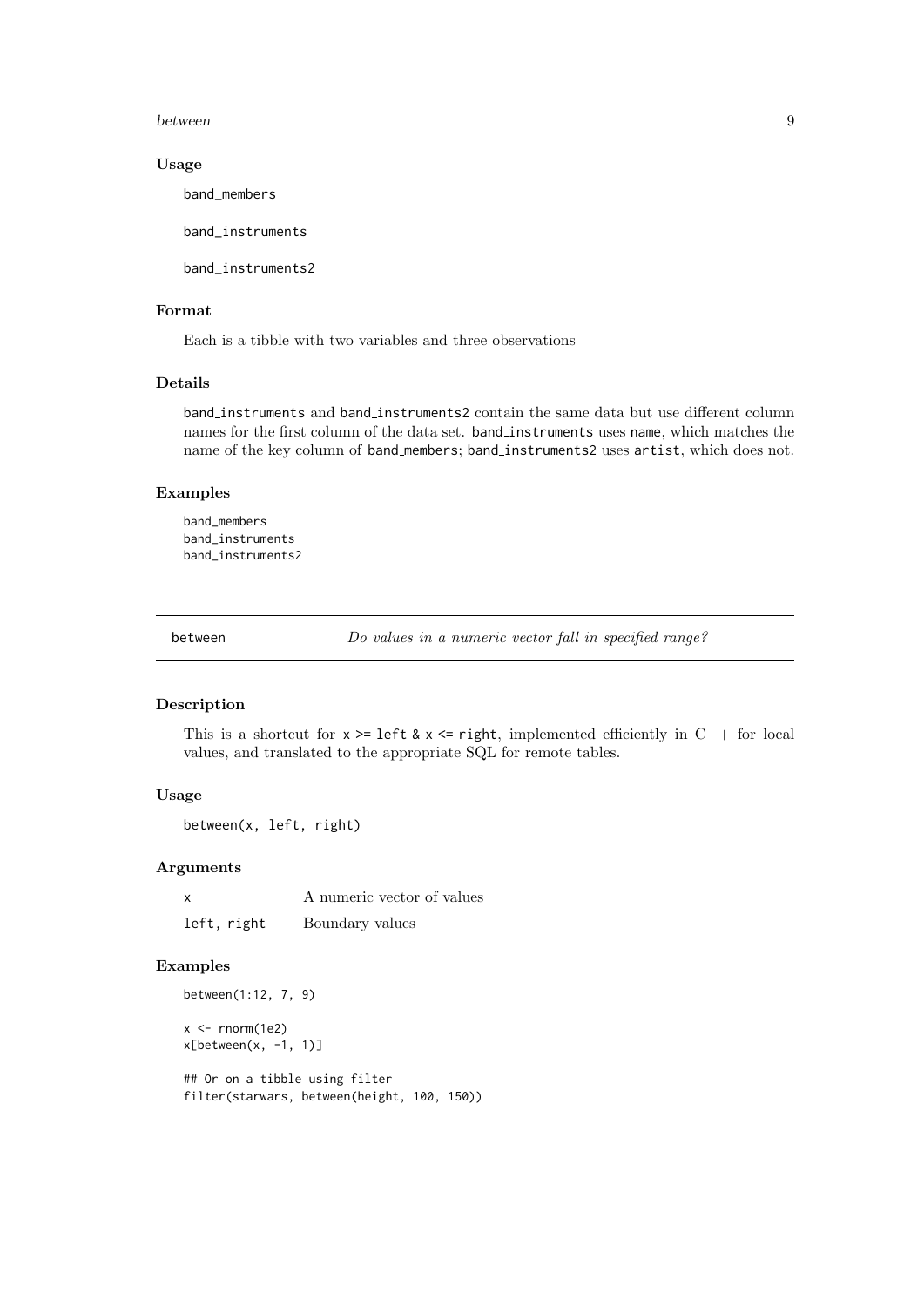# <span id="page-9-0"></span>Description

This is an efficient implementation of the common pattern of do.call(rbind,dfs) or do.call(cbind,dfs) for binding many data frames into one.

# Usage

```
bind_{rows}..., .id = NULL)
bind_cols(
  ...,
  .name_repair = c("unique", "universal", "check_unique", "minimal")
\lambda
```
# Arguments

| .            | Data frames to combine.                                                                                                                                                                                                                                                                                                                      |
|--------------|----------------------------------------------------------------------------------------------------------------------------------------------------------------------------------------------------------------------------------------------------------------------------------------------------------------------------------------------|
|              | Each argument can either be a data frame, a list that could be a data<br>frame, or a list of data frames.                                                                                                                                                                                                                                    |
|              | When row-binding, columns are matched by name, and any missing columns<br>will be filled with NA.                                                                                                                                                                                                                                            |
|              | When column-binding, rows are matched by position, so all data frames<br>must have the same number of rows. To match by value, not position,<br>see mutate-joins.                                                                                                                                                                            |
| .id          | Data frame identifier.                                                                                                                                                                                                                                                                                                                       |
|              | When <i>id</i> is supplied, a new column of identifiers is created to link each<br>row to its original data frame. The labels are taken from the named<br>arguments to bind_rows(). When a list of data frames is supplied, the<br>labels are taken from the names of the list. If no names are found a<br>numeric sequence is used instead. |
| .name_repair | One of "unique", "universal", or "check_unique". See vctrs:: $vec_a$ ss_names()<br>for the meaning of these options.                                                                                                                                                                                                                         |

# Details

The output of bind\_rows() will contain a column if that column appears in any of the inputs.

#### Value

bind\_rows() and bind\_cols() return the same type as the first input, either a data frame, tbl\_df, or grouped\_df.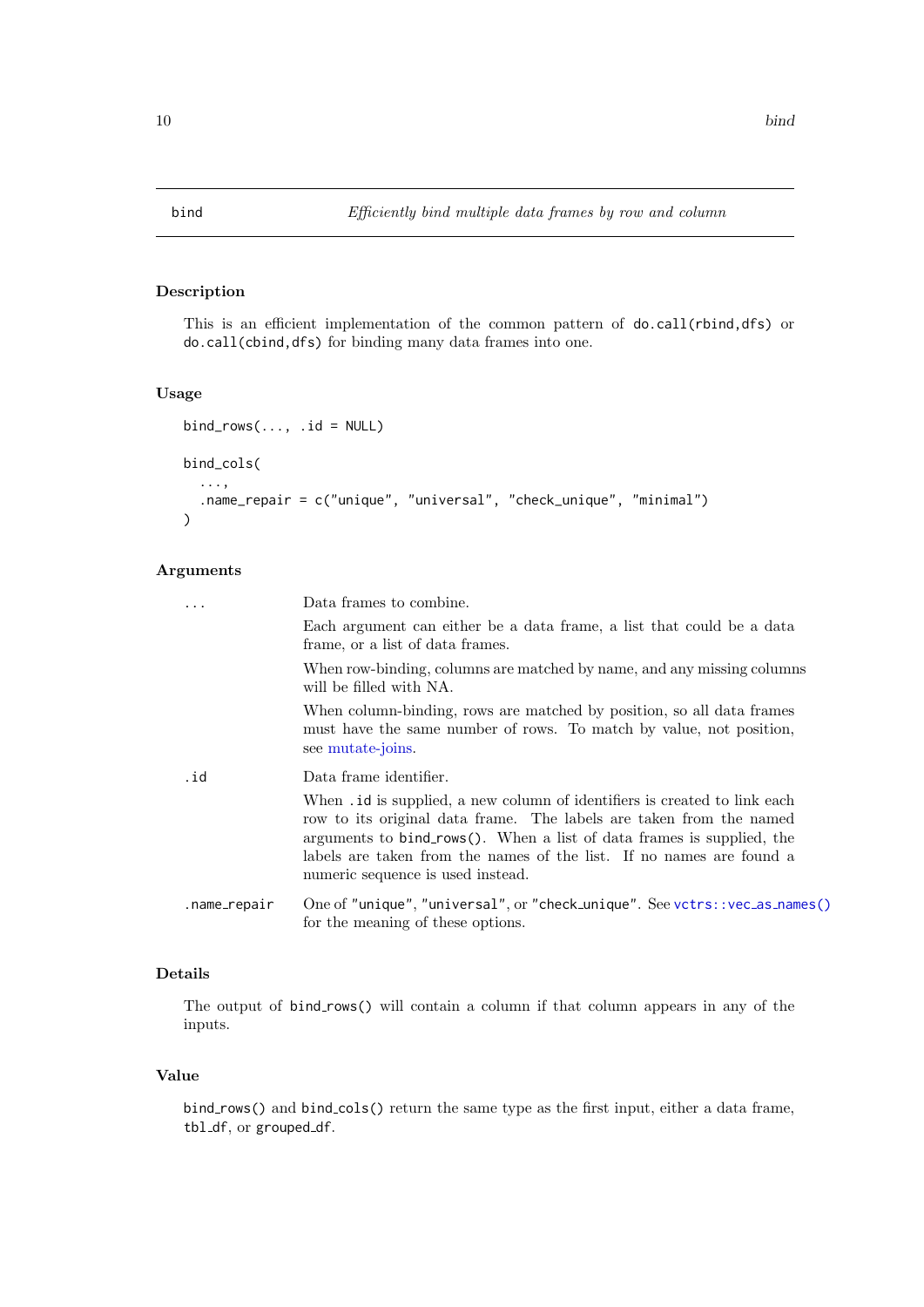#### <span id="page-10-0"></span>case when 11

```
one <- starwars[1:4, ]
two <- starwars[9:12, ]
# You can supply data frames as arguments:
bind_rows(one, two)
# The contents of lists are spliced automatically:
bind_rows(list(one, two))
bind_rows(split(starwars, starwars$homeworld))
bind_rows(list(one, two), list(two, one))
# In addition to data frames, you can supply vectors. In the rows
# direction, the vectors represent rows and should have inner
# names:
bind_rows(
  c(a = 1, b = 2),
  c(a = 3, b = 4))
# You can mix vectors and data frames:
bind_rows(
  c(a = 1, b = 2),
  tibble(a = 3:4, b = 5:6),
  c(a = 7, b = 8)\lambda# When you supply a column name with the `.id` argument, a new
# column is created to link each row to its original data frame
bind_rows(list(one, two), .id = "id")
bind\_rows(list(a = one, b = two), id = "id")bind_rows("group 1" = one, "group 2" = two, .id = "groups")
# Columns don't need to match when row-binding
bind_rows(tibble(x = 1:3), tibble(y = 1:4))
## Not run:
# Rows do need to match when column-binding
bind_cols(tibble(x = 1:3), tibble(y = 1:2))
# even with 0 columns
bind_cols(tibble(x = 1:3), tibble())
## End(Not run)
bind_cols(one, two)
bind_cols(list(one, two))
```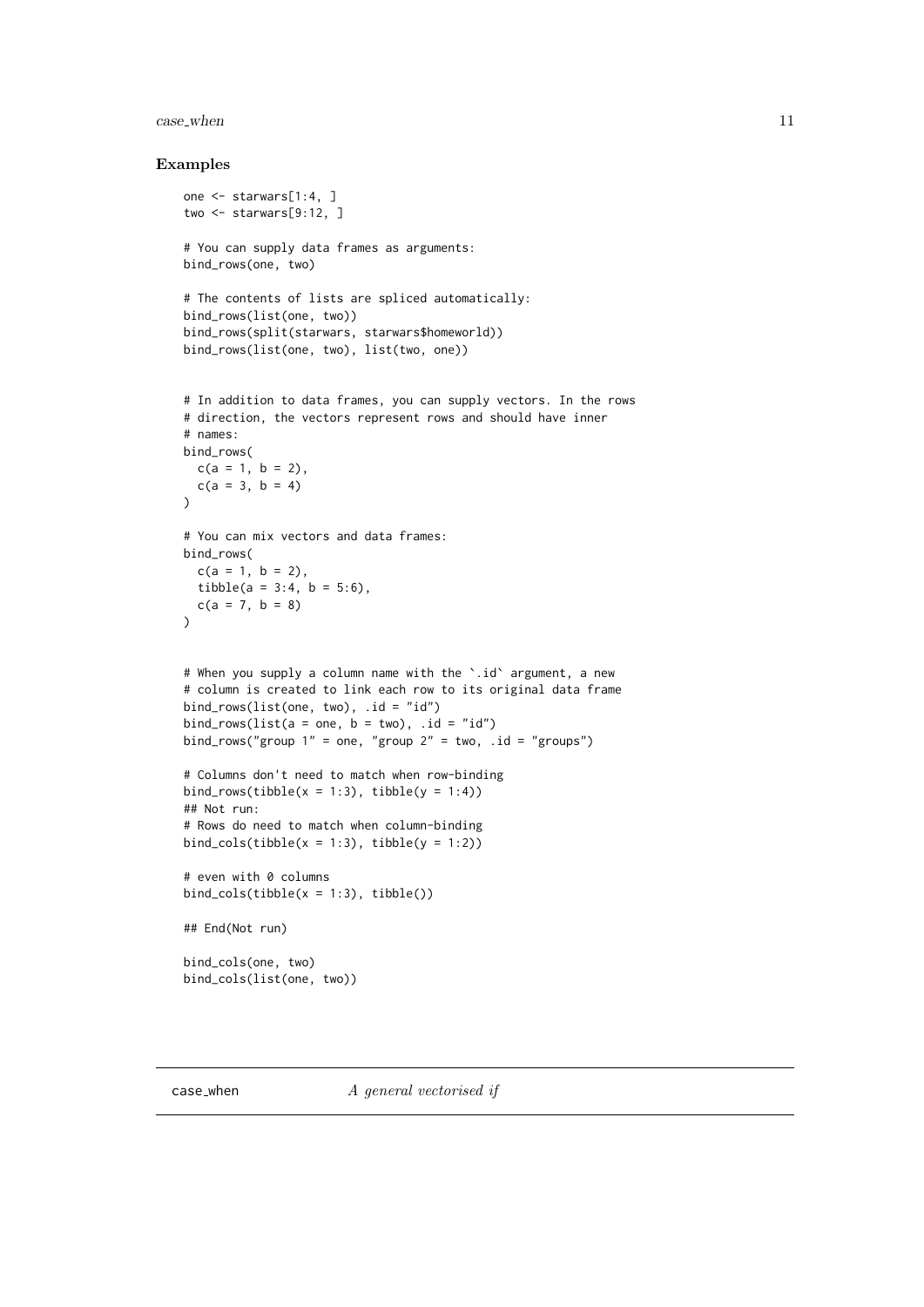#### Description

This function allows you to vectorise multiple if [else\(\)](#page-39-1) statements. It is an R equivalent of the SQL CASE WHEN statement. If no cases match, NA is returned.

# Usage

case\_when(...)

#### Arguments

| $\sim$ | $\sim$ |  |
|--------|--------|--|

... ¡[dynamic-dots](#page-0-0)¿ A sequence of two-sided formulas. The left hand side (LHS) determines which values match this case. The right hand side (RHS) provides the replacement value.

The LHS must evaluate to a logical vector. The RHS does not need to be logical, but all RHSs must evaluate to the same type of vector.

Both LHS and RHS may have the same length of either 1 or n. The value of n must be consistent across all cases. The case of  $n == 0$  is treated as a variant of n != 1.

NULL inputs are ignored.

# Value

A vector of length 1 or n, matching the length of the logical input or output vectors, with the type (and attributes) of the first RHS. Inconsistent lengths or types will generate an error.

```
x \le -1:50case_when(
  x %% 35 == 0 \degree "fizz buzz",
  x \, 8\, 5 = 0 \sim "fizz",
  x \, 8\, 7 = 0 \sim "buzz",
  TRUE ˜ as.character(x)
\lambda# Like an if statement, the arguments are evaluated in order, so you must
# proceed from the most specific to the most general. This won't work:
case_when(
  TRUE ˜ as.character(x),
  x \frac{8}{6} = 5 = 0 "fizz",
  x \, 8\% 7 == 0 \sim "buzz",
  x %% 35 == 0 \degree "fizz buzz"
\lambda# If none of the cases match, NA is used:
case_when(
 x % 5 == 0 " "fizz",x \, 8\% 7 == 0 \degree "buzz",
  x \frac{8}{3} = 0 \degree "fizz buzz"
\lambda# Note that NA values in the vector x do not get special treatment. If you want
# to explicitly handle NA values you can use the `is.na` function:
x[2:4] <- NA\_real
```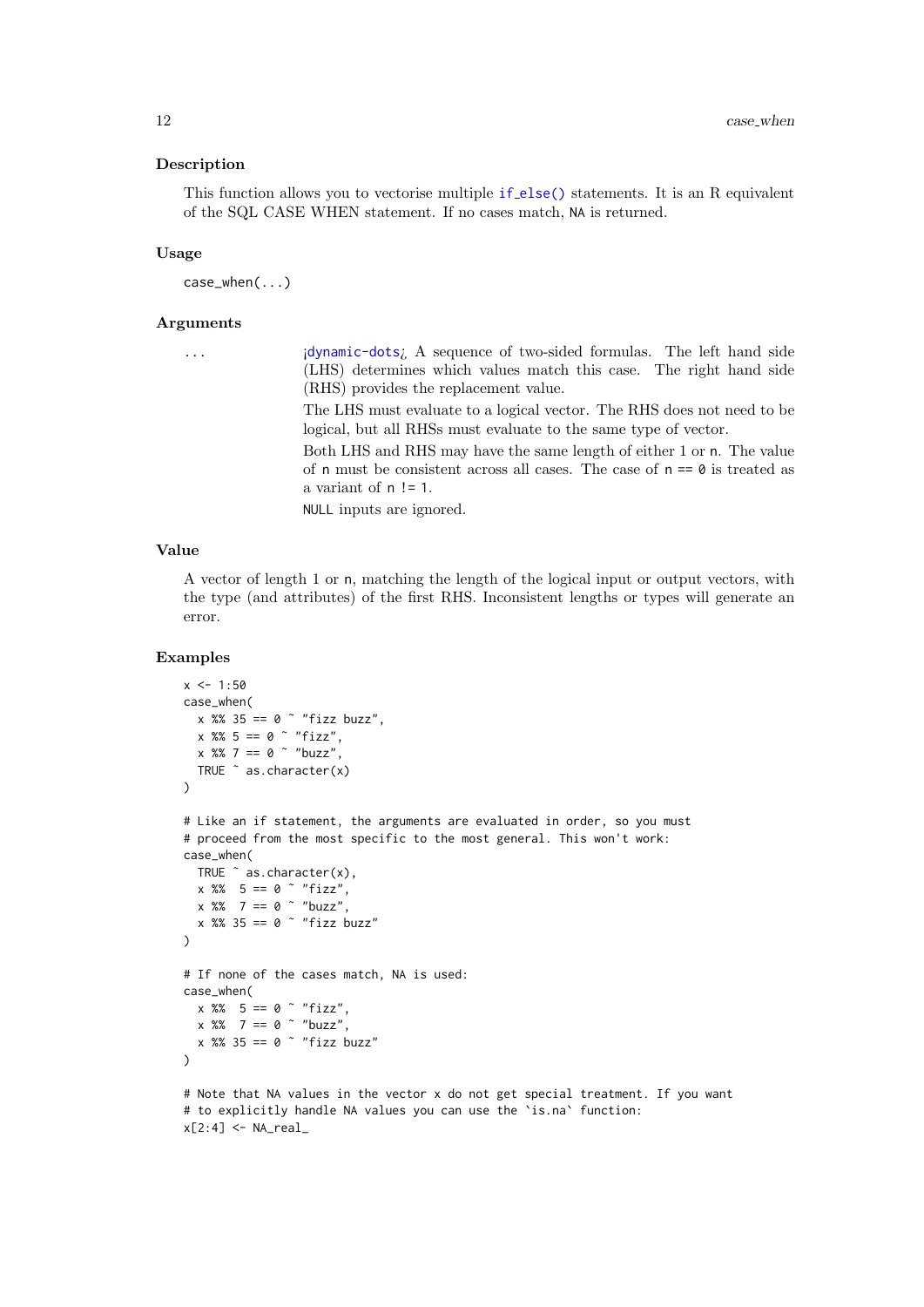```
case_when(
  x %% 35 == 0 ˜ "fizz buzz",
  x %% 5 == 0 \degree "fizz",
  x \, %% 7 == 0 \degree "buzz",
 is.na(x) \degree "nope",
 TRUE ˜ as.character(x)
\lambda# All RHS values need to be of the same type. Inconsistent types will throw an error.
# This applies also to NA values used in RHS: NA is logical, use
# typed values like NA_real_, NA_complex, NA_character_, NA_integer_ as appropriate.
case_when(
  x %% 35 == 0 \degree NA_character_,
  x %% 5 == 0 \degree "fizz",
 x \frac{8}{3} 7 == 0 \degree "buzz",
 TRUE ˜ as.character(x)
)
case_when(
  x %% 35 == 0 \degree 35,
  x \frac{8}{6} = 5 = 0 \degree 5,
 x \frac{8x}{3} = 0 \infty 7,
  TRUE ˜ NA_real_
\lambda# case_when() evaluates all RHS expressions, and then constructs its
# result by extracting the selected (via the LHS expressions) parts.
# In particular NaN are produced in this case:
y \le - seq(-2, 2, by = .5)
case_when(
  y >= 0 ˜ sqrt(y),
  TRUE ˜ y
)
# This throws an error as NA is logical not numeric
## Not run:
case_when(
 x %% 35 == 0 \degree 35,
 x \frac{8}{6} 5 = 0 \degree 5,
 x % 7 = 0 7.
  TRUE ˜ NA
)
## End(Not run)
# case_when is particularly useful inside mutate when you want to
# create a new variable that relies on a complex combination of existing
# variables
starwars %>%
  select(name:mass, gender, species) %>%
  mutate(
    type = case_when(
      height > 200 | mass > 200 ~ "large",<br>species == "Droid" ~ "robot",
      species = "Droid"TRUE \sim "other"
   )
  \lambda
```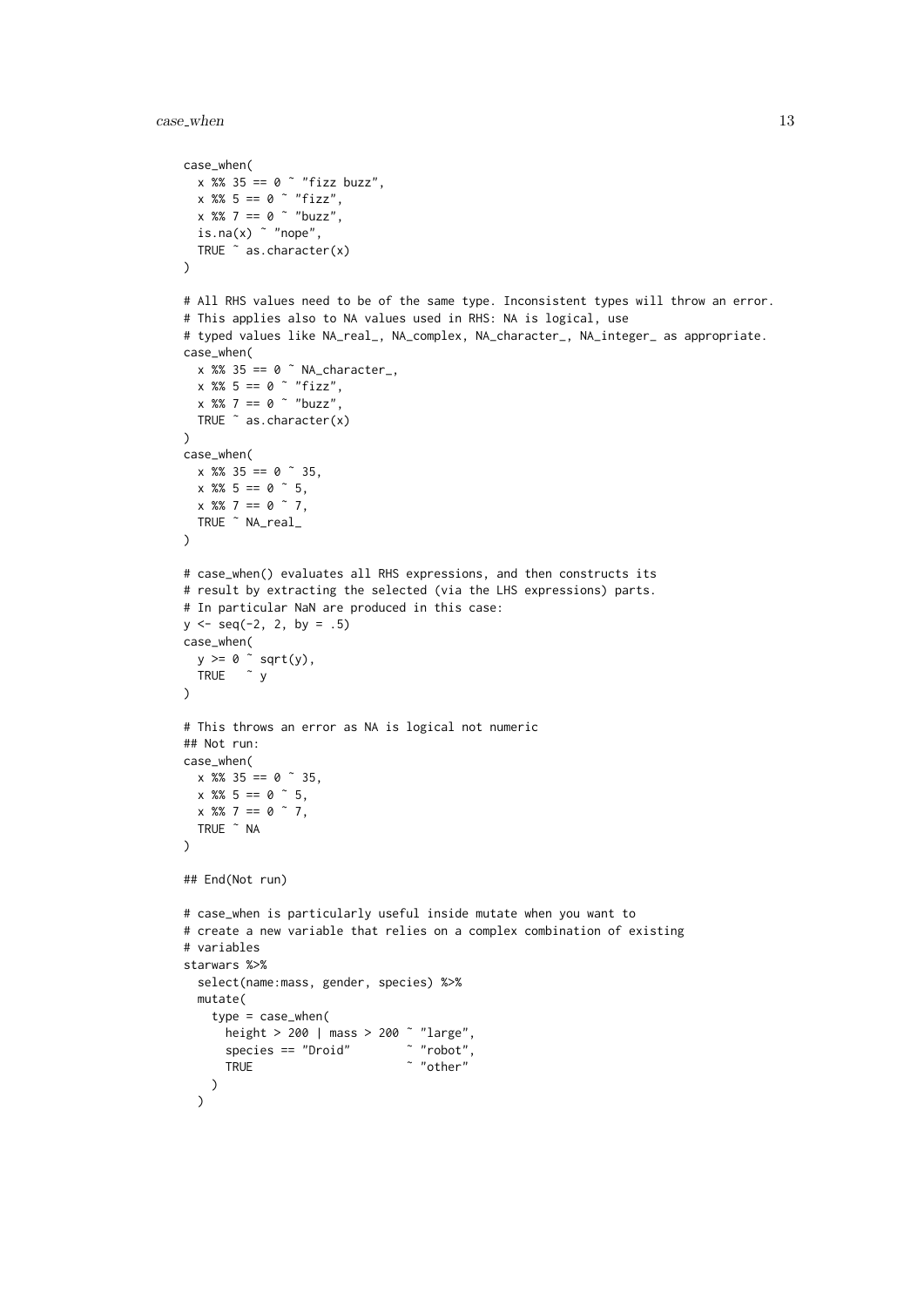```
# `case_when()` is not a tidy eval function. If you'd like to reuse
# the same patterns, extract the 'case_when()' call in a normal
# function:
case_character_type <- function(height, mass, species) {
  case_when(
    height > 200 | mass > 200 ~ "large",<br>soecies == "Droid" \sim "robot",
    species == "Droid"
    TRUE \sim "other"
 )
}
case_character_type(150, 250, "Droid")
case_character_type(150, 150, "Droid")
# Such functions can be used inside `mutate()` as well:
starwars %>%
 mutate(type = case_character_type(height, mass, species)) %>%
  pull(type)
# `case_when()` ignores `NULL` inputs. This is useful when you'd
# like to use a pattern only under certain conditions. Here we'll
# take advantage of the fact that `if` returns `NULL` when there is
# no `else` clause:
case_character_type <- function(height, mass, species, robots = TRUE) {
  case_when(
    height > 200 | mass > 200 ˜ "large",
    if (robots) species == "Droid" ˜ "robot",
    TRUE \sim "other"
 )
}
starwars %>%
  mutate(type = case_character_type(height, mass, species, robots = FALSE)) %>%
  pull(type)
```
coalesce Find first non-missing element

#### Description

Given a set of vectors, coalesce() finds the first non-missing value at each position. This is inspired by the SQL COALESCE function which does the same thing for NULLs.

# Usage

```
coalesce(...)
```
# Arguments

... ¡[dynamic-dots](#page-0-0)¿ Vectors. Inputs should be recyclable (either be length 1 or same length as the longest vector) and coercible to a common type. If data frames, they are coalesced column by column.

<span id="page-13-0"></span>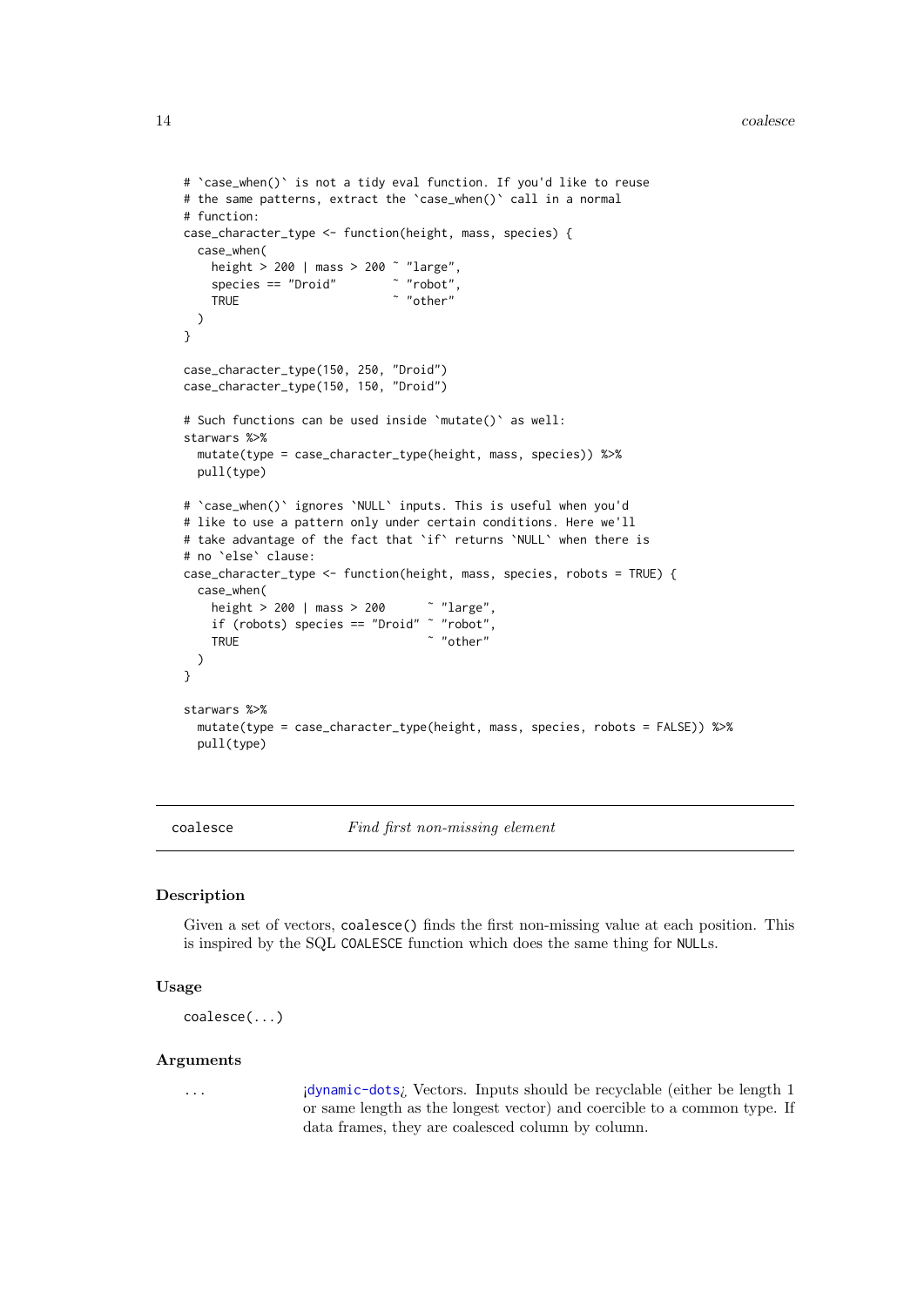#### <span id="page-14-0"></span>compute the compute that is a set of the compute  $15$

#### Value

A vector the same length as the first ... argument with missing values replaced by the first non-missing value.

#### See Also

na [if\(\)](#page-50-1) to replace specified values with a NA. [tidyr::replace](#page-0-0) na() to replace NA with a value

#### Examples

```
# Use a single value to replace all missing values
x \leftarrow sample(c(1:5, NA, NA, NA))
coalesce(x, 0L)
# Or match together a complete vector from missing pieces
y <- c(1, 2, NA, NA, 5)
z \leq -c(NA, NA, 3, 4, 5)coalesce(y, z)
# Supply lists by with dynamic dots
vecs <- list(
 c(1, 2, NA, NA, 5),
 c(NA, NA, 3, 4, 5)
\lambdacoalesce(!!!vecs)
```
compute Force computation of a database query

# <span id="page-14-1"></span>Description

compute() stores results in a remote temporary table. collect() retrieves data into a local tibble. collapse() is slightly different: it doesn't force computation, but instead forces generation of the SQL query. This is sometimes needed to work around bugs in dplyr's SQL generation.

All functions preserve grouping and ordering.

#### Usage

```
compute(x, name = random_table_name(), ...)collect(x, \ldots)collapse(x, ...)
```
# Arguments

| X    | A data frame, data frame extension (e.g. a tibble), or a lazy data frame<br>(e.g. from dbplyr or dtplyr). See <i>Methods</i> , below, for more details. |
|------|---------------------------------------------------------------------------------------------------------------------------------------------------------|
| name | Name of temporary table on database.                                                                                                                    |
| .    | Other arguments passed on to methods                                                                                                                    |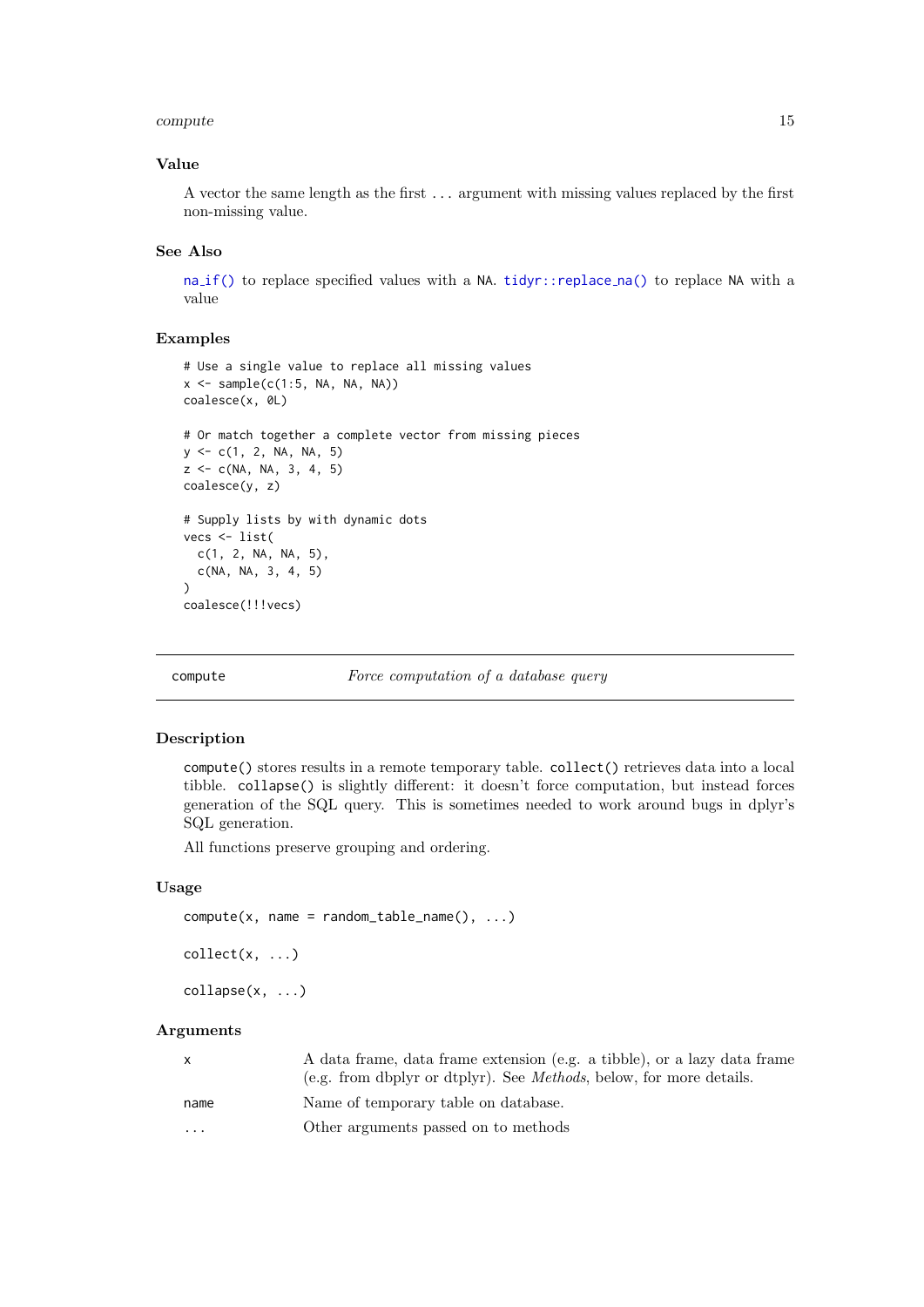#### Methods

These functions are generics, which means that packages can provide implementations (methods) for other classes. See the documentation of individual methods for extra arguments and differences in behaviour.

Methods available in currently loaded packages:

- compute(): no methods found
- collect(): no methods found
- collapse(): no methods found

# See Also

 $copy_to()$  $copy_to()$ , the opposite of collect $()$ : it takes a local data frame and uploads it to the remote source.

# Examples

```
if (require(dbplyr)) {
  mtcars2 <- src_memdb() %>%
   copy_to(mtcars, name = "mtcars2-cc", overwrite = TRUE)
  remote <- mtcars2 %>%
   filter(cyl == 8) %>%
   select(mpg:drat)
  # Compute query and save in remote table
  compute(remote)
  # Compute query bring back to this session
  collect(remote)
  # Creates a fresh query based on the generated SQL
  collapse(remote)
}
```
context  $Context$   $Context$  dependent expressions

#### <span id="page-15-1"></span>Description

These functions return information about the "current" group or "current" variable, so only work inside specific contexts like summarise() and mutate()

- n() gives the current group size.
- cur data() gives the current data for the current group (excluding grouping variables).
- cur data all() gives the current data for the current group (including grouping variables)
- cur group() gives the group keys, a tibble with one row and one column for each grouping variable.
- cur group id() gives a unique numeric identifier for the current group.

<span id="page-15-0"></span>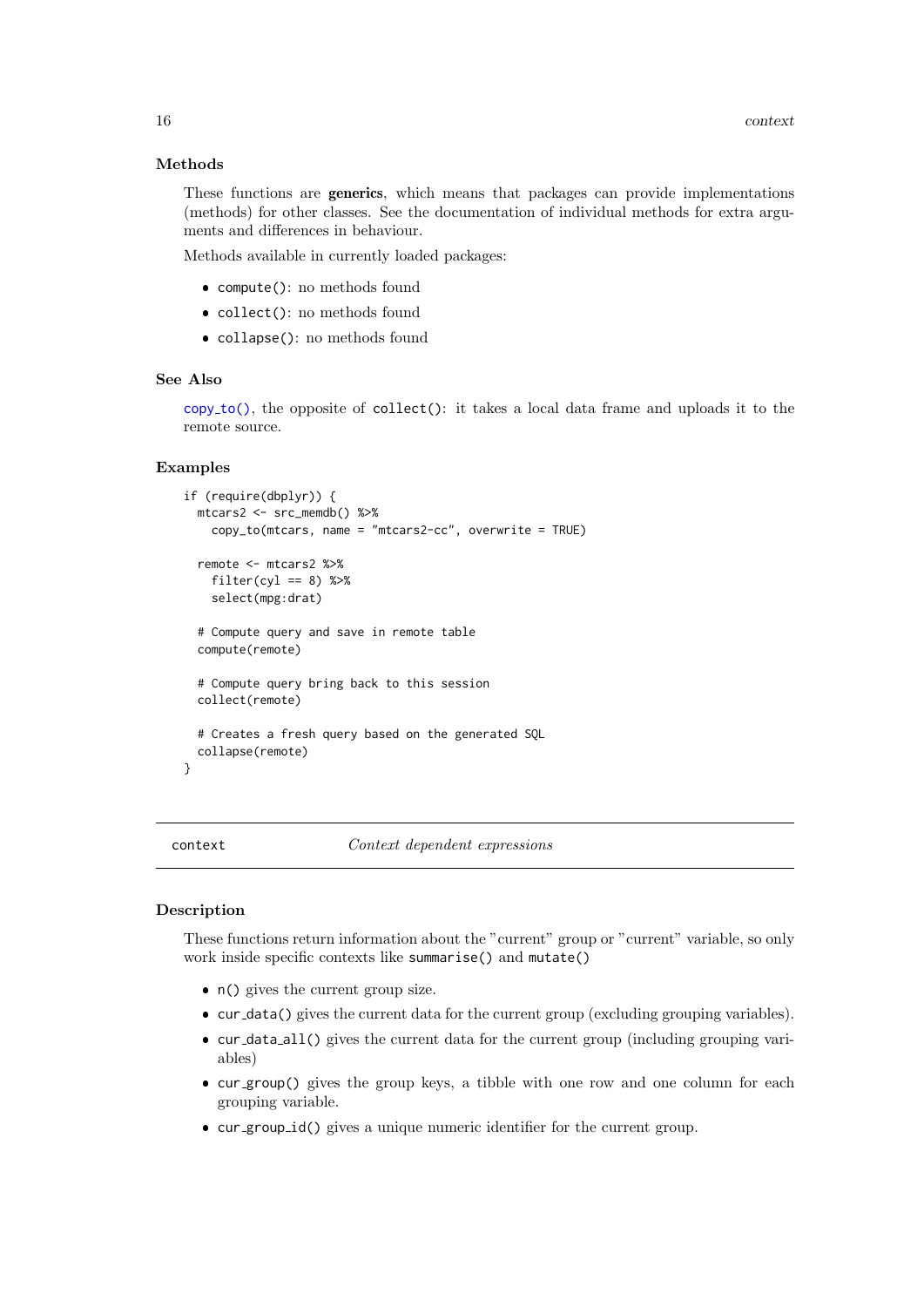#### context 17

- cur group rows() gives the row indices for the current group.
- cur column() gives the name of the current column (in [across\(\)](#page-2-1) only).

See group [data\(\)](#page-0-0) for equivalent functions that return values for all groups.

# Usage

```
n()
cur_data()
cur_data_all()
cur_group()
cur_group_id()
cur_group_rows()
cur_column()
```
# data.table

If you're familiar with data.table:

- cur\_data() ¡-¿ .SD
- $\bullet$  cur\_group\_id()  $i$ - $i$  .GRP
- cur\_group() ¡-¿ .BY
- $\bullet$  cur\_group\_rows()  $i$ - $i$  . I

```
df <- tibble(
 g = sample(rep(leftters[1:3], 1:3)),x = runif(6),
 y = runif(6))
gf \leftarrow df %>% group_by(g)gf %>% summarise(n = n())
gf %>% mutate(id = cur_group_id())
gf %>% summarise(row = cur_group_rows())
gf %>% summarise(data = list(cur_group()))
gf %>% summarise(data = list(cur_data()))
gf %>% summarise(data = list(cur_data_all()))
gf %>% mutate(across(everything(), ˜ paste(cur_column(), round(.x, 2))))
```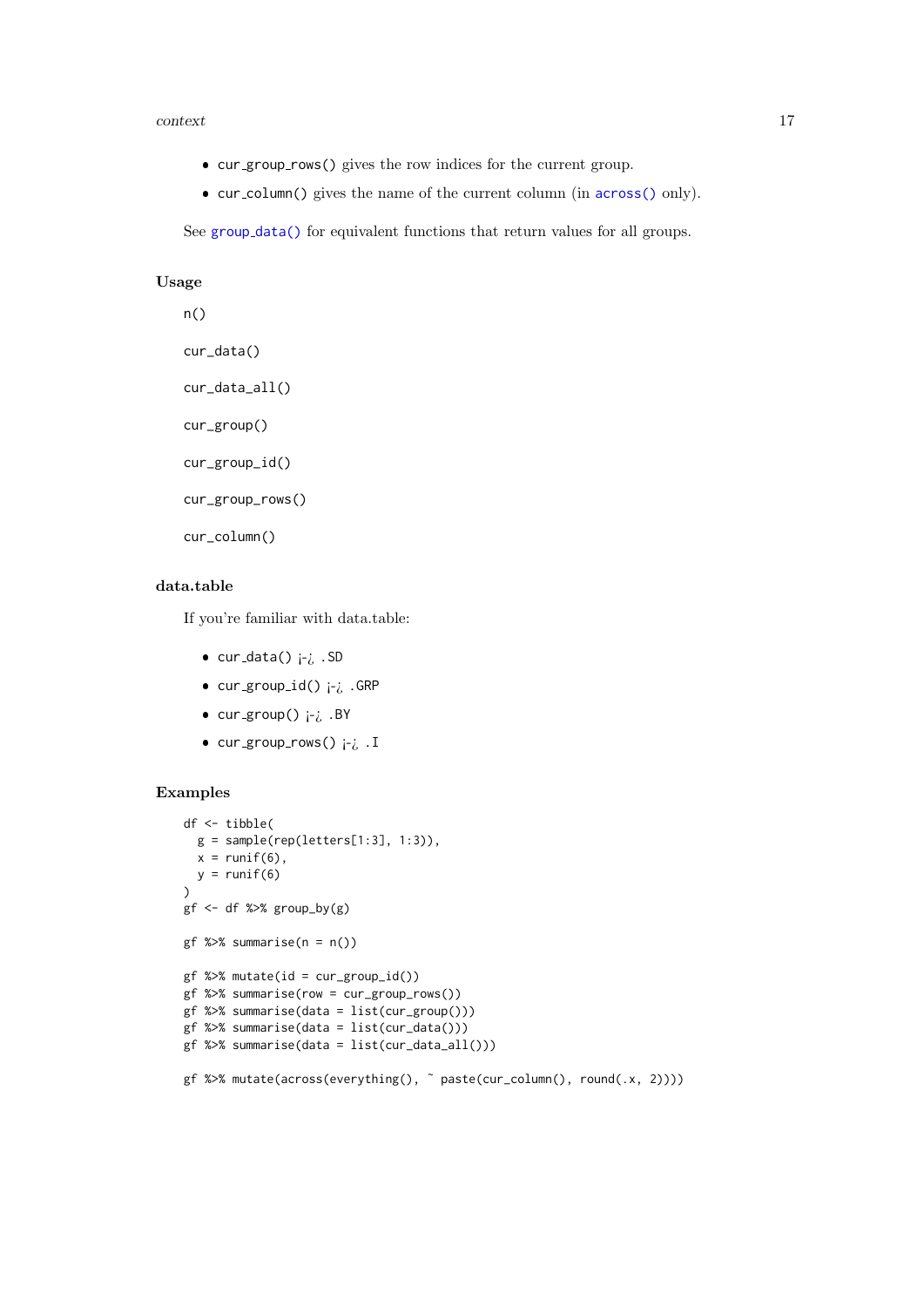<span id="page-17-1"></span><span id="page-17-0"></span>

#### Description

This function uploads a local data frame into a remote data source, creating the table definition as needed. Wherever possible, the new object will be temporary, limited to the current connection to the source.

#### Usage

```
copy_to(dest, df, name = deparse(substitute(df)), overwrite = FALSE, ...)
```
#### Arguments

| dest      | remote data source                                                                                                 |
|-----------|--------------------------------------------------------------------------------------------------------------------|
| df        | local data frame                                                                                                   |
| name      | name for new remote table.                                                                                         |
| overwrite | If TRUE, will overwrite an existing table with name name. If FALSE, will<br>throw an error if name already exists. |
|           | other parameters passed to methods.                                                                                |

# Value

a tbl object in the remote source

# See Also

[collect\(\)](#page-14-1) for the opposite action; downloading remote data into a local dbl.

### Examples

```
## Not run:
iris2 <- dbplyr::src_memdb() %>% copy_to(iris, overwrite = TRUE)
iris2
```
## End(Not run)

count count  $Count\;observations\;by\;group$ 

#### Description

count() lets you quickly count the unique values of one or more variables:  $df$  %>% count(a,b) is roughly equivalent to df  $\gg$  group by(a,b)  $\gg$  summarise(n = n()). count() is paired with tally(), a lower-level helper that is equivalent to df  $\gg$  summarise(n = n()). Supply wt to perform weighted counts, switching the summary from  $n = n()$  to  $n = sum(wt)$ .

 $add_count()$  are  $add\_tally()$  are equivalents to  $count()$  and  $tally()$  but use mutate() instead of summarise() so that they add a new column with group-wise counts.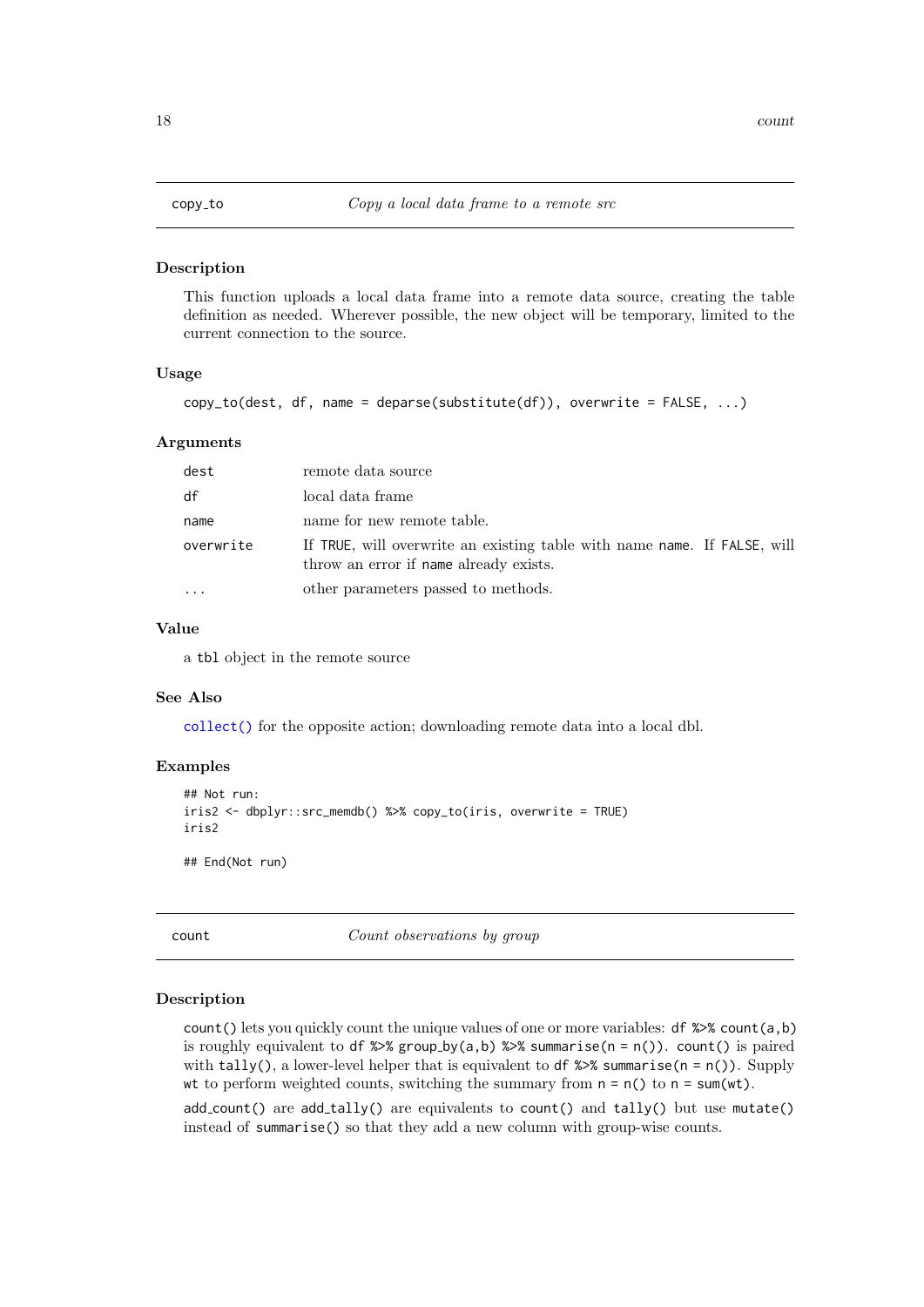#### count and the count of  $\sim$  19

# Usage

```
count(
  x,
  ...,
  wt = NULL,sort = FALSE,name = NULL,
  drop = group_by_drop_default(x)\lambdatally(x, wt = NULL, sort = FALSE, name = NULL)add\_count(x, ..., wt = NULL, sort = FALSE, name = NULL, .drop = deprecated())add\_tally(x, wt = NULL, sort = FALSE, name = NULL)
```
# Arguments

| $\mathsf{x}$ | A data frame, data frame extension (e.g. a tibble), or a lazy data frame<br>(e.g. from dbplyr or dtplyr).                                                                                         |
|--------------|---------------------------------------------------------------------------------------------------------------------------------------------------------------------------------------------------|
| $\ddotsc$    | idata-masking; Variables to group by.                                                                                                                                                             |
| wt           | idata-masking, Frequency weights. Can be NULL or a variable:                                                                                                                                      |
|              | • If NULL (the default), counts the number of rows in each group.<br>• If a variable, computes sum(wt) for each group.                                                                            |
| sort         | If TRUE, will show the largest groups at the top.                                                                                                                                                 |
| name         | The name of the new column in the output.<br>If omitted, it will default to n. If there's already a column called n, it will<br>error, and require you to specify the name.                       |
| .drop        | For count(): if FALSE will include counts for empty groups (i.e. for levels<br>of factors that don't exist in the data). Deprecated in add_count() since<br>it didn't actually affect the output. |

# Value

An object of the same type as .data. count() and add count() group transiently, so the output has the same groups as the input.

```
# count() is a convenient way to get a sense of the distribution of
# values in a dataset
starwars %>% count(species)
starwars %>% count(species, sort = TRUE)
starwars %>% count(sex, gender, sort = TRUE)
starwars %>% count(birth_decade = round(birth_year, -1))
# use the `wt` argument to perform a weighted count. This is useful
# when the data has already been aggregated once
df <- tribble(
  ˜name, ˜gender, ˜runs,
 "Max", "male", 10,
  "Sandra", "female", 1,
```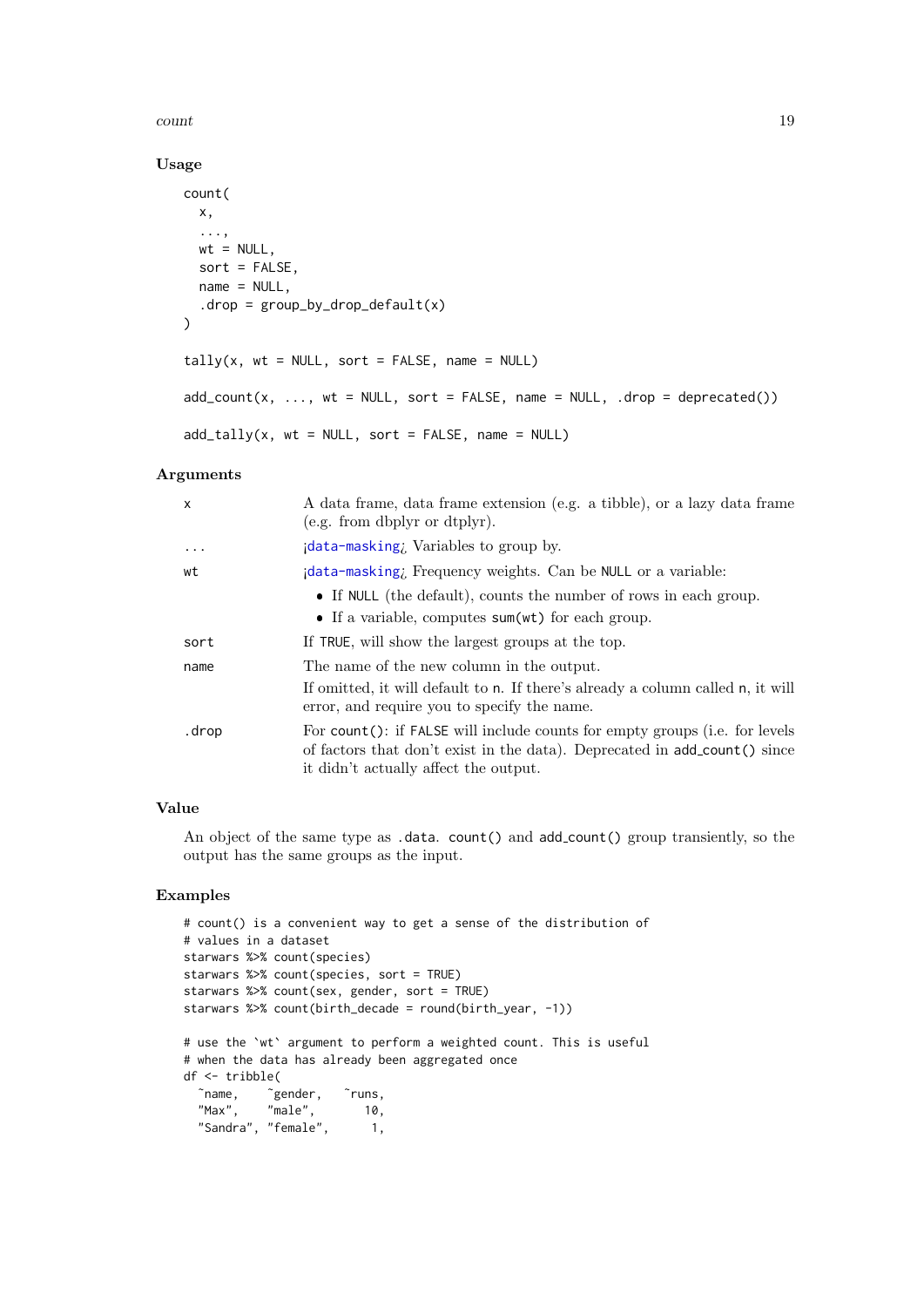```
20 cumall control of the control of the control of the control of the control of the control of the control of the control of the control of the control of the control of the control of the control of the control of the co
```

```
"Susan", "female", 4
\lambda# counts rows:
df %>% count(gender)
# counts runs:
df %>% count(gender, wt = runs)
# tally() is a lower-level function that assumes you've done the grouping
starwars %>% tally()
starwars %>% group_by(species) %>% tally()
# both count() and tally() have add_ variants that work like
# mutate() instead of summarise
df %>% add_count(gender, wt = runs)
df %>% add_tally(wt = runs)
```
cumall Cumulativate versions of any, all, and mean

#### Description

dplyr provides cumall(), cumany(), and cummean() to complete R's set of cumulative functions.

#### Usage

cumall(x) cumany(x) cummean(x)

# Arguments

x For cumall() and cumany(), a logical vector; for cummean() an integer or numeric vector.

### Value

A vector the same length as x.

# Cumulative logical functions

These are particularly useful in conjunction with filter():

- $\bullet$  cumall(x): all cases until the first FALSE.
- cumall(!x): all cases until the first TRUE.
- $\bullet$  cumany(x): all cases after the first TRUE.
- cumany(!x): all cases after the first FALSE.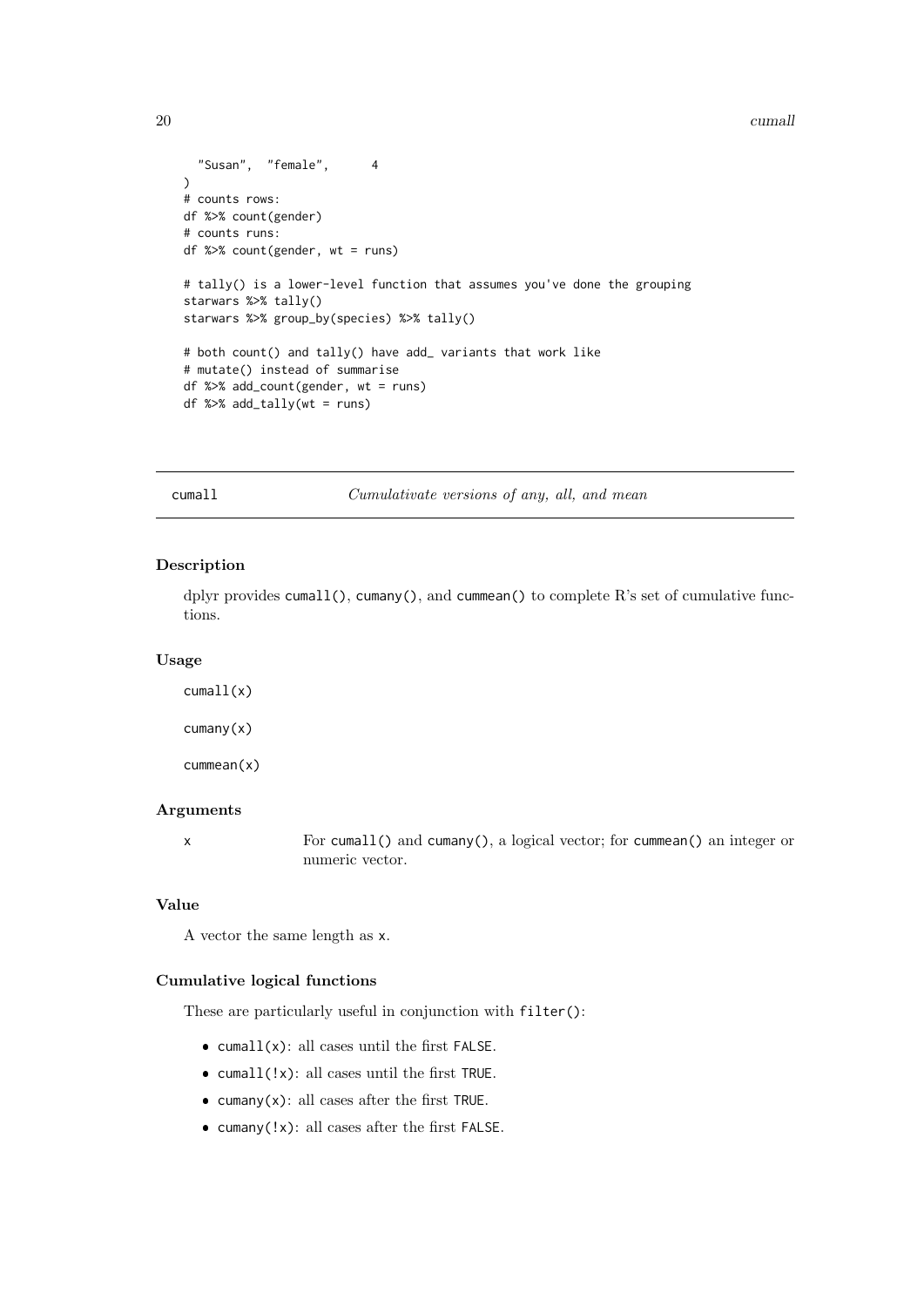<span id="page-20-0"></span> $\cos$  21

# Examples

```
# `cummean()` returns a numeric/integer vector of the same length
# as the input vector.
x \leftarrow c(1, 3, 5, 2, 2)cummean(x)
cumsum(x) / seq_along(x)
# 'cumall()' and 'cumany()' return logicals
cumall(x < 5)cumany(x == 3)# `cumall()` vs. `cumany()`
df <- data.frame(
  date = as.Date("2020-01-01") + 0:6,
  balance = c(100, 50, 25, -25, -50, 30, 120)
\lambda# all rows after first overdraft
df %>% filter(cumany(balance < 0))
# all rows until first overdraft
df %>% filter(cumall(!(balance < 0)))
```
<span id="page-20-1"></span>desc Descending order

# Description

Transform a vector into a format that will be sorted in descending order. This is useful within [arrange\(\)](#page-4-1).

# Usage

desc(x)

#### Arguments

x vector to transform

#### Examples

```
desc(1:10)
desc(factor(letters))
```
first\_day <- seq(as.Date("1910/1/1"), as.Date("1920/1/1"), "years") desc(first\_day)

starwars %>% arrange(desc(mass))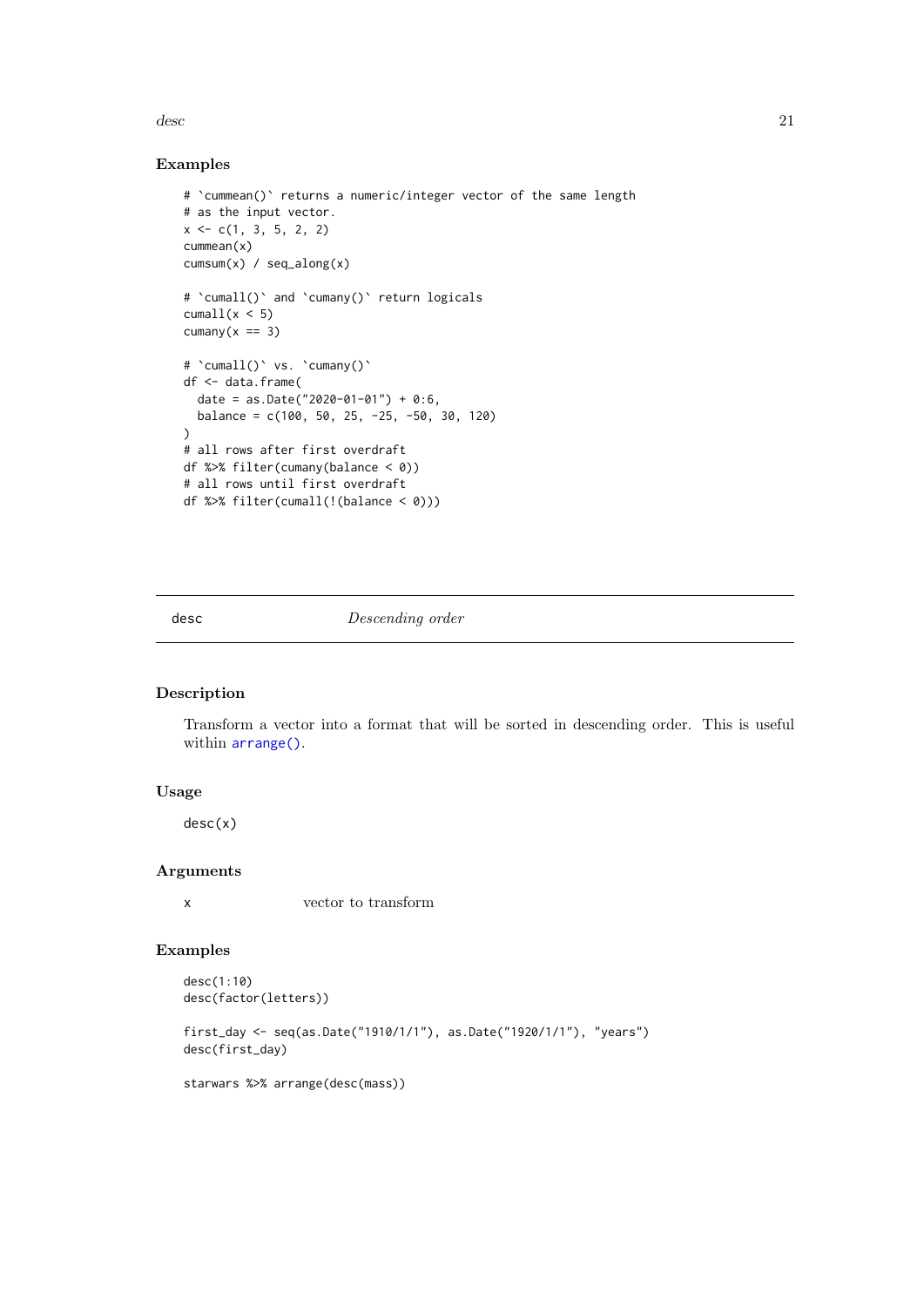# <span id="page-21-1"></span><span id="page-21-0"></span>Description

Select only unique/distinct rows from a data frame. This is similar to [unique.data.frame\(\)](#page-0-0) but considerably faster.

# Usage

 $distinct(.data, ..., .keep_a11 = FALSE)$ 

#### Arguments

| .data     | A data frame, data frame extension (e.g. a tibble), or a lazy data frame<br>(e.g. from dbplyr or dtplyr). See <i>Methods</i> , below, for more details.                                                            |
|-----------|--------------------------------------------------------------------------------------------------------------------------------------------------------------------------------------------------------------------|
| $\cdots$  | data-masking; Optional variables to use when determining uniqueness.<br>If there are multiple rows for a given combination of inputs, only the first<br>row will be preserved. If omitted, will use all variables. |
| .keep_all | If TRUE, keep all variables in $\dots$ data. If a combination of $\dots$ is not distinct,<br>this keeps the first row of values.                                                                                   |

# Value

An object of the same type as .data. The output has the following properties:

- Rows are a subset of the input but appear in the same order.
- Columns are not modified if ... is empty or .keep all is TRUE. Otherwise, distinct() first calls mutate() to create new columns.
- Groups are not modified.
- Data frame attributes are preserved.

#### Methods

This function is a generic, which means that packages can provide implementations (methods) for other classes. See the documentation of individual methods for extra arguments and differences in behaviour.

The following methods are currently available in loaded packages: no methods found.

```
df <- tibble(
  x = sample(10, 100, rep = TRUE),y = sample(10, 100, rep = TRUE)\lambdanrow(df)
nrow(distinct(df))
nrow(distinct(df, x, y))
distinct(df, x)
distinct(df, y)
```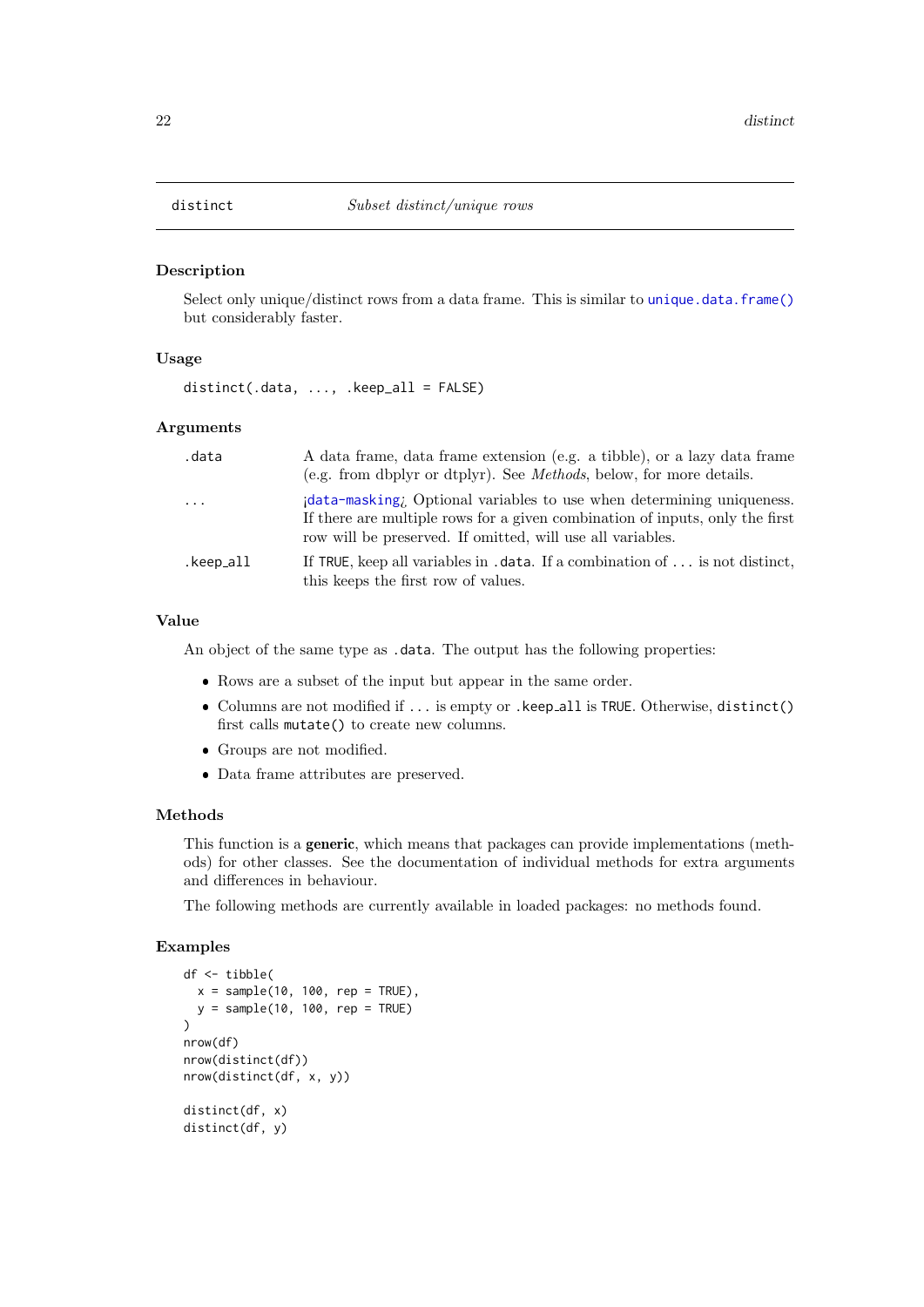```
# You can choose to keep all other variables as well
distinct(df, x, .keep\_all = TRUE)distinct(df, y, .keep_all = TRUE)
# You can also use distinct on computed variables
distinct(df, diff = abs(x - y))
# use across() to access select()-style semantics
distinct(starwars, across(contains("color")))
# Grouping -------------------------------------------------
# The same behaviour applies for grouped data frames,
# except that the grouping variables are always included
df <- tibble(
 g = c(1, 1, 2, 2),
 x = c(1, 1, 2, 1)) %>% group_by(g)
df %>% distinct(x)
```
distinct\_all Select distinct rows by a selection of variables

### Description

#### Superseded

Scoped verbs (if, at, all) have been superseded by the use of  $across()$  in an existing verb. See vignette("colwise") for details.

These [scoped](#page-65-1) variants of [distinct\(\)](#page-21-1) extract distinct rows by a selection of variables. Like distinct(), you can modify the variables before ordering with the . funs argument.

#### Usage

```
distinct_all(.tbl, .funs = list(), \dots, .keep_all = FALSE)
distinct_at(.tbl, .vars, .funs = list(), ..., .keep_all = FALSE)distinct_if(.tbl, .predicate, .funs = list(), ..., .keep_all = FALSE)
```
#### Arguments

| .tbl      | A tbl object.                                                                                                                    |
|-----------|----------------------------------------------------------------------------------------------------------------------------------|
| .funs     | A function fun, a quosure style lambda $\tilde{\ }$ fun(.) or a list of either form.                                             |
| $\ddots$  | Additional arguments for the function calls in . funs. These are evaluated<br>only once, with tidy dots support.                 |
| .keep_all | If TRUE, keep all variables in $\dots$ data. If a combination of $\dots$ is not distinct,<br>this keeps the first row of values. |
| vars.     | A list of columns generated by vars(), a character vector of column<br>names, a numeric vector of column positions, or NULL.     |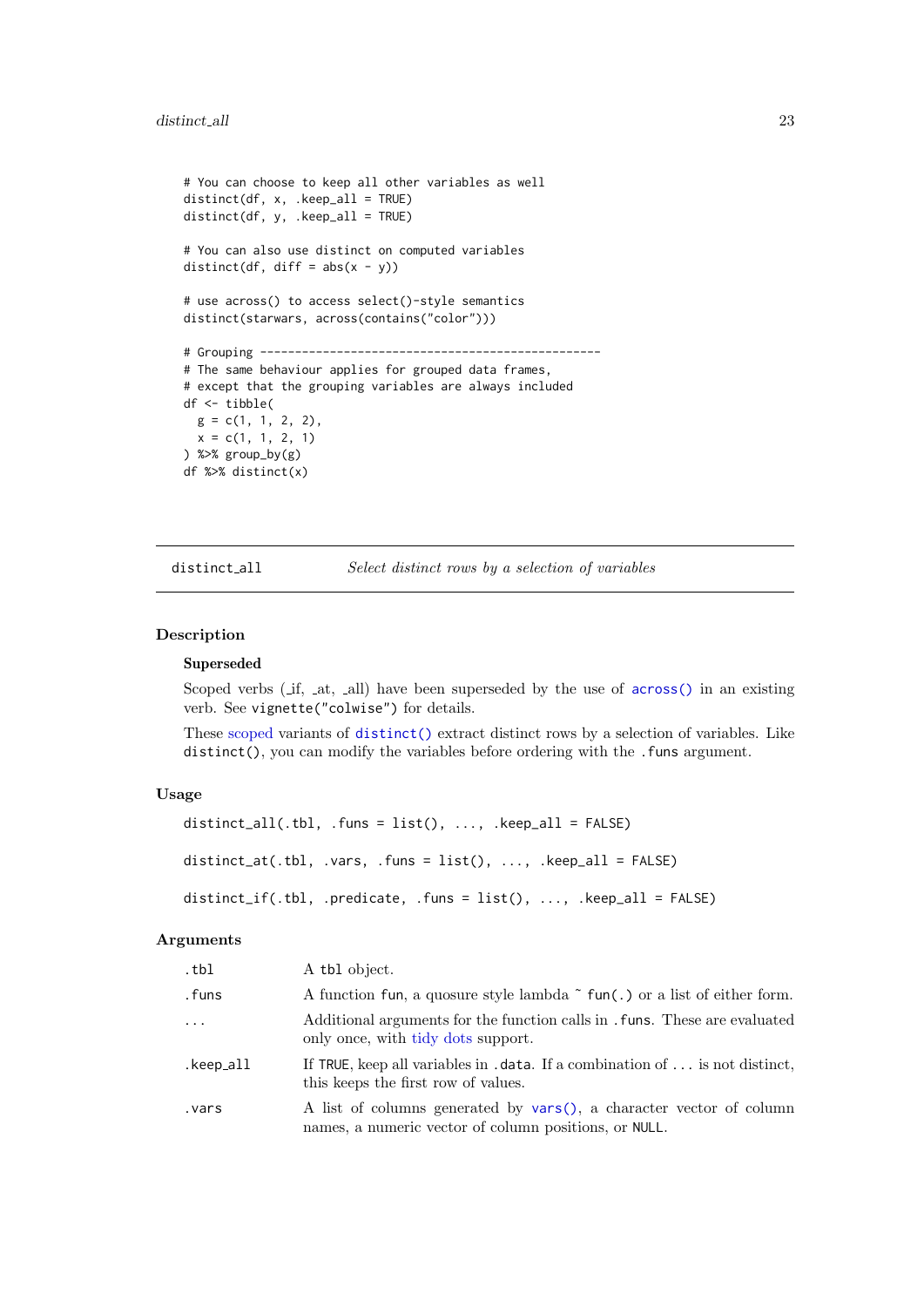<span id="page-23-0"></span>.predicate A predicate function to be applied to the columns or a logical vector. The variables for which .predicate is or returns TRUE are selected. This argument is passed to rlang::as [function\(\)](#page-0-0) and thus supports quosurestyle lambda functions and strings representing function names.

# Grouping variables

The grouping variables that are part of the selection are taken into account to determine distinct rows.

#### Examples

```
df <- tibble(x = rep(2:5, each = 2) / 2, y = rep(2:3, each = 4) / 2)
distinct_all(df)
# ->
distinct(df, across())
distinct_at(df, vars(x,y))
# ->distinct(df, across(c(x, y)))
distinct_if(df, is.numeric)
# ->
distinct(df, across(where(is.numeric)))
# You can supply a function that will be applied before extracting the distinct values
# The variables of the sorted tibble keep their original values.
distinct_all(df, round)
# ->
distinct(df, across(everything(), round))
```
explain Explain details of a tbl

# Description

This is a generic function which gives more details about an object than [print\(\)](#page-0-0), and is more focused on human readable output than [str\(\)](#page-0-0).

#### Usage

```
explain(x, ...)
```
show\_query $(x, \ldots)$ 

# Arguments

|          | An object to explain                      |
|----------|-------------------------------------------|
| $\cdots$ | Other parameters possibly used by generic |

# Value

The first argument, invisibly.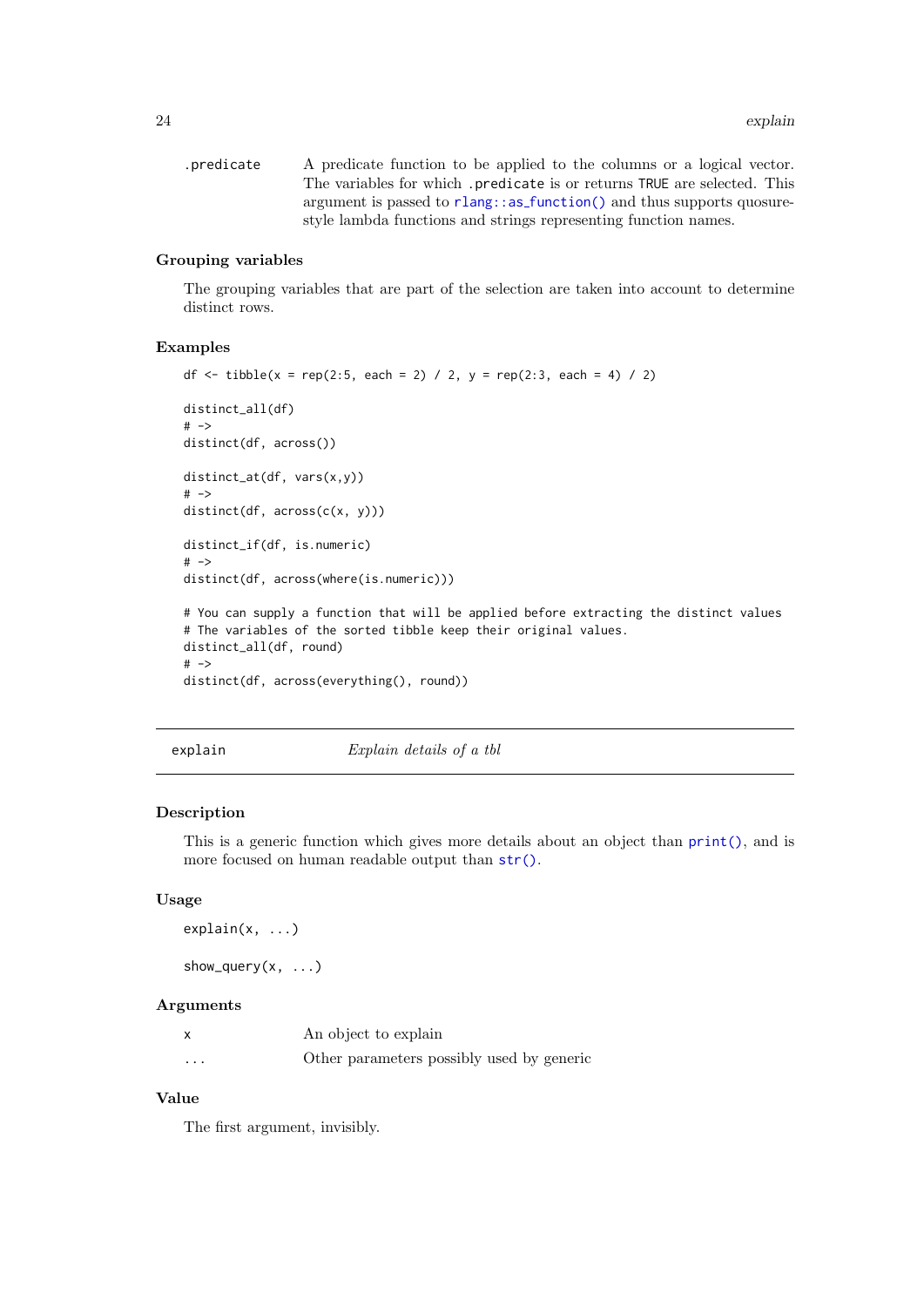#### <span id="page-24-0"></span>filter 25

#### Databases

Explaining a tbl\_sql will run the SQL EXPLAIN command which will describe the query plan. This requires a little bit of knowledge about how EXPLAIN works for your database, but is very useful for diagnosing performance problems.

# Examples

```
if (require("dbplyr")) {
lahman_s <- lahman_sqlite()
batting <- tbl(lahman_s, "Batting")
batting %>% show_query()
batting %>% explain()
# The batting database has indices on all ID variables:
# SQLite automatically picks the most restrictive index
batting %>% filter(lgID == "NL" & yearID == 2000L) %>% explain()
# OR's will use multiple indexes
batting %>% filter(lgID == "NL" | yearID == 2000) %>% explain()
# Joins will use indexes in both tables
teams <- tbl(lahman_s, "Teams")
batting %>% left_join(teams, c("yearID", "teamID")) %>% explain()
}
```
filter Subset rows using column values

#### Description

The filter() function is used to subset a data frame, retaining all rows that satisfy your conditions. To be retained, the row must produce a value of TRUE for all conditions. Note that when a condition evaluates to NA the row will be dropped, unlike base subsetting with [.

#### Usage

```
filter(.data, ..., .preserve = FALSE)
```
#### Arguments

| .data     | A data frame, data frame extension (e.g. a tibble), or a lazy data frame<br>(e.g. from dbplyr or dtplyr). See <i>Methods</i> , below, for more details.                                                                                                        |
|-----------|----------------------------------------------------------------------------------------------------------------------------------------------------------------------------------------------------------------------------------------------------------------|
| $\cdots$  | data-masking; Expressions that return a logical value, and are defined<br>in terms of the variables in .data. If multiple expressions are included,<br>they are combined with the & operator. Only rows for which all conditions<br>evaluate to TRUE are kept. |
| .preserve | Relevant when the .data input is grouped. If .preserve = FALSE (the<br>default), the grouping structure is recalculated based on the resulting<br>data, otherwise the grouping is kept as is.                                                                  |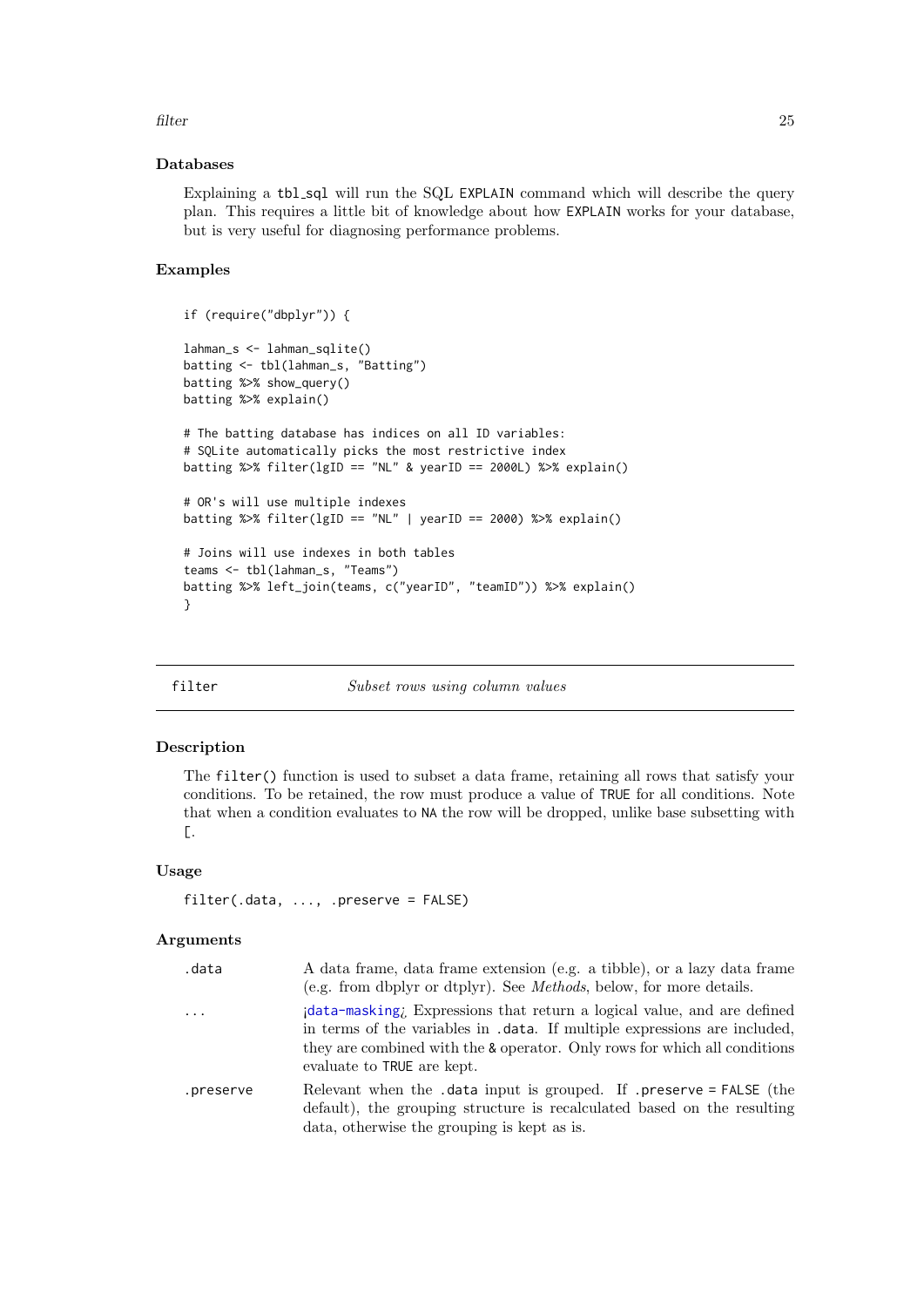#### Details

The filter() function is used to subset the rows of .data, applying the expressions in ... to the column values to determine which rows should be retained. It can be applied to both [group](#page-29-1)ed and ungrouped data (see  $group_by()$  and  $ungroup()$ ). However, dplyr is not yet smart enough to optimise the filtering operation on grouped datasets that do not need grouped calculations. For this reason, filtering is often considerably faster on ungrouped data.

# Value

An object of the same type as .data. The output has the following properties:

- Rows are a subset of the input, but appear in the same order.
- Columns are not modified.
- The number of groups may be reduced (if .preserve is not TRUE).
- Data frame attributes are preserved.

# Useful filter functions

There are many functions and operators that are useful when constructing the expressions used to filter the data:

- $=$ , [>](#page-0-0), [>=](#page-0-0) etc
- $\bullet$  [&](#page-0-0),  $|,$  $|,$   $!,$  $!,$  [xor\(\)](#page-0-0)
- $\cdot$  [is.na\(\)](#page-0-0)
- [between\(\)](#page-8-1), [near\(\)](#page-51-1)

#### Grouped tibbles

Because filtering expressions are computed within groups, they may yield different results on grouped tibbles. This will be the case as soon as an aggregating, lagging, or ranking function is involved. Compare this ungrouped filtering:

starwars %>% filter(mass > mean(mass, na.rm = TRUE))

With the grouped equivalent:

```
starwars %>% group_by(gender) %>% filter(mass > mean(mass, na.rm = TRUE))
```
In the ungrouped version, filter() compares the value of mass in each row to the global average (taken over the whole data set), keeping only the rows with mass greater than this global average. In contrast, the grouped version calculates the average mass separately for each gender group, and keeps rows with mass greater than the relevant within-gender average.

#### Methods

This function is a generic, which means that packages can provide implementations (methods) for other classes. See the documentation of individual methods for extra arguments and differences in behaviour.

The following methods are currently available in loaded packages: no methods found.

26 filter that the contract of the contract of the contract of the contract of the contract of the contract of the contract of the contract of the contract of the contract of the contract of the contract of the contract of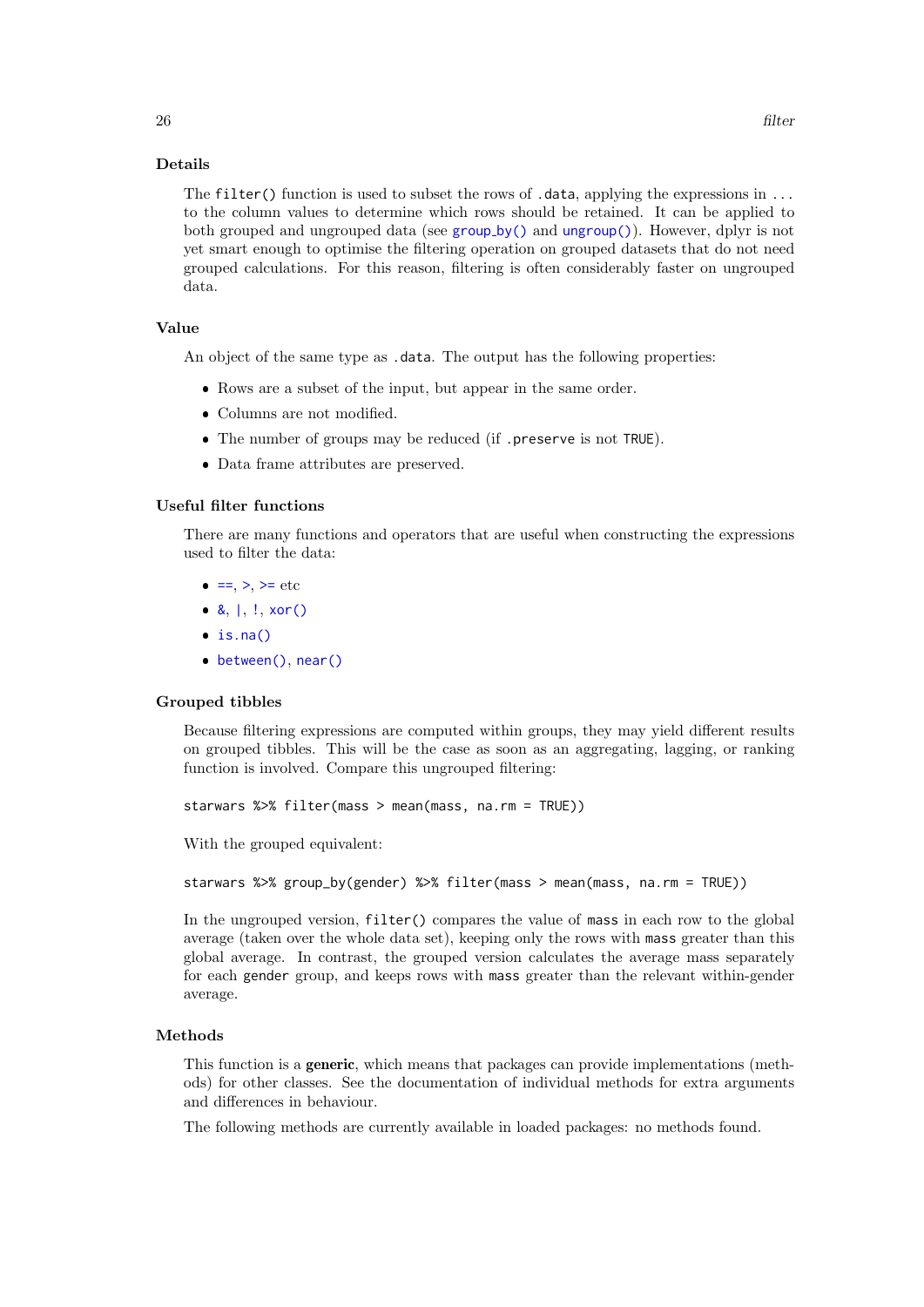#### <span id="page-26-0"></span>filter-joins 27

#### See Also

Other single table verbs: [arrange\(](#page-4-1)), [mutate\(](#page-40-1)), [rename\(](#page-61-1)), [select\(](#page-66-1)), [slice\(](#page-71-1)), [summarise\(](#page-76-1))

#### Examples

```
# Filtering by one criterion
filter(starwars, species == "Human")
filter(starwars, mass > 1000)
# Filtering by multiple criteria within a single logical expression
filter(starwars, hair_color == "none" & eye_color == "black")
filter(starwars, hair_color == "none" | eye_color == "black")
# When multiple expressions are used, they are combined using &
filter(starwars, hair_color == "none", eye_color == "black")
# The filtering operation may yield different results on grouped
# tibbles because the expressions are computed within groups.
#
# The following filters rows where `mass` is greater than the
# global average:
starwars %>% filter(mass > mean(mass, na.rm = TRUE))
# Whereas this keeps rows with `mass` greater than the gender
# average:
starwars %>% group_by(gender) %>% filter(mass > mean(mass, na.rm = TRUE))
# To refer to column names that are stored as strings, use the `.data` pronoun:
vars <- c("mass", "height")
cond <-c(80, 150)starwars %>%
  filter(
    data[[vars[[1]]]] > cond[[1]],.data[[vars[[2]]]] > cond[[2]]
  \lambda# Learn more in ?dplyr_data_masking
```
filter-joins Filtering joins

#### Description

Filtering joins filter rows from x based on the presence or absence of matches in y:

- semi join() return all rows from x with a match in y.
- anti-join() return all rows from x without a match in y.

# Usage

```
semi_join(x, y, by = NULL, copy = FALSE, ...)
```

```
## S3 method for class 'data.frame'
```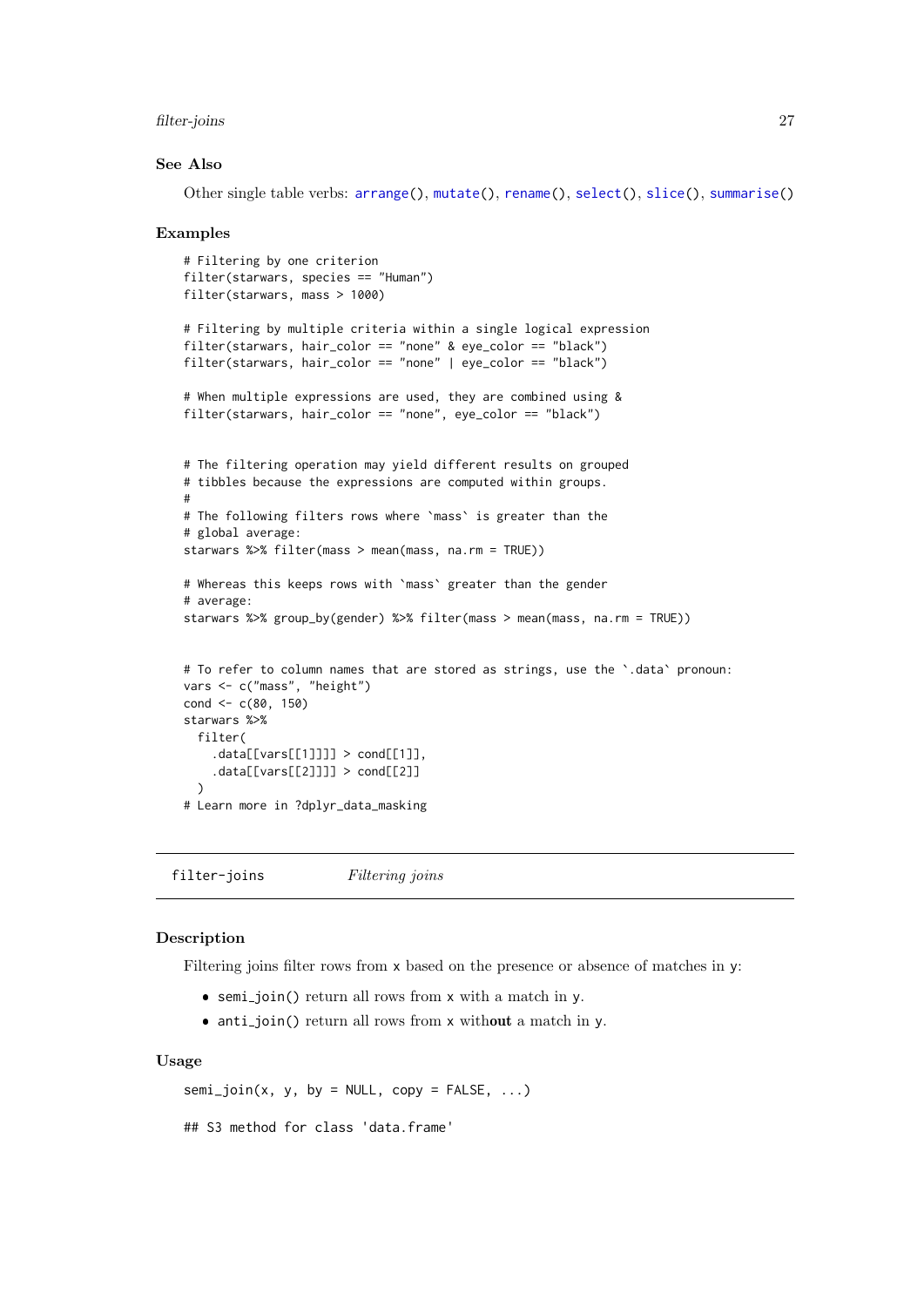```
semi_join(x, y, by = NULL, copy = FALSE, ..., na_matrix = c("na", "never"))anti\_join(x, y, by = NULL, copy = FALSE, ...)## S3 method for class 'data.frame'
anti\_join(x, y, by = NULL, copy = FALSE, ..., na\_matches = c("na", "never"))
```
# Arguments

| x, y       | A pair of data frames, data frame extensions (e.g. a tibble), or lazy data<br>frames (e.g. from dbplyr or dtplyr). See <i>Methods</i> , below, for more details.                                                                                                                                                                        |
|------------|-----------------------------------------------------------------------------------------------------------------------------------------------------------------------------------------------------------------------------------------------------------------------------------------------------------------------------------------|
| by         | A character vector of variables to join by.                                                                                                                                                                                                                                                                                             |
|            | If NULL, the default, $*$ -join() will perform a natural join, using all variables<br>in common across x and y. A message lists the variables so that you can<br>check they're correct; suppress the message by supplying by explicitly.                                                                                                |
|            | To join by different variables on x and y, use a named vector. For example,<br>by = $c("a" = "b")$ will match $x$ \$a to $y$ \$b.                                                                                                                                                                                                       |
|            | To join by multiple variables, use a vector with length $\lambda$ 1. For example,<br>by = $c("a", "b")$ will match $x$ \$a to $y$ \$a and $x$ \$b to $y$ \$b. Use a named<br>vector to match different variables in x and y. For example, by $= c''a'' = c''b$<br>"b", "c" = "d") will match $x$ \$a to $y$ \$b and $x$ \$c to $y$ \$d. |
|            | To perform a cross-join, generating all combinations of $x$ and $y$ , use by $=$<br>$character()$ .                                                                                                                                                                                                                                     |
| copy       | If x and y are not from the same data source, and copy is TRUE, then y<br>will be copied into the same src as x. This allows you to join tables across<br>size, but it is a potentially expensive operation so you must opt into it.                                                                                                    |
|            | Other parameters passed onto methods.                                                                                                                                                                                                                                                                                                   |
| na_matches | Should NA and NaN values match one another?<br>The default, "na", treats two NA or NaN values as equal, like %in%, match(),<br>$merge()$ .                                                                                                                                                                                              |
|            | Use "never" to always treat two NA or NaN values as different, like joins<br>for database sources, similarly to merge (incomparables $=$ FALSE).                                                                                                                                                                                        |
|            |                                                                                                                                                                                                                                                                                                                                         |

# Value

An object of the same type as x. The output has the following properties:

- Rows are a subset of the input, but appear in the same order.
- Columns are not modified.
- Data frame attributes are preserved.
- Groups are taken from x. The number of groups may be reduced.

# Methods

These function are generics, which means that packages can provide implementations (methods) for other classes. See the documentation of individual methods for extra arguments and differences in behaviour.

Methods available in currently loaded packages:

- semi join(): no methods found.
- anti\_join(): no methods found.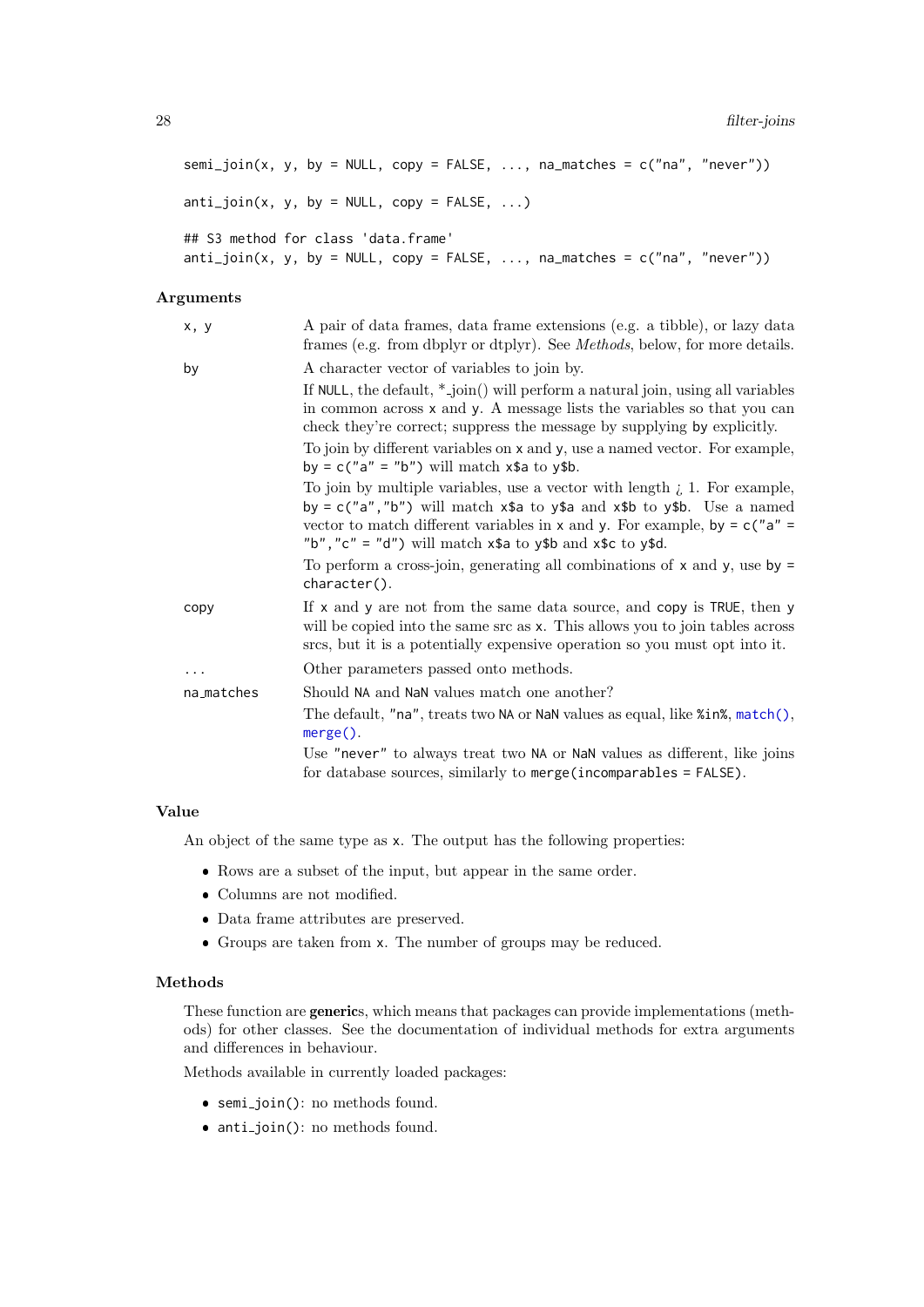#### <span id="page-28-0"></span>filter\_all 29

# See Also

Other joins: [mutate-joins](#page-44-1), nest\_[join\(](#page-52-1))

#### Examples

```
# "Filtering" joins keep cases from the LHS
band_members %>% semi_join(band_instruments)
band_members %>% anti_join(band_instruments)
```

```
# To suppress the message about joining variables, supply `by`
band_members %>% semi_join(band_instruments, by = "name")
# This is good practice in production code
```
<span id="page-28-2"></span>filter\_all Filter within a selection of variables

# <span id="page-28-1"></span>Description

# Superseded

Scoped verbs (if, at, all) have been superseded by the use of [across\(\)](#page-2-1) in an existing verb. See vignette("colwise") for details.

These [scoped](#page-65-1) filtering verbs apply a predicate expression to a selection of variables. The predicate expression should be quoted with all\_[vars\(\)](#page-4-3) or any\_vars() and should mention the pronoun . to refer to variables.

#### Usage

```
filter_all(.tbl, .vars_predicate, .preserve = FALSE)
filter_if(.tbl, .predicate, .vars_predicate, .preserve = FALSE)
filter_at(.tbl, .vars, .vars_predicate, .preserve = FALSE)
```
# Arguments

| .tbl            | A tbl object.                                                                                                                                                                                                                                                                                     |
|-----------------|---------------------------------------------------------------------------------------------------------------------------------------------------------------------------------------------------------------------------------------------------------------------------------------------------|
| .vars_predicate |                                                                                                                                                                                                                                                                                                   |
|                 | A quoted predicate expression as returned by $all\_vars()$ or any vars().                                                                                                                                                                                                                         |
|                 | Can also be a function or purrr-like formula. In this case, the intersection<br>of the results is taken by default and there's currently no way to request<br>the union.                                                                                                                          |
| .preserve       | when FALSE (the default), the grouping structure is recalculated based on<br>the resulting data, otherwise it is kept as is.                                                                                                                                                                      |
| .predicate      | A predicate function to be applied to the columns or a logical vector.<br>The variables for which .predicate is or returns TRUE are selected. This<br>argument is passed to rlang: : as function () and thus supports quosure-<br>style lambda functions and strings representing function names. |
| vars.           | A list of columns generated by vars(), a character vector of column<br>names, a numeric vector of column positions, or NULL.                                                                                                                                                                      |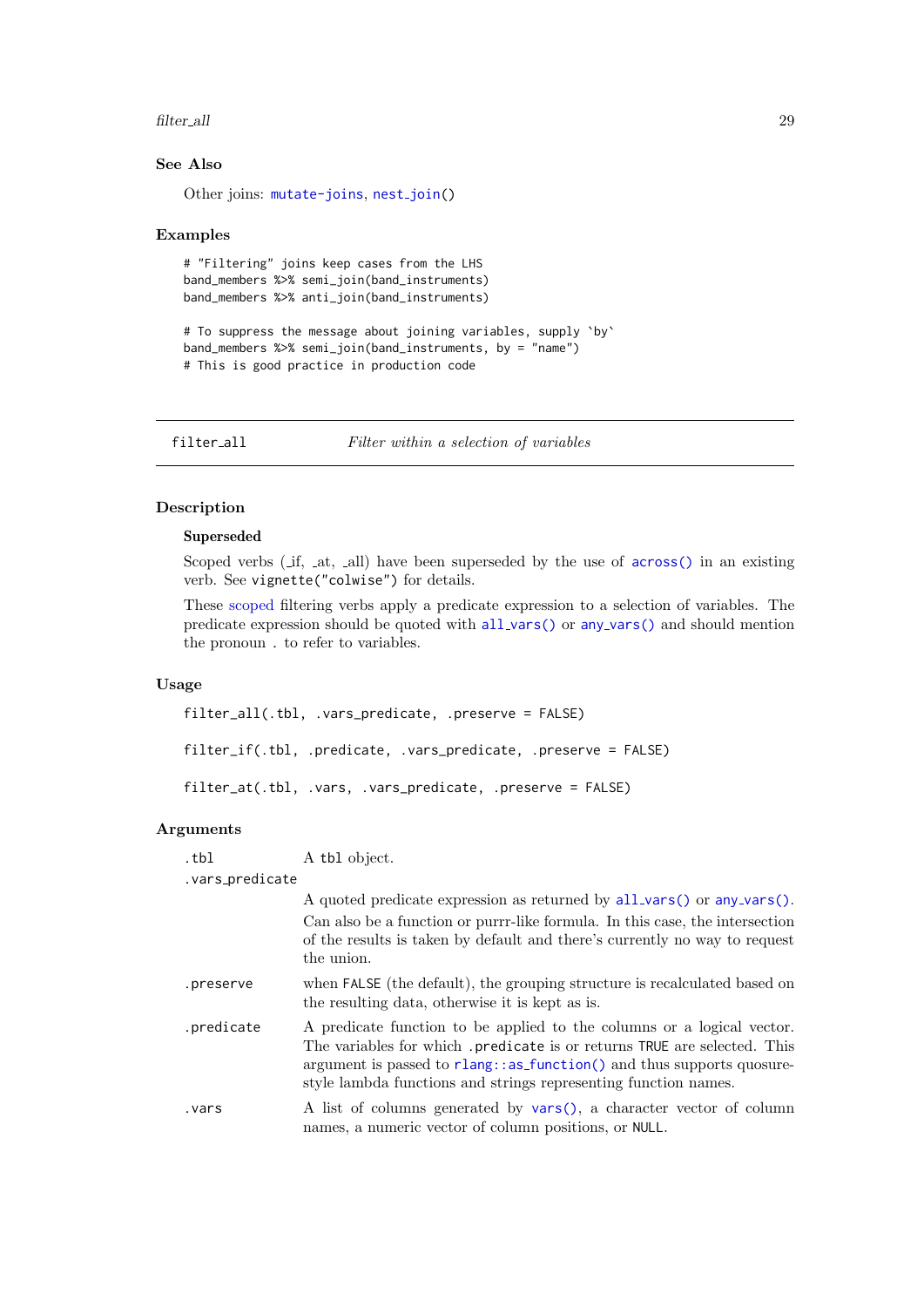#### Grouping variables

The grouping variables that are part of the selection are taken into account to determine filtered rows.

#### Examples

```
# While filter() accepts expressions with specific variables, the
# scoped filter verbs take an expression with the pronoun `.` and
# replicate it over all variables. This expression should be quoted
# with all_vars() or any_vars():
all_vars(is.na(.))
any_vars(is.na(.))
# You can take the intersection of the replicated expressions:
filter_all(mtcars, all_vars(. > 150))
# ->
filter(mtcars, across(everything(), x > 150))
# Or the union:
filter_all(mtcars, any_vars(. > 150))
# You can vary the selection of columns on which to apply the
# predicate. filter_at() takes a vars() specification:
filter_at(mtcars, vars(starts_with("d")), any_vars((. %% 2) == 0))
# ->
filter(mtcars, across(starts_with("d"), ~ (.x % 2) == 0))
# And filter_if() selects variables with a predicate function:
filter_if(mtcars, \tilde{ } all(floor(.) == .), all_vars(. != 0))
# ->is_int <- function(x) all(floor(x) == x)
filter(mtcars, across(where(is_int), \tilde{ } .x != 0))
```
<span id="page-29-1"></span>

group by Group by one or more variables

#### <span id="page-29-2"></span>Description

Most data operations are done on groups defined by variables.  $group_by()$  takes an existing tbl and converts it into a grouped tbl where operations are performed "by group". ungroup() removes grouping.

#### Usage

```
group_by(.data, ..., .add = FALSE, .drop = group_by_drop_default(.data))
ungroup(x, ...)
```
<span id="page-29-0"></span>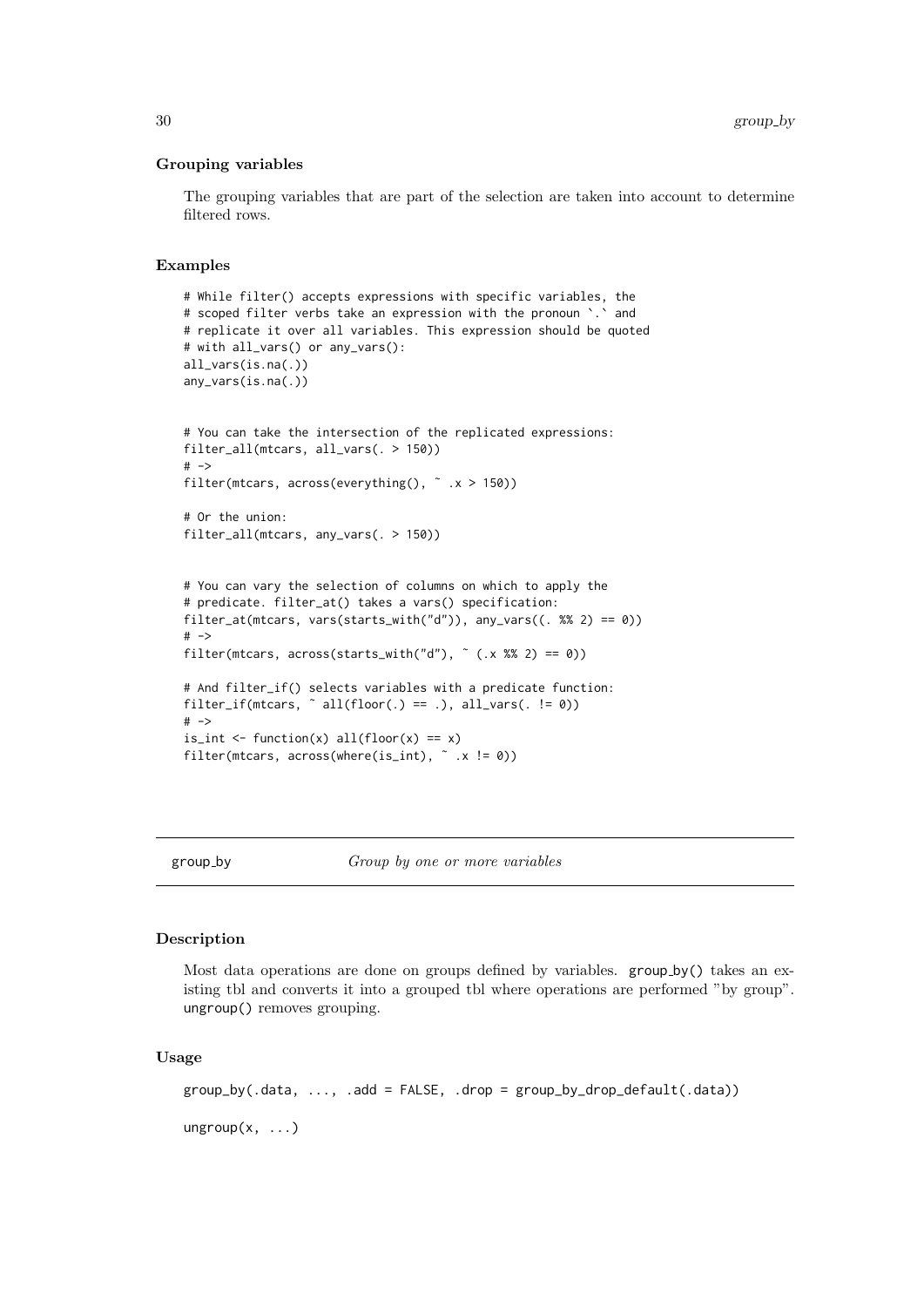#### group\_by 31

# Arguments

| .data        | A data frame, data frame extension (e.g. a tibble), or a lazy data frame<br>(e.g. from dbplyr or dtplyr). See <i>Methods</i> , below, for more details.                                                     |
|--------------|-------------------------------------------------------------------------------------------------------------------------------------------------------------------------------------------------------------|
|              | In group by(), variables or computations to group by. In ungroup(),<br>variables to remove from the grouping.                                                                                               |
| . add        | When FALSE, the default, group_by() will override existing groups. To<br>add to the existing groups, use .add = TRUE.                                                                                       |
|              | This argument was previously called add, but that prevented creating a<br>new grouping variable called add, and conflicts with our naming conven-<br>tions.                                                 |
| .drop        | Drop groups formed by factor levels that don't appear in the data? The<br>default is TRUE except when . data has been previously grouped with . drop<br>$=$ FALSE. See group by drop default() for details. |
| $\mathsf{x}$ | $A$ tbl()                                                                                                                                                                                                   |

# Value

A grouped data frame with class [grouped](#page-0-0) df, unless the combination of ... and add yields a empty set of grouping columns, in which case a tibble will be returned.

# Methods

These function are generics, which means that packages can provide implementations (methods) for other classes. See the documentation of individual methods for extra arguments and differences in behaviour.

Methods available in currently loaded packages:

- group by(): no methods found.
- ungroup(): no methods found.

# See Also

Other [group](#page-37-1)ing functions: group\_map(), group\_nest(), group\_[split\(](#page-36-1)), group\_trim()

```
by_cyl <- mtcars %>% group_by(cyl)
```

```
# grouping doesn't change how the data looks (apart from listing
# how it's grouped):
by_cyl
```

```
# It changes how it acts with the other dplyr verbs:
by_cyl %>% summarise(
 disp = mean(disp),
 hp = mean(hp)\lambda
```

```
by_cyl %>% filter(disp == max(disp))
```

```
# Each call to summarise() removes a layer of grouping
by_vs_am <- mtcars %>% group_by(vs, am)
by_vs \leq - by_vs_am %>% summarise(n = n())
by_vs
```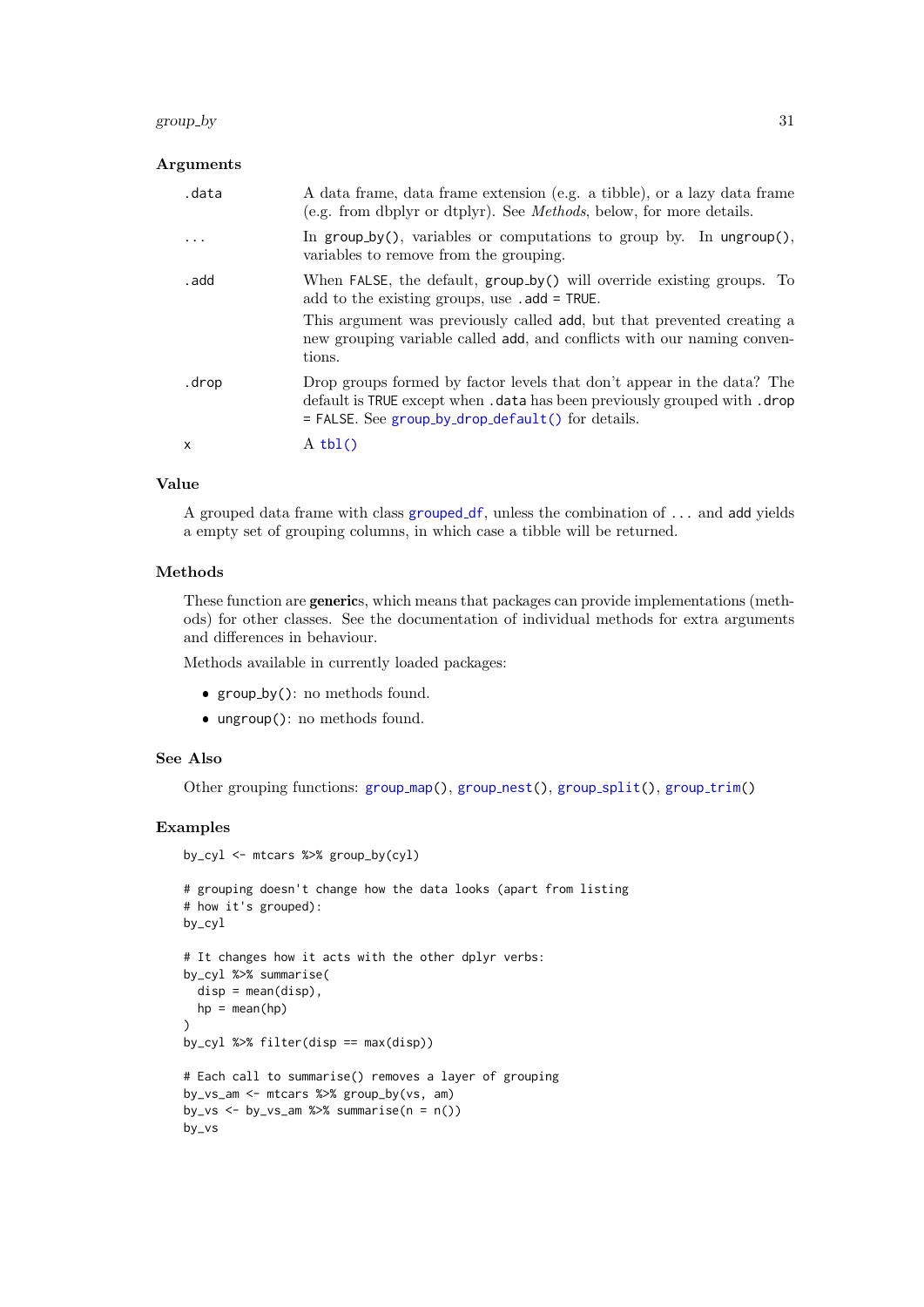```
by_vs %>% summarise(n = sum(n))
# To removing grouping, use ungroup
by_vs %>%
 ungroup() %>%
 summarise(n = sum(n))# You can group by expressions: this is just short-hand for
# a mutate() followed by a group_by()
mtcars %>% group by(vsam = vs + am)
# By default, group_by() overrides existing grouping
by_cyl %>%
  group_by(vs, am) %>%
  group_vars()
# Use add = TRUE to instead append
by_cyl %>%
  group_by(vs, am, .add = TRUE) %group_vars()
# when factors are involved and .drop = FALSE, groups can be empty
tbl <- tibble(
  x = 1:10,
 y = factor(rep(c("a", "c"), each = 5), levels = c("a", "b", "c"))\lambdatbl %>%
  group_by(y, .drop = FALSE) %>%
  group_rows()
```
group\_by\_all Group by a selection of variables

# Description

# Superseded

Scoped verbs (if, at, all) have been superseded by the use of [across\(\)](#page-2-1) in an existing verb. See vignette("colwise") for details.

These [scoped](#page-65-1) variants of [group](#page-29-1) by() group a data frame by a selection of variables. Like [group](#page-29-1) by(), they have optional [mutate](#page-40-1) semantics.

# Usage

```
group_by_all(
  .tbl,
  . funs = list(),
  ...,
  .add = FALSE,drop = group_by_drop_default(.tb1))
```
<span id="page-31-0"></span>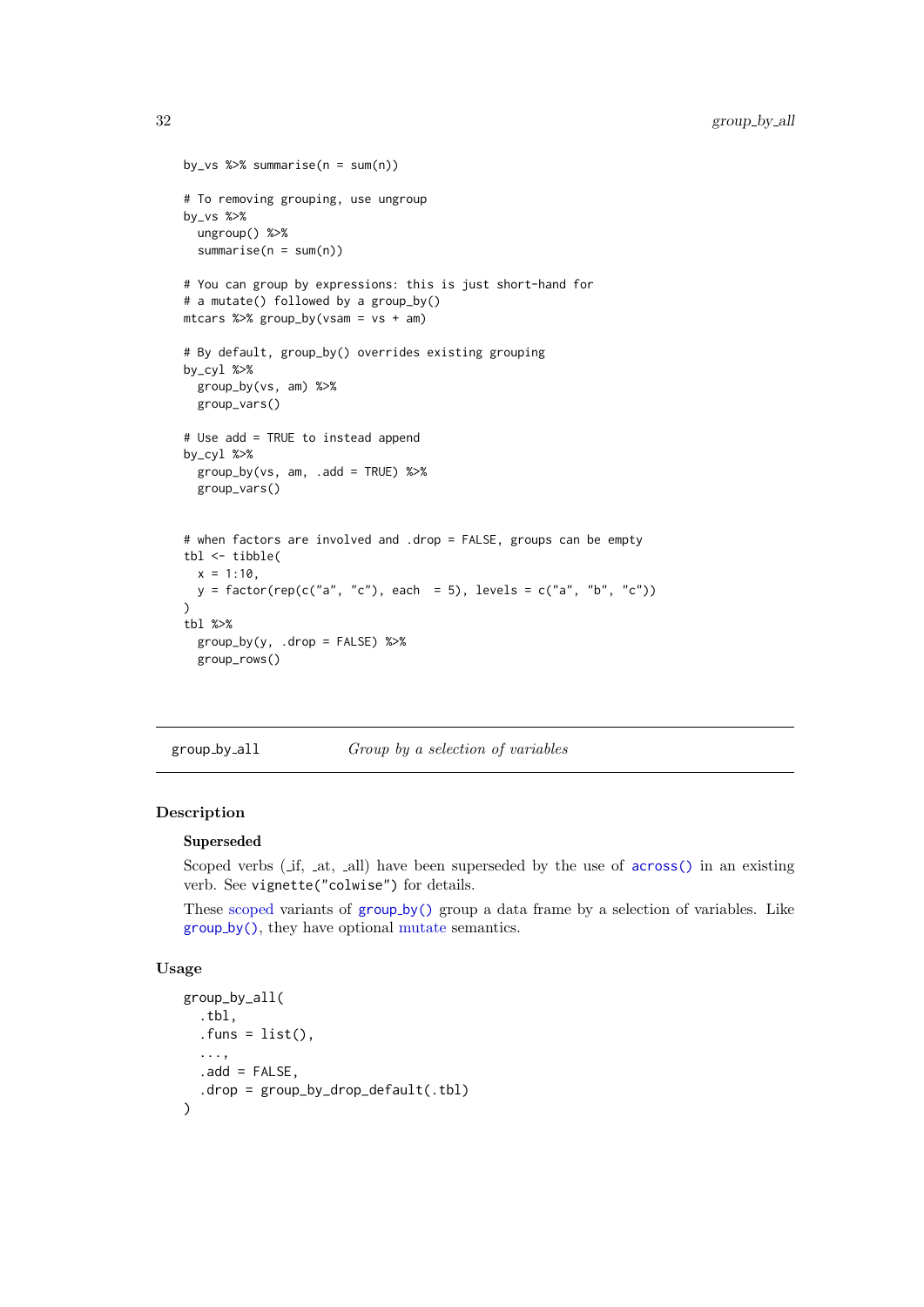# group\_by\_all 33

```
group_by_at(
  .tbl,
  .vars,
  .funs = list(),
  ...,
  .add = FALSE,drop = group_by_drop_default(.th1))\lambdagroup_by_if(
  .tbl,
  .predicate,
  . funs = list(),
  ...,
  .add = FALSE,.drop = group_by_drop_default(.tbl)
)
```
# Arguments

| .tbl       | A tbl object.                                                                                                                                                                                                                                                                                    |
|------------|--------------------------------------------------------------------------------------------------------------------------------------------------------------------------------------------------------------------------------------------------------------------------------------------------|
| .funs      | A function fun, a quosure style lambda $\tilde{\ }$ fun(.) or a list of either form.                                                                                                                                                                                                             |
| $\ddotsc$  | Additional arguments for the function calls in . funs. These are evaluated<br>only once, with tidy dots support.                                                                                                                                                                                 |
| . add      | See $group_by()$                                                                                                                                                                                                                                                                                 |
| .drop      | Drop groups formed by factor levels that don't appear in the data? The<br>default is TRUE except when . data has been previously grouped with . drop<br>$=$ FALSE. See group_by_drop_default() for details.                                                                                      |
| .vars      | A list of columns generated by vars(), a character vector of column<br>names, a numeric vector of column positions, or NULL.                                                                                                                                                                     |
| .predicate | A predicate function to be applied to the columns or a logical vector.<br>The variables for which .predicate is or returns TRUE are selected. This<br>argument is passed to $rlang::as_function()$ and thus supports quosure-<br>style lambda functions and strings representing function names. |

# Grouping variables

Existing grouping variables are maintained, even if not included in the selection.

```
# Group a data frame by all variables:
group_by_all(mtcars)
# ->
mtcars %>% group_by(across())
# Group by variables selected with a predicate:
group_by_if(iris, is.factor)
# ->
iris %>% group_by(across(where(is.factor)))
# Group by variables selected by name:
group_by_at(mtcars, vars(vs, am))
```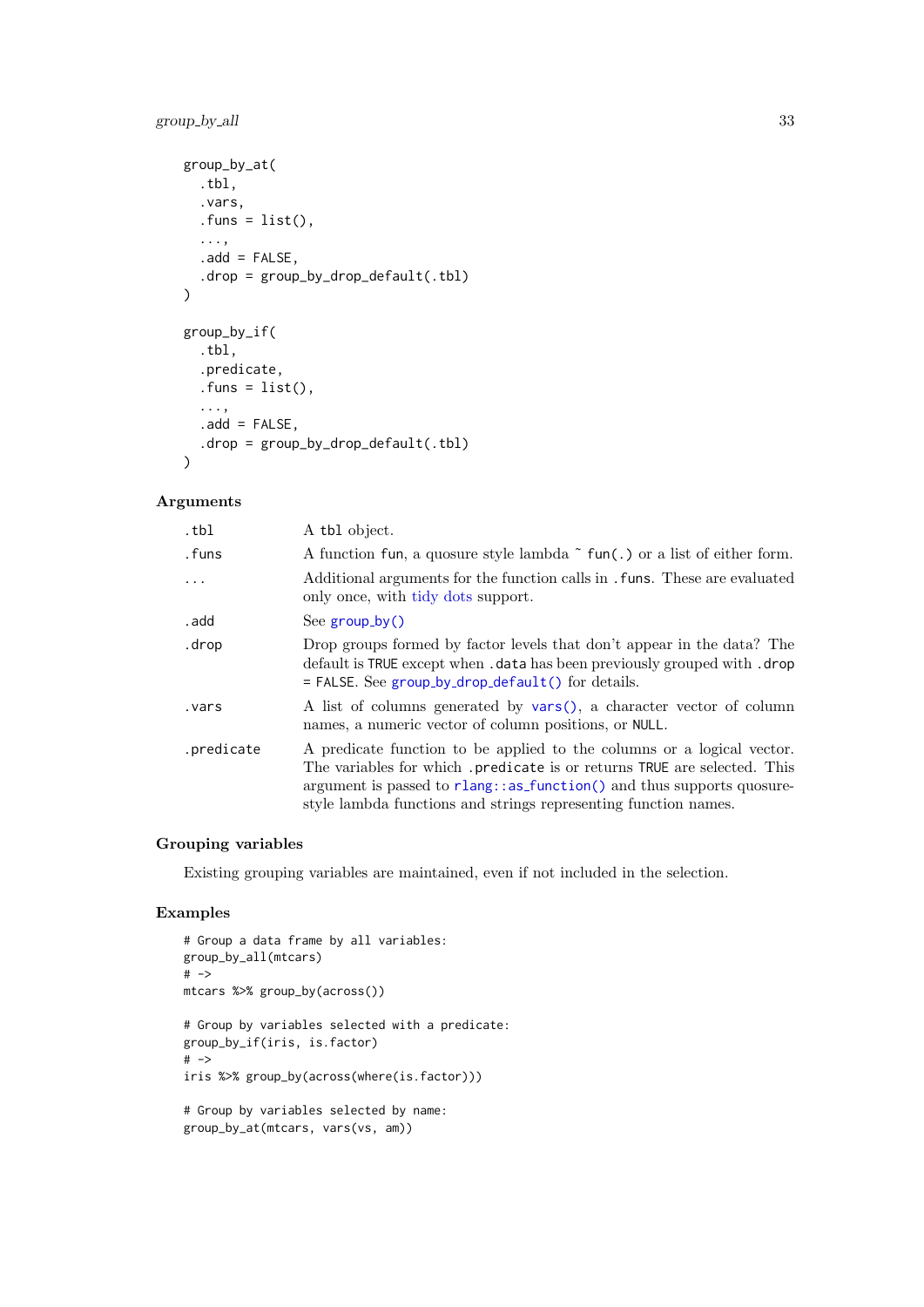```
# ->mtcars %>% group_by(across(c(vs, am)))
# Like group_by(), the scoped variants have optional mutate
# semantics. This provide a shortcut for group_by() + mutate():
d <- tibble(x=c(1,1,2,2), y=c(1,2,1,2))
group_by_all(d, as.factor)
# ->d %>% group_by(across(everything(), as.factor))
group_by_if(iris, is.factor, as.character)
# ->
iris %>% group_by(across(where(is.factor), as.character))
```
group\_cols Select grouping variables

# Description

This selection helpers matches grouping variables. It can be used in [select\(\)](#page-66-1) or [vars\(\)](#page-81-1) selections.

#### Usage

group\_cols(vars = NULL, data = NULL)

#### Arguments

| vars | Deprecated; please use data instead.                                                      |
|------|-------------------------------------------------------------------------------------------|
| data | For advanced use only. The default NULL automatically finds the "current"<br>data frames. |

# See Also

[groups\(\)](#page-0-0) and group [vars\(\)](#page-0-0) for retrieving the grouping variables outside selection contexts.

```
gdf <- iris %>% group_by(Species)
gdf %>% select(group_cols())
# Remove the grouping variables from mutate selections:
gdf %>% mutate_at(vars(-group_cols()), `/`, 100)
# -> No longer necessary with across()
gdf %>% mutate(across(everything(), ˜ . / 100))
```
<span id="page-33-0"></span>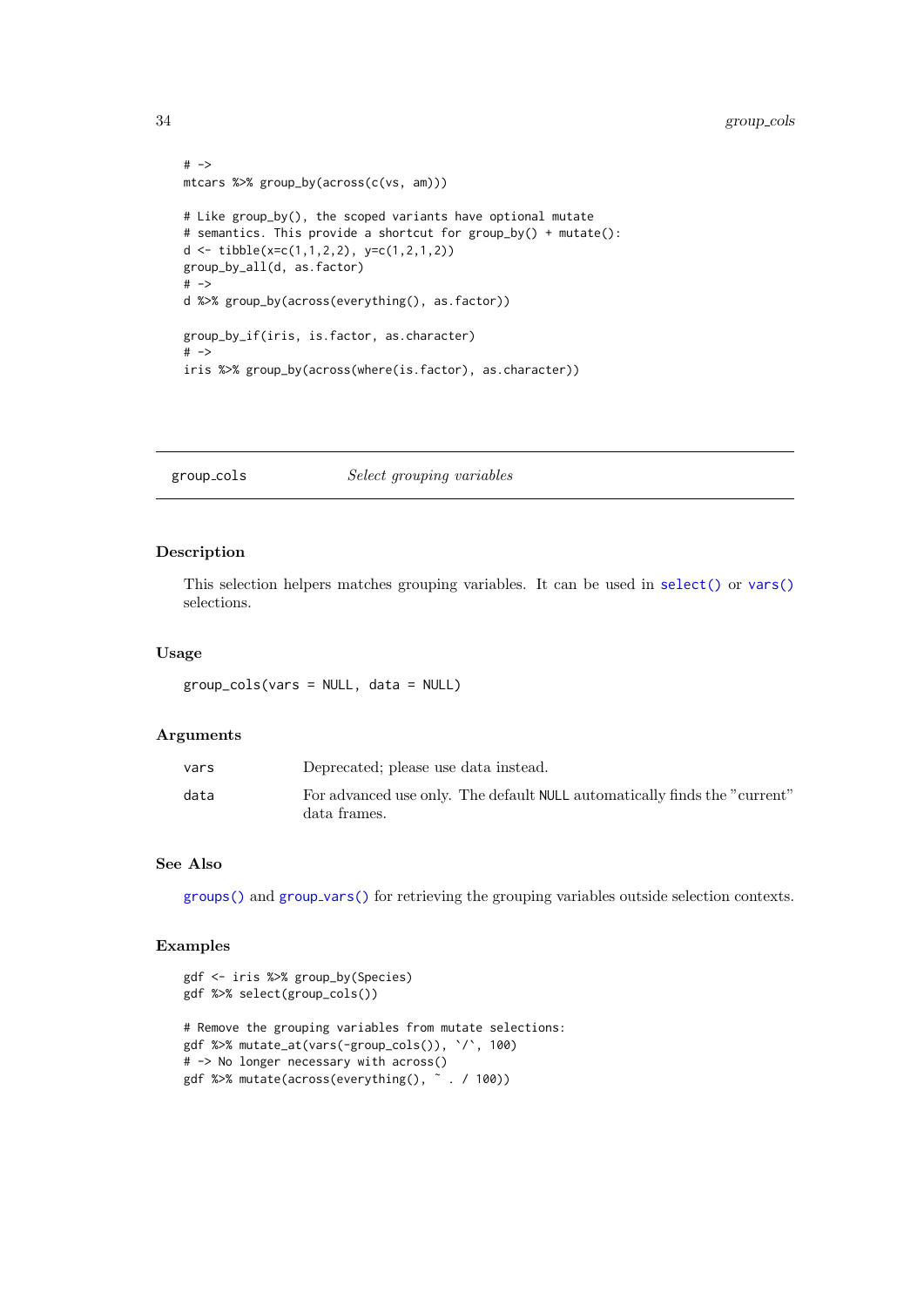<span id="page-34-1"></span><span id="page-34-0"></span>

# Description

# Experimental

 $group_map()$ ,  $group_modify()$  and  $group_walk()$  are  $purr-style$  functions that can be used to iterate on grouped tibbles.

#### Usage

```
group_map(.data, .f, ..., .keep = FALSE)
group_modify(.data, .f, ..., .keep = FALSE)
group_walk(.data, .f, ...)
```
# Arguments

| .data     | A grouped tibble                                                                                             |
|-----------|--------------------------------------------------------------------------------------------------------------|
| $\cdot$ f | A function or formula to apply to each group. It must return a data<br>frame.                                |
|           | If a <b>function</b> , it is used as is. It should have at least 2 formal arguments.                         |
|           | If a <b>formula</b> , e.g. $\tilde{\ }$ head(.x), it is converted to a function.                             |
|           | In the formula, you can use                                                                                  |
|           | • . or .x to refer to the subset of rows of .tbl for the given group                                         |
|           | • y to refer to the key, a one row tibble with one column per grouping<br>variable that identifies the group |
| $\ddotsc$ | Additional arguments passed on to.                                                                           |
| .keep     | are the grouping variables kept in .x                                                                        |

# Details

Use  $group-modify()$  when summarize() is too limited, in terms of what you need to do and return for each group. group modify() is good for "data frame in, data frame out". If that is too limited, you need to use a [nested](#page-0-0) or [split](#page-36-1) workflow.  $group\_modify()$  is an evolution of [do\(\)](#page-0-0), if you have used that before.

Each conceptual group of the data frame is exposed to the function .f with two pieces of information:

- The subset of the data for the group, exposed as .x.
- The key, a tibble with exactly one row and columns for each grouping variable, exposed as .y.

For completeness, group\_modify(), group\_map and group\_walk() also work on ungrouped data frames, in that case the function is applied to the entire data frame (exposed as .x), and .y is a one row tibble with no column, consistently with group\_[keys\(\)](#page-0-0).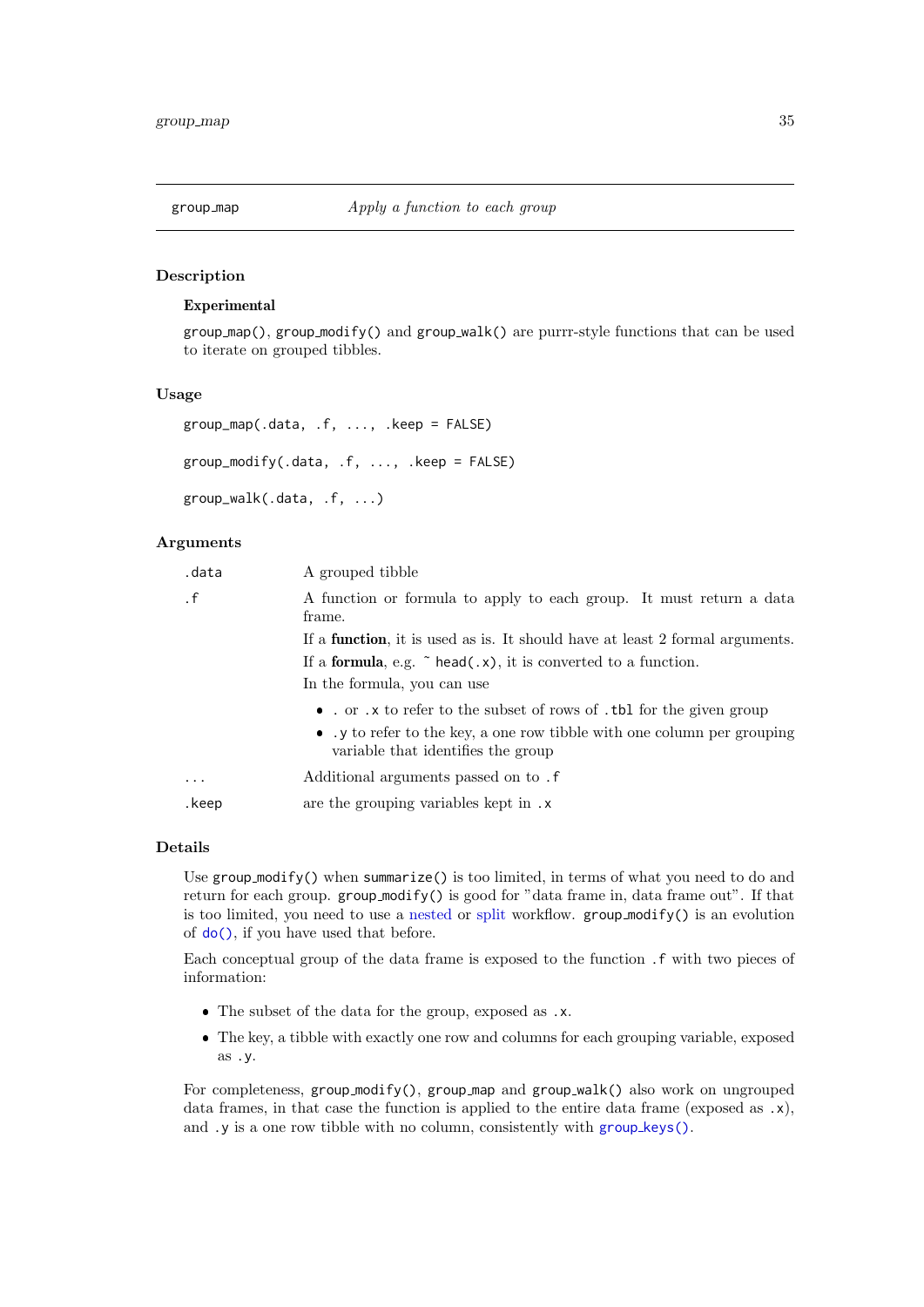# Value

- group modify() returns a grouped tibble. In that case .f must return a data frame.
- group map() returns a list of results from calling .f on each group.
- group walk() calls .f for side effects and returns the input .tbl, invisibly.

# See Also

Other [group](#page-37-1)ing functions: group\_by(), group\_nest(), group\_[split\(](#page-36-1)), group\_trim()

```
# return a list
mtcars %>%
 group_by(cyl) %>%
 group_map(˜ head(.x, 2L))
# return a tibble grouped by `cyl` with 2 rows per group
# the grouping data is recalculated
mtcars %>%
  group_by(cyl) %>%
  group_modify(˜ head(.x, 2L))
if (requireNamespace("broom", quietly = TRUE)) {
  # a list of tibbles
  iris %>%
    group_by(Species) %>%
    group_map(˜ broom::tidy(lm(Petal.Length ˜ Sepal.Length, data = .x)))
  # a restructured grouped tibble
  iris %>%
    group_by(Species) %>%
    group_modify(\tilde{ } broom::tidy(lm(Petal.Length \tilde{ } Sepal.Length, data = .x)))
}
# a list of vectors
iris %>%
 group_by(Species) %>%
  group_map(˜ quantile(.x$Petal.Length, probs = c(0.25, 0.5, 0.75)))
# to use group_modify() the lambda must return a data frame
iris %>%
  group_by(Species) %>%
  group_modify(˜ {
     quantile(.x$Petal.Length, probs = c(0.25, 0.5, 0.75)) %>%
     tibble::enframe(name = "prob", value = "quantile")
  })
iris %>%
  group_by(Species) %>%
  group_modify(˜ {
    .x %>%
      purrr::map_dfc(fivenum) %>%
      mutate(nms = c("min", "Q1", "median", "Q3", "max"))
  })
```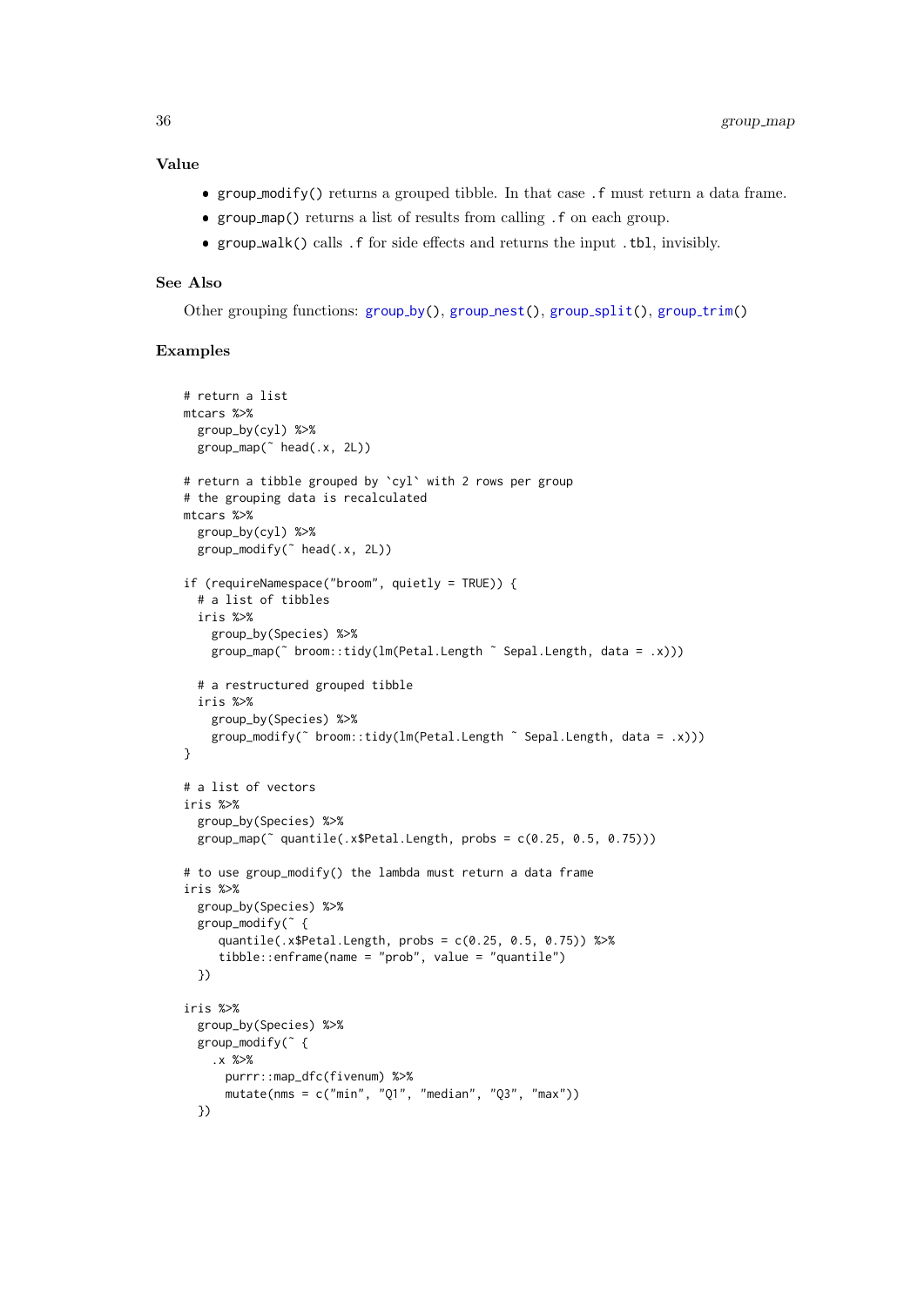# group\_split 37

```
# group_walk() is for side effects
dir.create(temp <- tempfile())
iris %>%
  group_by(Species) %>%
  group_walk(˜ write.csv(.x, file = file.path(temp, paste0(.y$Species, ".csv"))))
list.files(temp, pattern = "csv$")
unlink(temp, recursive = TRUE)
# group_modify() and ungrouped data frames
mtcars %>%
  group_modify(˜ head(.x, 2L))
```
<span id="page-36-0"></span>group\_split Split data frame by groups

# Description

Experimental group\_[split\(\)](#page-36-0) works like [base::split\(\)](#page-0-0) but

- it uses the [group](#page-29-0)ing structure from group\_by() and therefore is subject to the data mask
- it does not name the elements of the list based on the grouping as this typically loses information and is confusing.

group [keys\(\)](#page-0-0) explains the grouping structure, by returning a data frame that has one row per group and one column per grouping variable.

#### Usage

group  $split(.th1, \ldots, keep = TRUE)$ 

#### Arguments

| .tbl                    | A tbl                                                  |
|-------------------------|--------------------------------------------------------|
| $\cdot$ $\cdot$ $\cdot$ | Grouping specification, forwarded to <b>group_by()</b> |
| .keep                   | Should the grouping columns be kept                    |

#### Value

- group [split\(\)](#page-36-0) returns a list of tibbles. Each tibble contains the rows of .tbl for the associated group and all the columns, including the grouping variables.
- group [keys\(\)](#page-0-0) returns a tibble with one row per group, and one column per grouping variable

## Grouped data frames

The primary use case for group [split\(\)](#page-36-0) is with already grouped data frames, typically a result of  $group_by()$  $group_by()$ . In this case  $group_split()$  $group_split()$  only uses the first argument, the grouped tibble, and warns when ... is used.

Because some of these groups may be empty, it is best paired with group\_[keys\(\)](#page-0-0) which identifies the representatives of each grouping variable for the group.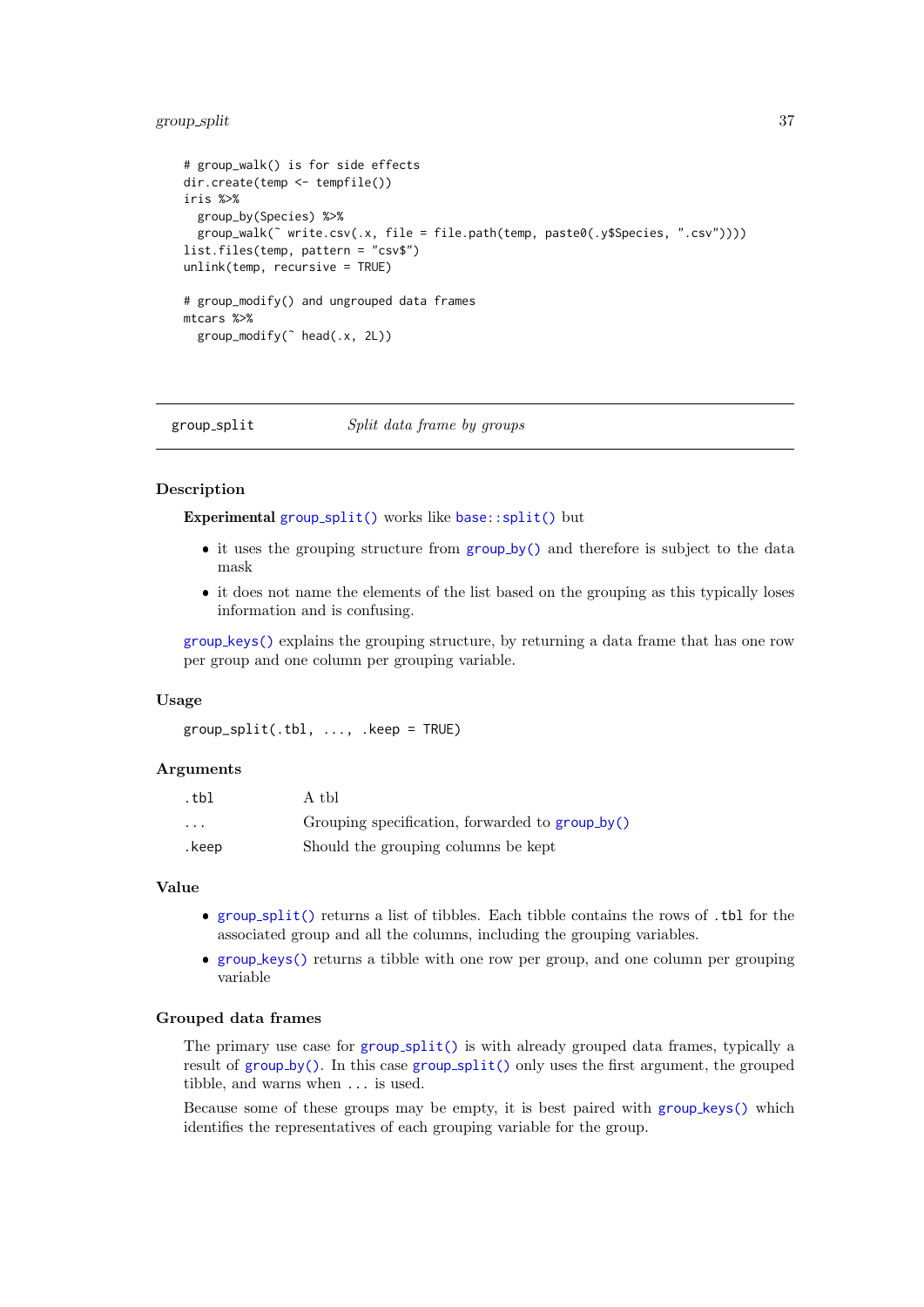#### Ungrouped data frames

When used on ungrouped data frames,  $group\_split()$  $group\_split()$  and  $group\_keys()$  $group\_keys()$  forwards the ... to [group](#page-29-0) by() before the split, therefore the ... are subject to the data mask.

Using these functions on an ungrouped data frame only makes sense if you need only one or the other, because otherwise the grouping algorithm is performed each time.

## Rowwise data frames

group [split\(\)](#page-36-0) returns a list of one-row tibbles is returned, and the ... are ignored and warned against

## See Also

Other [group](#page-37-0)ing functions:  $group_by(), group_map(), group_nest(), group_trim()$ 

#### Examples

```
# ----- use case 1 : on an already grouped tibble
ir <- iris %>%
  group_by(Species)
group_split(ir)
group_keys(ir)
# this can be useful if the grouped data has been altered before the split
ir <- iris %>%
  group_by(Species) %>%
  filter(Sepal.Length > mean(Sepal.Length))
group_split(ir)
group_keys(ir)
# ----- use case 2: using a group_by() grouping specification
# both group_split() and group_keys() have to perform the grouping
# so it only makes sense to do this if you only need one or the other
iris %>%
  group_split(Species)
iris %>%
  group_keys(Species)
```
<span id="page-37-0"></span>group\_trim Trim grouping structure

## Description

Experimental Drop unused levels of all factors that are used as grouping variables, then recalculates the grouping structure.

group trim() is particularly useful after a [filter\(\)](#page-24-0) that is intended to select a subset of groups.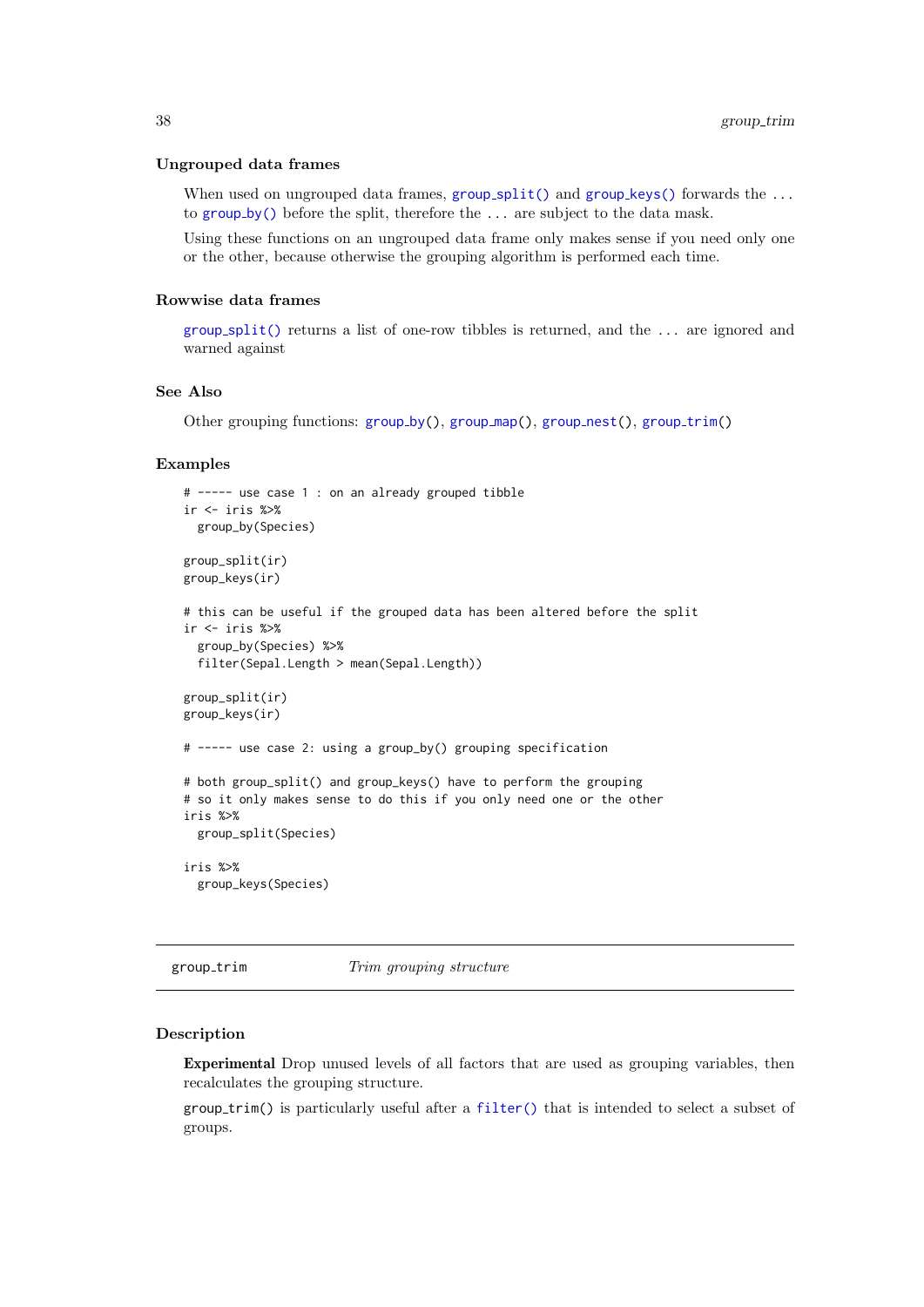#### ident 39

# Usage

```
group_trim(.tbl, .drop = group_by_drop_default(.tbl))
```
# Arguments

| .tbl  | A grouped data frame |
|-------|----------------------|
| .drop | See $group_by()$     |

# Value

A [grouped data frame](#page-0-0)

# See Also

Other [group](#page-0-0)ing functions: group\_by(), group\_map(), group\_nest(), group\_[split\(](#page-36-0))

# Examples

```
iris %>%
  group_by(Species) %>%
  filter(Species == "setosa", .preserve = TRUE) %>%
  group_trim()
```
ident Flag a character vector as SQL identifiers

# Description

ident() takes unquoted strings and flags them as identifiers. ident  $q()$  assumes its input has already been quoted, and ensures it does not get quoted again. This is currently used only for for schema.table.

# Usage

ident(...)

# Arguments

... A character vector, or name-value pairs

# Examples

```
# Identifiers are escaped with "
if (requireNamespace("dbplyr", quietly = TRUE)) {
  ident("x")
}
```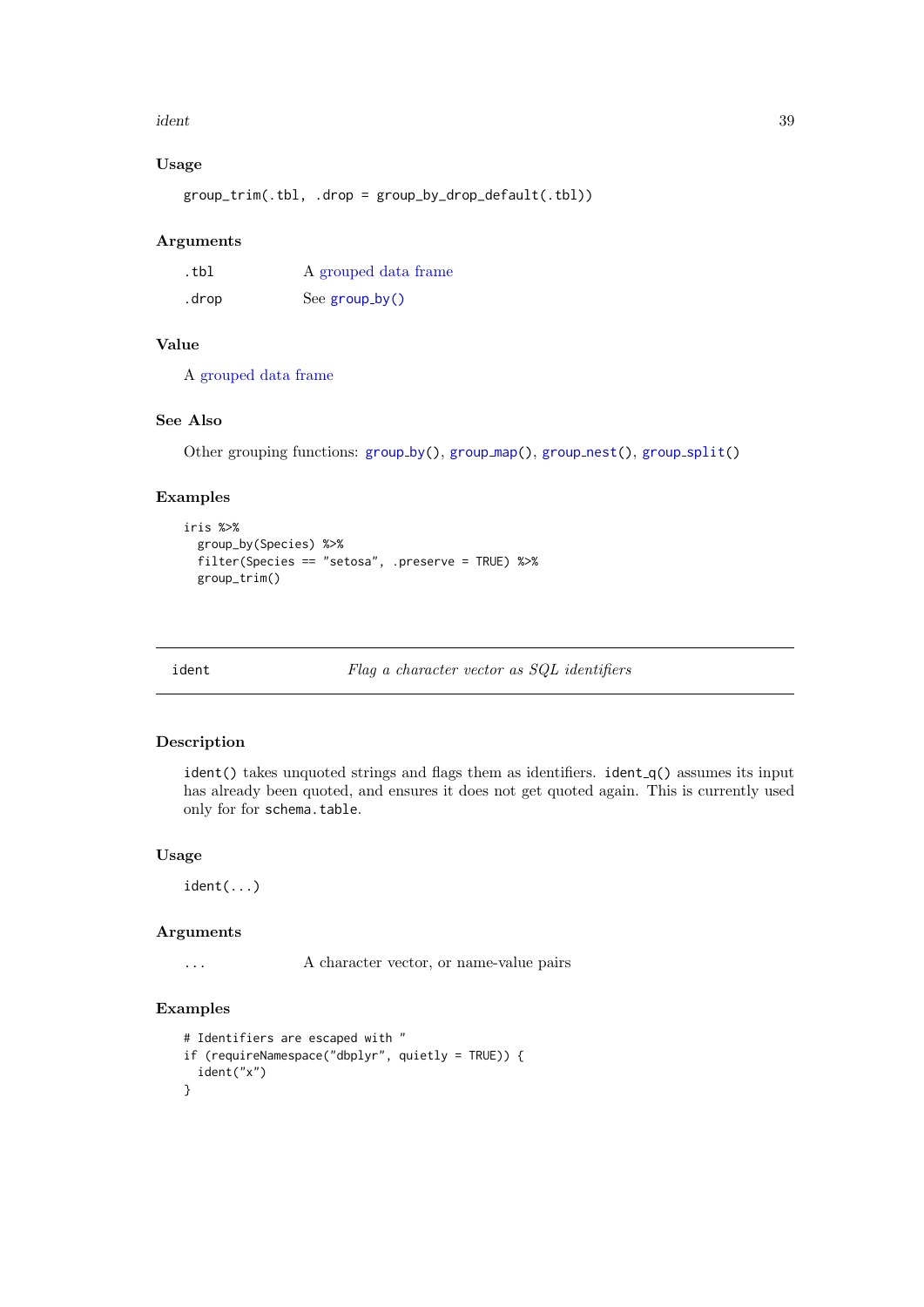## <span id="page-39-1"></span>Description

Compared to the base [ifelse\(\)](#page-0-0), this function is more strict. It checks that true and false are the same type. This strictness makes the output type more predictable, and makes it somewhat faster.

## Usage

if\_else(condition, true, false, missing = NULL)

# Arguments

| condition   | Logical vector                                                                                                                                                                                                                                                         |
|-------------|------------------------------------------------------------------------------------------------------------------------------------------------------------------------------------------------------------------------------------------------------------------------|
| true, false | Values to use for TRUE and FALSE values of condition. They must be<br>either the same length as condition, or length 1. They must also be<br>the same type: if else() checks that they have the same type and same<br>class. All other attributes are taken from true. |
| missing     | If not NULL, will be used to replace missing values.                                                                                                                                                                                                                   |

# Value

Where condition is TRUE, the matching value from true, where it's FALSE, the matching value from false, otherwise NA.

# Examples

```
x \leq -c(-5:5, NA)if_else(x < 0, NA_integer_, x)
if_else(x < 0, "negative", "positive", "missing")
# Unlike ifelse, if_else preserves types
x <- factor(sample(letters[1:5], 10, replace = TRUE))
ifelse(x %in% c("a", "b", "c"), x, factor(NA))
```

```
if_else(x %in% c("a", "b", "c"), x, factor(NA))
# Attributes are taken from the `true` vector,
```
lead-lag Compute lagged or leading values

# <span id="page-39-0"></span>Description

Find the "previous" (lag()) or "next" (lead()) values in a vector. Useful for comparing values behind of or ahead of the current values.

## Usage

```
lag(x, n = 1L, default = NA, order_by = NULL, ...)lead(x, n = 1L, default = NA, order_by = NULL, ...)
```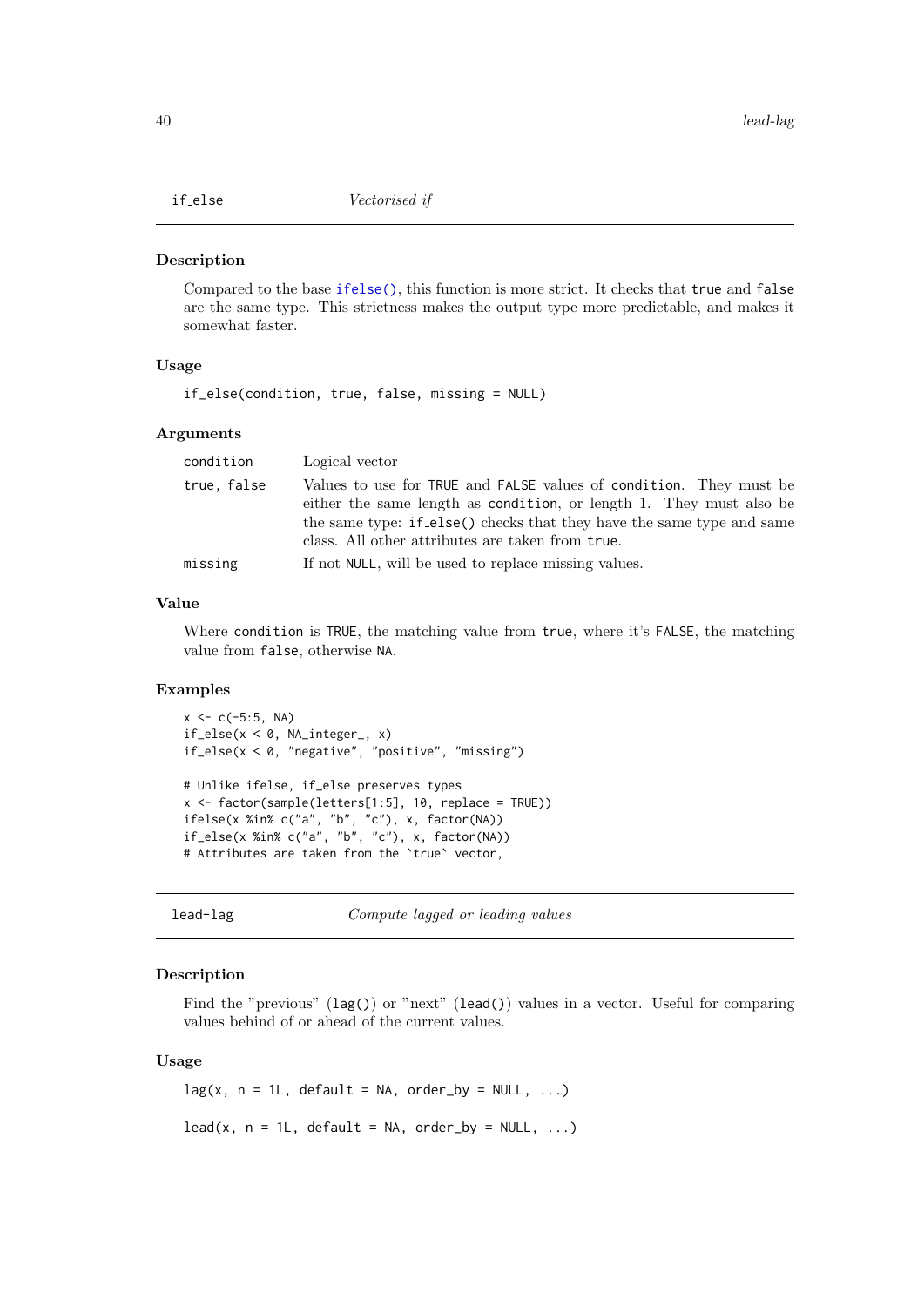#### mutate the contract of the contract of the contract of the contract of the contract of the contract of the contract of the contract of the contract of the contract of the contract of the contract of the contract of the con

#### Arguments

| $\mathsf{x}$ | Vector of values                                                                  |
|--------------|-----------------------------------------------------------------------------------|
| n,           | Positive integer of length 1, giving the number of positions to lead or lag<br>by |
| default      | Value used for non-existent rows. Defaults to NA.                                 |
| order_by     | Override the default ordering to use another vector or column                     |
| .            | Needed for compatibility with lag generic.                                        |

## Examples

```
lag(1:5)
lead(1:5)
x < -1:5tibble(behind = \text{lag}(x), x, ahead = \text{lead}(x))
# If you want to look more rows behind or ahead, use `n`
lag(1:5, n = 1)lag(1:5, n = 2)lead(1:5, n = 1)lead(1:5, n = 2)
# If you want to define a value for non-existing rows, use `default`
lag(1:5)lag(1:5, default = 0)lead(1:5)lead(1:5, default = 6)# If data are not already ordered, use 'order_by'
scrambled \le slice_sample(tibble(year = 2000:2005, value = (0:5) \hat{ } 2), prop = 1)
wrong <- mutate(scrambled, previous_year_value = lag(value))
arrange(wrong, year)
right <- mutate(scrambled, previous_year_value = lag(value, order_by = year))
arrange(right, year)
```
<span id="page-40-1"></span>mutate Create, modify, and delete columns

## <span id="page-40-0"></span>Description

mutate() adds new variables and preserves existing ones; transmute() adds new variables and drops existing ones. New variables overwrite existing variables of the same name. Variables can be removed by setting their value to NULL.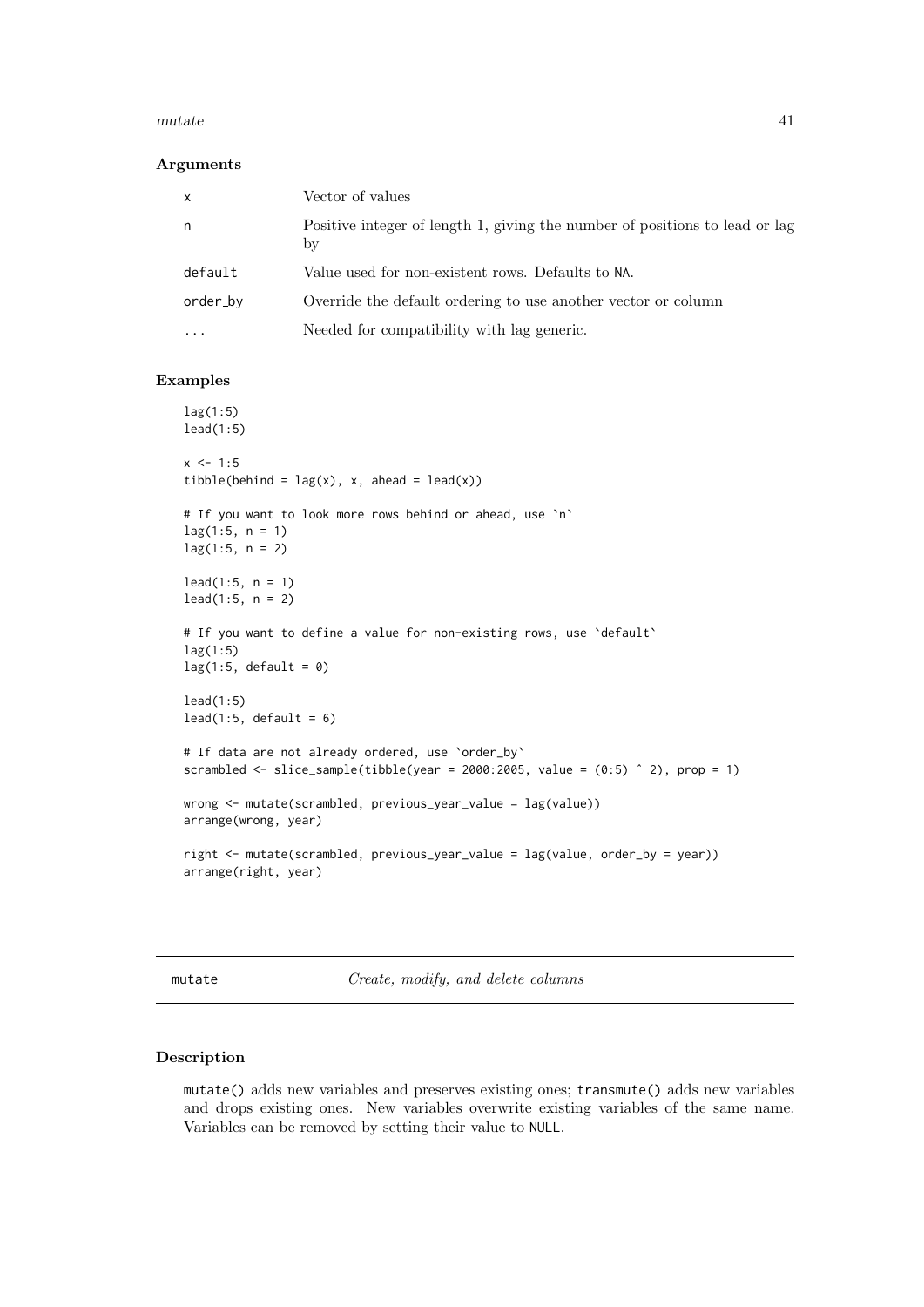#### $42$  mutate

# Usage

```
mutate(.data, ...)
## S3 method for class 'data.frame'
mutate(
  .data,
  ...,
  .keep = c("all", "used", "unused", "none"),
  .before = NULL,
  .after = NULL
\lambda
```
transmute(.data, ...)

# Arguments

| .data           | A data frame, data frame extension (e.g. a tibble), or a lazy data frame<br>(e.g. from dbplyr or dtplyr). See <i>Methods</i> , below, for more details.               |
|-----------------|-----------------------------------------------------------------------------------------------------------------------------------------------------------------------|
|                 | idata-masking, Name-value pairs. The name gives the name of the col-<br>umn in the output.                                                                            |
|                 | The value can be:                                                                                                                                                     |
|                 | $\bullet$ A vector of length 1, which will be recycled to the correct length.                                                                                         |
|                 | • A vector the same length as the current group (or the whole data<br>frame if ungrouped).                                                                            |
|                 | $\bullet$ NULL, to remove the column.                                                                                                                                 |
|                 | • A data frame or tibble, to create multiple columns in the output.                                                                                                   |
| .keep           | <b>Experimental</b> This is an experimental argument that allows you to control<br>which columns from .data are retained in the output:                               |
|                 | $\bullet$ "all", the default, retains all variables.                                                                                                                  |
|                 | • "used" keeps any variables used to make new variables; it's useful for<br>checking your work as it displays inputs and outputs side-by-side.                        |
|                 | • "unused" keeps only existing variables not used to make new vari-<br>ables.                                                                                         |
|                 | • "none", only keeps grouping keys (like $transmute()$ ).                                                                                                             |
| .before, .after |                                                                                                                                                                       |
|                 | Experimental ¡tidy-select; Optionally, control where new columns should<br>appear (the default is to add to the right hand side). See relocate() for<br>more details. |
|                 |                                                                                                                                                                       |

# Value

An object of the same type as .data. The output has the following properties:

- Rows are not affected.
- Existing columns will be preserved according to the .keep argument. New columns will be placed according to the .before and .after arguments. If .keep = "none" (as in  $transmute()$ , the output order is determined only by  $\dots$ , not the order of existing columns.
- Columns given value NULL will be removed
- Groups will be recomputed if a grouping variable is mutated.
- Data frame attributes are preserved.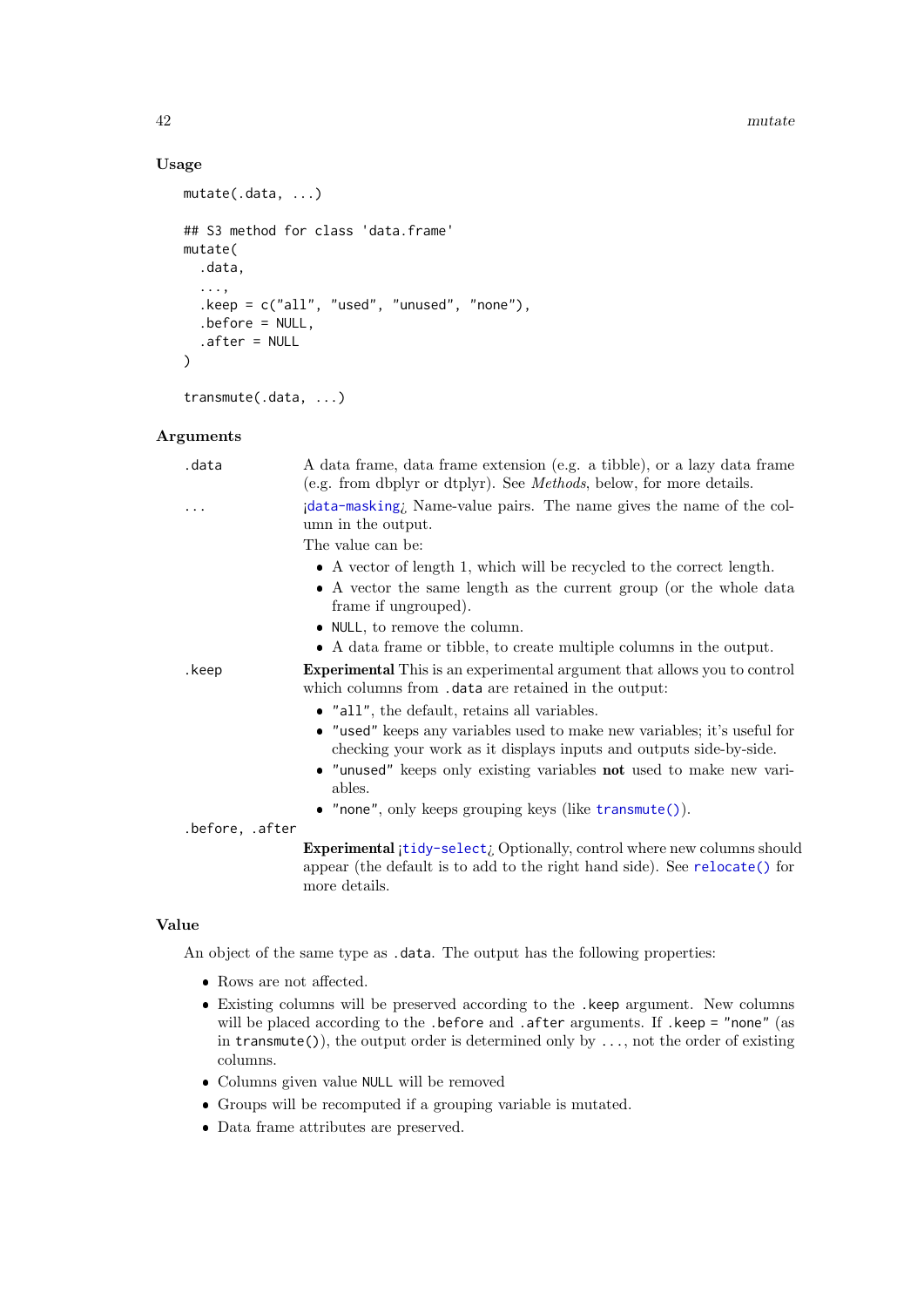## mutate and the set of  $\sim$  43

## Useful mutate functions

- $\bullet$  [+](#page-0-0), [-](#page-0-0), [log\(\)](#page-0-0), etc., for their usual mathematical meanings
- [lead\(\)](#page-39-0), [lag\(\)](#page-39-0)
- dense\_[rank\(\)](#page-56-0), min\_rank(), [percent](#page-56-0)\_rank(), row\_[number\(\)](#page-56-0), cume\_[dist\(\)](#page-56-0), [ntile\(\)](#page-56-0)
- [cumsum\(\)](#page-0-0), [cummean\(\)](#page-19-0), [cummin\(\)](#page-0-0), [cummax\(\)](#page-0-0), [cumany\(\)](#page-19-0), [cumall\(\)](#page-19-1)
- na\_[if\(\)](#page-50-0), [coalesce\(\)](#page-13-0)
- if\_[else\(\)](#page-39-1), [recode\(\)](#page-57-0), case\_[when\(\)](#page-10-0)

## Grouped tibbles

Because mutating expressions are computed within groups, they may yield different results on grouped tibbles. This will be the case as soon as an aggregating, lagging, or ranking function is involved. Compare this ungrouped mutate:

```
starwars %>%
  select(name, mass, species) %>%
 mutate(mass_norm = mass / mean(mass, na.rm = TRUE))
```
With the grouped equivalent:

```
starwars %>%
 select(name, mass, species) %>%
 group_by(species) %>%
 mutate(mass_norm = mass / mean(mass, na.rm = TRUE))
```
The former normalises mass by the global average whereas the latter normalises by the averages within species levels.

# Methods

These function are generics, which means that packages can provide implementations (methods) for other classes. See the documentation of individual methods for extra arguments and differences in behaviour.

Methods available in currently loaded packages:

- mutate(): no methods found.
- transmute(): no methods found.

# See Also

Other single table verbs: [arrange\(](#page-4-0)), [filter\(](#page-24-0)), [rename\(](#page-61-0)), [select\(](#page-66-0)), [slice\(](#page-71-0)), [summarise\(](#page-76-0))

#### Examples

```
# Newly created variables are available immediately
starwars %>%
select(name, mass) %>%
mutate(
 mass2 = mass \times 2,
 mass2_squared = mass2 * mass2
\lambda
```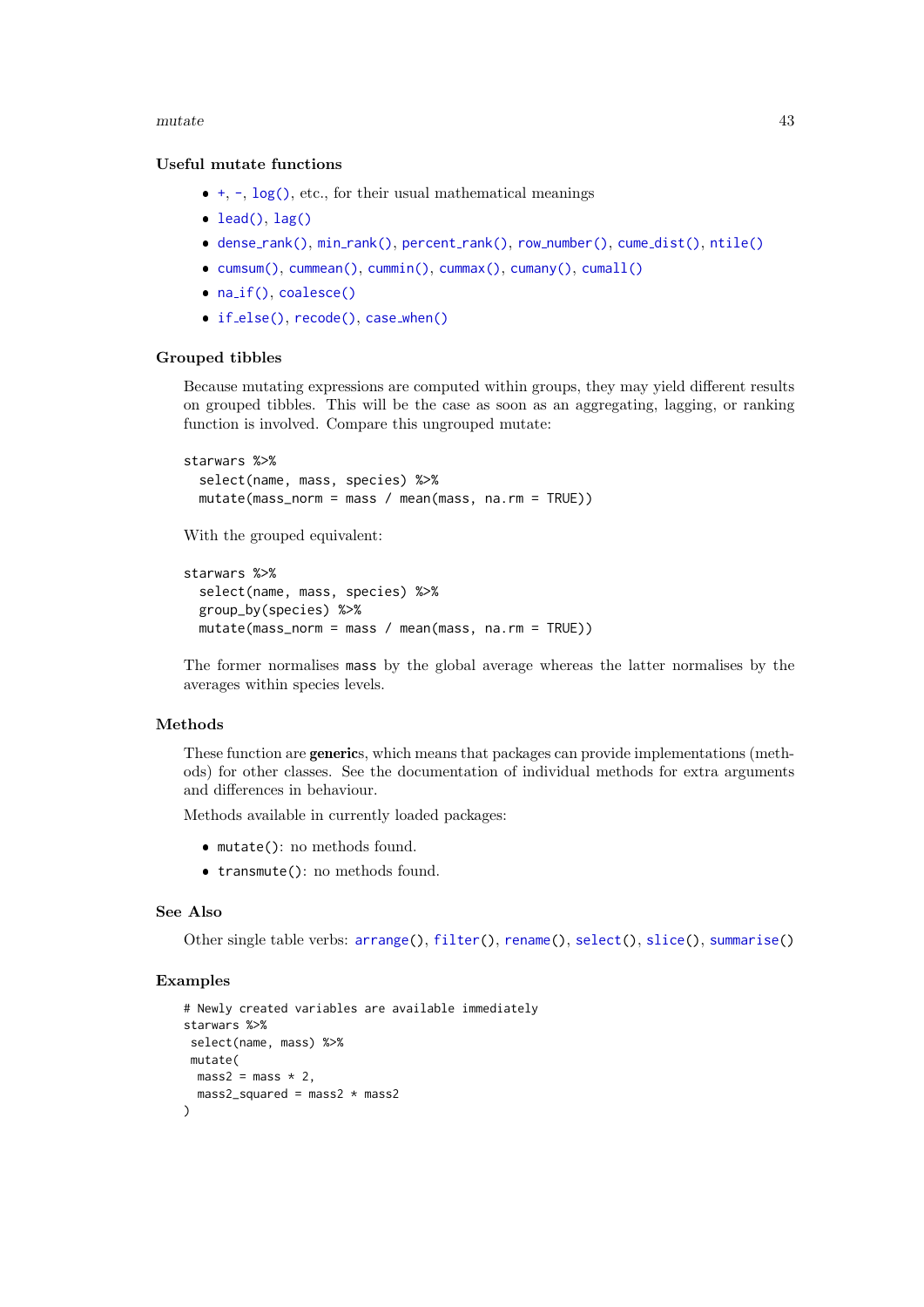#### 44 mutate

```
# As well as adding new variables, you can use mutate() to
# remove variables and modify existing variables.
starwars %>%
 select(name, height, mass, homeworld) %>%
mutate(
 mass = NULL,height = height * 0.0328084 # convert to feet
\lambda# Use across() with mutate() to apply a transformation
# to multiple columns in a tibble.
starwars %>%
select(name, homeworld, species) %>%
mutate(across(!name, as.factor))
# see more in ?across
# Window functions are useful for grouped mutates:
starwars %>%
select(name, mass, homeworld) %>%
group_by(homeworld) %>%
mutate(rank = min\_rank(desc(maxs)))# see `vignette("window-functions")` for more details
# By default, new columns are placed on the far right.
# Experimental: you can override with `.before` or `.after`
df \le tibble(x = 1, y = 2)
df %>% mutate(z = x + y)
df %>% mutate(z = x + y, .before = 1)
df %>% mutate(z = x + y, .after = x)
# By default, mutate() keeps all columns from the input data.
# Experimental: You can override with `.keep`
df <- tibble(x = 1, y = 2, a = "a", b = "b")
df %>% mutate(z = x + y, .keep = "all") # the default
df %>% mutate(z = x + y, .keep = "used")
df %\gg% mutate(z = x + y, .keep = "unused")
df %\gg% mutate(z = x + y, .keep = "none") # same as transmute()
# Grouping ----------------------------------------
# The mutate operation may yield different results on grouped
# tibbles because the expressions are computed within groups.
# The following normalises `mass` by the global average:
starwars %>%
  select(name, mass, species) %>%
  mutate(mass_norm = mass / mean(mass, na.rm = TRUE))
# Whereas this normalises `mass` by the averages within species
# levels:
starwars %>%
  select(name, mass, species) %>%
  group_by(species) %>%
 mutate(mass norm = mass / mean(mass, na.rm = TRUE))
# Indirection ----------------------------------------
# Refer to column names stored as strings with the `.data` pronoun:
vars <- c("mass", "height")
mutate(starwars, prod = .data[[vars[[1]]]] * .data[[vars[[2]]]])
```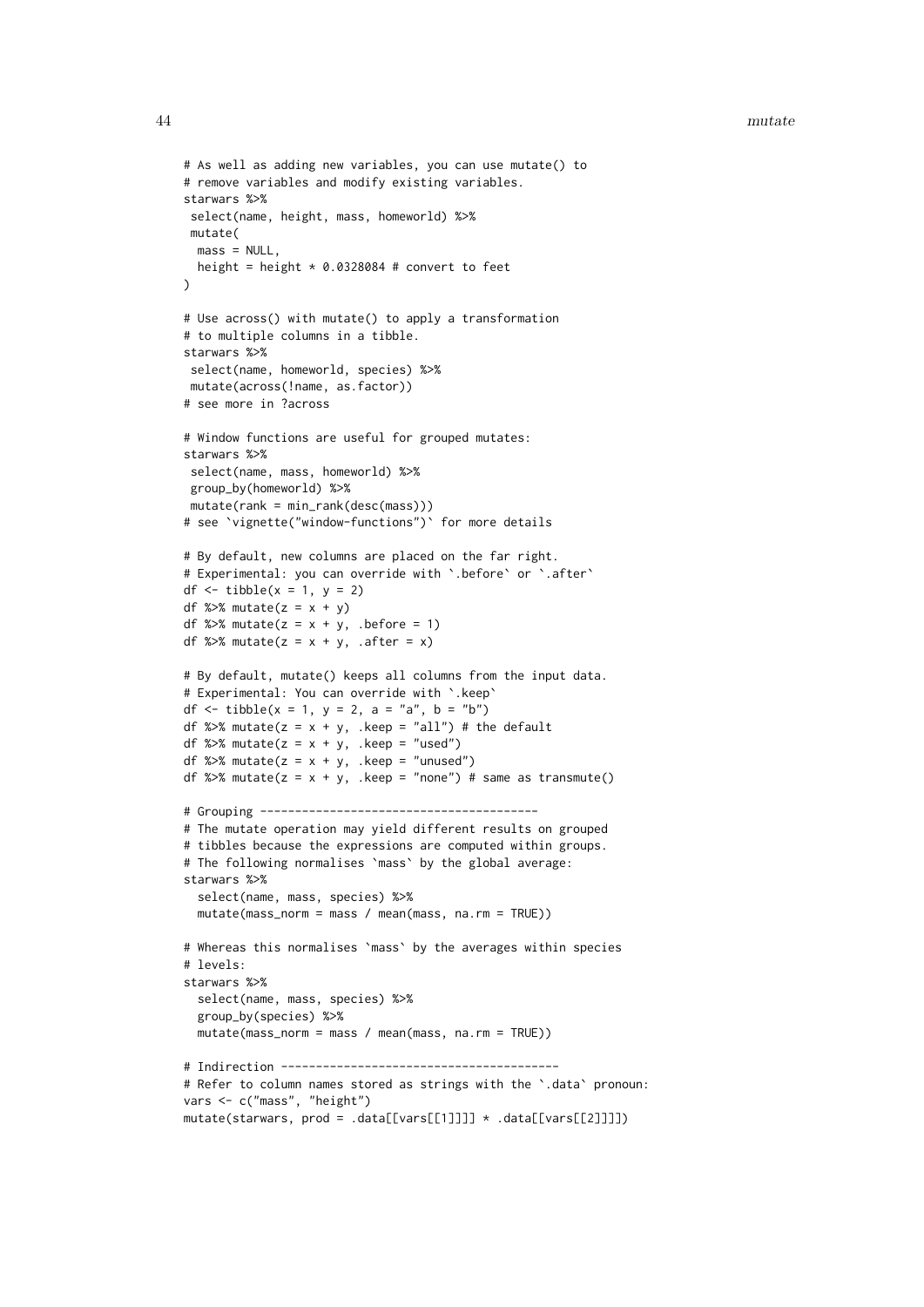#### mutate-joins 45

# Learn more in ?dplyr\_data\_masking

<span id="page-44-0"></span>mutate-joins Mutating joins

# Description

The mutating joins add columns from y to x, matching rows based on the keys:

- inner\_join(): includes all rows in x and y.
- left\_join(): includes all rows in x.
- $right\_join()$ : includes all rows in y.
- full join(): includes all rows in x or y.

If a row in x matches multiple rows in y, all the rows in y will be returned once for each matching row in x.

# Usage

```
inner\_join(x, y, by = NULL, copy = FALSE, suffix = c("x", "y"), ...)## S3 method for class 'data.frame'
inner_join(
  x,
  y,
  by = NULL,
  copy = FALSE,
  sufficient = c("x", "y"),
  ...,
  na_matches = c("na", "never")
)
left_join(
  x,
  y,
  by = NULL,conv = FALSE.
  sufficient = c("x", "y"),
  ...,
  keep = FALSE
\lambda## S3 method for class 'data.frame'
left_join(
  x,
  y,
  by = NULL,
  copy = FALSE,
  sufficient = c("x", "y"),
  ...,
  keep = FALSE,
```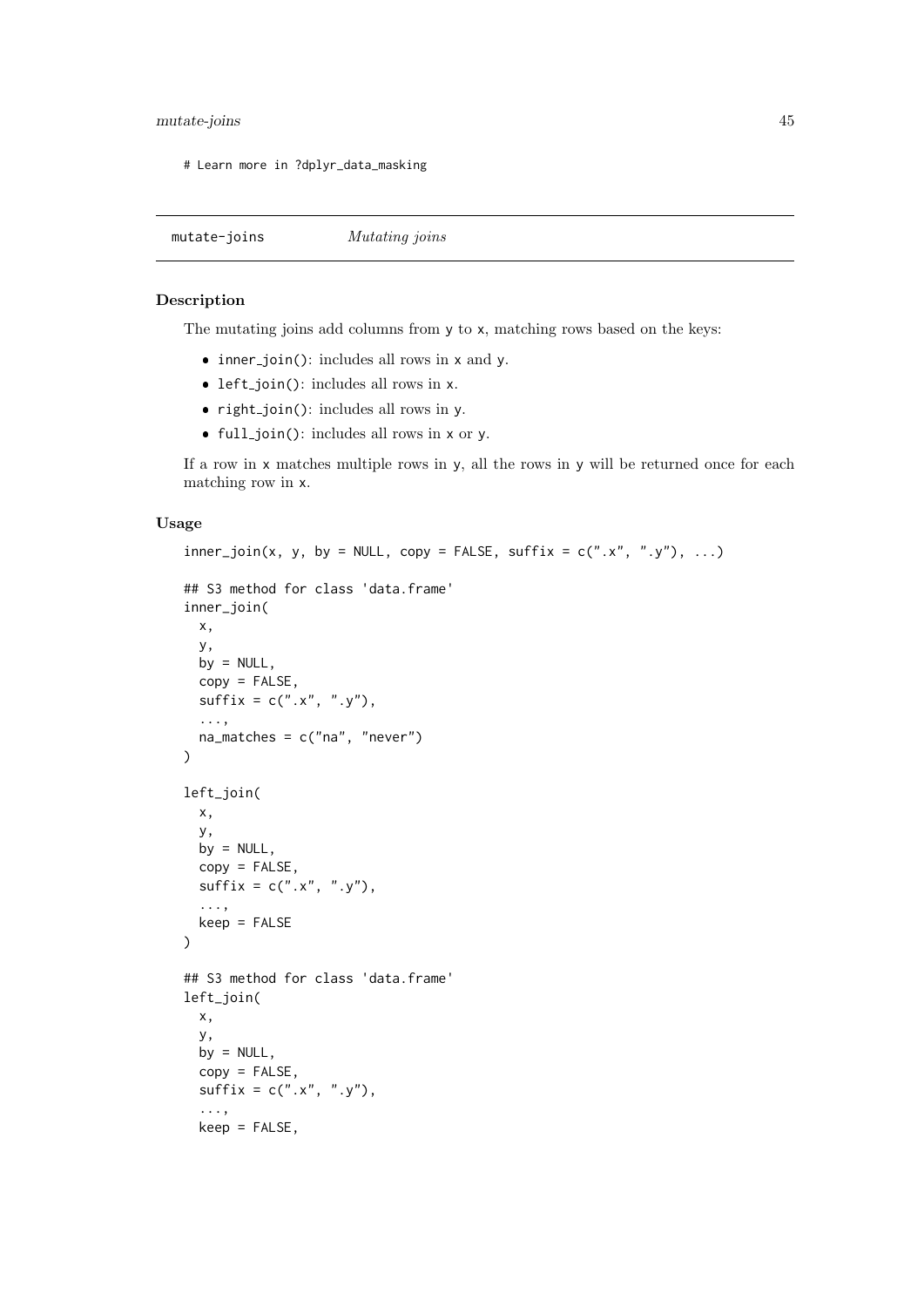```
na_matches = c("na", "never")
\lambdaright_join(
  x,
  y,
  by = NULL,
  copy = FALSE,
  sufficient = c("x", "y"),
  ...,
  keep = FALSE)
## S3 method for class 'data.frame'
right_join(
  x,
  y,
  by = NULL,
  copy = FALSE,
  sufficient = c("x", "y"),...,
 keep = FALSE,na\_matches = c("na", "never"))
full_join(
 x,
  y,
  by = NULL,copy = FALSE,sufficient = c("x", "y"),
  ...,
  keep = FALSE
)
## S3 method for class 'data.frame'
full_join(
  x,
  y,
  by = NULL,
  copy = FALSE,
  sufficient = c("x", "y"),
  ...,
  keep = FALSE,na\_matches = c("na", "never")\lambda
```
# Arguments

| x.v | A pair of data frames, data frame extensions (e.g. a tibble), or lazy data<br>frames (e.g. from dbplyr or dtplyr). See <i>Methods</i> , below, for more details. |
|-----|------------------------------------------------------------------------------------------------------------------------------------------------------------------|
| by  | A character vector of variables to join by.                                                                                                                      |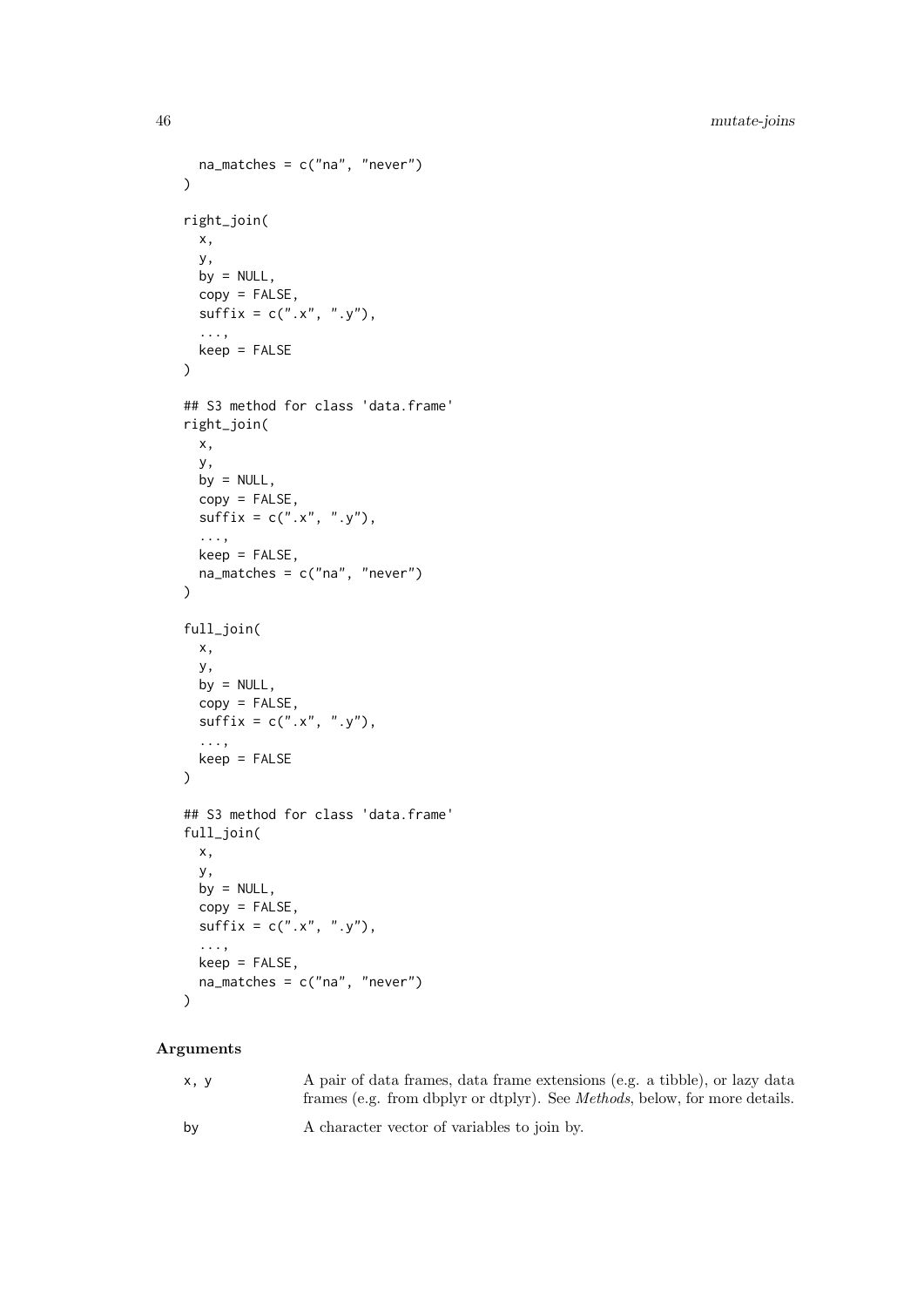|            | If NULL, the default, $*$ -join() will perform a natural join, using all variables<br>in common across x and y. A message lists the variables so that you can<br>check they're correct; suppress the message by supplying by explicitly.                                                                                          |
|------------|-----------------------------------------------------------------------------------------------------------------------------------------------------------------------------------------------------------------------------------------------------------------------------------------------------------------------------------|
|            | To join by different variables on x and y, use a named vector. For example,<br>by = $c("a" = "b")$ will match $x$ \$a to $y$ \$b.                                                                                                                                                                                                 |
|            | To join by multiple variables, use a vector with length $\lambda$ 1. For example,<br>by = $c("a", "b")$ will match $x$ \$a to $y$ \$a and $x$ \$b to $y$ \$b. Use a named<br>vector to match different variables in x and y. For example, by $= c("a" =$<br>"b", "c" = "d") will match $x$ \$a to $y$ \$b and $x$ \$c to $y$ \$d. |
|            | To perform a cross-join, generating all combinations of $x$ and $y$ , use by =<br>character().                                                                                                                                                                                                                                    |
| copy       | If x and y are not from the same data source, and copy is TRUE, then y<br>will be copied into the same src as x. This allows you to join tables across<br>srcs, but it is a potentially expensive operation so you must opt into it.                                                                                              |
| suffix     | If there are non-joined duplicate variables in x and y, these suffixes will be<br>added to the output to disambiguate them. Should be a character vector<br>of length 2.                                                                                                                                                          |
| .          | Other parameters passed onto methods.                                                                                                                                                                                                                                                                                             |
| na_matches | Should NA and NaN values match one another?                                                                                                                                                                                                                                                                                       |
|            | The default, " $na$ ", treats two NA or NaN values as equal, like % $in$ %, $match()$ ,<br>$merge()$ .                                                                                                                                                                                                                            |
|            | Use "never" to always treat two NA or NaN values as different, like joins<br>for database sources, similarly to merge(incomparables = FALSE).                                                                                                                                                                                     |
| keep       | Should the join keys from both x and y be preserved in the output? Only<br>applies to nest_join(), left_join(), right_join(), and full_join().                                                                                                                                                                                    |
|            |                                                                                                                                                                                                                                                                                                                                   |

## Value

An object of the same type as x. The order of the rows and columns of x is preserved as much as possible. The output has the following properties:

- For inner-join(), a subset of x rows. For left-join(), all x rows. For right-join(), a subset of x rows, followed by unmatched y rows. For full-join(), all x rows, followed by unmatched y rows.
- For all joins, rows will be duplicated if one or more rows in x matches multiple rows in y.
- Output columns include all x columns and all y columns. If columns in x and y have the same name (and aren't included in by), suffixes are added to disambiguate.
- Output columns included in by are coerced to common type across x and y.
- Groups are taken from x.

# Methods

These functions are generics, which means that packages can provide implementations (methods) for other classes. See the documentation of individual methods for extra arguments and differences in behaviour.

Methods available in currently loaded packages:

- inner\_join(): no methods found.
- left\_join(): no methods found.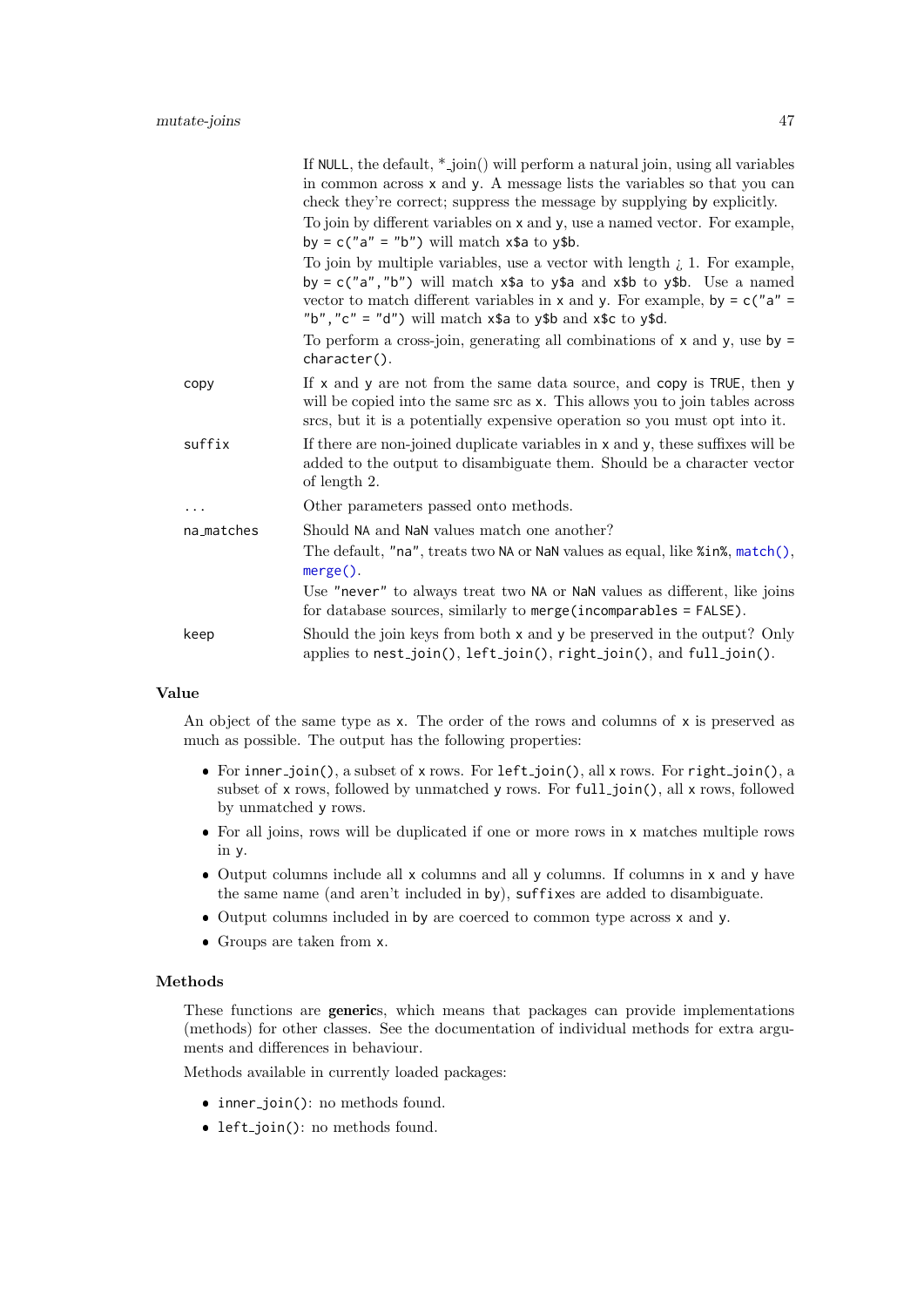- right\_join(): no methods found.
- full\_join(): no methods found.

#### See Also

Other joins: [filter-joins](#page-26-0), nest\_[join\(](#page-52-0))

#### Examples

```
band_members %>% inner_join(band_instruments)
band_members %>% left_join(band_instruments)
band_members %>% right_join(band_instruments)
band_members %>% full_join(band_instruments)
# To suppress the message about joining variables, supply `by`
band_members %>% inner_join(band_instruments, by = "name")
# This is good practice in production code
# Use a named `by` if the join variables have different names
band_members %>% full_join(band_instruments2, by = c("name" = "artist"))
# By default, the join keys from `x` and `y` are coalesced in the output; use
# `keep = TRUE` to keep the join keys from both `x` and `y`
band_members %>%
  full_join(band_instruments2, by = c("name" = "artist"), keep = TRUE)
# If a row in `x` matches multiple rows in `y`, all the rows in `y` will be
# returned once for each matching row in `x`
df1 \leftarrow tibble(x = 1:3)
df2 <- tibble(x = c(1, 1, 2), y = c("first", "second", "third"))
df1 %>% left_join(df2)
# By default, NAs match other NAs so that there are two
# rows in the output of this join:
df1 \le data.frame(x = c(1, NA), y = 2)
df2 \leftarrow data.frame(x = c(1, NA), z = 3)
left_join(df1, df2)
# You can optionally request that NAs don't match, giving a
# a result that more closely resembles SQL joins
left_join(df1, df2, na_matches = "never")
```
<span id="page-47-1"></span>mutate\_all Mutate multiple columns

## <span id="page-47-0"></span>Description

#### Superseded

Scoped verbs (if, in at, in all) have been superseded by the use of [across\(\)](#page-2-0) in an existing verb. See vignette("colwise") for details.

The [scoped](#page-65-0) variants of [mutate\(\)](#page-40-1) and [transmute\(\)](#page-40-0) make it easy to apply the same transformation to multiple variables. There are three variants:

- all affects every variable
- $\bullet$  <sub>-</sub>at affects variables selected with a character vector or vars()
- $\bullet\,$   $\dot{}$  if affects variables selected with a predicate function: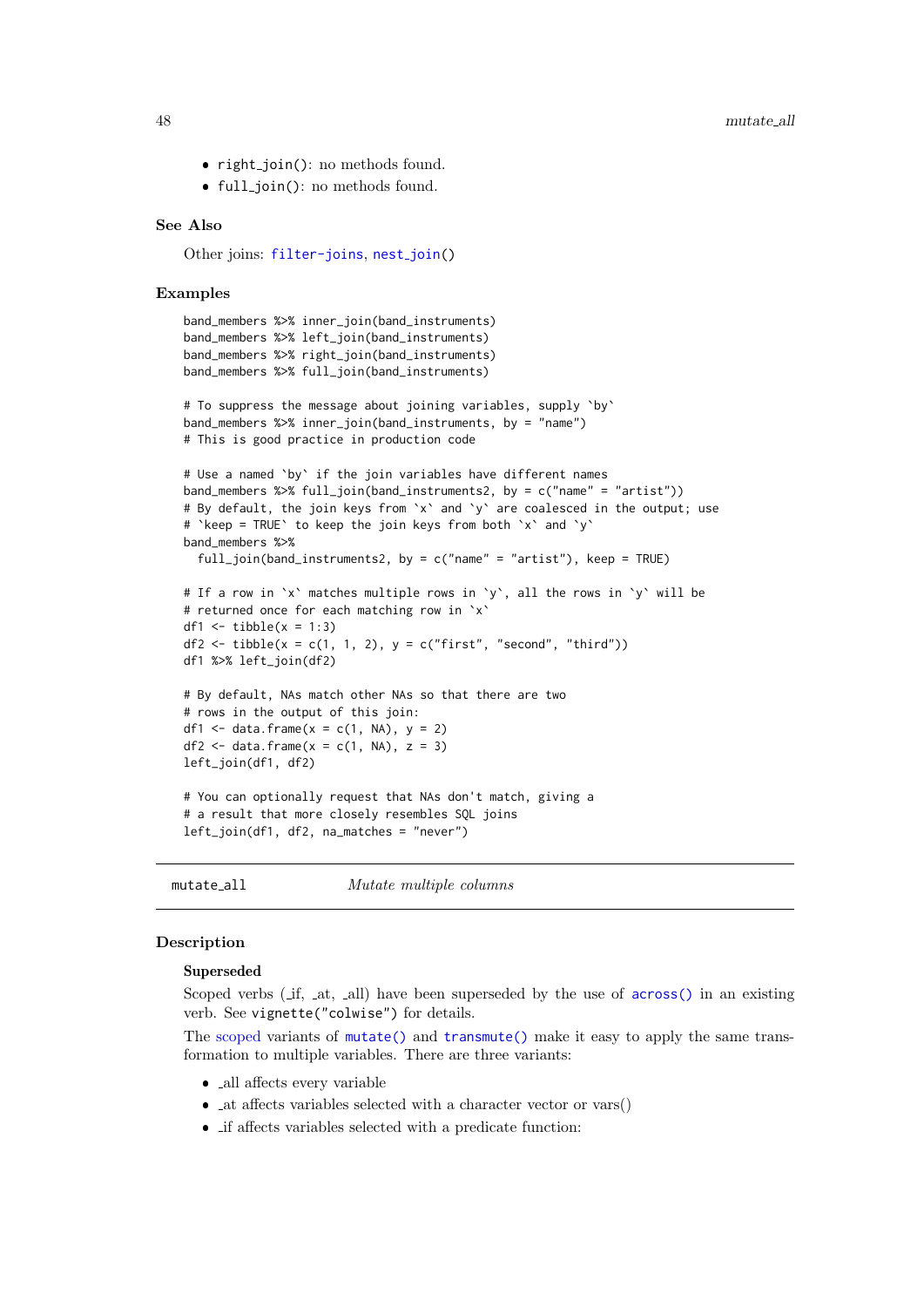mutate\_all 49

# Usage

```
mutate_all(.tbl, .funs, ...)
mutate_if(.tbl, .predicate, .funs, ...)
mutate_at(.tbl, .vars, .funs, ..., .cols = NULL)
transmute_all(.tbl, .funs, ...)
transmute_if(.tbl, .predicate, .funs, ...)
transmute_at(.tbl, .vars, .funs, ..., .cols = NULL)
```
## Arguments

| .tbl       | A tbl object.                                                                                                                                                                                                                                                                                    |
|------------|--------------------------------------------------------------------------------------------------------------------------------------------------------------------------------------------------------------------------------------------------------------------------------------------------|
| .funs      | A function fun, a quosure style lambda $\tilde{\ }$ fun(.) or a list of either form.                                                                                                                                                                                                             |
| $\ddots$   | Additional arguments for the function calls in . funs. These are evaluated<br>only once, with tidy dots support.                                                                                                                                                                                 |
| .predicate | A predicate function to be applied to the columns or a logical vector.<br>The variables for which predicate is or returns TRUE are selected. This<br>argument is passed to rlang: : as function () and thus supports quosure-<br>style lambda functions and strings representing function names. |
| vars.      | A list of columns generated by vars(), a character vector of column<br>names, a numeric vector of column positions, or NULL.                                                                                                                                                                     |
| .cols      | This argument has been renamed to . vars to fit dplyr's terminology and<br>is deprecated.                                                                                                                                                                                                        |

# Value

A data frame. By default, the newly created columns have the shortest names needed to uniquely identify the output. To force inclusion of a name, even when not needed, name the input (see examples for details).

## Grouping variables

If applied on a grouped tibble, these operations are not applied to the grouping variables. The behaviour depends on whether the selection is implicit (all and if selections) or explicit (at selections).

 Grouping variables covered by explicit selections in mutate at() and transmute at() are always an error. Add -group cols() to the [vars\(\)](#page-81-0) selection to avoid this:

data %>% mutate\_at(vars(-group\_cols(), ...), myoperation)

Or remove group vars() from the character vector of column names:

nms <- setdiff(nms, group\_vars(data)) data %>% mutate\_at(vars, myoperation)

 Grouping variables covered by implicit selections are ignored by mutate all(), transmute all(), mutate if(), and transmute if().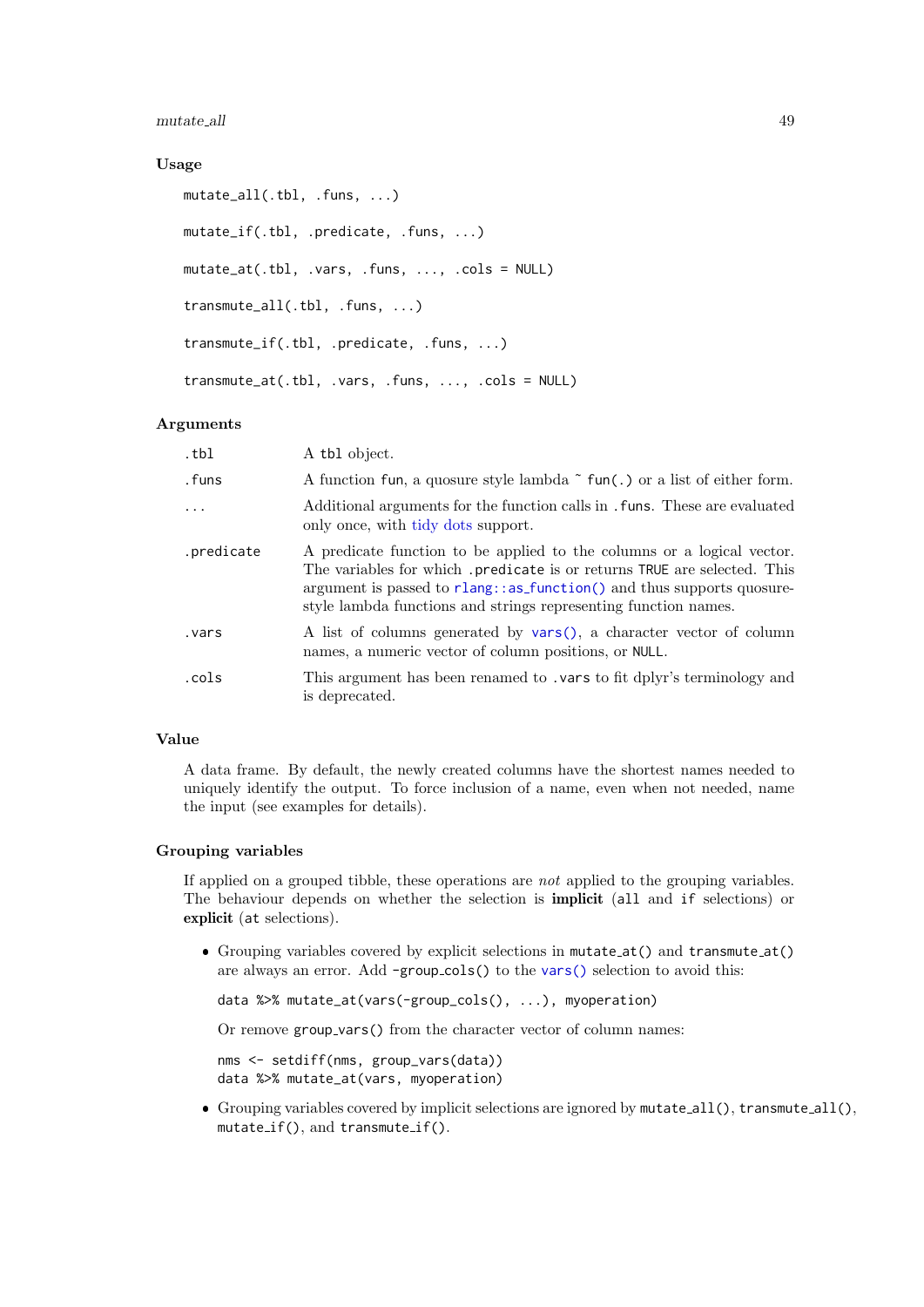## Naming

The names of the new columns are derived from the names of the input variables and the names of the functions.

- if there is only one unnamed function (i.e. if .funs is an unnamed list of length one), the names of the input variables are used to name the new columns;
- for at functions, if there is only one unnamed variable (i.e., if .vars is of the form  $vars(a_s, single_c column)$  and . funs has length greater than one, the names of the functions are used to name the new columns;
- otherwise, the new names are created by concatenating the names of the input variables and the names of the functions, separated with an underscore ".".

The .funs argument can be a named or unnamed list. If a function is unnamed and the name cannot be derived automatically, a name of the form " $\text{fm}$ " is used. Similarly, [vars\(\)](#page-81-0) accepts named and unnamed arguments. If a variable in .vars is named, a new column by that name will be created.

Name collisions in the new columns are disambiguated using a unique suffix.

### Life cycle

The functions are maturing, because the naming scheme and the disambiguation algorithm are subject to change in dplyr 0.9.0.

# See Also

[The other scoped verbs,](#page-65-0) [vars\(\)](#page-81-0)

#### Examples

```
iris <- as_tibble(iris)
# All variants can be passed functions and additional arguments,
# purrr-style. The _at() variants directly support strings. Here
# we'll scale the variables `height` and `mass`:
scale2 <- function(x, na.rm = FALSE) (x - mean(x, na.rm = na.rm)) / sd(x, na.rm)starwars %>% mutate_at(c("height", "mass"), scale2)
# -starwars %>% mutate(across(c("height", "mass"), scale2))
# You can pass additional arguments to the function:
starwars %>% mutate_at(c("height", "mass"), scale2, na.rm = TRUE)
starwars %>% mutate_at(c("height", "mass"), ˜scale2(., na.rm = TRUE))
# ->
starwars %>% mutate(across(c("height", "mass"), ˜ scale2(.x, na.rm = TRUE)))
# You can also supply selection helpers to _at() functions but you have
# to quote them with vars():
iris %>% mutate_at(vars(matches("Sepal")), log)
iris %>% mutate(across(matches("Sepal"), log))
# The _if() variants apply a predicate function (a function that
# returns TRUE or FALSE) to determine the relevant subset of
# columns. Here we divide all the numeric columns by 100:
starwars %>% mutate_if(is.numeric, scale2, na.rm = TRUE)
starwars %>% mutate(across(where(is.numeric), ˜ scale2(.x, na.rm = TRUE)))
```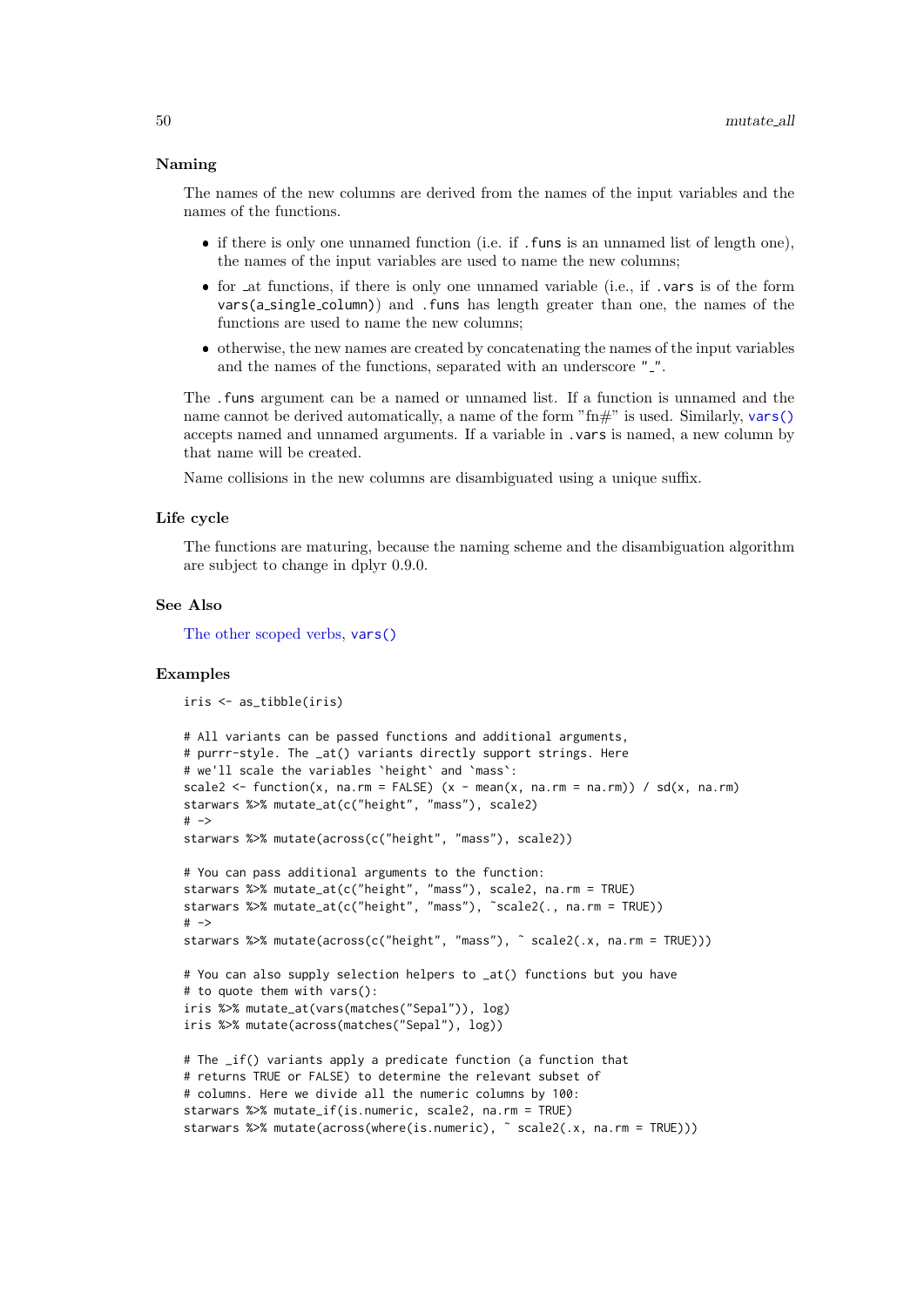```
# mutate_if() is particularly useful for transforming variables from
# one type to another
iris %>% mutate_if(is.factor, as.character)
iris %>% mutate_if(is.double, as.integer)
# ->iris %>% mutate(across(where(is.factor), as.character))
iris %>% mutate(across(where(is.double), as.integer))
# Multiple transformations ----------------------------------------
# If you want to apply multiple transformations, pass a list of
# functions. When there are multiple functions, they create new
# variables instead of modifying the variables in place:
iris %>% mutate_if(is.numeric, list(scale2, log))
iris %>% mutate_if(is.numeric, list(˜scale2(.), ˜log(.)))
iris %>% mutate_if(is.numeric, list(scale = scale2, log = log))
# ->iris %>%
  as_tibble() %>%
  mutate(across(where(is.numeric), list(scale = scale2, log = log)))
# When there's only one function in the list, it modifies existing
# variables in place. Give it a name to instead create new variables:
iris %>% mutate_if(is.numeric, list(scale2))
iris %>% mutate_if(is.numeric, list(scale = scale2))
```
<span id="page-50-0"></span>

na<sub>if</sub> Convert values to NA

#### Description

This is a translation of the SQL command NULLIF. It is useful if you want to convert an annoying value to NA.

#### Usage

 $na_{if}(x, y)$ 

#### Arguments

| Vector to modify         |
|--------------------------|
| Value to replace with NA |

# Value

A modified version of x that replaces any values that are equal to y with NA.

# See Also

[coalesce\(\)](#page-13-0) to replace missing values with a specified value.

[tidyr::replace](#page-0-0) na() to replace NA with a value.

[recode\(\)](#page-57-0) to more generally replace values.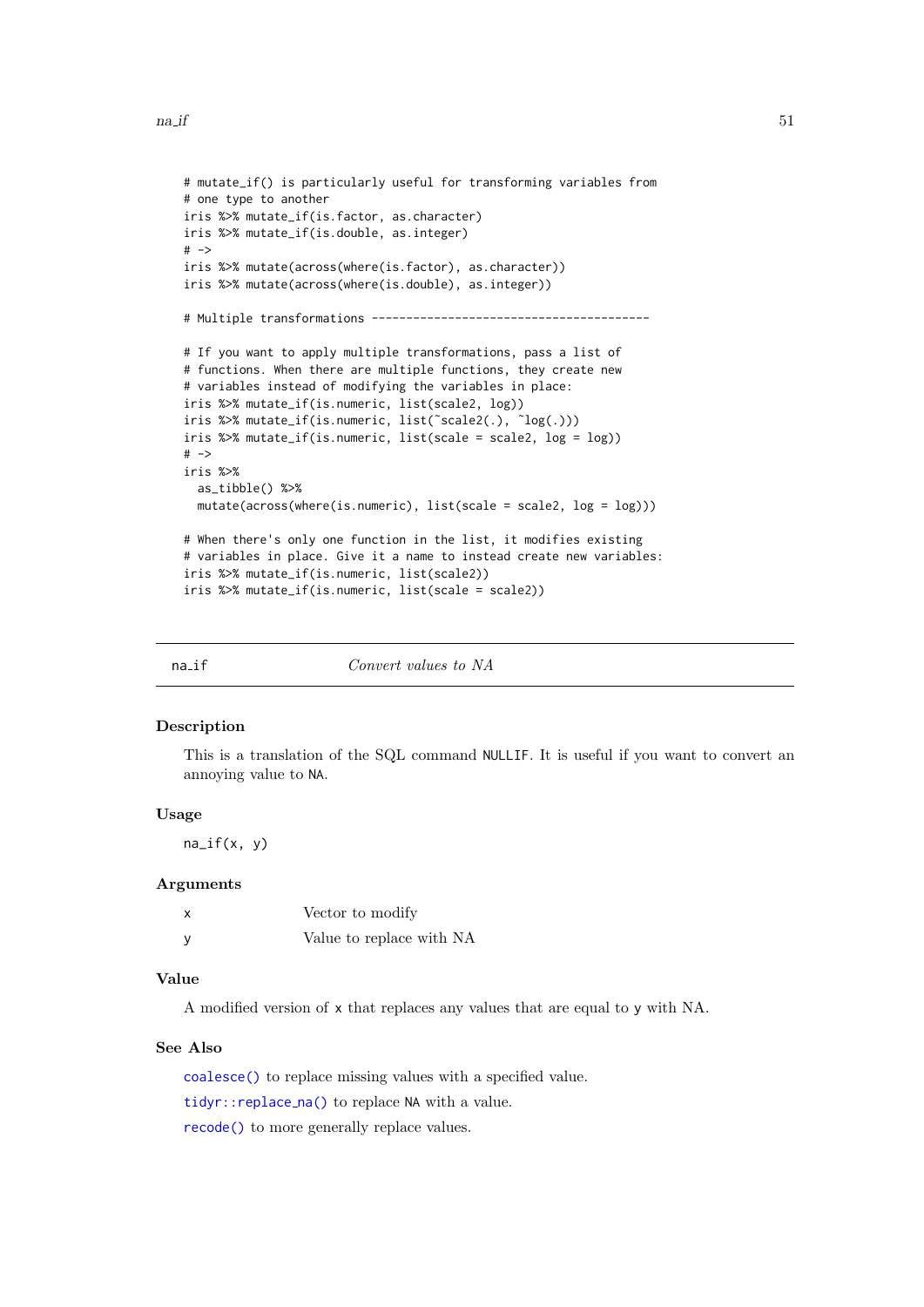# Examples

```
na_if(1:5, 5:1)
x \leq -c(1, -1, 0, 10)100 / x
100 / na_if(x, 0)
y <- c("abc", "def", "", "ghi")
na_i f(y, "")# na_if is particularly useful inside mutate,
# and is meant for use with vectors rather than entire data frames
starwars %>%
  select(name, eye_color) %>%
  mutate(eye_color = na_if(eye_color, "unknown"))
# na_if can also be used with scoped variants of mutate
# like mutate_if to mutate multiple columns
starwars %>%
  mutate_if(is.character, list(˜na_if(., "unknown")))
```
#### near Compare two numeric vectors

# Description

This is a safe way of comparing if two vectors of floating point numbers are (pairwise) equal. This is safer than using ==, because it has a built in tolerance

# Usage

near(x, y, tol = .Machine\$double.epsˆ0.5)

#### Arguments

| x, y | Numeric vectors to compare |
|------|----------------------------|
| tol  | Tolerance of comparison.   |

# Examples

 $sqrt(2)$   $2 == 2$  $near(sqrt(2)$   $^2$  2, 2)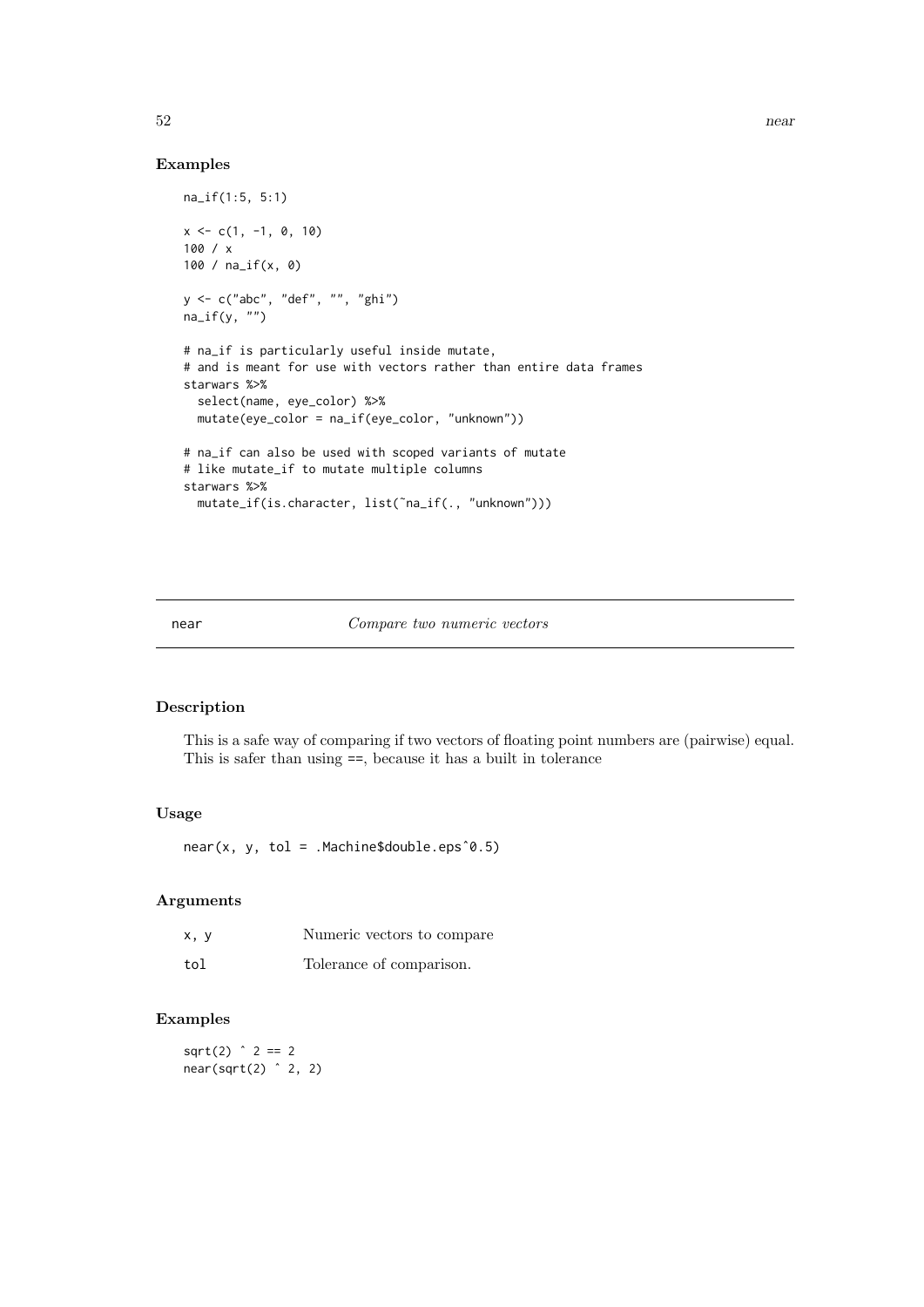<span id="page-52-0"></span>nest\_join Nest join

## Description

nest join() returns all rows and columns in x with a new nested-df column that contains all matches from y. When there is no match, the list column is a 0-row tibble.

## Usage

```
nest\_join(x, y, by = NULL, copy = FALSE, keep = FALSE, name = NULL, ...)## S3 method for class 'data.frame'
nest\_join(x, y, by = NULL, copy = FALSE, keep = FALSE, name = NULL, ...)
```
# Arguments

| x, y | A pair of data frames, data frame extensions (e.g. a tibble), or lazy data<br>frames (e.g. from dbplyr or dtplyr). See <i>Methods</i> , below, for more details.                                                                                                                                                                    |
|------|-------------------------------------------------------------------------------------------------------------------------------------------------------------------------------------------------------------------------------------------------------------------------------------------------------------------------------------|
| by   | A character vector of variables to join by.                                                                                                                                                                                                                                                                                         |
|      | If NULL, the default, $*$ -join() will perform a natural join, using all variables<br>in common across x and y. A message lists the variables so that you can<br>check they're correct; suppress the message by supplying by explicitly.                                                                                            |
|      | To join by different variables on x and y, use a named vector. For example,<br>by = $c("a" = "b")$ will match $x$ \$a to $y$ \$b.                                                                                                                                                                                                   |
|      | To join by multiple variables, use a vector with length $i$ , 1. For example,<br>by = $c("a", "b")$ will match $x$ \$a to $y$ \$a and $x$ \$b to $y$ \$b. Use a named<br>vector to match different variables in x and y. For example, by $= c''a'' = c''b$<br>"b", "c" = "d") will match $x$ \$a to $y$ \$b and $x$ \$c to $y$ \$d. |
|      | To perform a cross-join, generating all combinations of $x$ and $y$ , use by $=$<br>character().                                                                                                                                                                                                                                    |
| copy | If $x$ and $y$ are not from the same data source, and copy is TRUE, then $y$<br>will be copied into the same src as x. This allows you to join tables across<br>srcs, but it is a potentially expensive operation so you must opt into it.                                                                                          |
| keep | Should the join keys from both x and y be preserved in the output? Only<br>applies to nest_join(), left_join(), right_join(), and full_join().                                                                                                                                                                                      |
| name | The name of the list column nesting joins create. If NULL the name of y<br>is used.                                                                                                                                                                                                                                                 |
|      | Other parameters passed onto methods.                                                                                                                                                                                                                                                                                               |

# Details

In some sense, a nest-join() is the most fundamental join since you can recreate the other joins from it:

- inner\_join() is a nest\_join() plus [tidyr::unnest\(\)](#page-0-0)
- left\_join() nest\_join() plus unnest(.drop = FALSE).
- semi join() is a nest join() plus a filter() where you check that every element of data has at least one row,
- anti\_join() is a nest\_join() plus a filter() where you check every element has zero rows.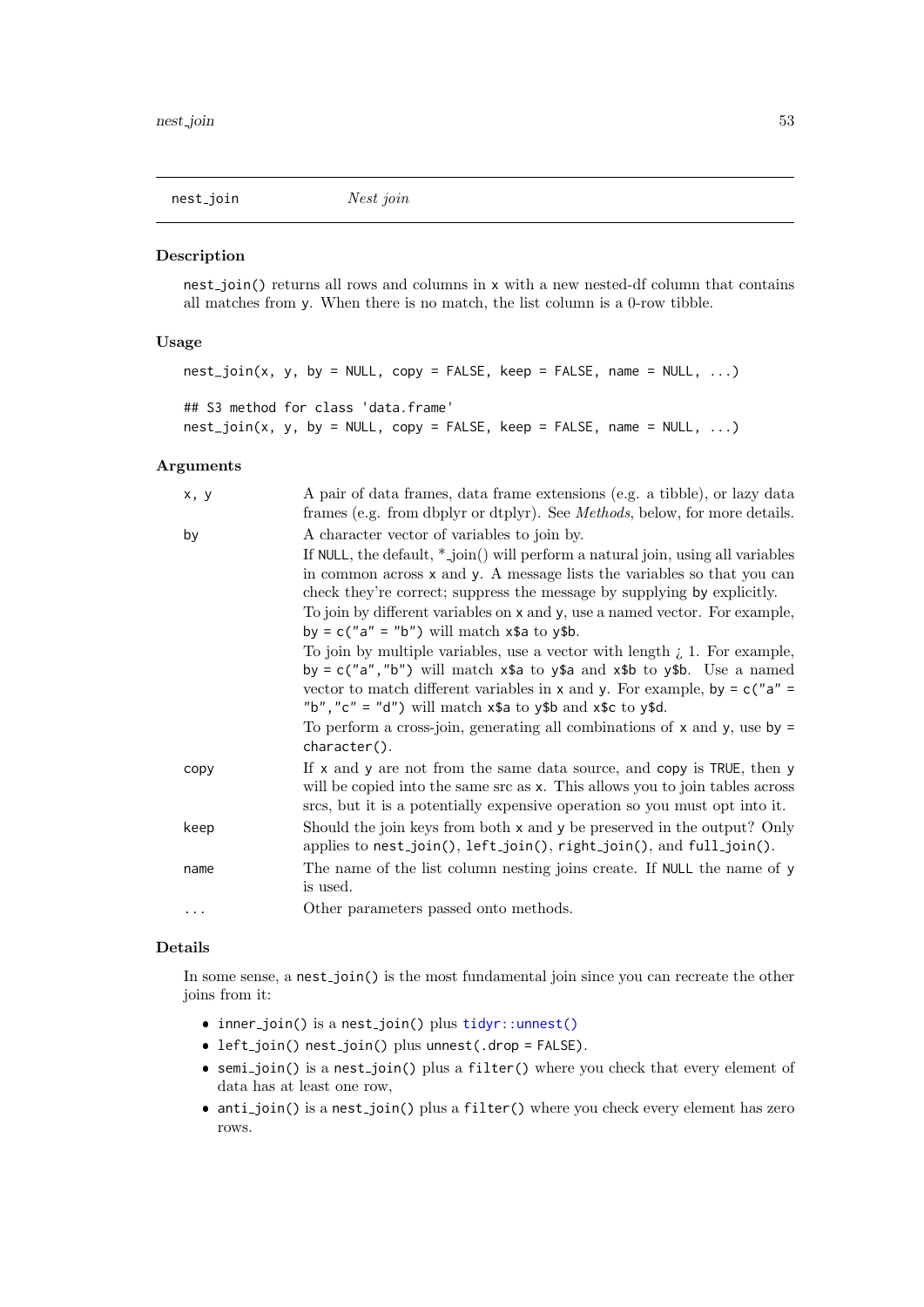## Methods

This function is a generic, which means that packages can provide implementations (methods) for other classes. See the documentation of individual methods for extra arguments and differences in behaviour.

The following methods are currently available in loaded packages: no methods found.

# See Also

Other joins: [filter-joins](#page-26-0), [mutate-joins](#page-44-0)

## Examples

band\_members %>% nest\_join(band\_instruments)

nth Extract the first, last or nth value from a vector

## Description

These are straightforward wrappers around  $\llbracket$ . The main advantage is that you can provide an optional secondary vector that defines the ordering, and provide a default value to use when the input is shorter than expected.

# Usage

 $nth(x, n, order_by = NULL, default = default_missing(x))$ first(x, order\_by = NULL, default = default\_missing(x))  $last(x, order_by = NULL, default = default_missing(x))$ 

# Arguments

| $\mathsf{x}$ | A vector                                                                                                                                                                                                                                                                                                                             |
|--------------|--------------------------------------------------------------------------------------------------------------------------------------------------------------------------------------------------------------------------------------------------------------------------------------------------------------------------------------|
| n            | For nth_value(), a single integer specifying the position. Negative inte-<br>gers index from the end (i.e. -1L will return the last value in the vector).<br>If a double is supplied, it will be silently truncated.                                                                                                                 |
| order_by     | An optional vector used to determine the order                                                                                                                                                                                                                                                                                       |
| default      | A default value to use if the position does not exist in the input. This is<br>guessed by default for base vectors, where a missing value of the appro-<br>priate type is returned, and for lists, where a NULL is return.<br>For more complicated objects, you'll need to supply this value. Make sure<br>it is the same type as x. |

# Value

A single value. [[ is used to do the subsetting.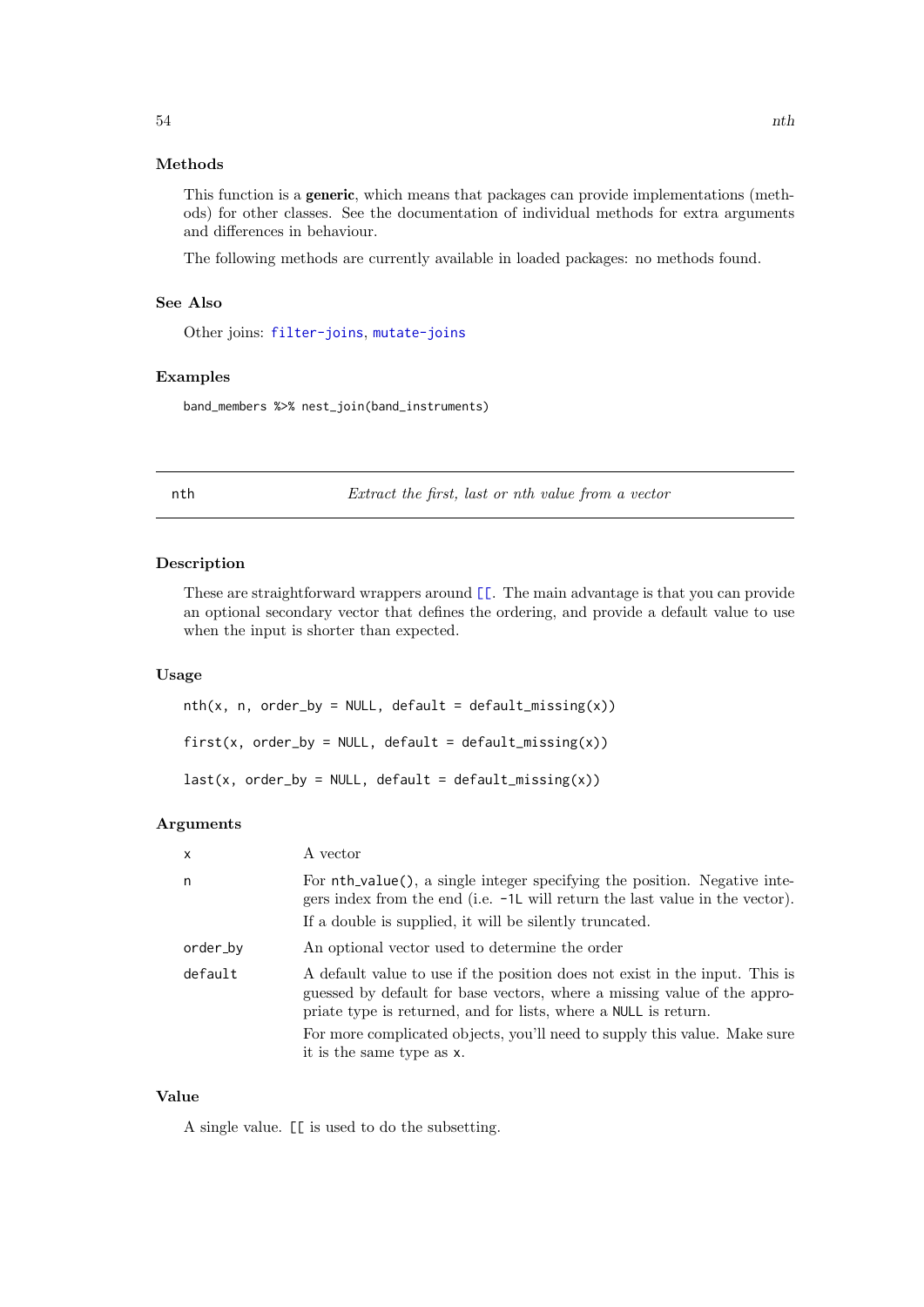#### n distinct 55

## Examples

```
x \le -1:10y \le -10:1first(x)
last(y)
nth(x, 1)
nth(x, 5)
nth(x, -2)nth(x, 11)
last(x)# Second argument provides optional ordering
last(x, y)
# These functions always return a single value
first(integer())
```
n distinct Efficiently count the number of unique values in a set of vector

# Description

This is a faster and more concise equivalent of length(unique(x))

#### Usage

n\_distinct(..., na.rm = FALSE)

# Arguments

| $\cdot$ | vectors of values                  |
|---------|------------------------------------|
| na.rm   | if TRUE missing values don't count |

# Examples

```
x \le - sample(1:10, 1e5, rep = TRUE)
length(unique(x))
n_distinct(x)
```
order\_by A helper function for ordering window function output

# Description

This function makes it possible to control the ordering of window functions in R that don't have a specific ordering parameter. When translated to SQL it will modify the order clause of the OVER function.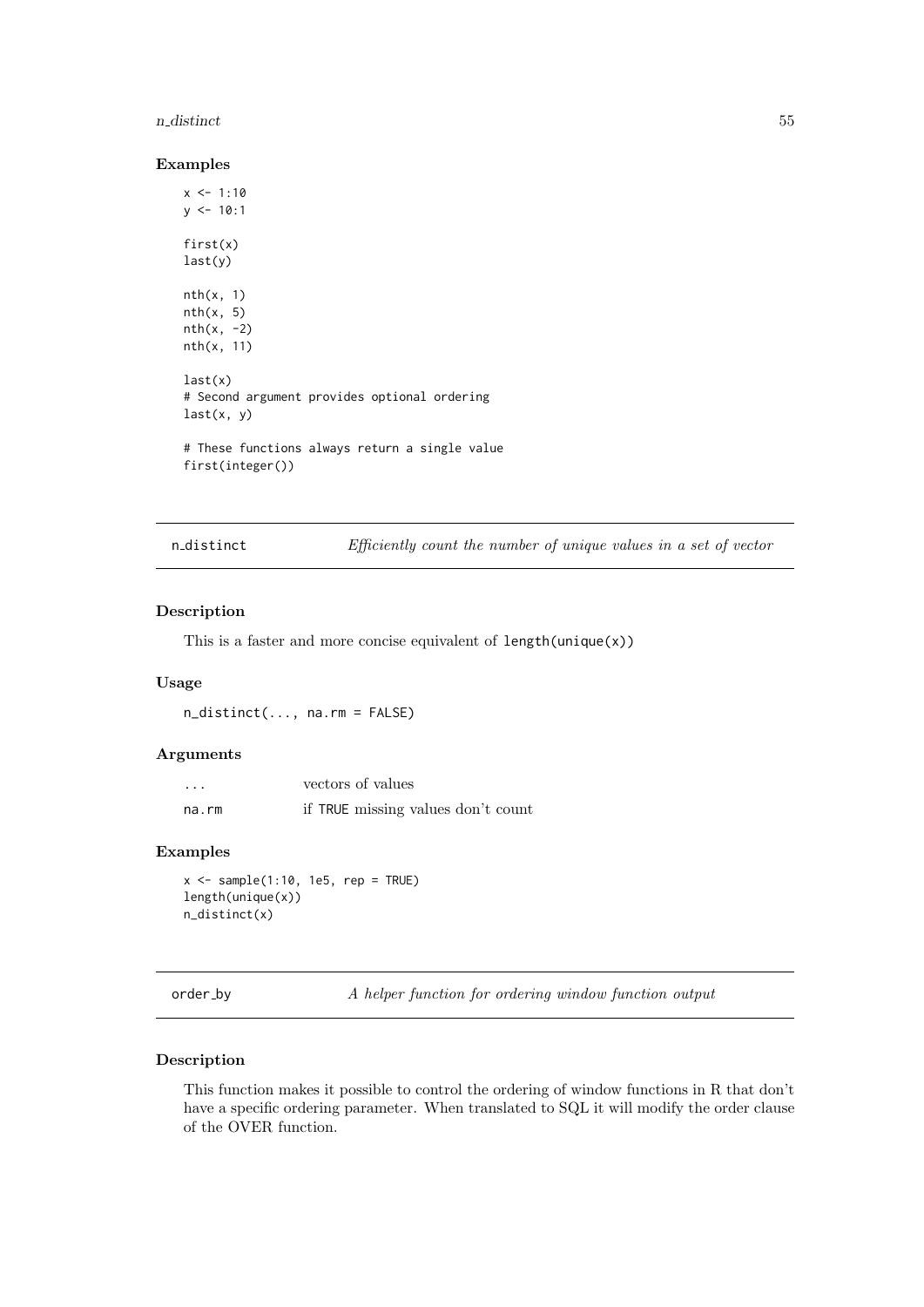# Usage

order\_by(order\_by, call)

# Arguments

| order_bv | a vector to order_by                                                                              |
|----------|---------------------------------------------------------------------------------------------------|
| call     | a function call to a window function, where the first argument is the vector<br>being operated on |

# Details

This function works by changing the call to instead call with [order\(\)](#page-0-0) with the appropriate arguments.

# Examples

```
order_by(10:1, cumsum(1:10))
x \le -10:1y \le -1:10order_by(x, cumsum(y))
df <- data.frame(year = 2000:2005, value = (0:5) ^ 2)
scrambled <- df[sample(nrow(df)), ]
wrong <- mutate(scrambled, running = cumsum(value))
arrange(wrong, year)
right <- mutate(scrambled, running = order_by(year, cumsum(value)))
arrange(right, year)
```
# pull Extract a single column

# Description

pull() is similar to \$. It's mostly useful because it looks a little nicer in pipes, it also works with remote data frames, and it can optionally name the output.

# Usage

```
pull(.data, var = -1, name = NULL, ...)
```
## Arguments

| .data | A data frame, data frame extension (e.g. a tibble), or a lazy data frame<br>(e.g. from dbplyr or dtplyr). See <i>Methods</i> , below, for more details. |
|-------|---------------------------------------------------------------------------------------------------------------------------------------------------------|
| var   | A variable specified as:                                                                                                                                |
|       | • a literal variable name                                                                                                                               |
|       | • a positive integer, giving the position counting from the left                                                                                        |
|       | • a negative integer, giving the position counting from the right.                                                                                      |
|       |                                                                                                                                                         |

56 pulses are contacted as the contacted and contacted and contacted and contacted and contacted and contacted and contacted and contacted and contacted and contacted and contacted and contacted and contacted and contacted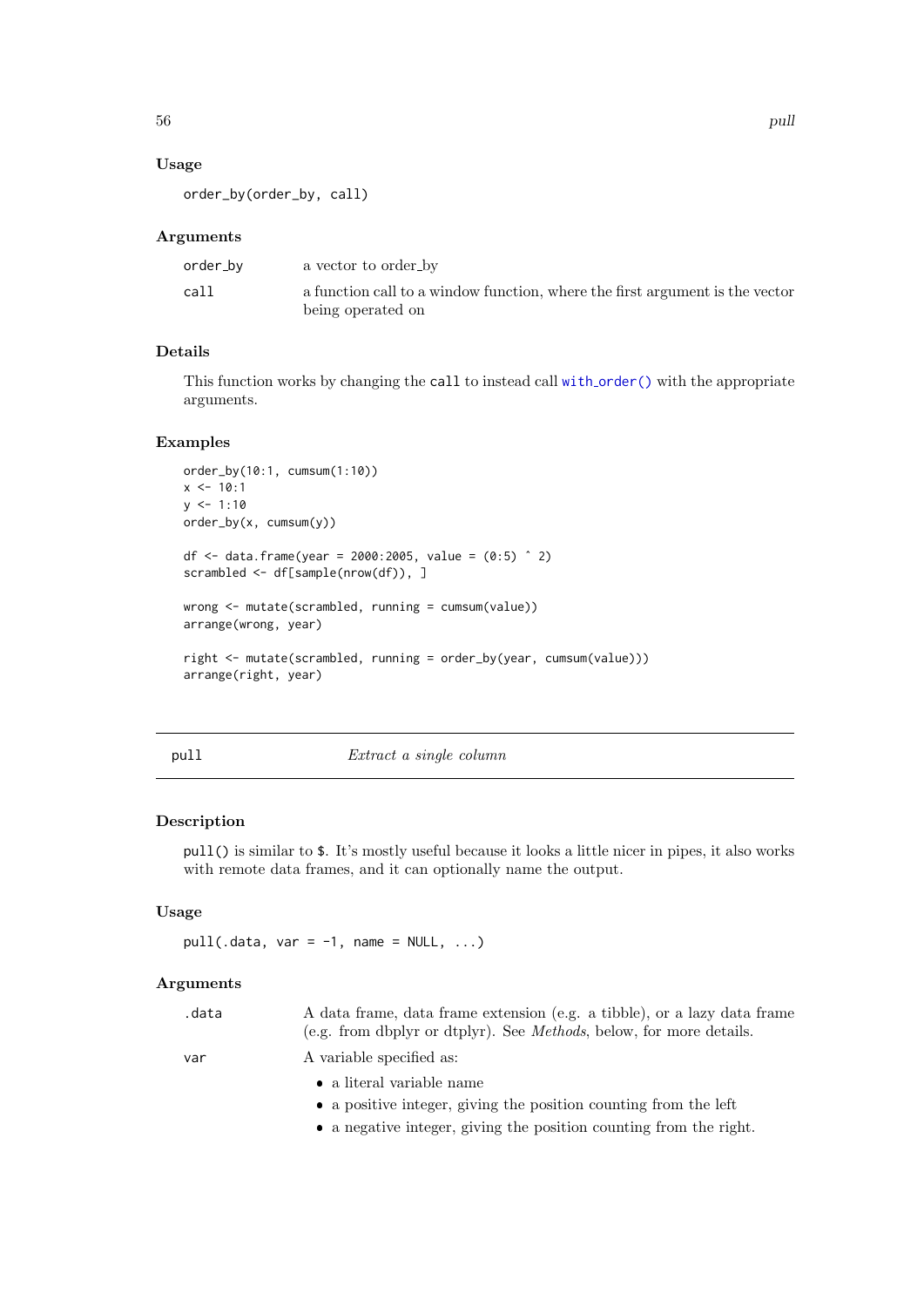#### ranking the state of the state of the state of the state of the state of the state of the state of the state o

|      | The default returns the last column (on the assumption that's the column                                                         |
|------|----------------------------------------------------------------------------------------------------------------------------------|
|      | you've created most recently).                                                                                                   |
|      | This argument is taken by expression and supports quasiquotation (you<br>can unquote column names and column locations).         |
| name | An optional parameter that specifies the column to be used as names for<br>a named vector. Specified in a similar manner as var. |
| .    | For use by methods.                                                                                                              |

# Value

A vector the same size as .data.

# Methods

This function is a generic, which means that packages can provide implementations (methods) for other classes. See the documentation of individual methods for extra arguments and differences in behaviour.

The following methods are currently available in loaded packages: no methods found.

#### Examples

```
mtcars %>% pull(-1)
mtcars %>% pull(1)
mtcars %>% pull(cyl)
# Also works for remote sources
if (requireNamespace("dbplyr", quietly = TRUE)) {
df \le dbplyr::memdb_frame(x = 1:10, y = 10:1, .name = "pull-ex")
df %>%
  mutate(z = x * y) %pull()
}
# Pull a named vector
starwars %>% pull(height, name)
```
ranking Windowed rank functions.

### <span id="page-56-0"></span>Description

Six variations on ranking functions, mimicking the ranking functions described in SQL2003. They are currently implemented using the built in rank function, and are provided mainly as a convenience when converting between R and SQL. All ranking functions map smallest inputs to smallest outputs. Use [desc\(\)](#page-20-0) to reverse the direction.

# Usage

row\_number(x)

 $ntile(x = row_number(), n)$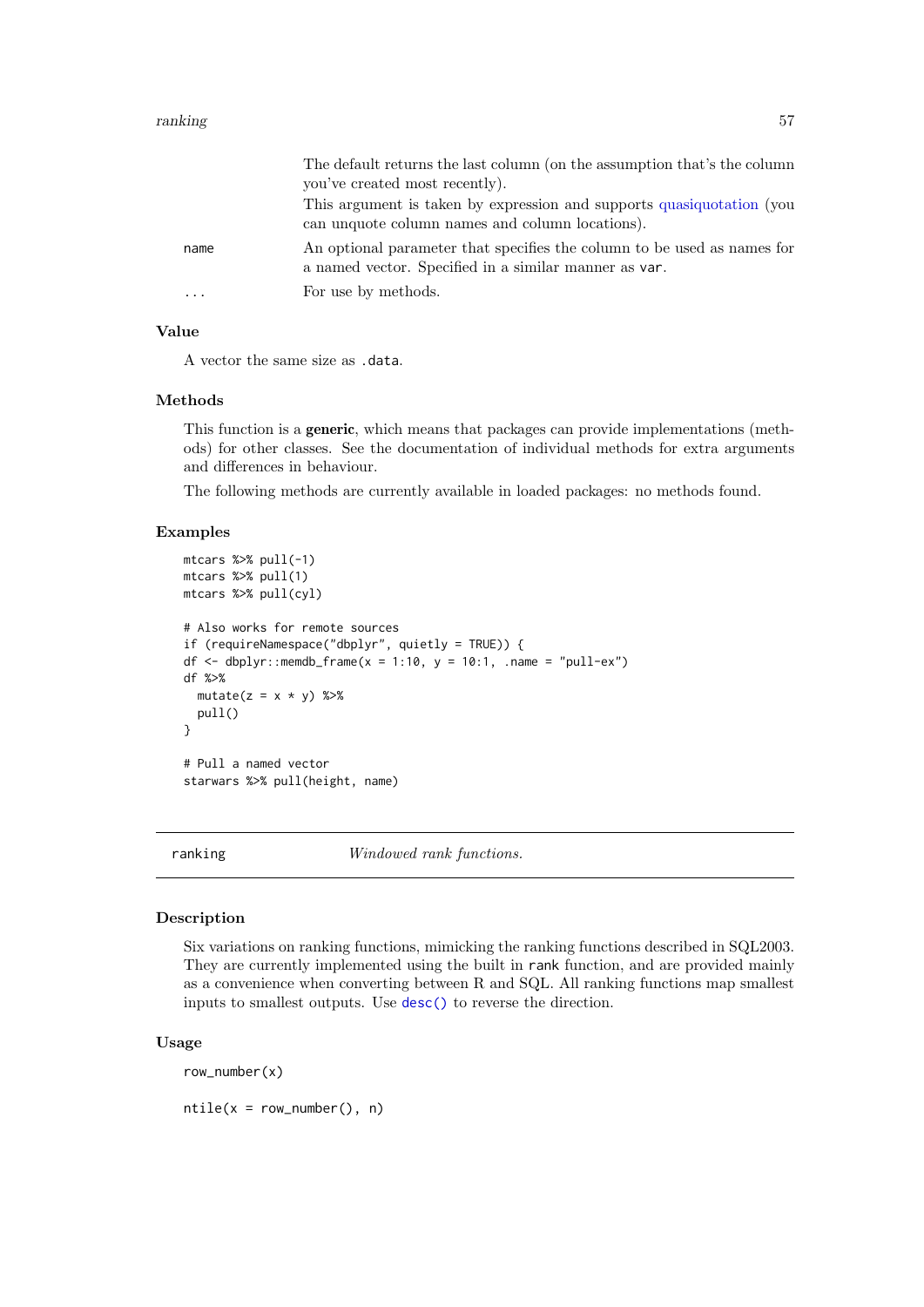```
58 recode
```

```
min\_rank(x)dense_rank(x)
percent_rank(x)
cume_dist(x)
```
# Arguments

|   | a vector of values to rank. Missing values are left as is. If you want to<br>treat them as the smallest or largest values, replace with Inf or -Inf before<br>ranking. |
|---|------------------------------------------------------------------------------------------------------------------------------------------------------------------------|
| n | number of groups to split up into.                                                                                                                                     |

# Details

- row\_number(): equivalent to rank(ties.method = "first")
- min rank(): equivalent to rank(ties.method = "min")
- dense\_rank(): like min\_rank(), but with no gaps between ranks
- percent\_rank(): a number between 0 and 1 computed by rescaling min\_rank to  $[0, 1]$
- cume dist(): a cumulative distribution function. Proportion of all values less than or equal to the current rank.
- ntile(): a rough rank, which breaks the input vector into n buckets. The size of the buckets may differ by up to one, larger buckets have lower rank.

# Examples

```
x \leq -c(5, 1, 3, 2, 2, NA)row_number(x)
min_rank(x)
dense_rank(x)
percent_rank(x)
cume_dist(x)
ntile(x, 2)
ntile(1:8, 3)
# row_number can be used with single table verbs without specifying x
# (for data frames and databases that support windowing)
mutate(mtcars, row_number() == 1L)
mtcars %>% filter(between(row_number(), 1, 10))
```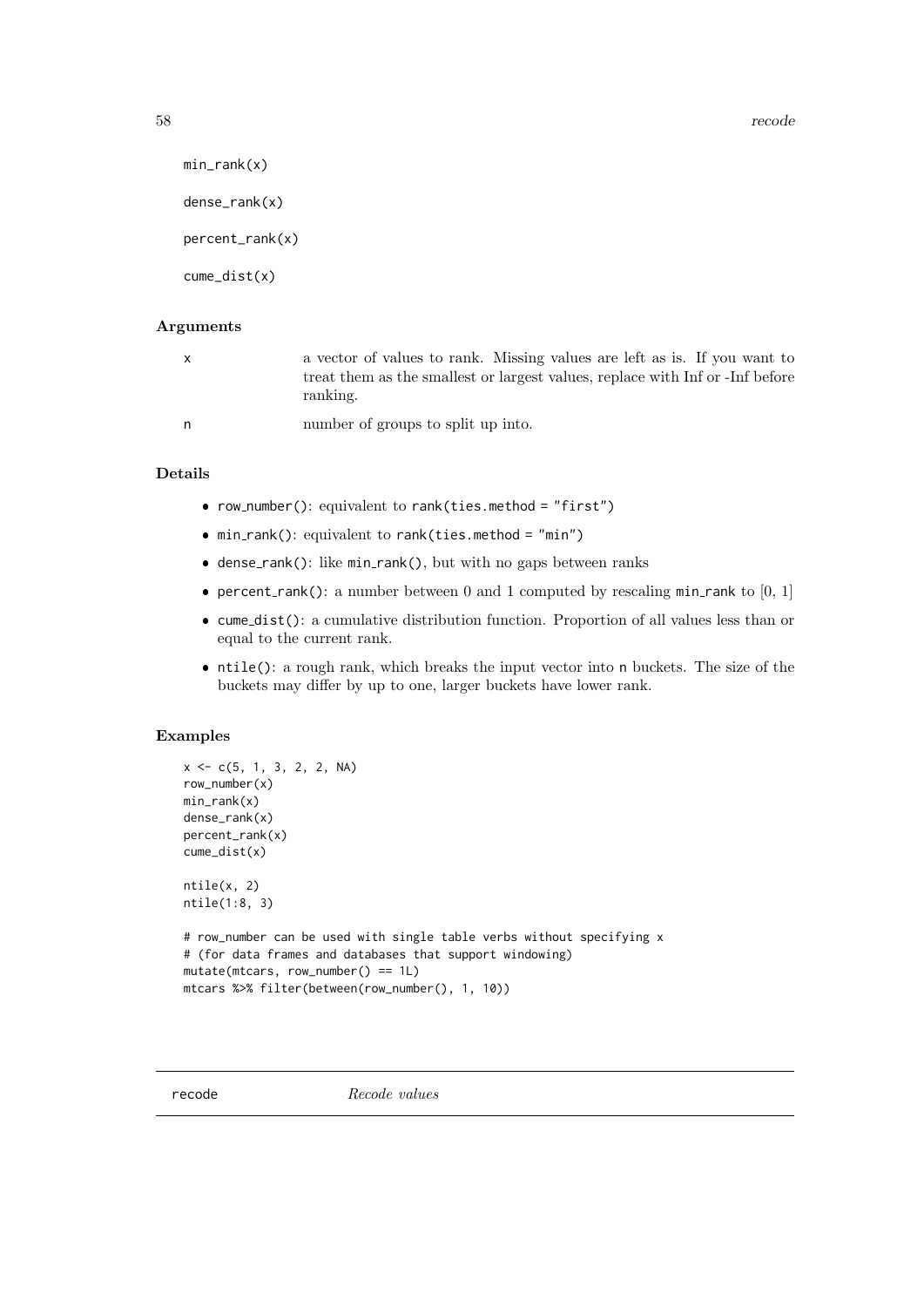#### recode to the set of the set of the set of the set of the set of the set of the set of the set of the set of the set of the set of the set of the set of the set of the set of the set of the set of the set of the set of the

#### Description

This is a vectorised version of [switch\(\)](#page-0-0): you can replace numeric values based on their position or their name, and character or factor values only by their name. This is an S3 generic: dplyr provides methods for numeric, character, and factors. For logical vectors, use if [else\(\)](#page-39-1). For more complicated criteria, use case\_[when\(\)](#page-10-0).

You can use recode() directly with factors; it will preserve the existing order of levels while changing the values. Alternatively, you can use recode factor(), which will change the order of levels to match the order of replacements. See the [forcats](https://forcats.tidyverse.org/) package for more tools for working with factors and their levels.

Questioning recode() is questioning because the arguments are in the wrong order. We have new  $\le$ -old, mutate(df,new = old), and rename(df,new = old) but recode(x,old = new). We don't yet know how to fix this problem, but it's likely to involve creating a new function then retiring or deprecating recode().

# Usage

```
recode(x, ..., .default = NULL, .missing = NULL)recode_factor(.x, ..., .default = NULL, .missing = NULL, .ordered = FALSE)
```
#### Arguments

| $\cdot$ X | A vector to modify                                                                                                                                                                                                                                                                                                 |
|-----------|--------------------------------------------------------------------------------------------------------------------------------------------------------------------------------------------------------------------------------------------------------------------------------------------------------------------|
| $\cdots$  | idynamic-dots; Replacements. For character and factor .x, these should<br>be named and replacement is based only on their name. For numeric .x,<br>these can be named or not. If not named, the replacement is done based<br>on position i.e. x represents positions to look for in replacements. See<br>examples. |
|           | When named, the argument names should be the current values to be re-<br>placed, and the argument values should be the new (replacement) values.                                                                                                                                                                   |
|           | All replacements must be the same type, and must have either length one<br>or the same length as .x.                                                                                                                                                                                                               |
| .default  | If supplied, all values not otherwise matched will be given this value. If<br>not supplied and if the replacements are the same type as the original<br>values in .x, unmatched values are not changed. If not supplied and if<br>the replacements are not compatible, unmatched values are replaced with<br>NA.   |
|           | . default must be either length 1 or the same length as $\cdot x$ .                                                                                                                                                                                                                                                |
| .missing  | If supplied, any missing values in .x will be replaced by this value. Must<br>be either length 1 or the same length as .x.                                                                                                                                                                                         |
| .ordered  | If TRUE, recode_factor() creates an ordered factor.                                                                                                                                                                                                                                                                |
|           |                                                                                                                                                                                                                                                                                                                    |

# Value

A vector the same length as .x, and the same type as the first of ..., .default, or .missing. recode factor() returns a factor whose levels are in the same order as in .... The levels in .default and .missing come last.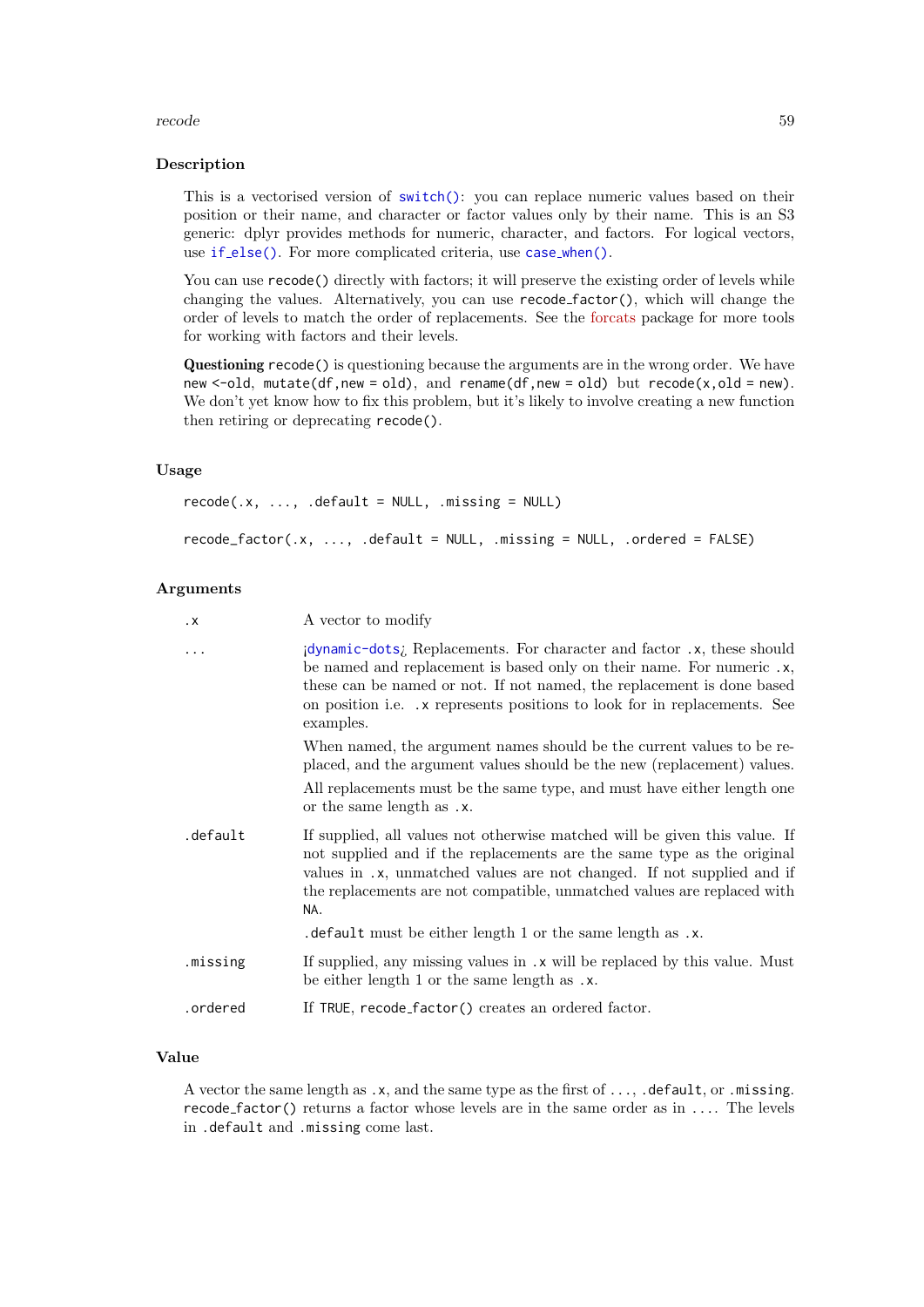60 recode

# See Also

na [if\(\)](#page-50-0) to replace specified values with a NA.

[coalesce\(\)](#page-13-0) to replace missing values with a specified value.

[tidyr::replace](#page-0-0) na() to replace NA with a value.

# Examples

```
# For character values, recode values with named arguments only. Unmatched
# values are unchanged.
char_vec <- sample(c("a", "b", "c"), 10, replace = TRUE)
recode(char_vec, a = "Apple")
recode(char_vec, a = "Apple", b = "Banana")
# Use .default as replacement for unmatched values. Note that NA and
# replacement values need to be of the same type. For more information, see
# https://adv-r.hadley.nz/vectors-chap.html#missing-values
recode(char_vec, a = "Apple", b = "Banana", .default = NA_character_)
# Throws an error as NA is logical, not character.
## Not run:
recode(char\_vec, a = "Apple", b = "Banana", .default = NA)## End(Not run)
# Use a named character vector for unquote splicing with !!!
level_key <- c(a = "apple", b = "banana", c = "carrot")recode(char_vec, !!!level_key)
# For numeric values, named arguments can also be used
num_vec <- c(1:4, NA)
recode(num_vec, 2' = 20L, 4' = 40L)
# Or if you don't name the arguments, recode() matches by position.
# (Only works for numeric vector)
recode(num_vec, "a", "b", "c", "d")
# .x (position given) looks in (...), then grabs (... value at position)
# so if nothing at position (here 5), it uses .default or NA.
recode(c(1,5,3), 'a'', 'b'', 'c'', 'd'', .default = "nothing")# Note that if the replacements are not compatible with .x,
# unmatched values are replaced by NA and a warning is issued.
recode(num_vec, '2' = "b", '4' = "d")
# use .default to change the replacement value
recode(num_vec, "a", "b", "c", .default = "other")
# use .missing to replace missing values in .x
recode(num_vec, "a", "b", "c", .default = "other", .missing = "missing")
# For factor values, use only named replacements
# and supply default with levels()
factor_vec <- factor(c("a", "b", "c"))
recode(factor_vec, a = "Apple", .default = levels(factor_vec))
# Use recode_factor() to create factors with levels ordered as they
# appear in the recode call. The levels in .default and .missing
# come last.
recode_factor(num_vec, `1` = "z", `2` = "y", `3` = "x")
```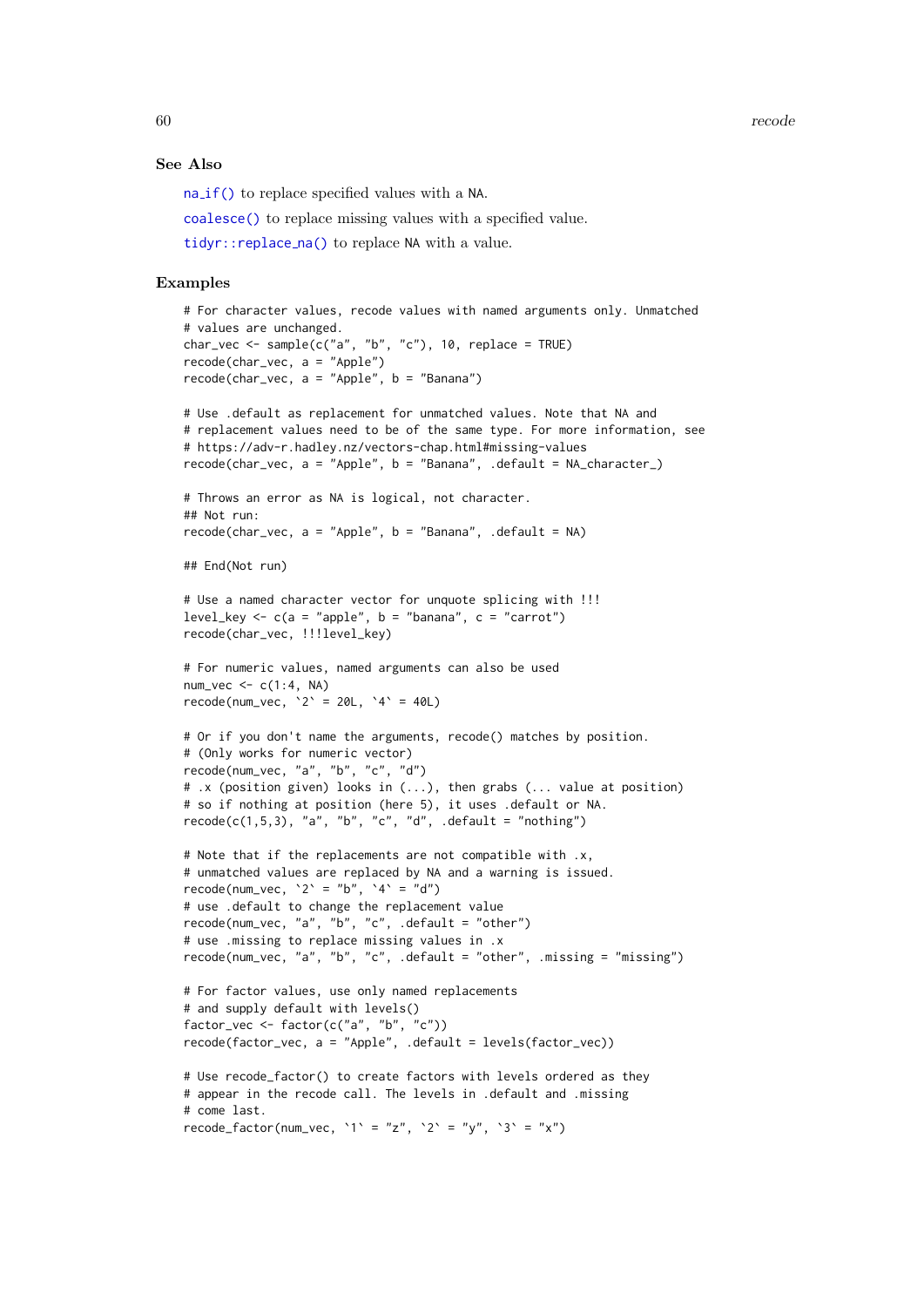## relocate 61

```
recode_factor(num_vec, `1` = "z", `2` = "y", `3` = "x",
              default = "D")recode_factor(num_vec, `1` = "z", `2` = "y", `3` = "x",
              \text{default} = "D", \text{ missing} = "M"# When the input vector is a compatible vector (character vector or
# factor), it is reused as default.
recode_factor(letters[1:3], b = "z", c = "y")recode_factor(factor(letters[1:3]), b = "z", c = "y")# Use a named character vector to recode factors with unquote splicing.
level_key \leq c(a = "apple", b = "banana", c = "carrot")
recode_factor(char_vec, !!!level_key)
```
<span id="page-60-0"></span>relocate Change column order

# Description

Use relocate() to change column positions, using the same syntax as select() to make it easy to move blocks of columns at once.

# Usage

```
relocate(.data, ..., .before = NULL, .after = NULL)
```
# Arguments

| .data                   | A data frame, data frame extension (e.g. a tibble), or a lazy data frame    |
|-------------------------|-----------------------------------------------------------------------------|
|                         | (e.g. from dbplyr or dtplyr). See <i>Methods</i> , below, for more details. |
| $\cdot$ $\cdot$ $\cdot$ | itidy-selecti Columns to move.                                              |
| .before, .after         |                                                                             |
|                         | itidy-selectic Destination of columns selected by  Supplying neither        |
|                         | will move columns to the left-hand side; specifying both is an error.       |

## Value

An object of the same type as .data. The output has the following properties:

- Rows are not affected.
- The same columns appear in the output, but (usually) in a different place.
- Data frame attributes are preserved.
- Groups are not affected.

#### Methods

This function is a generic, which means that packages can provide implementations (methods) for other classes. See the documentation of individual methods for extra arguments and differences in behaviour.

The following methods are currently available in loaded packages: no methods found.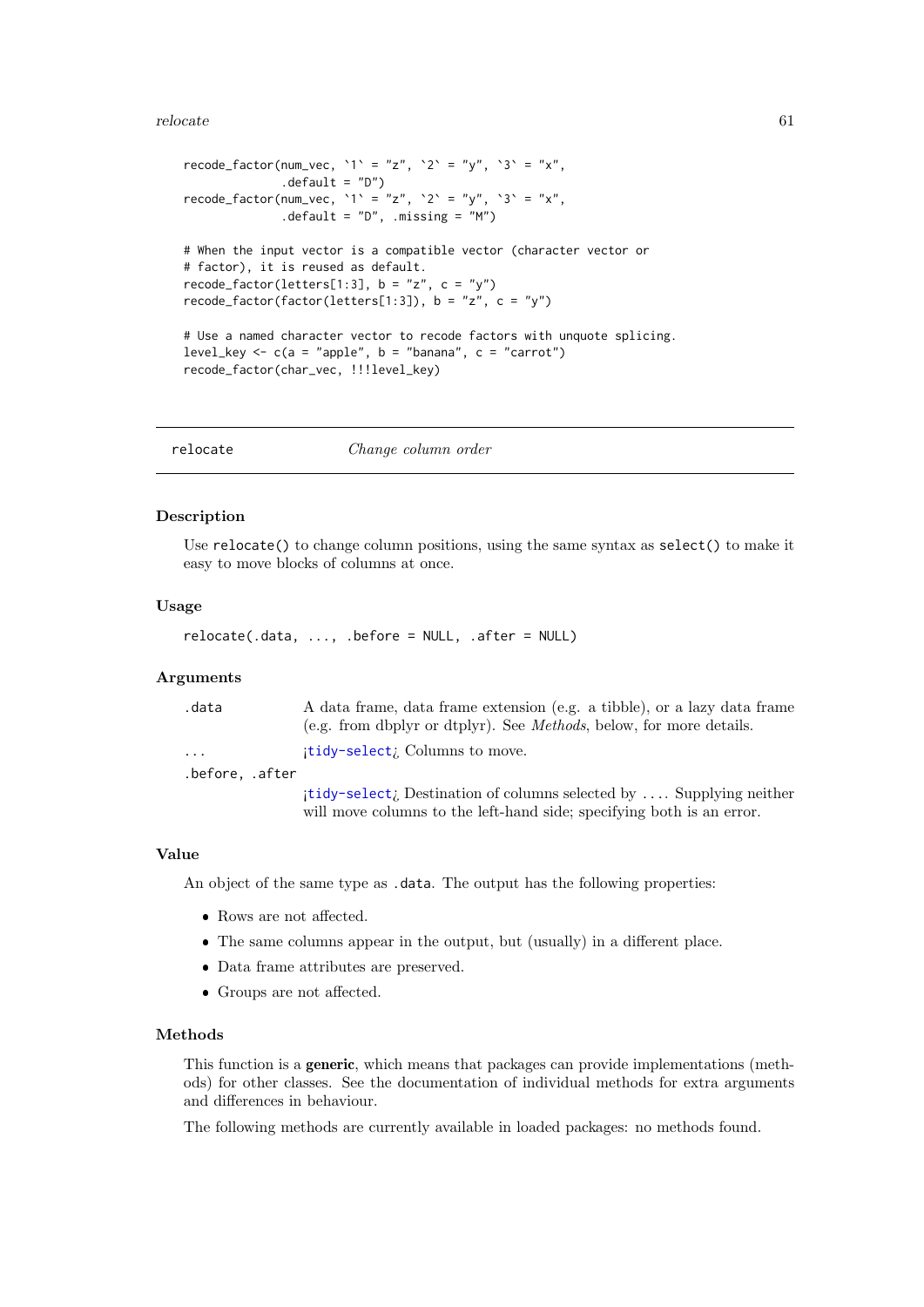# Examples

```
df <- tibble(a = 1, b = 1, c = 1, d = "a", e = "a", f = "a")
df %>% relocate(f)
df %>% relocate(a, .after = c)
df %>% relocate(f, .before = b)
df %>% relocate(a, .after = last_col())
# Can also select variables based on their type
df %>% relocate(where(is.character))
df %>% relocate(where(is.numeric), .after = last_col())
# Or with any other select helper
df %>% relocate(any_of(c("a", "e", "i", "o", "u")))
# When .before or .after refers to multiple variables they will be
# moved to be immediately before/after the selected variables.
df2 <- tibble(a = 1, b = "a", c = 1, d = "a")
df2 %>% relocate(where(is.numeric), .after = where(is.character))
df2 %>% relocate(where(is.numeric), .before = where(is.character))
```
<span id="page-61-0"></span>rename Rename columns

## Description

rename() changes the names of individual variables using new name = old\_name syntax; rename with() renames columns using a function.

# Usage

rename(.data, ...)

 $rename\_with(.data, .fn, .cols = everything(), . . .)$ 

## Arguments

| .data     | A data frame, data frame extension (e.g. a tibble), or a lazy data frame<br>(e.g. from dbplyr or dtplyr). See <i>Methods</i> , below, for more details. |
|-----------|---------------------------------------------------------------------------------------------------------------------------------------------------------|
| $\ddotsc$ | For rename(): itidy-select; Use new_name = old_name to rename selected<br>variables.                                                                    |
|           | For rename_with(): additional arguments passed onto .fn.                                                                                                |
| . fn      | A function used to transform the selected cols. Should return a char-<br>acter vector the same length as the input.                                     |
| .cols     | itidy-selecti Columns to rename; defaults to all columns.                                                                                               |

# Value

An object of the same type as .data. The output has the following properties:

- Rows are not affected.
- Column names are changed; column order is preserved.
- Data frame attributes are preserved.
- Groups are updated to reflect new names.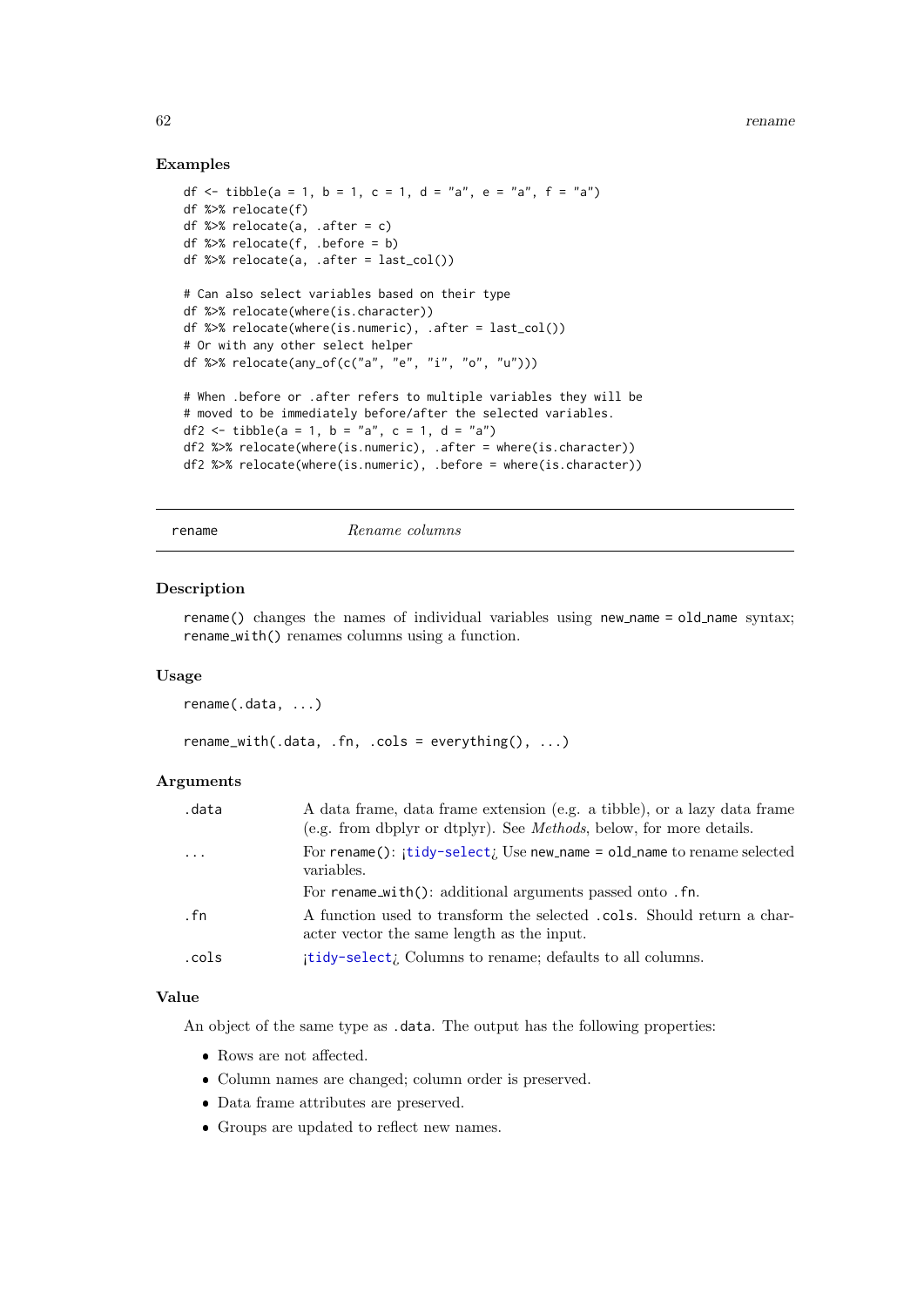$rows$  63

## Methods

This function is a generic, which means that packages can provide implementations (methods) for other classes. See the documentation of individual methods for extra arguments and differences in behaviour.

The following methods are currently available in loaded packages: no methods found.

# See Also

Other single table verbs: [arrange\(](#page-4-0)), [filter\(](#page-24-0)), [mutate\(](#page-40-1)), [select\(](#page-66-0)), [slice\(](#page-71-0)), [summarise\(](#page-76-0))

#### Examples

```
iris <- as_tibble(iris) # so it prints a little nicer
rename(iris, petal_length = Petal.Length)
rename_with(iris, toupper)
rename_with(iris, toupper, starts_with("Petal"))
```
rename\_with(iris, ˜ tolower(gsub(".", "\_", .x, fixed = TRUE)))

## rows Manipulate individual rows

#### Description

## Experimental

These functions provide a framework for modifying rows in a table using a second table of data. The two tables are matched by a set of key variables whose values must uniquely identify each row. The functions are inspired by SQL's INSERT, UPDATE, and DELETE, and can optionally modify in place for selected backends.

- rows insert() adds new rows (like INSERT); key values in y must not occur in x.
- rows update() modifies existing rows (like UPDATE); key values in y must occur in x.
- rows patch() works like rows update() but only overwrites NA values.
- rows upsert() inserts or updates depending on whether or not the key value in y already exists in x.
- rows delete() deletes rows (like DELETE); key values in y must exist in x.

## Usage

rows\_insert(x, y, by = NULL, ..., copy = FALSE, in\_place = FALSE) rows\_update(x, y, by = NULL,  $\ldots$ , copy = FALSE, in\_place = FALSE) rows\_patch(x, y, by = NULL,  $\ldots$ , copy = FALSE, in\_place = FALSE) rows\_upsert(x, y, by = NULL,  $\dots$ , copy = FALSE, in\_place = FALSE) rows\_delete(x, y, by = NULL,  $\ldots$ , copy = FALSE, in\_place = FALSE)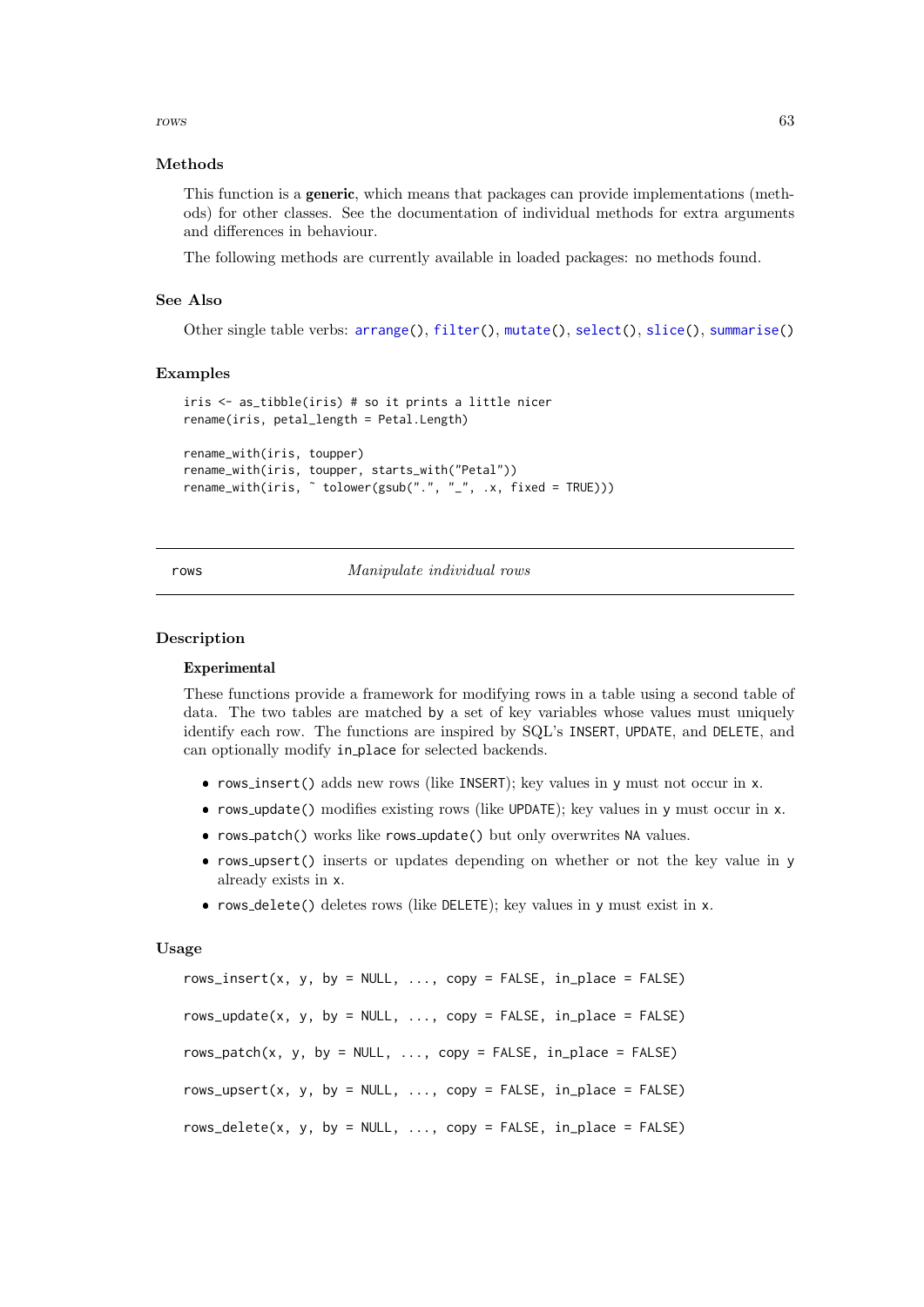# Arguments

| x, y     | A pair of data frames or data frame extensions (e.g. a tibble). y must<br>have the same columns of x or a subset.                                                                                                                          |
|----------|--------------------------------------------------------------------------------------------------------------------------------------------------------------------------------------------------------------------------------------------|
| by       | An unnamed character vector giving the key columns. The key values<br>must uniquely identify each row (i.e. each combination of key values<br>occurs at most once), and the key columns must exist in both x and y.                        |
|          | By default, we use the first column in y, since the first column is a rea-<br>sonable place to put an identifier variable.                                                                                                                 |
| .        | Other parameters passed onto methods.                                                                                                                                                                                                      |
| copy     | If $x$ and $y$ are not from the same data source, and copy is TRUE, then $y$<br>will be copied into the same src as x. This allows you to join tables across<br>srcs, but it is a potentially expensive operation so you must opt into it. |
| in_place | Should x be modified in place? This argument is only relevant for mutable<br>backends (e.g. databases, data.tables).                                                                                                                       |
|          | When TRUE, a modified version of x is returned invisibly; when FALSE, a<br>new object representing the resulting changes is returned.                                                                                                      |

# Value

An object of the same type as  $x$ . The order of the rows and columns of  $x$  is preserved as much as possible. The output has the following properties:

- rows\_update() preserves rows as is; rows\_insert() and rows\_upsert() return all existing rows and potentially new rows; rows delete() returns a subset of the rows.
- Columns are not added, removed, or relocated, though the data may be updated.
- Groups are taken from x.
- Data frame attributes are taken from x.

If in place = TRUE, the result will be returned invisibly.

# Examples

```
data <- tibble(a = 1:3, b = letters[c(1:2, NA)], c = 0.5 + 0:2)
data
# Insert
rows_insert(data, tibble(a = 4, b = "z"))
try(row \textsf{1} \textsf{insert}(\textsf{data}, \textsf{tible}(\textsf{a = 3, b = "z")))# Update
rows_update(data, tibble(a = 2:3, b = "z"))
rows_update(data, tibble(b = "z", a = 2:3), by = "a")
# Variants: patch and upsert
rows_patch(data, tibble(a = 2:3, b = "z"))
rows_upsert(data, tibble(a = 2:4, b = "z"))
# Delete and truncate
rows_delete(data, tibble(a = 2:3))
rows_delete(data, tibble(a = 2:3, b = "b"))
try(rows_delete(data, tibble(a = 2:3, b = "b"), by = c("a", "b")))
```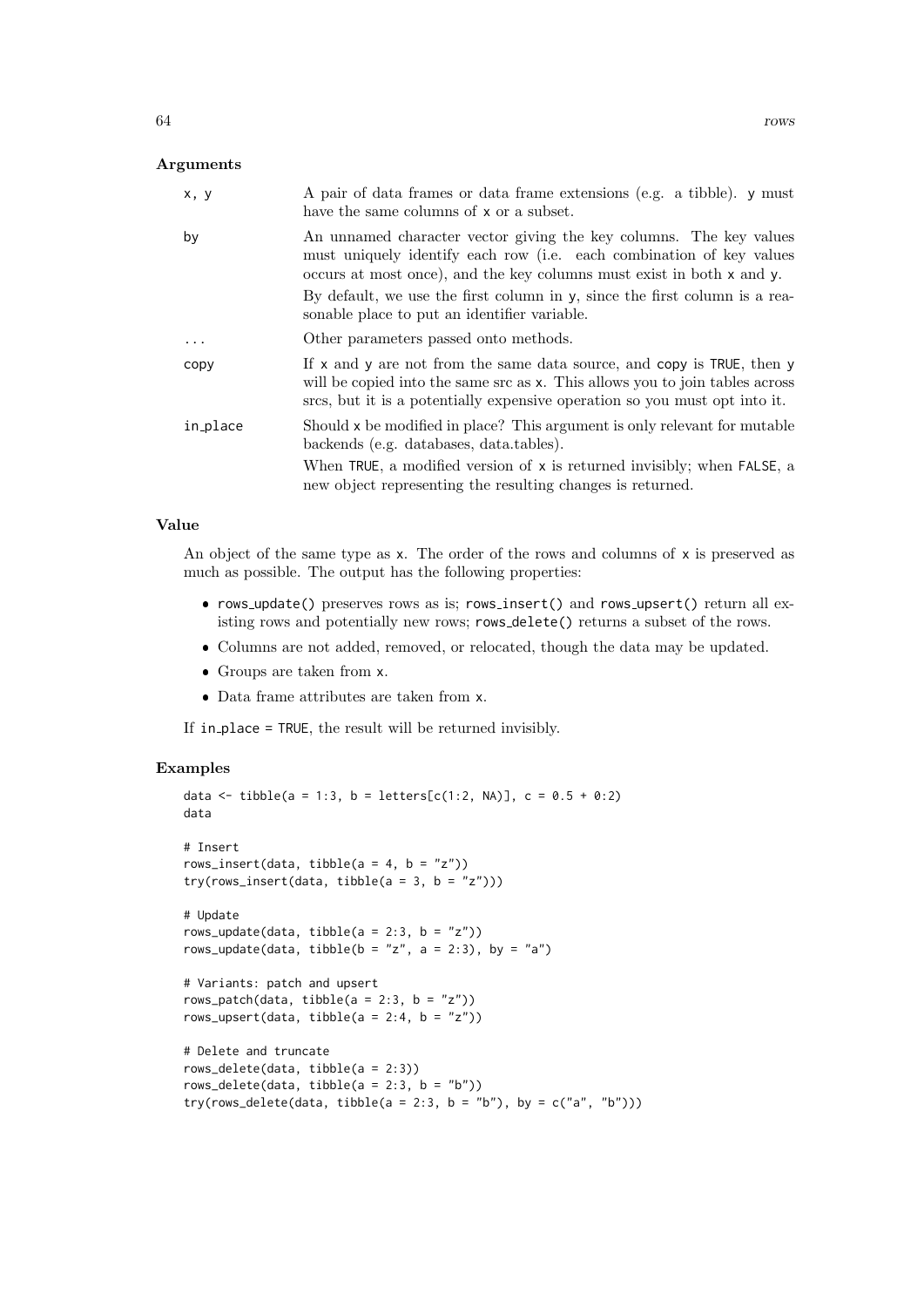#### Description

rowwise() allows you to compute on a data frame a row-at-a-time. This is most useful when a vectorised function doesn't exist.

Most dplyr verbs preserve row-wise grouping. The exception is [summarise\(\)](#page-76-0), which return a [grouped](#page-0-0) df. You can explicitly ungroup with [ungroup\(\)](#page-29-1) or as [tibble\(\)](#page-0-0), or convert to a [grouped](#page-0-0) df with [group](#page-29-0) by().

# Usage

rowwise(data, ...)

## Arguments

| data                    | Input data frame.                                                                                                                                          |
|-------------------------|------------------------------------------------------------------------------------------------------------------------------------------------------------|
| $\cdot$ $\cdot$ $\cdot$ | itidy-select; Variables to be preserved when calling summarise(). This<br>is typically a set of variables whose combination uniquely identify each<br>row. |
|                         | $NB:$ unlike group by () you can not create new variables here but instead<br>you can select multiple variables with (e.g.) everything().                  |

#### Value

A row-wise data frame with class rowwise df. Note that a rowwise df is implicitly grouped by row, but is not a grouped df.

## List-columns

Because a rowwise has exactly one row per group it offers a small convenience for working with list-columns. Normally, summarise() and mutate() extract a groups worth of data with [. But when you index a list in this way, you get back another list. When you're working with a rowwise tibble, then dplyr will use [[ instead of [ to make your life a little easier.

## See Also

nest [by\(\)](#page-0-0) for a convenient way of creating rowwise data frames with nested data.

## Examples

```
df \leftarrow tibble(x = runif(6), y = runif(6), z = runif(6))
# Compute the mean of x, y, z in each row
df %>% rowwise() %>% mutate(m = mean(c(x, y, z)))
# use c_across() to more easily select many variables
df %>% rowwise() %>% mutate(m = mean(c_2, c_3))
# Compute the minimum of x and y in each row
df %\gg% rowwise() %\gg% mutate(m = min(c(x, y, z)))
# In this case you can use an existing vectorised function:
```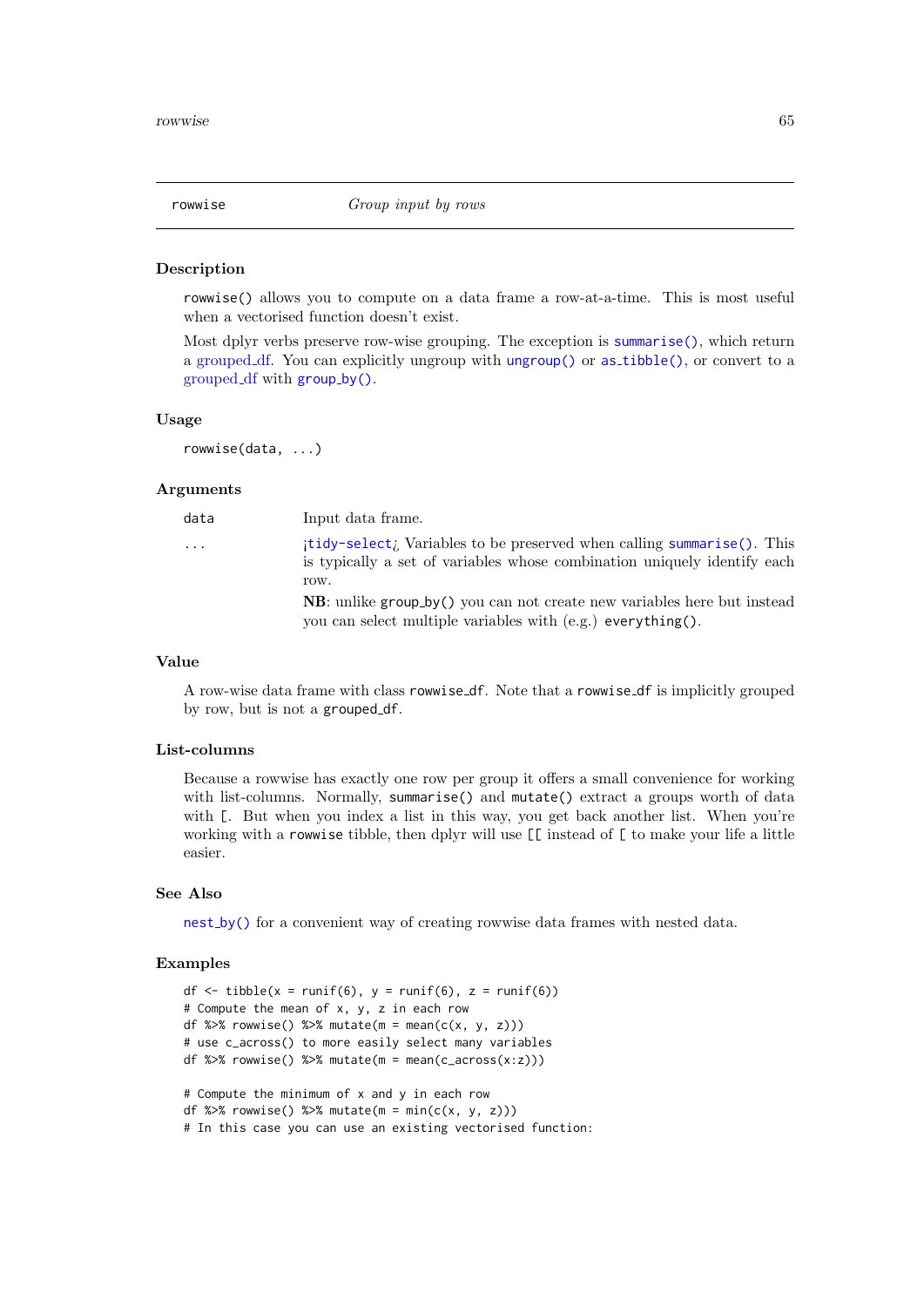```
df %>% mutate(m = pmin(x, y, z))
# Where these functions exist they'll be much faster than rowwise
# so be on the lookout for them.
# rowwise() is also useful when doing simulations
params <- tribble(
 ~\sin n, ~\sin n, ~\sin n, ~\sin n, ~\sin n, ~\sin n, ~\sin n, ~
                1, 1, 1, 1,
    2, 2, 2, 4,
    3, 3, -1, 2\lambda# Here I supply variables to preserve after the summary
params %>%
  rowwise(sim) %>%
  summarise(z = \text{rnorm}(n, \text{mean}, \text{sd}))
# If you want one row per simulation, put the results in a list()
params %>%
  rowwise(sim) %>%
  summarise(z = list(rnorm(n, mean, sd)))
```
<span id="page-65-0"></span>scoped  $Operate$  on a selection of variables

## Description

#### Superseded

Scoped verbs ( $\text{if, at, all}$ ) have been superseded by the use of  $\text{across}()$  in an existing verb. See vignette("colwise") for details.

The variants suffixed with if, at or all apply an expression (sometimes several) to all variables within a specified subset. This subset can contain all variables ( all variants), a [vars\(\)](#page-81-0) selection ( at variants), or variables selected with a predicate ( if variants).

The verbs with scoped variants are:

- [mutate\(\)](#page-40-1), [transmute\(\)](#page-40-0) and [summarise\(\)](#page-76-0). See [summarise](#page-78-0)\_all().
- [filter\(\)](#page-24-0). See [filter](#page-28-0)\_all().
- [group](#page-29-0) by(). See [group](#page-31-0) by all().
- [rename\(\)](#page-61-0) and [select\(\)](#page-66-0). See [select](#page-0-0)\_all().
- [arrange\(\)](#page-4-0). See [arrange](#page-6-0)\_all()

There are three kinds of scoped variants. They differ in the scope of the variable selection on which operations are applied:

- Verbs suffixed with all() apply an operation on all variables.
- Verbs suffixed with at() apply an operation on a subset of variables specified with the quoting function [vars\(\)](#page-81-0). This quoting function accepts [tidyselect::vars](#page-0-0)\_select() helpers like [starts](#page-0-0) with(). Instead of a [vars\(\)](#page-81-0) selection, you can also supply an [integerish](#page-0-0) vector of column positions or a character vector of column names.
- Verbs suffixed with if() apply an operation on the subset of variables for which a predicate function returns TRUE. Instead of a predicate function, you can also supply a logical vector.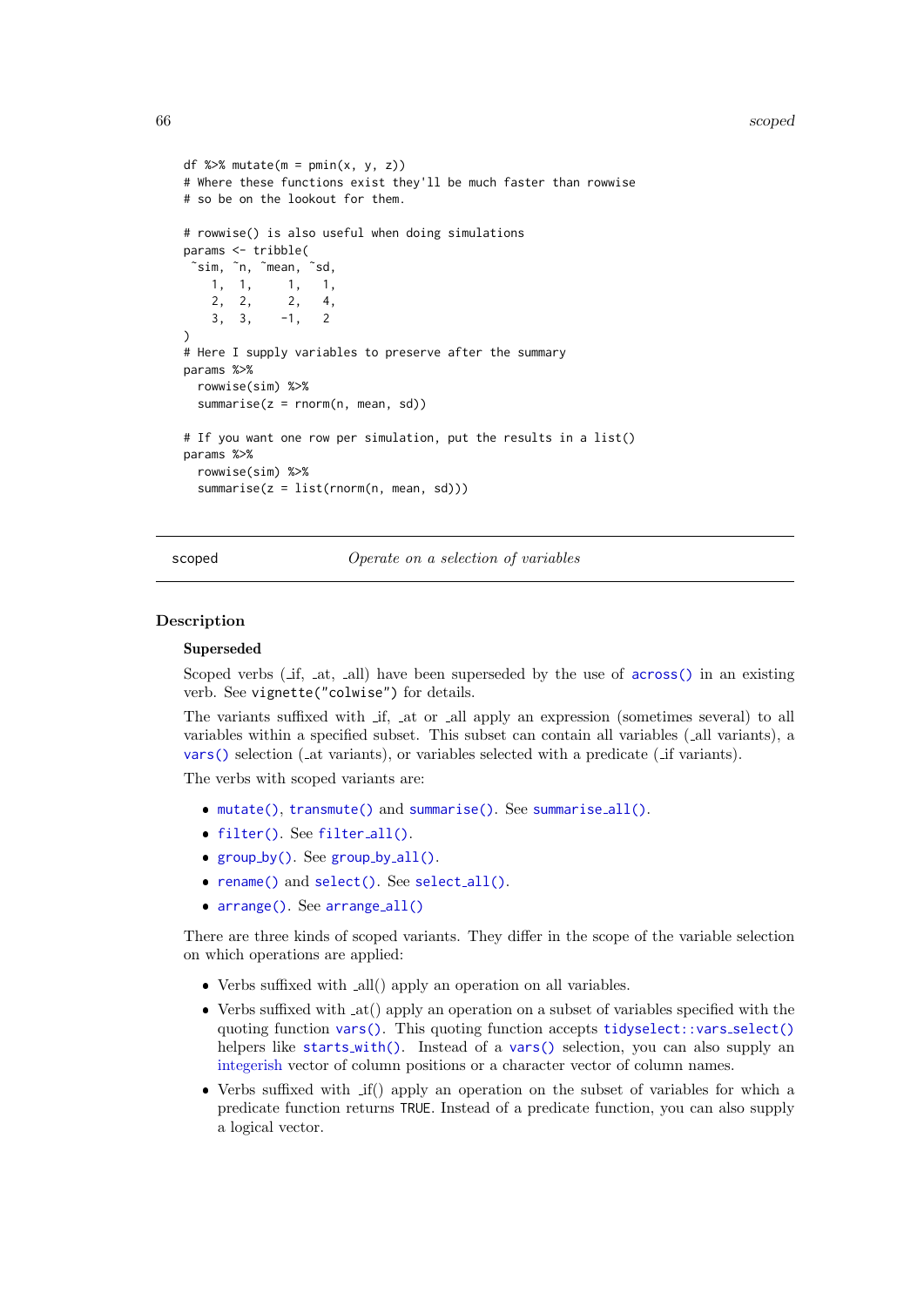#### select 67

## Arguments

| .tbl       | A tbl object.                                                                                                                                                                                                                                                                                     |
|------------|---------------------------------------------------------------------------------------------------------------------------------------------------------------------------------------------------------------------------------------------------------------------------------------------------|
| .funs      | A function fun, a quosure style lambda $\tilde{\ }$ fun(.) or a list of either form.                                                                                                                                                                                                              |
| .vars      | A list of columns generated by vars(), a character vector of column<br>names, a numeric vector of column positions, or NULL.                                                                                                                                                                      |
| .predicate | A predicate function to be applied to the columns or a logical vector.<br>The variables for which .predicate is or returns TRUE are selected. This<br>argument is passed to rlang: : as function () and thus supports quosure-<br>style lambda functions and strings representing function names. |
|            | Additional arguments for the function calls in . funs. These are evaluated<br>only once, with tidy dots support.                                                                                                                                                                                  |

#### Grouping variables

Most of these operations also apply on the grouping variables when they are part of the selection. This includes:

- [arrange](#page-6-1)\_all(), arrange\_at(), and arrange\_if()
- [distinct](#page-22-1)\_all(), distinct\_at(), and distinct\_if()
- [filter](#page-28-1)\_all(), filter\_at(), and filter\_if()
- [group](#page-31-1)\_by\_all(), group\_by\_at(), and group\_by\_if()
- [select](#page-0-0)\_all(), select\_at(), and select\_if()

This is not the case for summarising and mutating variants where operations are not applied on grouping variables. The behaviour depends on whether the selection is implicit (all and if selections) or explicit (at selections). Grouping variables covered by explicit selections (with [summarise](#page-78-1)\_at(), [mutate](#page-47-0)\_at(), and [transmute](#page-47-0)\_at()) are always an error. For implicit selections, the grouping variables are always ignored. In this case, the level of verbosity depends on the kind of operation:

- Summarising operations ([summarise](#page-78-1)\_all() and summarise\_if()) ignore grouping variables silently because it is obvious that operations are not applied on grouping variables.
- $\bullet$  On the other hand it isn't as obvious in the case of mutating operations ([mutate](#page-47-1)\_all(), [mutate](#page-47-0)\_if(), [transmute](#page-47-0)\_all(), and transmute\_if()). For this reason, they issue a message indicating which grouping variables are ignored.

<span id="page-66-0"></span>select Subset columns using their names and types

#### Description

Select (and optionally rename) variables in a data frame, using a concise mini-language that makes it easy to refer to variables based on their name (e.g. a:f selects all columns from a on the left to f on the right). You can also use predicate functions like [is.numeric](#page-0-0) to select variables based on their properties.

## Overview of selection features:

Tidyverse selections implement a dialect of R where operators make it easy to select variables: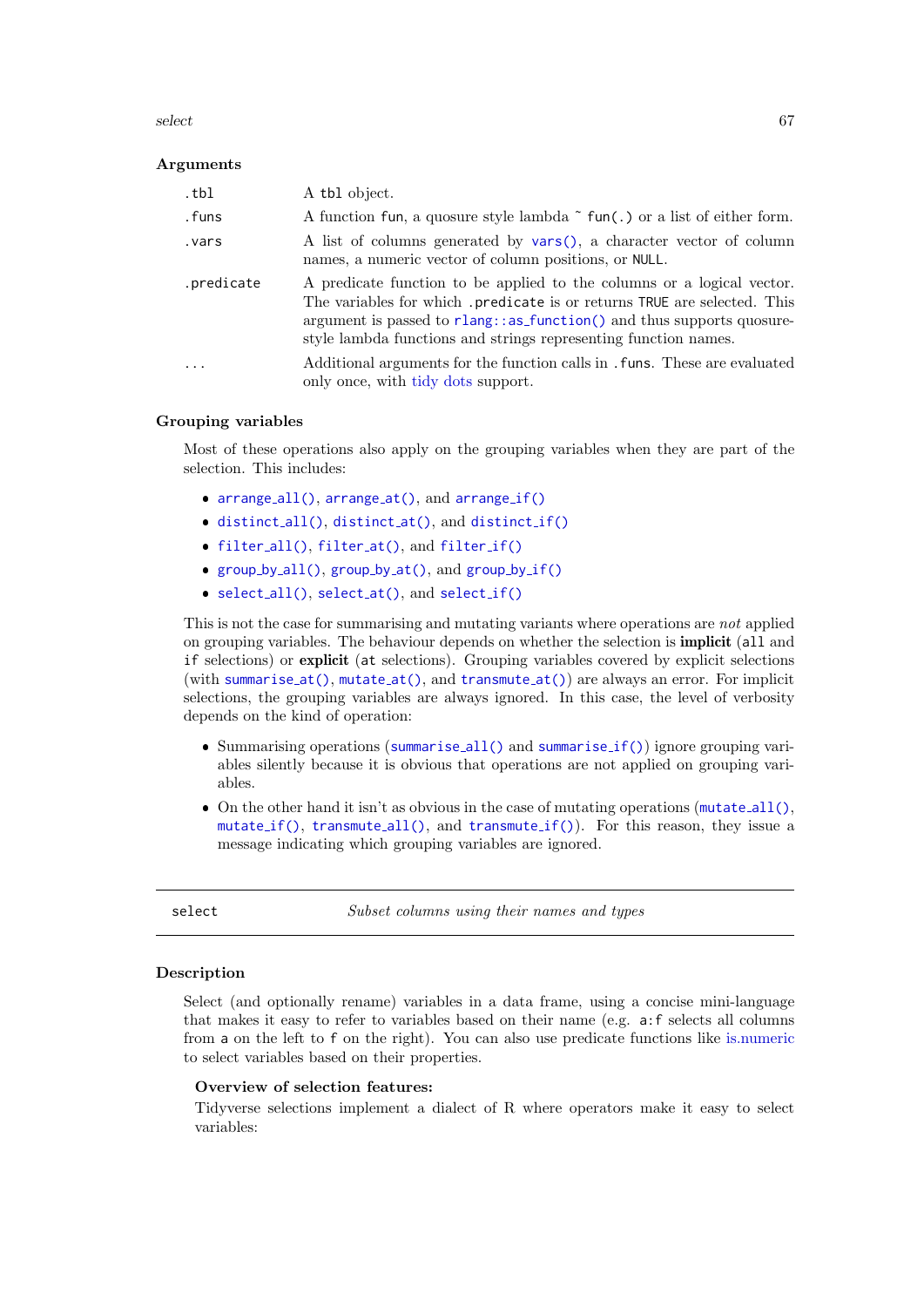- : for selecting a range of consecutive variables.
- ! for taking the complement of a set of variables.
- & and | for selecting the intersection or the union of two sets of variables.
- c() for combining selections.

In addition, you can use selection helpers. Some helpers select specific columns:

- [everything\(\)](#page-0-0): Matches all variables.
- last\_[col\(\)](#page-0-0): Select last variable, possibly with an offset.

These helpers select variables by matching patterns in their names:

- [starts](#page-0-0)\_with(): Starts with a prefix.
- ends\_[with\(\)](#page-0-0): Ends with a suffix.
- [contains\(\)](#page-0-0): Contains a literal string.
- [matches\(\)](#page-0-0): Matches a regular expression.
- num\_[range\(\)](#page-0-0): Matches a numerical range like  $x01$ ,  $x02$ ,  $x03$ .

These helpers select variables from a character vector:

- all\_[of\(\)](#page-0-0): Matches variable names in a character vector. All names must be present, otherwise an out-of-bounds error is thrown.
- any [of\(\)](#page-0-0): Same as all of(), except that no error is thrown for names that don't exist.

This helper selects variables with a function:

 [where\(\)](#page-0-0): Applies a function to all variables and selects those for which the function returns TRUE.

## Usage

```
select(.data, ...)
```
## Arguments

| .data    | A data frame, data frame extension (e.g. a tibble), or a lazy data frame<br>(e.g. from dbplyr or dtplyr). See <i>Methods</i> , below, for more details. |
|----------|---------------------------------------------------------------------------------------------------------------------------------------------------------|
| $\cdots$ | itidy-select; One or more unquoted expressions separated by commas.<br>Variable names can be used as if they were positions in the data frame.          |
|          | so expressions like $x : y$ can be used to select a range of variables.                                                                                 |

# Value

An object of the same type as .data. The output has the following properties:

- Rows are not affected.
- Output columns are a subset of input columns, potentially with a different order. Columns will be renamed if new name = old name form is used.
- Data frame attributes are preserved.
- Groups are maintained; you can't select off grouping variables.

#### Methods

This function is a generic, which means that packages can provide implementations (methods) for other classes. See the documentation of individual methods for extra arguments and differences in behaviour.

The following methods are currently available in loaded packages: no methods found.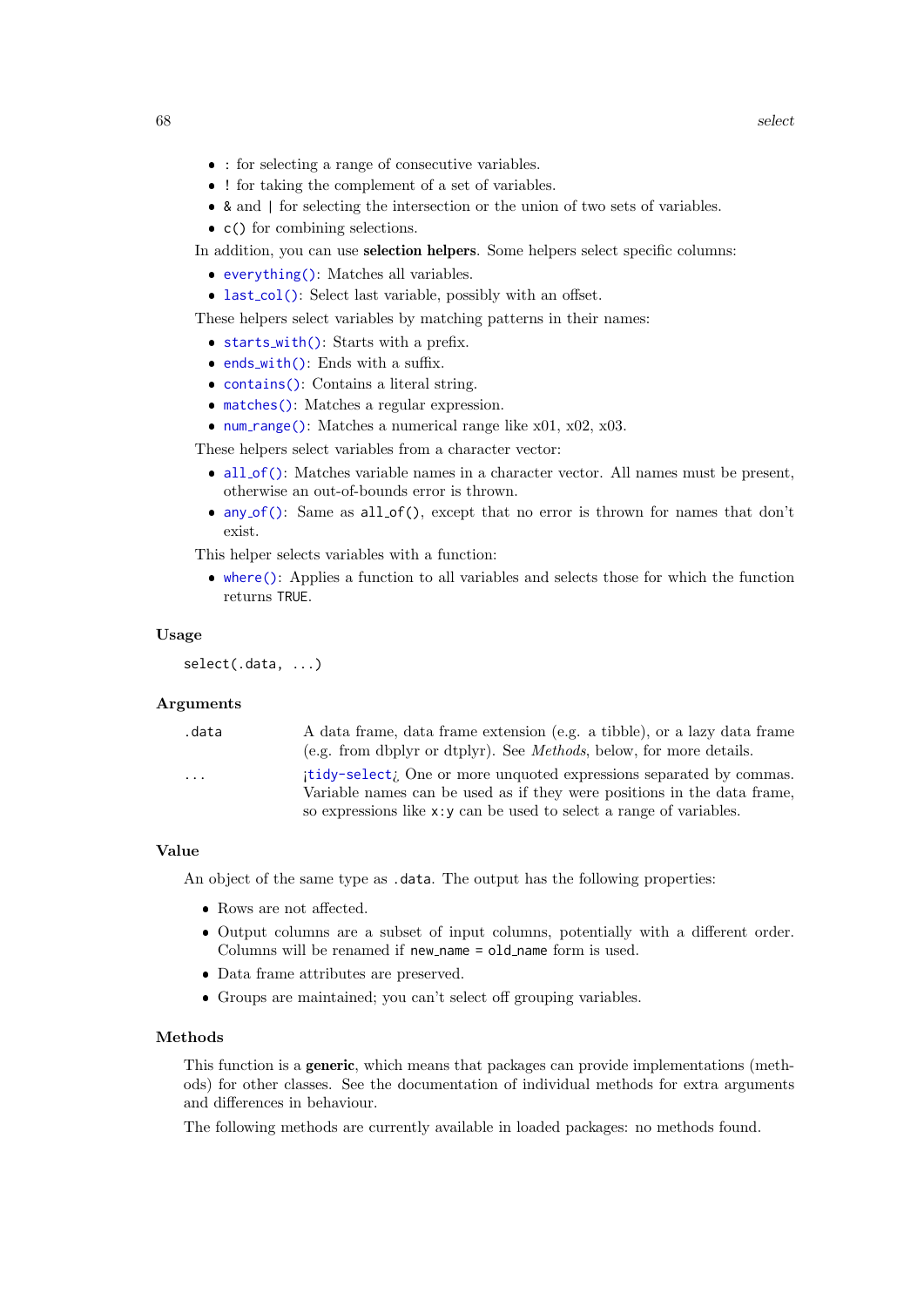select 69

## Examples

Here we show the usage for the basic selection operators. See the specific help pages to learn about helpers like [starts](#page-0-0)\_with().

The selection language can be used in functions like  $dplyr::select()$  or  $tidyr::pivot\_longer()$ . Let's first attach the tidyverse:

library(tidyverse)

# For better printing iris <- as\_tibble(iris)

Select variables by name:

```
starwars %>% select(height)
#> # A tibble: 87 x 1
#> height
#> <int>
#> 1 172
#> 2 167
#> 3 96
# > 4 202
#> # ... with 83 more rows
iris %>% pivot_longer(Sepal.Length)
#> # A tibble: 150 x 6
#> Sepal.Width Petal.Length Petal.Width Species name value
#> <dbl> <dbl> <dbl> <fct> <chr> <dbl>
#> 1 3.5 1.4 0.2 setosa Sepal.Length 5.1
#> 2 3 1.4 0.2 setosa Sepal.Length 4.9
#> 3 3.2 1.3 0.2 setosa Sepal.Length 4.7
#> 4 3.1 1.5 0.2 setosa Sepal.Length 4.6
#> # ... with 146 more rows
```
Select multiple variables by separating them with commas. Note how the order of columns is determined by the order of inputs:

```
starwars %>% select(homeworld, height, mass)
#> # A tibble: 87 x 3
#> homeworld height mass
#> <chr> <int> <dbl>
#> 1 Tatooine 172 77
#> 2 Tatooine 167 75
#> 3 Naboo 96 32
#> 4 Tatooine 202 136
#> # ... with 83 more rows
```
Functions like tidyr::pivot\_longer() don't take variables with dots. In this case use c() to select multiple variables:

```
iris %>% pivot_longer(c(Sepal.Length, Petal.Length))
#> # A tibble: 300 x 5
#> Sepal.Width Petal.Width Species name value
```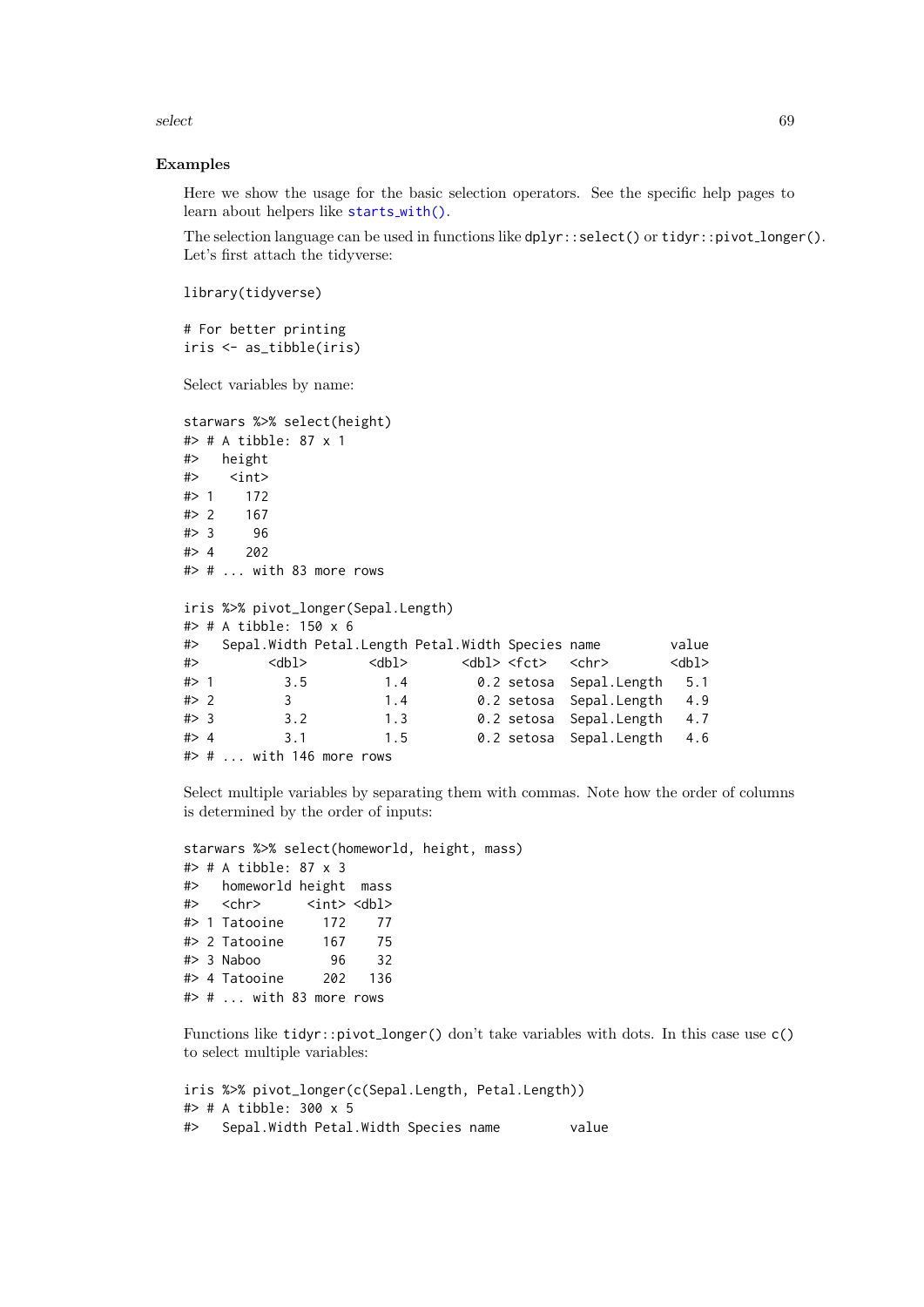```
#> <dbl> <dbl> <fct> <chr> <dbl>
#> 1 3.5 0.2 setosa Sepal.Length 5.1
#> 2 3.5 0.2 setosa Petal.Length 1.4
#> 3 3 0.2 setosa Sepal.Length 4.9
#> 4 3 0.2 setosa Petal.Length 1.4
#> # ... with 296 more rows
```
# Operators::

The : operator selects a range of consecutive variables:

```
starwars %>% select(name:mass)
#> # A tibble: 87 x 3
#> name height mass
#> <chr> <int> <dbl>
#> 1 Luke Skywalker 172 77
#> 2 C-3PO 167 75
#> 3 R2-D2 96 32
#> 4 Darth Vader 202 136
#> # ... with 83 more rows
```
The ! operator negates a selection:

```
starwars %>% select(!(name:mass))
#> # A tibble: 87 x 11
#> hair_color skin_color eye_color birth_year sex gender homeworld species
#> <chr> <chr> <chr> <dbl> <chr> <chr> <chr> <chr>
#> 1 blond fair blue 19 male mascu˜ Tatooine Human
#> 2 <NA> gold yellow 112 none mascu˜ Tatooine Droid
#> 3 <NA> white, bl˜ red 33 none mascu˜ Naboo Droid
#> 4 none white yellow 41.9 male mascu˜ Tatooine Human
#> # ... with 83 more rows, and 3 more variables: films <list>, vehicles <list>,
#> # starships <list>
iris %>% select(!c(Sepal.Length, Petal.Length))
#> # A tibble: 150 x 3
#> Sepal.Width Petal.Width Species
#> <dbl> <dbl> <fct>
#> 1 3.5 0.2 setosa
#> 2 3 0.2 setosa
#> 3 3.2 0.2 setosa
#> 4 3.1 0.2 setosa
# # ... with 146 more rows
iris %>% select(!ends_with("Width"))
#> # A tibble: 150 x 3
#> Sepal.Length Petal.Length Species
#> <dbl> <dbl> <fct>
#> 1 5.1 1.4 setosa
#> 2 4.9 1.4 setosa
#> 3 4.7 1.3 setosa
# > 4 4.6 1.5 setosa
#> # ... with 146 more rows
```
& and | take the intersection or the union of two selections: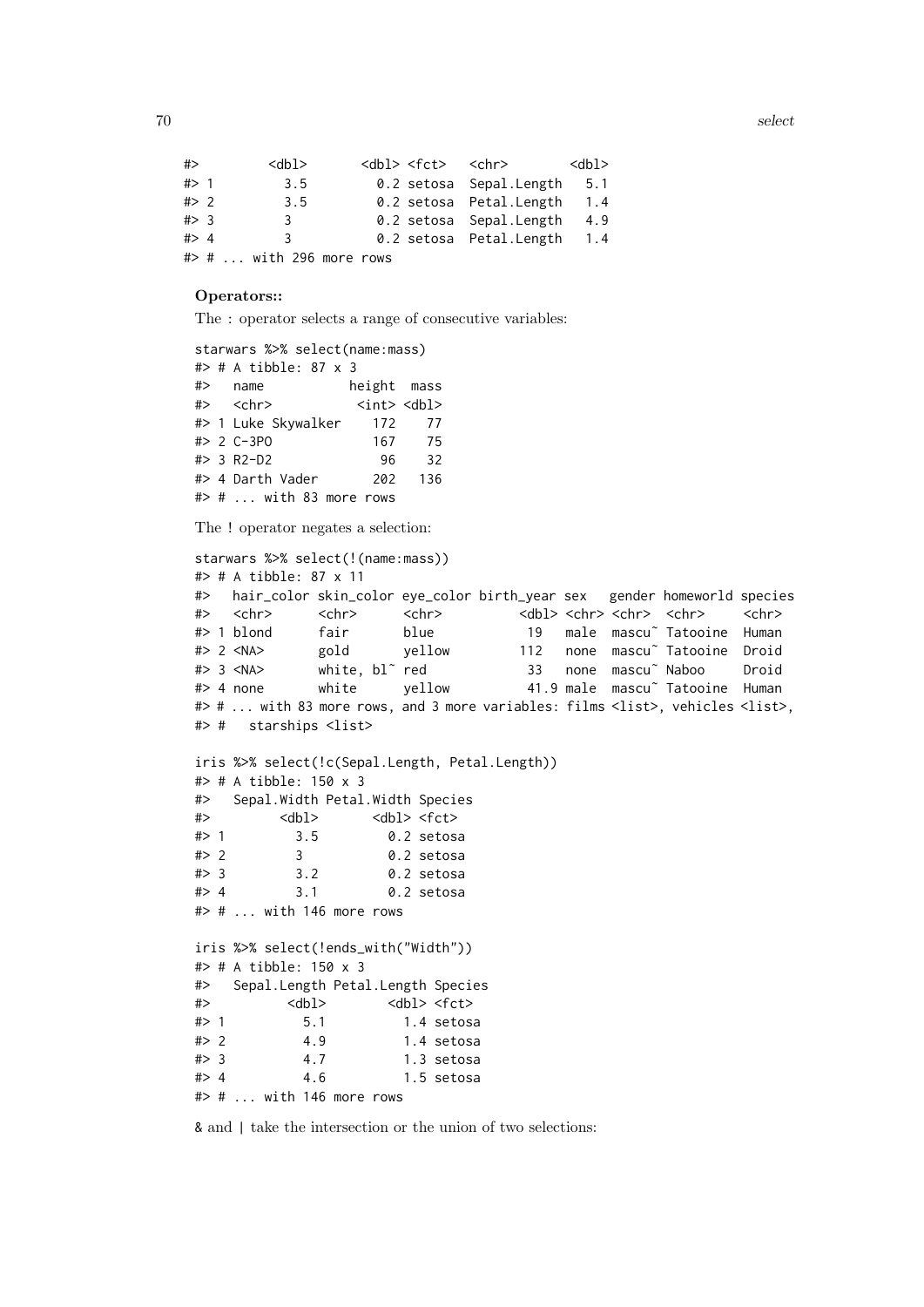setops 71

```
iris %>% select(starts_with("Petal") & ends_with("Width"))
#> # A tibble: 150 x 1
#> Petal.Width
#> <dbl>
# > 1 0.2
# > 2 0.2
# > 3 0.2
# > 4 0.2
#> # ... with 146 more rows
iris %>% select(starts_with("Petal") | ends_with("Width"))
#> # A tibble: 150 x 3
#> Petal.Length Petal.Width Sepal.Width
\Rightarrow \langle \text{db} \rangle \langle \text{db} \rangle \langle \text{db} \rangle#> 1 1.4 0.2 3.5
# > 2 1.4 0.2 3
#> 3 1.3 0.2 3.2
#> 4 1.5 0.2 3.1
#> # ... with 146 more rows
To take the difference between two selections, combine the & and ! operators:
iris %>% select(starts_with("Petal") & !ends_with("Width"))
#> # A tibble: 150 x 1
#> Petal.Length
#> <dbl>
# 1.4
# > 2 1.4
# > 3 1.3
```
#### $# > 4$  1.5 #> # ... with 146 more rows

# See Also

Other single table verbs: [arrange\(](#page-4-0)), [filter\(](#page-24-0)), [mutate\(](#page-40-1)), [rename\(](#page-61-0)), [slice\(](#page-71-0)), [summarise\(](#page-76-0))

setops Set operations

## Description

These functions override the set functions provided in base to make them generic so that efficient versions for data frames and other tables can be provided. The default methods call the base versions. Beware that intersect(), union() and setdiff() remove duplicates.

## Usage

union\_all $(x, y, \ldots)$ 

#### Arguments

| x, y     | objects to perform set function on (ignoring order) |
|----------|-----------------------------------------------------|
| $\cdots$ | other arguments passed on to methods                |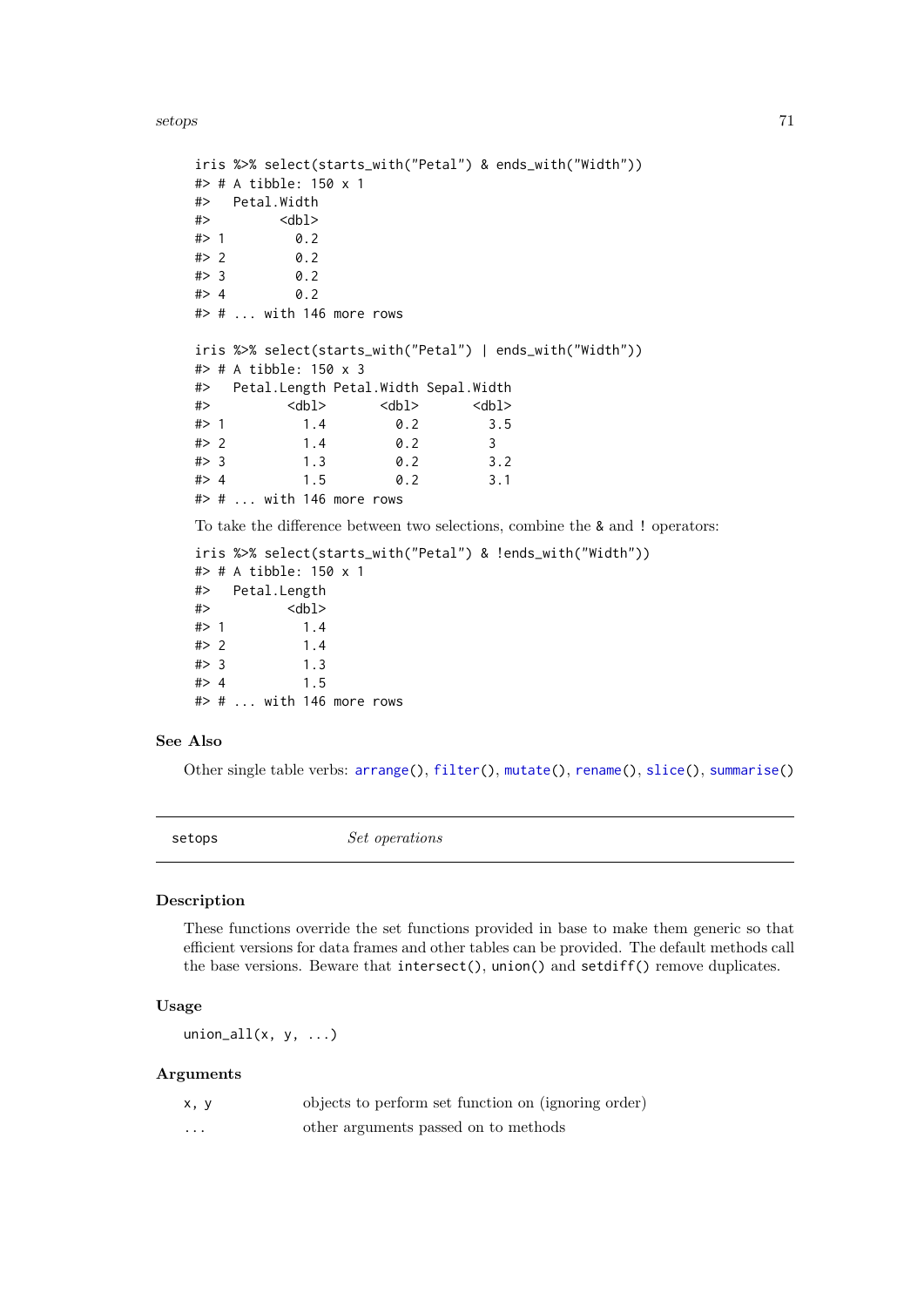# Examples

```
mtcars$model <- rownames(mtcars)
first \leq mtcars[1:20, ]
second <- mtcars[10:32, ]
intersect(first, second)
union(first, second)
setdiff(first, second)
setdiff(second, first)
union_all(first, second)
setequal(mtcars, mtcars[32:1, ])
# Handling of duplicates:
a \leq - data.frame(column = c(1:10, 10))
b \leftarrow data . frame(column = <math>c(1:5, 5)</math>)# intersection is 1 to 5, duplicates removed (5)
intersect(a, b)
# union is 1 to 10, duplicates removed (5 and 10)
union(a, b)
# set difference, duplicates removed (10)
setdiff(a, b)
# union all does not remove duplicates
union_all(a, b)
```
# <span id="page-71-0"></span>slice Subset rows using their positions

#### Description

slice() lets you index rows by their (integer) locations. It allows you to select, remove, and duplicate rows. It is accompanied by a number of helpers for common use cases:

- slice\_head() and slice\_tail() select the first or last rows.
- slice\_sample() randomly selects rows.
- slice min() and slice max() select rows with highest or lowest values of a variable.

If  $d$  data is a [grouped](#page-0-0) df, the operation will be performed on each group, so that  $(e.g.)$ slice head(df,  $n = 5$ ) will select the first five rows in each group.

# Usage

```
slice(.data, ..., .preserve = FALSE)
slice_head(.data, ..., n, prop)
slice_tail(.data, ..., n, prop)
slice_min(.data, order_by, ..., n, prop, with_ties = TRUE)
```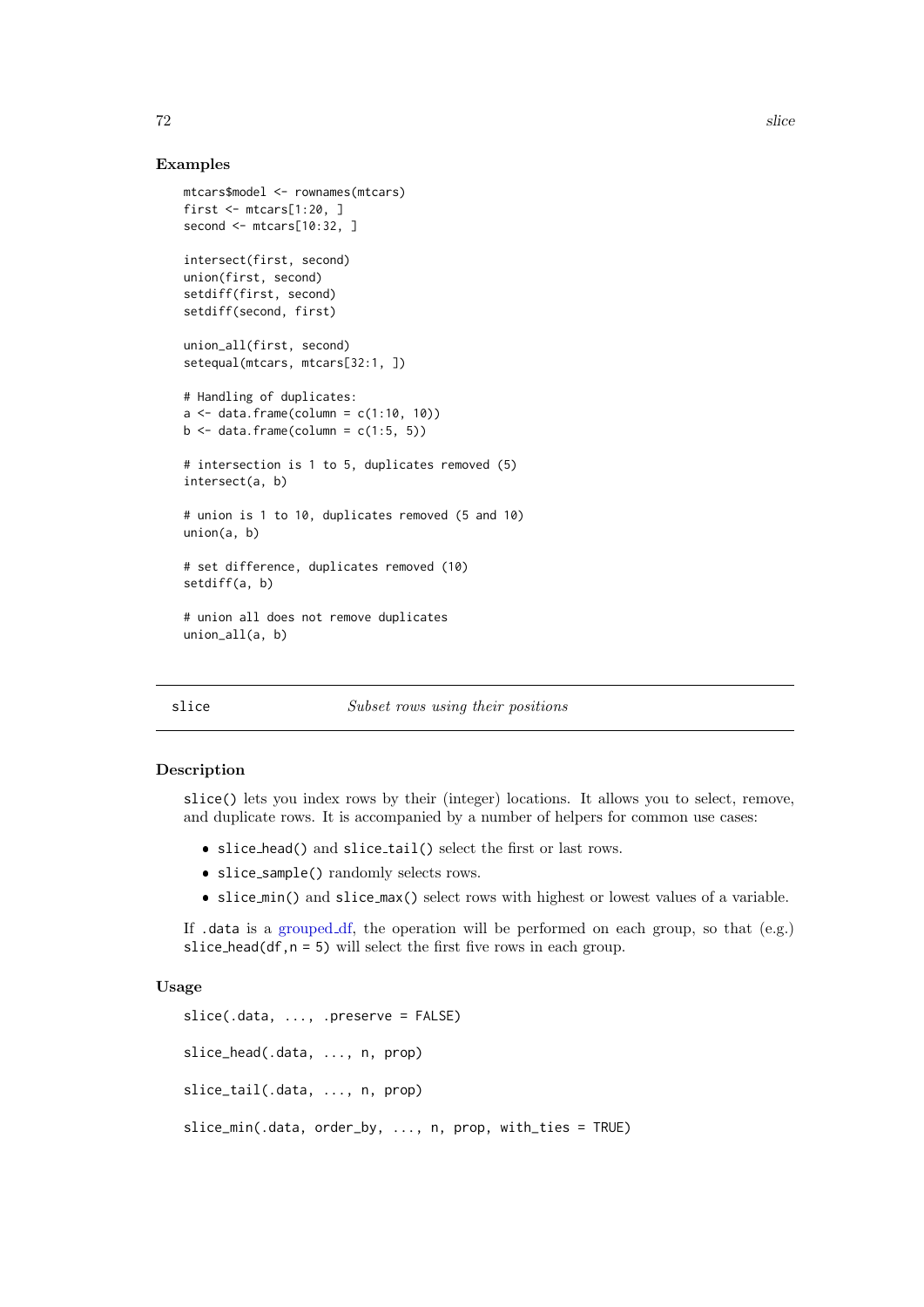```
slice_max(.data, order_by, ..., n, prop, with_ties = TRUE)
```

```
slice_sample(.data, ..., n, prop, weight_by = NULL, replace = FALSE)
```
#### Arguments

| .data     | A data frame, data frame extension (e.g. a tibble), or a lazy data frame<br>(e.g. from dbplyr or dtplyr). See <i>Methods</i> , below, for more details.                                                             |
|-----------|---------------------------------------------------------------------------------------------------------------------------------------------------------------------------------------------------------------------|
|           | For slice(): idata-masking, Integer row values.                                                                                                                                                                     |
|           | Provide either positive values to keep, or negative values to drop. The<br>values provided must be either all positive or all negative. Indices beyond<br>the number of rows in the input are silently ignored.     |
|           | For slice_helpers(), these arguments are passed on to methods.                                                                                                                                                      |
| .preserve | Relevant when the .data input is grouped. If .preserve = FALSE (the<br>default), the grouping structure is recalculated based on the resulting<br>data, otherwise the grouping is kept as is.                       |
| n, prop   | Provide either n, the number of rows, or prop, the proportion of rows to<br>select. If neither are supplied, $n = 1$ will be used.                                                                                  |
|           | If $n$ is greater than the number of rows in the group (or $prop \geq 1$ ), the<br>result will be silently truncated to the group size. If the proportion of a<br>group size is not an integer, it is rounded down. |
| order_by  | Variable or function of variables to order by.                                                                                                                                                                      |
| with_ties | Should ties be kept together? The default, TRUE, may return more rows<br>than you request. Use FALSE to ignore ties, and return the first n rows.                                                                   |
| weight_by | Sampling weights. This must evaluate to a vector of non-negative numbers<br>the same length as the input. Weights are automatically standardised to<br>sum to 1.                                                    |
| replace   | Should sampling be performed with (TRUE) or without (FALSE, the default)<br>replacement.                                                                                                                            |

# Details

Slice does not work with relational databases because they have no intrinsic notion of row order. If you want to perform the equivalent operation, use [filter\(\)](#page-24-0) and row [number\(\)](#page-56-0).

### Value

An object of the same type as .data. The output has the following properties:

- Each row may appear 0, 1, or many times in the output.
- Columns are not modified.
- Groups are not modified.
- Data frame attributes are preserved.

#### Methods

These function are generics, which means that packages can provide implementations (methods) for other classes. See the documentation of individual methods for extra arguments and differences in behaviour.

Methods available in currently loaded packages: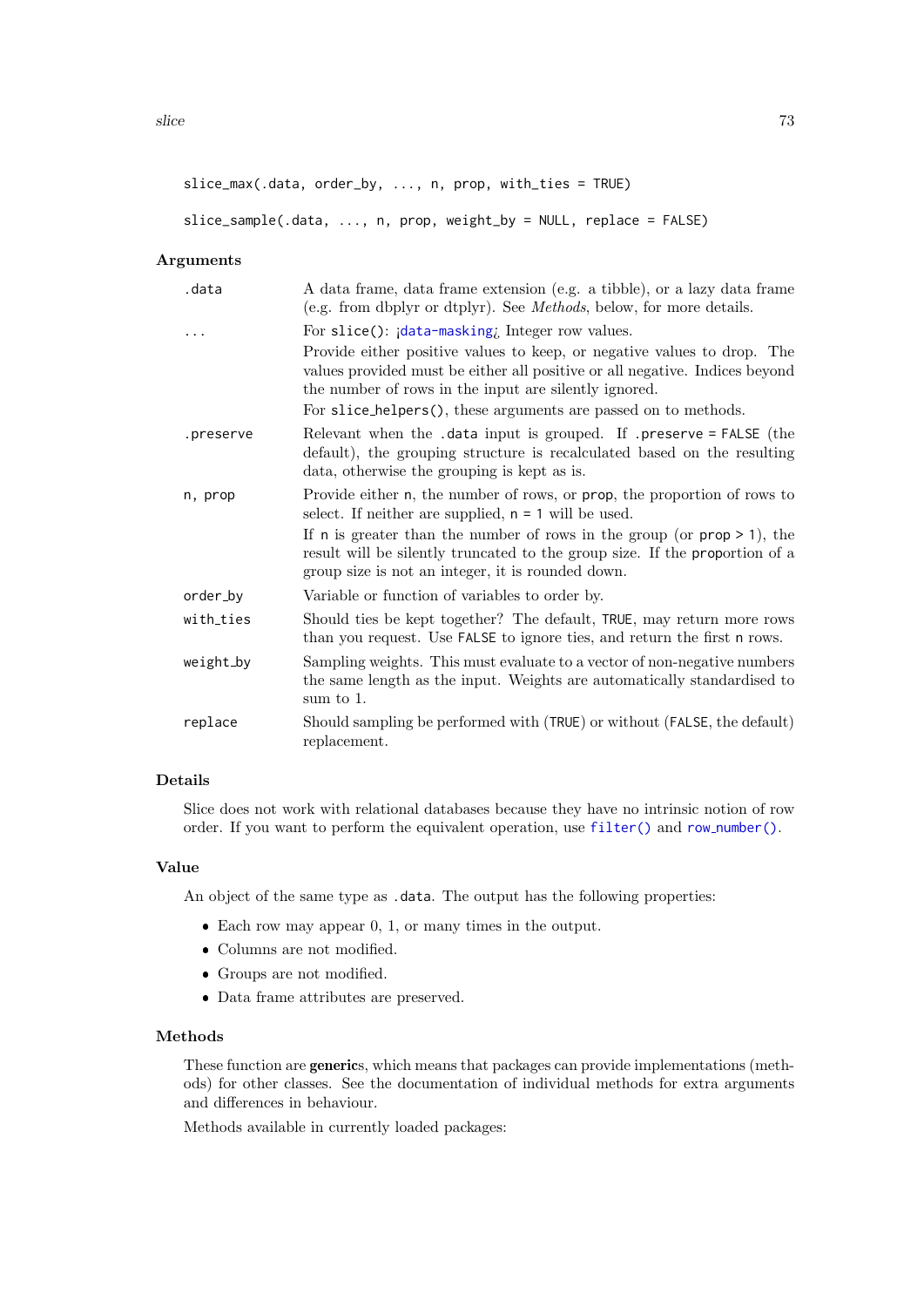- <span id="page-73-0"></span>slice(): no methods found.
- slice head(): no methods found.
- slice\_tail(): no methods found.
- slice min(): no methods found.
- slice\_max(): no methods found.
- slice\_sample(): no methods found.

# See Also

Other single table verbs: [arrange\(](#page-4-0)), [filter\(](#page-24-0)), [mutate\(](#page-40-0)), [rename\(](#page-61-0)), [select\(](#page-66-0)), [summarise\(](#page-76-0))

#### Examples

```
mtcars %>% slice(1L)
# Similar to tail(mtcars, 1):
mtcars %>% slice(n())
mtcars %>% slice(5:n())
# Rows can be dropped with negative indices:
slice(mtcars, -(1:4))
# First and last rows based on existing order
mtcars %>% slice_head(n = 5)
mtcars %>% slice_tail(n = 5)
# Rows with minimum and maximum values of a variable
mtcars %>% slice_min(mpg, n = 5)
mtcars %>% slice_max(mpg, n = 5)
# slice_min() and slice_max() may return more rows than requested
# in the presence of ties. Use with_ties = FALSE to suppress
mtcars %>% slice_min(cyl, n = 1)
mtcars %>% slice_min(cyl, n = 1, with_ties = FALSE)
# slice_sample() allows you to random select with or without replacement
mtcars %>% slice_sample(n = 5)
mtcars %>% slice_sample(n = 5, replace = TRUE)
# you can optionally weight by a variable - this code weights by the
# physical weight of the cars, so heavy cars are more likely to get
# selected
mtcars %>% slice_sample(weight_by = wt, n = 5)
# Group wise operation ----------------------------------------
df <- tibble(
  group = rep(c("a", "b", "c"), c(1, 2, 4)),x = runif(7))
# All slice helpers operate per group, silently truncating to the group
# size, so the following code works without error
df %>% group_by(group) %>% slice_head(n = 2)
# When specifying the proportion of rows to include non-integer sizes
# are rounded down, so group a gets 0 rows
```

```
df %>% group_by(group) %>% slice_head(prop = 0.5)
```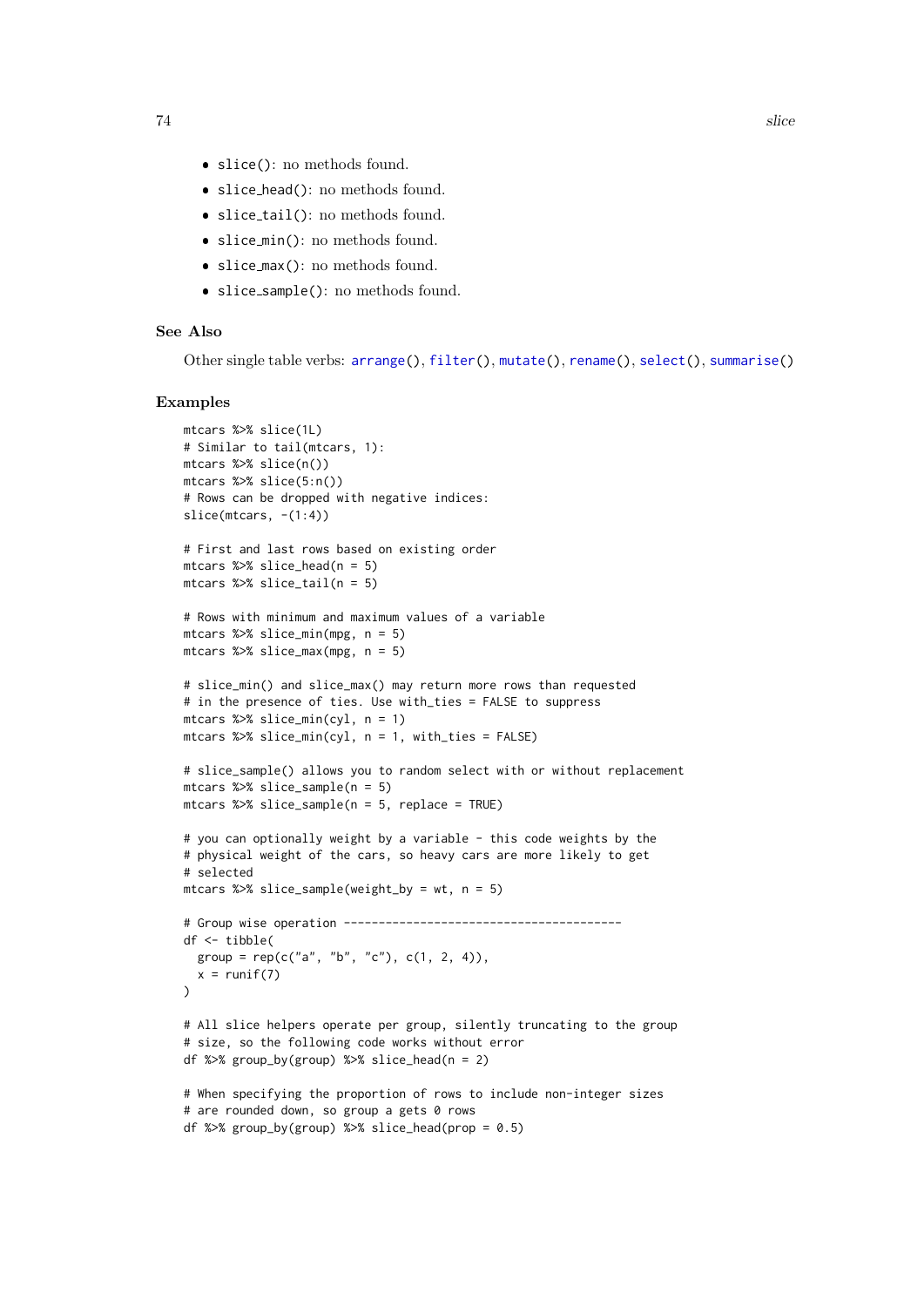```
# Filter equivalents --------------------------------------------
# slice() expressions can often be written to use 'filter()' and
# `row_number()`, which can also be translated to SQL. For many databases,
# you'll need to supply an explicit variable to use to compute the row number.
filter(mtcars, row_number() == 1L)
filter(mtcars, row_number() == n())
filter(mtcars, between(row_number(), 5, n()))
```
sql  $SQL\ escaping.$ 

#### Description

These functions are critical when writing functions that translate R functions to sql functions. Typically a conversion function should escape all its inputs and return an sql object.

#### Usage

 $sdl(...)$ 

#### Arguments

... Character vectors that will be combined into a single SQL expression.

| <i>Starwars characters</i><br>starwars |  |
|----------------------------------------|--|
|----------------------------------------|--|

# Description

This data comes from SWAPI, the Star Wars API, <https://swapi.dev/>

# Usage

starwars

# Format

A tibble with 87 rows and 13 variables:

name Name of the character

height Height (cm)

mass Weight (kg)

hair\_color,skin\_color,eye\_color Hair, skin, and eye colors

 $birth\_year$  Year born (BBY = Before Battle of Yavin)

sex The biological sex of the character, namely male, female, hermaphroditic, or none (as in the case for Droids).

gender The gender role or gender identity of the character as determined by their personality or the way they were programmed (as in the case for Droids).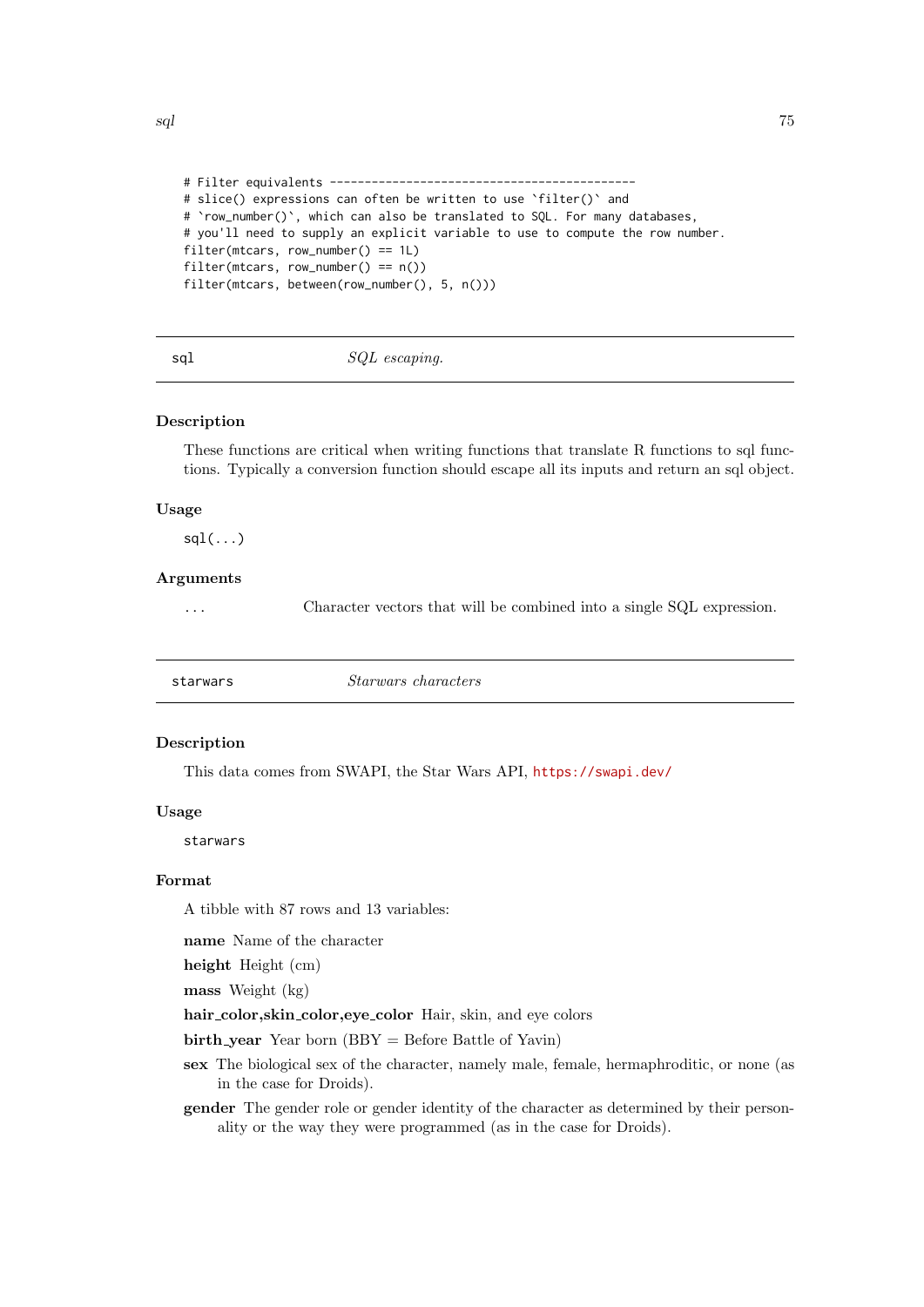<span id="page-75-0"></span>76 storms

homeworld Name of homeworld species Name of species films List of films the character appeared in vehicles List of vehicles the character has piloted starships List of starships the character has piloted

### Examples

starwars

storms Storm tracks data

# Description

This data is a subset of the NOAA Atlantic hurricane database best track data, [https:](https://www.nhc.noaa.gov/data/#hurdat) [//www.nhc.noaa.gov/data/#hurdat](https://www.nhc.noaa.gov/data/#hurdat). The data includes the positions and attributes of 198 tropical storms, measured every six hours during the lifetime of a storm.

#### Usage

storms

# Format

A tibble with 10,010 observations and 13 variables:

name Storm Name

year,month,day Date of report

hour Hour of report (in UTC)

lat,long Location of storm center

status Storm classification (Tropical Depression, Tropical Storm, or Hurricane)

- category Saffir-Simpson storm category (estimated from wind speed. -1 = Tropical Depression,  $0 =$  Tropical Storm)
- wind storm's maximum sustained wind speed (in knots)

pressure Air pressure at the storm's center (in millibars)

- ts diameter Diameter of the area experiencing tropical storm strength winds (34 knots or above)
- hu diameter Diameter of the area experiencing hurricane strength winds (64 knots or above)

# See Also

The script to create the storms data set: [https://github.com/tidyverse/dplyr/blob/](https://github.com/tidyverse/dplyr/blob/master/data-raw/storms.R) [master/data-raw/storms.R](https://github.com/tidyverse/dplyr/blob/master/data-raw/storms.R)

#### Examples

storms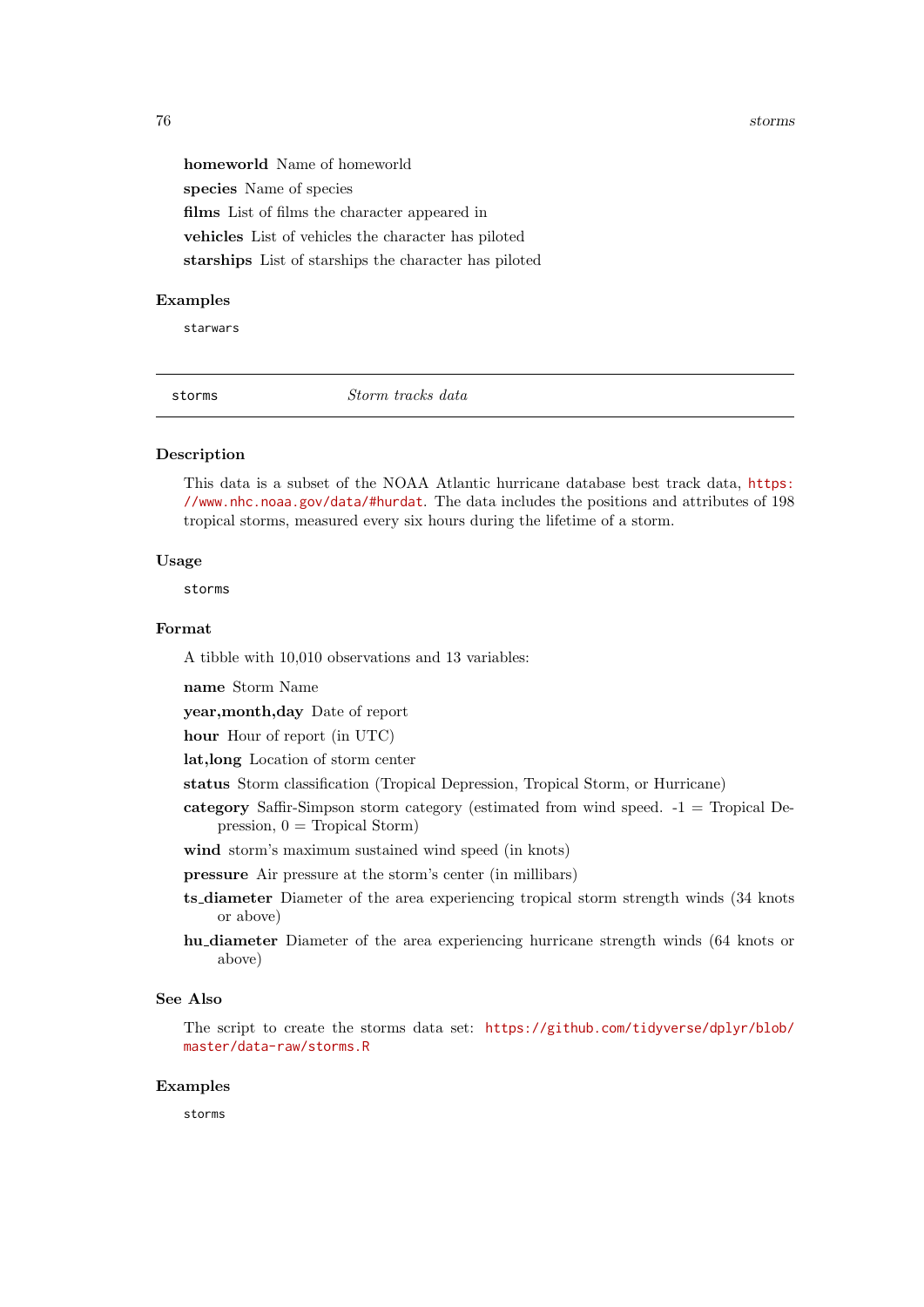<span id="page-76-1"></span><span id="page-76-0"></span>

### Description

summarise() creates a new data frame. It will have one (or more) rows for each combination of grouping variables; if there are no grouping variables, the output will have a single row summarising all observations in the input. It will contain one column for each grouping variable and one column for each of the summary statistics that you have specified.

summarise() and summarize() are synonyms.

# Usage

```
summarise(.data, ..., .groups = NULL)
summarize(.data, ..., .groups = NULL)
```
# Arguments

| .data    | A data frame, data frame extension (e.g. a tibble), or a lazy data frame<br>(e.g. from dbplyr or dtplyr). See <i>Methods</i> , below, for more details.                          |
|----------|----------------------------------------------------------------------------------------------------------------------------------------------------------------------------------|
| $\cdots$ | idata-masking. Name-value pairs of summary functions. The name will<br>be the name of the variable in the result.                                                                |
|          | The value can be:                                                                                                                                                                |
|          | • A vector of length 1, e.g. $min(x)$ , $n()$ , or $sum(is.na(y))$ .                                                                                                             |
|          | • A vector of length $n$ , e.g. quantile().                                                                                                                                      |
|          | • A data frame, to add multiple columns from a single expression.                                                                                                                |
| .groups  | <b>Experimental</b> Grouping structure of the result.                                                                                                                            |
|          | • "drop_last": dropping the last level of grouping. This was the only<br>supported option before version 1.0.0.                                                                  |
|          | $\bullet$ "drop": All levels of grouping are dropped.                                                                                                                            |
|          | • "keep": Same grouping structure as .data.                                                                                                                                      |
|          | $\bullet$ "rowwise": Each row is it's own group.                                                                                                                                 |
|          | When groups is not specified, it is chosen based on the number of rows<br>of the results:                                                                                        |
|          | • If all the results have 1 row, you get "drop_last".                                                                                                                            |
|          | • If the number of rows varies, you get "keep".                                                                                                                                  |
|          | In addition, a message informs you of that choice, unless the option<br>"dplyr.summarise.inform" is set to FALSE, or when summarise() is called<br>from a function in a package. |

#### Value

An object usually of the same type as .data.

- The rows come from the underlying group [keys\(\)](#page-0-0).
- The columns are a combination of the grouping keys and the summary expressions that you provide.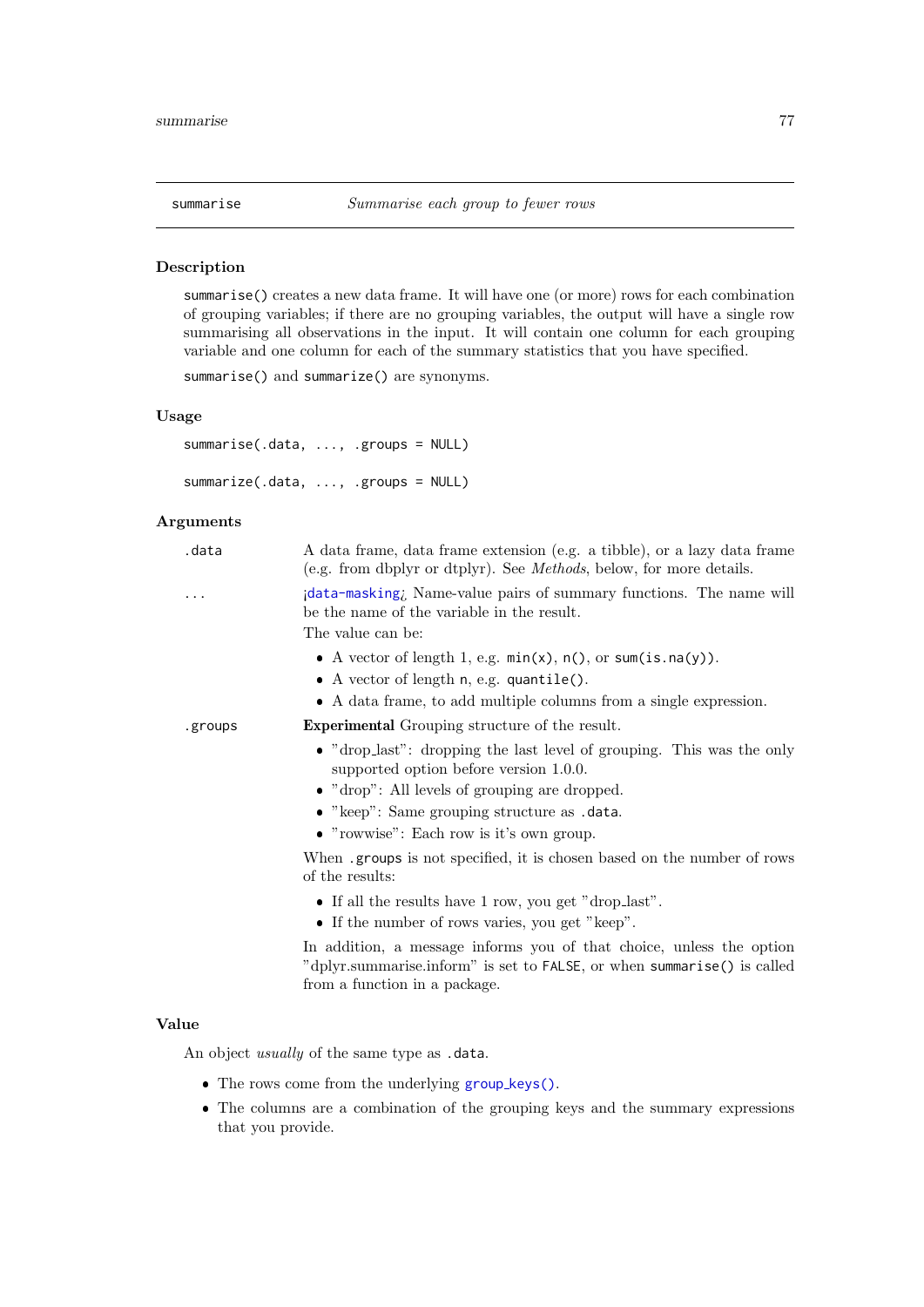- <span id="page-77-0"></span>• The grouping structure is controlled by the .groups= argument, the output may be another [grouped](#page-0-0) df, a [tibble](#page-0-0) or a [rowwise](#page-64-0) data frame.
- Data frame attributes are not preserved, because summarise() fundamentally creates a new data frame.

# Useful functions

- Center: [mean\(\)](#page-0-0), [median\(\)](#page-0-0)
- Spread: [sd\(\)](#page-0-0), [IQR\(\)](#page-0-0), [mad\(\)](#page-0-0)
- Range: [min\(\)](#page-0-0), [max\(\)](#page-0-0), [quantile\(\)](#page-0-0)
- Position: [first\(\)](#page-53-0), [last\(\)](#page-53-0), [nth\(\)](#page-53-1),
- $\bullet$  Count:  $n()$ ,  $n\_distinct()$  $n\_distinct()$
- Logical: [any\(\)](#page-0-0), [all\(\)](#page-0-0)

#### Backend variations

The data frame backend supports creating a variable and using it in the same summary. This means that previously created summary variables can be further transformed or combined within the summary, as in [mutate\(\)](#page-40-0). However, it also means that summary variables with the same names as previous variables overwrite them, making those variables unavailable to later summary variables.

This behaviour may not be supported in other backends. To avoid unexpected results, consider using new names for your summary variables, especially when creating multiple summaries.

### Methods

This function is a generic, which means that packages can provide implementations (methods) for other classes. See the documentation of individual methods for extra arguments and differences in behaviour.

The following methods are currently available in loaded packages: no methods found.

#### See Also

Other single table verbs: [arrange\(](#page-4-0)), [filter\(](#page-24-0)), [mutate\(](#page-40-0)), [rename\(](#page-61-0)), [select\(](#page-66-0)), [slice\(](#page-71-0))

#### Examples

```
# A summary applied to ungrouped tbl returns a single row
mtcars %>%
  summarise(mean = mean(disp), n = n())
# Usually, you'll want to group first
mtcars %>%
  group_by(cyl) %>%
  summarise(mean = mean(disp), n = n())
# dplyr 1.0.0 allows to summarise to more than one value:
mtcars %>%
   group_by(cyl) %>%
   summarise(qs = quantile(disp, c(0.25, 0.75)), prob = c(0.25, 0.75))
```
# You use a data frame to create multiple columns so you can wrap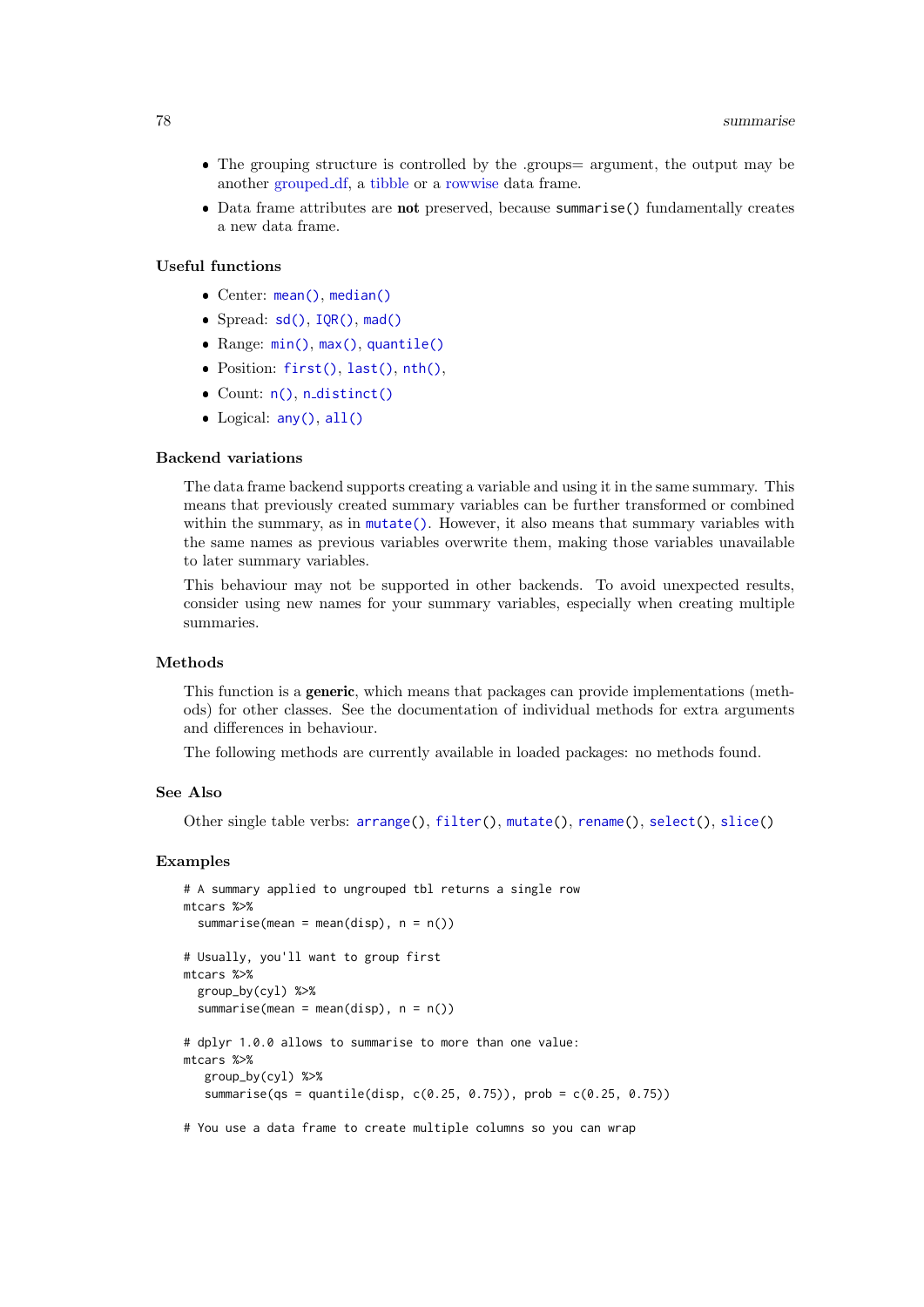#### <span id="page-78-1"></span>summarise all 79

```
# this up into a function:
my_quantile \leftarrow function(x, probs) {
  tibble(x = quantile(x, probs), probs = probs)}
mtcars %>%
  group_by(cyl) %>%
  summarise(my_quantile(disp, c(0.25, 0.75)))
# Each summary call removes one grouping level (since that group
# is now just a single row)
mtcars %>%
  group_by(cyl, vs) %>%
  summarise(cyl_n = n()) %>%
  group_vars()
# BEWARE: reusing variables may lead to unexpected results
mtcars %>%
  group_by(cyl) %>%
  summarise(disp = mean(disp), sd = sd(disp))
# Refer to column names stored as strings with the `.data` pronoun:
var <- "mass"
summarise(starwars, avg = mean(.data[[var]], na.rm = TRUE))
# Learn more in ?dplyr_data_masking
```
summarise\_all Summarise multiple columns

#### <span id="page-78-0"></span>Description

# Superseded

Scoped verbs  $(i$ f, at, all) have been superseded by the use of [across\(\)](#page-2-0) in an existing verb. See vignette("colwise") for details.

The [scoped](#page-65-0) variants of [summarise\(\)](#page-76-0) make it easy to apply the same transformation to multiple variables. There are three variants.

- summarise all() affects every variable
- summarise at() affects variables selected with a character vector or vars()
- summarise if() affects variables selected with a predicate function

### Usage

```
summarise_all(.tbl, .funs, ...)
summarise_if(.tbl, .predicate, .funs, ...)
summarise_at(.tbl, .vars, .funs, ..., .cols = NULL)
summarize_all(.tbl, .funs, ...)
summarize_if(.tbl, .predicate, .funs, ...)
summarize_at(.tbl, .vars, .funs, ..., .cols = NULL)
```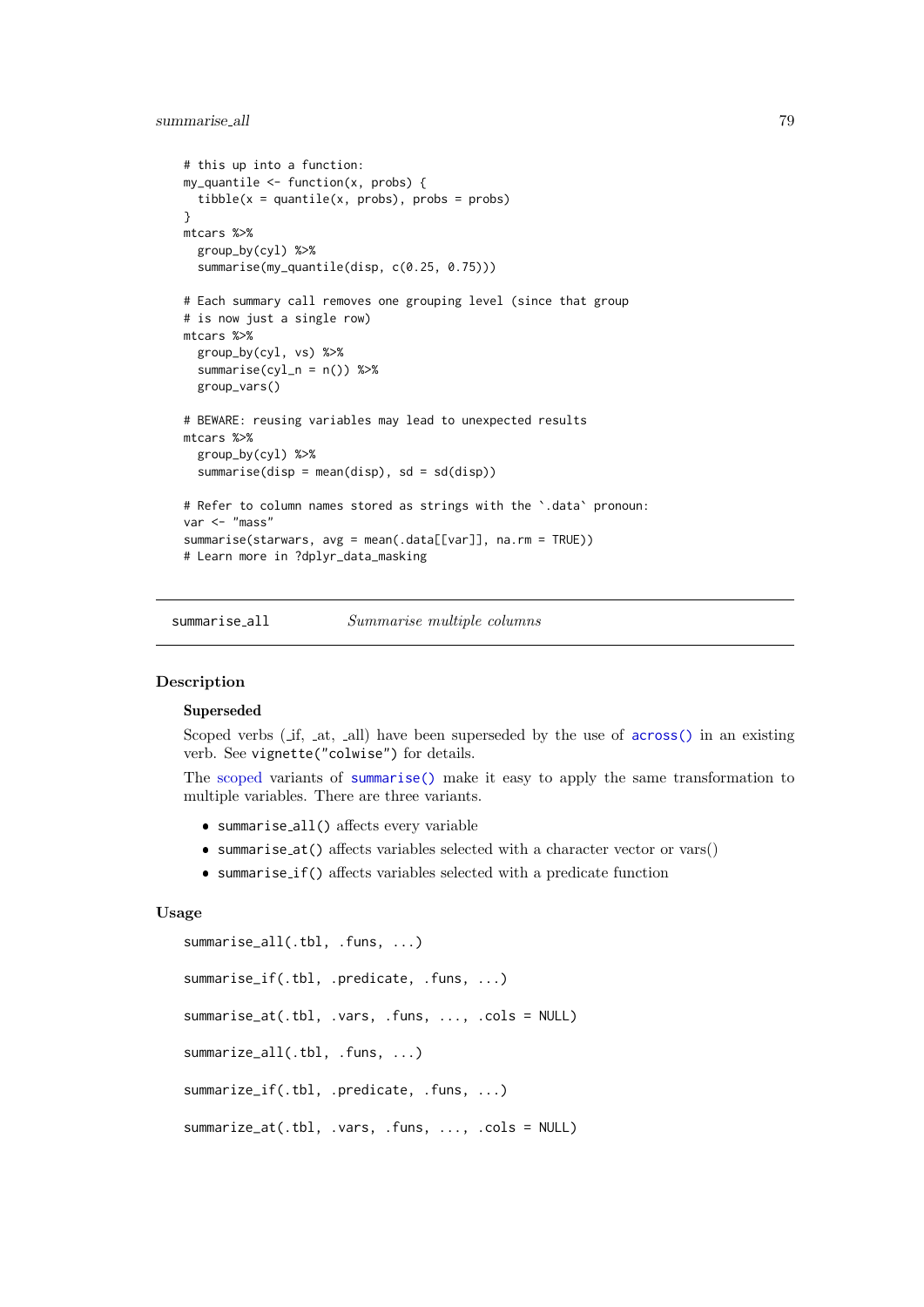#### <span id="page-79-0"></span>Arguments

| .tbl       | A tbl object.                                                                                                                                                                                                                                                                                    |
|------------|--------------------------------------------------------------------------------------------------------------------------------------------------------------------------------------------------------------------------------------------------------------------------------------------------|
| .funs      | A function fun, a quosure style lambda $\tilde{\ }$ fun(.) or a list of either form.                                                                                                                                                                                                             |
| $\ddots$   | Additional arguments for the function calls in . funs. These are evaluated<br>only once, with tidy dots support.                                                                                                                                                                                 |
| .predicate | A predicate function to be applied to the columns or a logical vector.<br>The variables for which .predicate is or returns TRUE are selected. This<br>argument is passed to rlang: : as_function() and thus supports quosure-<br>style lambda functions and strings representing function names. |
| vars.      | A list of columns generated by vars(), a character vector of column<br>names, a numeric vector of column positions, or NULL.                                                                                                                                                                     |
| .cols      | This argument has been renamed to . vars to fit dplyr's terminology and<br>is deprecated.                                                                                                                                                                                                        |

# Value

A data frame. By default, the newly created columns have the shortest names needed to uniquely identify the output. To force inclusion of a name, even when not needed, name the input (see examples for details).

### Grouping variables

If applied on a grouped tibble, these operations are not applied to the grouping variables. The behaviour depends on whether the selection is implicit (all and if selections) or explicit (at selections).

 Grouping variables covered by explicit selections in summarise at() are always an error. Add -group\_cols() to the [vars\(\)](#page-81-0) selection to avoid this:

```
data %>%
  summarise_at(vars(-group_cols(), ...), myoperation)
```
Or remove group vars() from the character vector of column names:

```
nms <- setdiff(nms, group_vars(data))
data %>% summarise_at(nms, myoperation)
```
 Grouping variables covered by implicit selections are silently ignored by summarise all() and summarise\_if().

#### Naming

The names of the new columns are derived from the names of the input variables and the names of the functions.

- if there is only one unnamed function (i.e. if .funs is an unnamed list of length one), the names of the input variables are used to name the new columns;
- for at functions, if there is only one unnamed variable (i.e., if .vars is of the form vars(a single column)) and .funs has length greater than one, the names of the functions are used to name the new columns;
- otherwise, the new names are created by concatenating the names of the input variables and the names of the functions, separated with an underscore ".".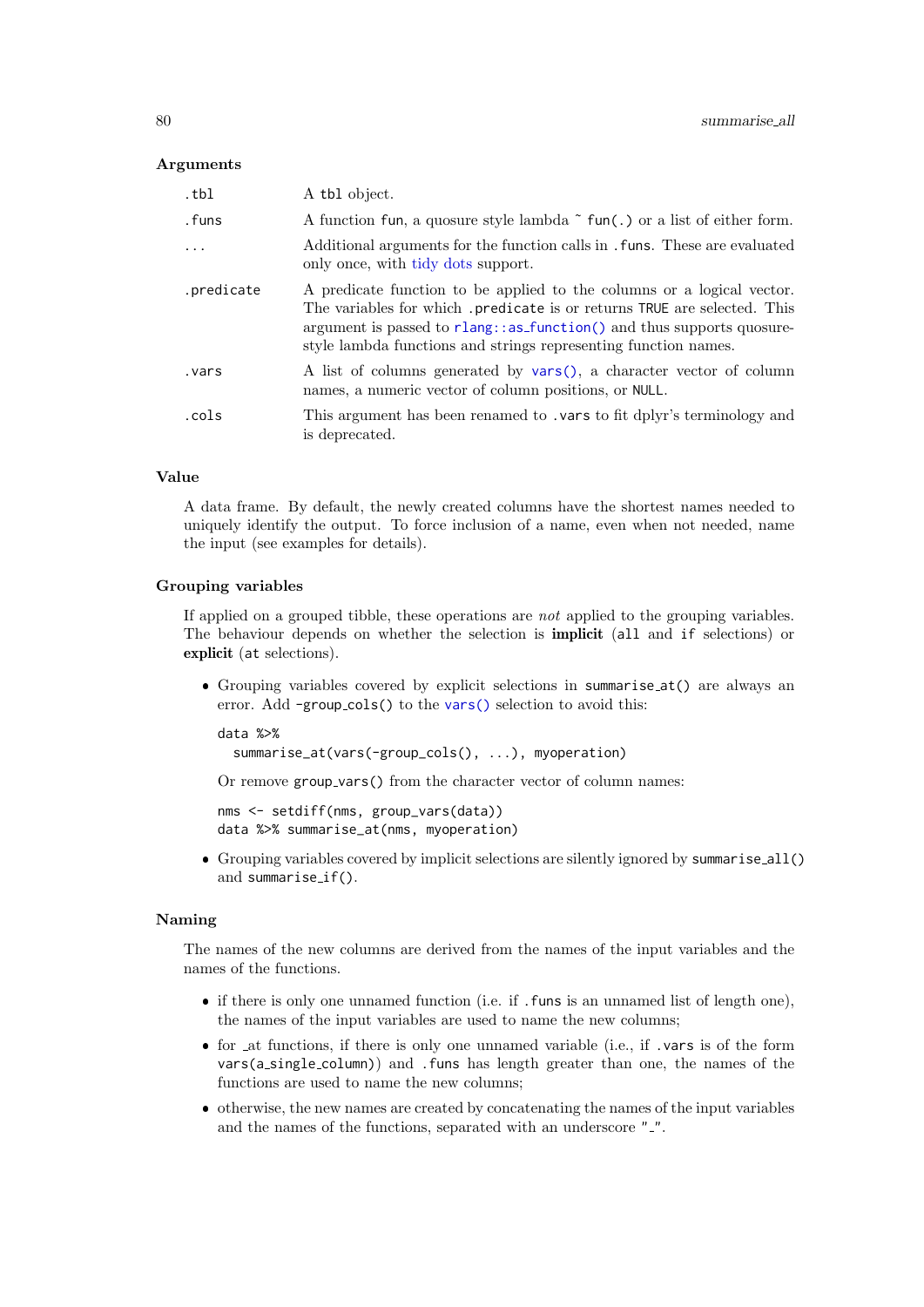#### <span id="page-80-0"></span>summarise all 81

The .funs argument can be a named or unnamed list. If a function is unnamed and the name cannot be derived automatically, a name of the form " $\text{fm}$ " is used. Similarly, [vars\(\)](#page-81-0) accepts named and unnamed arguments. If a variable in .vars is named, a new column by that name will be created.

Name collisions in the new columns are disambiguated using a unique suffix.

#### Life cycle

The functions are maturing, because the naming scheme and the disambiguation algorithm are subject to change in dplyr 0.9.0.

# See Also

[The other scoped verbs,](#page-65-0) [vars\(\)](#page-81-0)

#### Examples

```
# The _at() variants directly support strings:
starwars %>%
  summarise_at(c("height", "mass"), mean, na.rm = TRUE)
# \rightarrowstarwars %>% summarise(across(c("height", "mass"), ˜ mean(.x, na.rm = TRUE)))
# You can also supply selection helpers to _at() functions but you have
# to quote them with vars():
starwars %>%
  summarise_at(vars(height:mass), mean, na.rm = TRUE)
# ->
starwars %>%
  summarise(across(height:mass, ˜ mean(.x, na.rm = TRUE)))
# The _if() variants apply a predicate function (a function that
# returns TRUE or FALSE) to determine the relevant subset of
# columns. Here we apply mean() to the numeric columns:
starwars %>%
  summarise_if(is.numeric, mean, na.rm = TRUE)
starwars %>%
  summarise(across(where(is.numeric), \tilde{ } mean(.x, na.rm = TRUE)))
by_species <- iris %>%
  group_by(Species)
# If you want to apply multiple transformations, pass a list of
# functions. When there are multiple functions, they create new
# variables instead of modifying the variables in place:
by_species %>%
  summarise_all(list(min, max))
# ->by_species %>%
  summarise(across(everything(), list(min = min, max = max)))
```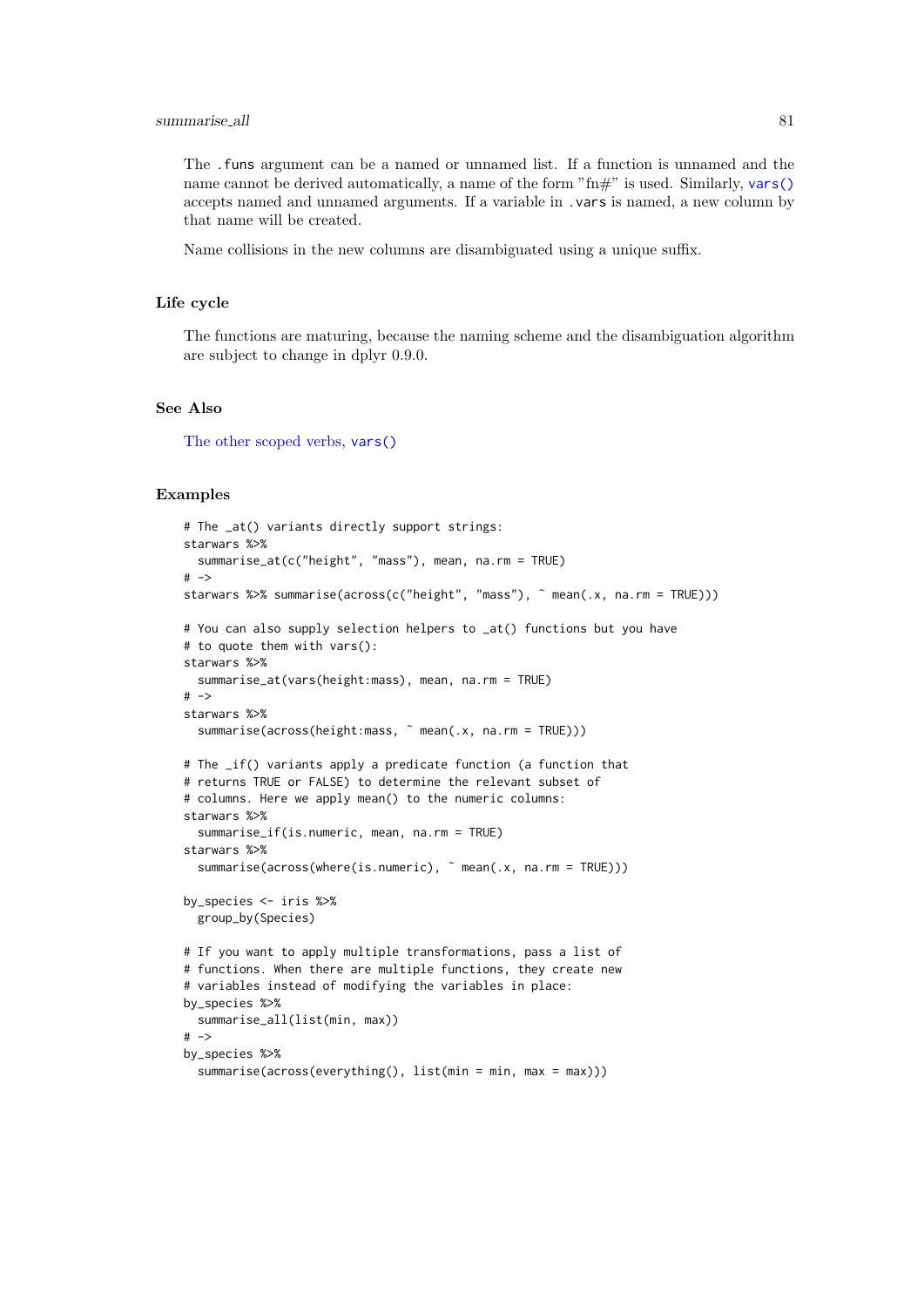#### Description

This is a generic method that dispatches based on the first argument.

### Usage

 $\text{thl}(\text{src}, \ldots)$ 

 $is.tbl(x)$ 

# Arguments

| src      | A data source                                       |
|----------|-----------------------------------------------------|
| $\cdots$ | Other arguments passed on to the individual methods |
| x        | Any object                                          |

<span id="page-81-0"></span>

| vars | Select variables |
|------|------------------|
|      |                  |

#### Description

vars() was only needed for the scoped verbs, which have been superseded by the use of [across\(\)](#page-2-0) in an existing verb. See vignette("colwise") for details.

This helper is intended to provide equivalent semantics to [select\(\)](#page-66-0). It is used for instance in scoped summarising and mutating verbs ([mutate](#page-47-0) at() and [summarise](#page-78-0) at()).

Note that verbs accepting a vars() specification also accept a numeric vector of positions or a character vector of column names.

# Usage

vars(...)

### Arguments

... ¡[tidy-select](#page-0-0)¿ Variables to include/exclude in mutate/summarise. You can use same specifications as in [select\(\)](#page-66-0). If missing, defaults to all non-grouping variables.

# See Also

all [vars\(\)](#page-4-1) and any [vars\(\)](#page-4-2) for other quoting functions that you can use with scoped verbs.

#### <span id="page-81-1"></span>tbl  $Create a table from a data source$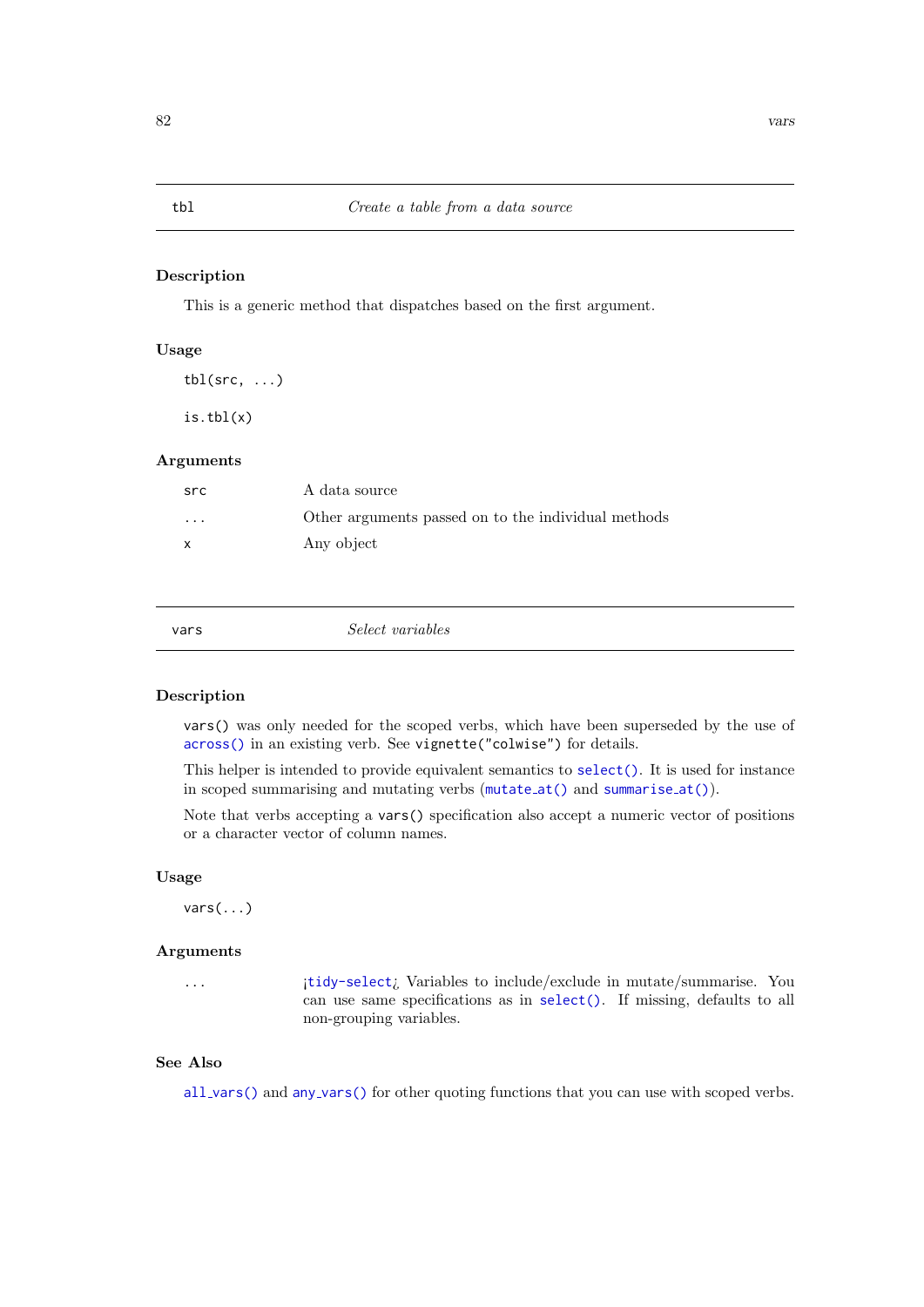<span id="page-82-0"></span>

# Description

# Experimental

This is an experimental new function that allows you to modify the grouping variables for a single operation.

# Usage

with\_groups(.data, .groups, .f, ...)

# Arguments

| .data     | A data frame                                                                                                                                                                                                                                |
|-----------|---------------------------------------------------------------------------------------------------------------------------------------------------------------------------------------------------------------------------------------------|
| .groups   | itidy-select; One or more variables to group by. Unlike group by (), you<br>can only group by existing variables, and you can use tidy-select syntax<br>like $c(x, y, z)$ to select multiple variables.<br>Use NULL to temporarily ungroup. |
| $\cdot$ f | Function to apply to regrouped data. Supports purrr-style ~ syntax                                                                                                                                                                          |
| $\ddotsc$ | Additional arguments passed on to                                                                                                                                                                                                           |

# Examples

```
df <- tibble(g = c(1, 1, 2, 2, 3), x = runif(5))
df %>%
  with_groups(g, mutate, x_mean = mean(x))
df %>%
  with_groups(g, \tilde{ } mutate(.x, x1 = first(x)))
df %>%
  group_by(g) %>%
  with\_groups(NULL, mutate, x_mean = mean(x))# NB: grouping can't be restored if you remove the grouping variables
df %>%
  group_by(g) %>%
  with_groups(NULL, mutate, g = NULL)
```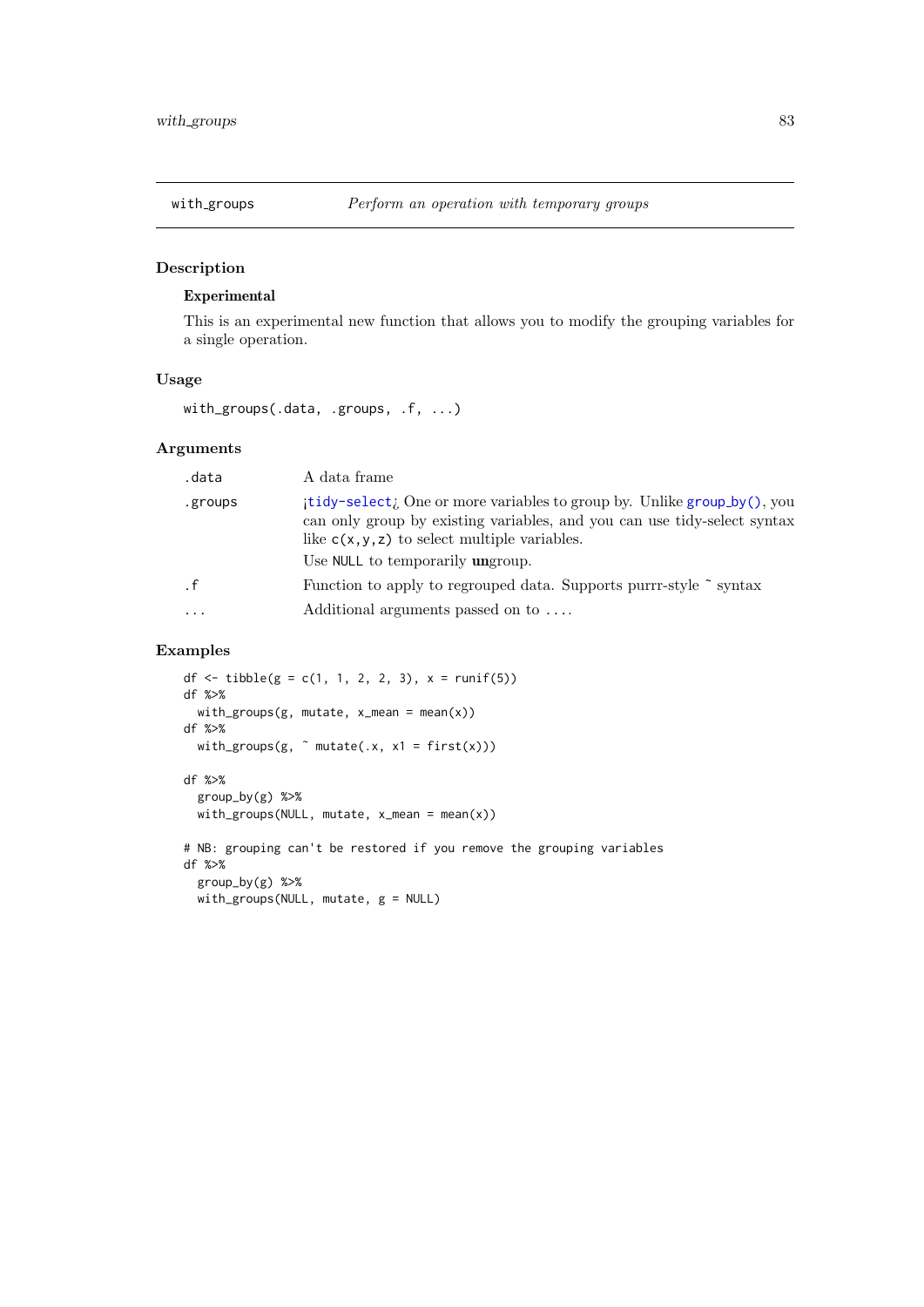# **Index**

∗ datasets band members, [8](#page-7-0) starwars, [75](#page-74-0) storms, [76](#page-75-0) ∗ grouping functions  $group_by, 30$  $group_by, 30$ group map, [35](#page-34-0) group\_split,  $37$ group\_trim, [38](#page-37-0) ∗ joins filter-joins, [27](#page-26-0) mutate-joins, [45](#page-44-0)  $nest$ -join,  $53$ ∗ single table verbs arrange, [5](#page-4-3) filter, [25](#page-24-1) mutate, [41](#page-40-1) rename, [62](#page-61-1) select, [67](#page-66-1) slice, [72](#page-71-1) summarise, [77](#page-76-1) +, [43](#page-42-0)  $==, 26$  $==, 26$  $>$ , [26](#page-25-0)  $>=, 26$  $>=, 26$  $[L, 54]$  $[L, 54]$  $[L, 54]$ &, [26](#page-25-0) across, [3](#page-2-1) across(), [5](#page-4-3), [7](#page-6-0), [17](#page-16-0), [23](#page-22-0), [29](#page-28-0), [32](#page-31-0), [48](#page-47-1), [66](#page-65-1), [79](#page-78-1), [82](#page-81-1) add\_count  $(\text{count}), 18$  $(\text{count}), 18$ add\_tally  $($  count $)$ , [18](#page-17-0) all $($ ),  $78$ all\_of(),  $68$ all vars, [5](#page-4-3) all\_vars(),  $29, 82$  $29, 82$  $29, 82$ anti\_join (filter-joins), [27](#page-26-0) any $()$ ,  $78$ any  $of()$ ,  $68$ any vars  $(all_vars), 5$  $(all_vars), 5$ any\_vars(), [29](#page-28-0), [82](#page-81-1) arrange, [5,](#page-4-3) [27](#page-26-0), [43](#page-42-0), [63](#page-62-0), [71](#page-70-0), [74](#page-73-0), [78](#page-77-0) arrange(), [7](#page-6-0), [21](#page-20-0), [66](#page-65-1)

arrange\_all, [7](#page-6-0) arrange\_all(),  $66, 67$  $66, 67$  $66, 67$ arrange at ( arrange all), [7](#page-6-0) arrange\_at $()$ ,  $67$ arrange\_if (arrange\_all), [7](#page-6-0) arrange\_if(),  $67$ as\_tibble(),  $65$ auto\_copy,  $8$ band instruments ( band members), [8](#page-7-0) band\_instruments2 (band\_members), [8](#page-7-0) band\_members, [8](#page-7-0) base:: $split()$ , [37](#page-36-0) between, [9](#page-8-0) between(),  $26$ bind, [10](#page-9-0) bind cols  $(bind)$ , [10](#page-9-0) bind\_rows  $(bind), 10$  $(bind), 10$ c across  $(across), 3$  $(across), 3$ case when, [11](#page-10-0) case\_when(),  $43, 59$  $43, 59$  $43, 59$ coalesce, [14](#page-13-0) coalesce(),  $43, 51, 60$  $43, 51, 60$  $43, 51, 60$  $43, 51, 60$  $43, 51, 60$ collapse ( compute), [15](#page-14-0) collect ( compute), [15](#page-14-0)  $collect(), 18$  $collect(), 18$ compute, [15](#page-14-0) contains(),  $68$ context, [16](#page-15-1)  $copy_to, 18$  $copy_to, 18$ copy\_to(),  $16$ count, [18](#page-17-0) cumall, [20](#page-19-0) cumall(),  $43$ cumany ( cumall), [20](#page-19-0) cumany(),  $43$ cume\_dist (ranking), [57](#page-56-1) cume\_dist(),  $43$ cummax(),  $43$ cummean ( cumall), [20](#page-19-0) cummean(),  $43$ cummin(),  $43$ cumsum $(), 43$  $(), 43$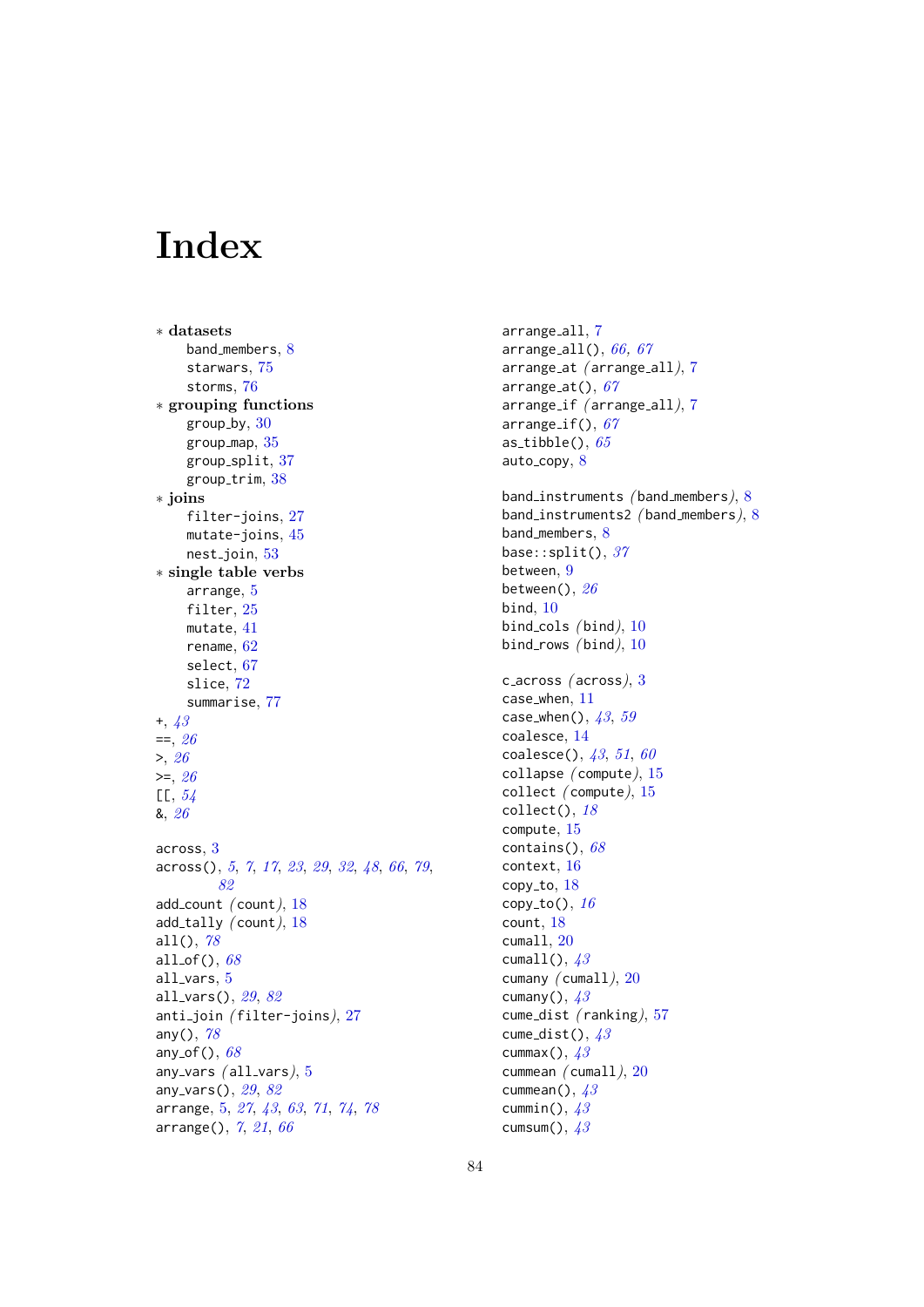# INDEX 85

cur column ( context), [16](#page-15-1) cur\_column(),  $\angle$ cur\_data (context), [16](#page-15-1) cur data all ( context), [16](#page-15-1) cur\_group (context), [16](#page-15-1) cur\_group(),  $\sqrt{4}$  $\sqrt{4}$  $\sqrt{4}$ cur group id ( context), [16](#page-15-1) cur\_group\_rows (context), [16](#page-15-1) dense\_rank (ranking), [57](#page-56-1) dense\_rank(),  $43$ desc, [21](#page-20-0) desc(), [6](#page-5-0), [57](#page-56-1) distinct, [22](#page-21-0) distinct(), [23](#page-22-0) distinct all, [23](#page-22-0) distinct\_all(),  $67$ distinct\_at (distinct\_all), [23](#page-22-0) distinct\_at(),  $67$ distinct\_if (distinct\_all), [23](#page-22-0) distinct\_if(),  $67$  $do()$ ,  $35$ ends\_with(),  $68$ everything(),  $68$ explain, [24](#page-23-0) filter, [6](#page-5-0), [25,](#page-24-1) [43](#page-42-0), [63](#page-62-0), [71](#page-70-0), [74](#page-73-0), [78](#page-77-0) filter(), [38](#page-37-0), [66](#page-65-1), [73](#page-72-0) filter-joins, [27](#page-26-0) filter all, [29](#page-28-0) filter\_all(),  $5, 66, 67$  $5, 66, 67$  $5, 66, 67$  $5, 66, 67$  $5, 66, 67$ filter\_at (filter\_all), [29](#page-28-0) filter\_at(),  $67$ filter\_if (filter\_all), [29](#page-28-0) filter\_if(),  $5, 67$  $5, 67$  $5, 67$ first  $($ nth $), 54$  $), 54$ first $()$ ,  $78$ full\_join (mutate-joins), [45](#page-44-0) group by, [30,](#page-29-1) [36](#page-35-0), [38,](#page-37-0) [39](#page-38-0) group by(), [26](#page-25-0), [32,](#page-31-0) [33](#page-32-0), [37](#page-36-0)[–39](#page-38-0), [65,](#page-64-1) [66](#page-65-1), [83](#page-82-0) group by all, [32](#page-31-0) group\_by\_all(),  $66, 67$  $66, 67$  $66, 67$ group by  $at$  (group by  $all$ ),  $32$ group  $by$   $at()$ ,  $67$ group\_by\_drop\_default(),  $31, 33$  $31, 33$  $31, 33$ group\_by\_if  $(\text{group_by}$ \_all $),$  [32](#page-31-0) group\_by\_if(),  $67$ group cols, [34](#page-33-0) group\_data(),  $17$ group keys(), [35](#page-34-0), [37,](#page-36-0) [38](#page-37-0), [77](#page-76-1) group map, [31](#page-30-0), [35,](#page-34-0) [38,](#page-37-0) [39](#page-38-0)

group\_modify ( $group_map$ ),  $35$ group nest, [31](#page-30-0), [36](#page-35-0), [38,](#page-37-0) [39](#page-38-0) group split, [31](#page-30-0), [36](#page-35-0), [37,](#page-36-0) [39](#page-38-0) group\_split(),  $37, 38$  $37, 38$  $37, 38$ group trim, [31](#page-30-0), [36](#page-35-0), [38](#page-37-0), [38](#page-37-0) group\_vars(),  $34$ group\_walk  $(\text{group\_map}),$  [35](#page-34-0) grouped data frame, [39](#page-38-0) grouped df, [31](#page-30-0), [65](#page-64-1), [72](#page-71-1), [78](#page-77-0) groups $(), 34$  $(), 34$ ident, [39](#page-38-0) if else, [40](#page-39-0) if else(), [12](#page-11-0), [43](#page-42-0), [59](#page-58-0) ifelse(),  $40$ inner\_join (mutate-joins), [45](#page-44-0) integerish, [66](#page-65-1)  $IQR()$ , [78](#page-77-0) is.na(),  $26$ is.numeric, [67](#page-66-1) is.tbl  $(tbl)$ ,  $82$ join (mutate-joins), [45](#page-44-0) lag  $($ lead-lag $), 40$  $), 40$  $lag()$ ,  $43$ last  $(\text{nth}), 54$  $(\text{nth}), 54$ last $(), 78$  $(), 78$  $last\_col(), 68$  $last\_col(), 68$ lead  $($ lead-lag $), 40$  $), 40$ lead(),  $43$ lead-lag, [40](#page-39-0) left\_join (mutate-joins), [45](#page-44-0) locales(),  $6$  $log()$ ,  $43$ mad(), [78](#page-77-0) match(), [28](#page-27-0), [47](#page-46-0) matches(),  $68$  $max()$ , [78](#page-77-0) mean(), [78](#page-77-0) median $($ ),  $78$ merge(), [28](#page-27-0), [47](#page-46-0) min(), [78](#page-77-0) min\_rank  $(ranking), 57$  $(ranking), 57$ min\_rank(),  $43$ mutate, [6](#page-5-0), [27](#page-26-0), [32](#page-31-0), [41,](#page-40-1) [63](#page-62-0), [71](#page-70-0), [74](#page-73-0), [78](#page-77-0) mutate(), [3](#page-2-1), [48](#page-47-1), [66](#page-65-1), [78](#page-77-0) mutate-joins,  $10, 45$  $10, 45$  $10, 45$ mutate all, [48](#page-47-1) mutate\_all(),  $67$ mutate at ( mutate all), [48](#page-47-1) mutate at(), [67](#page-66-1), [82](#page-81-1)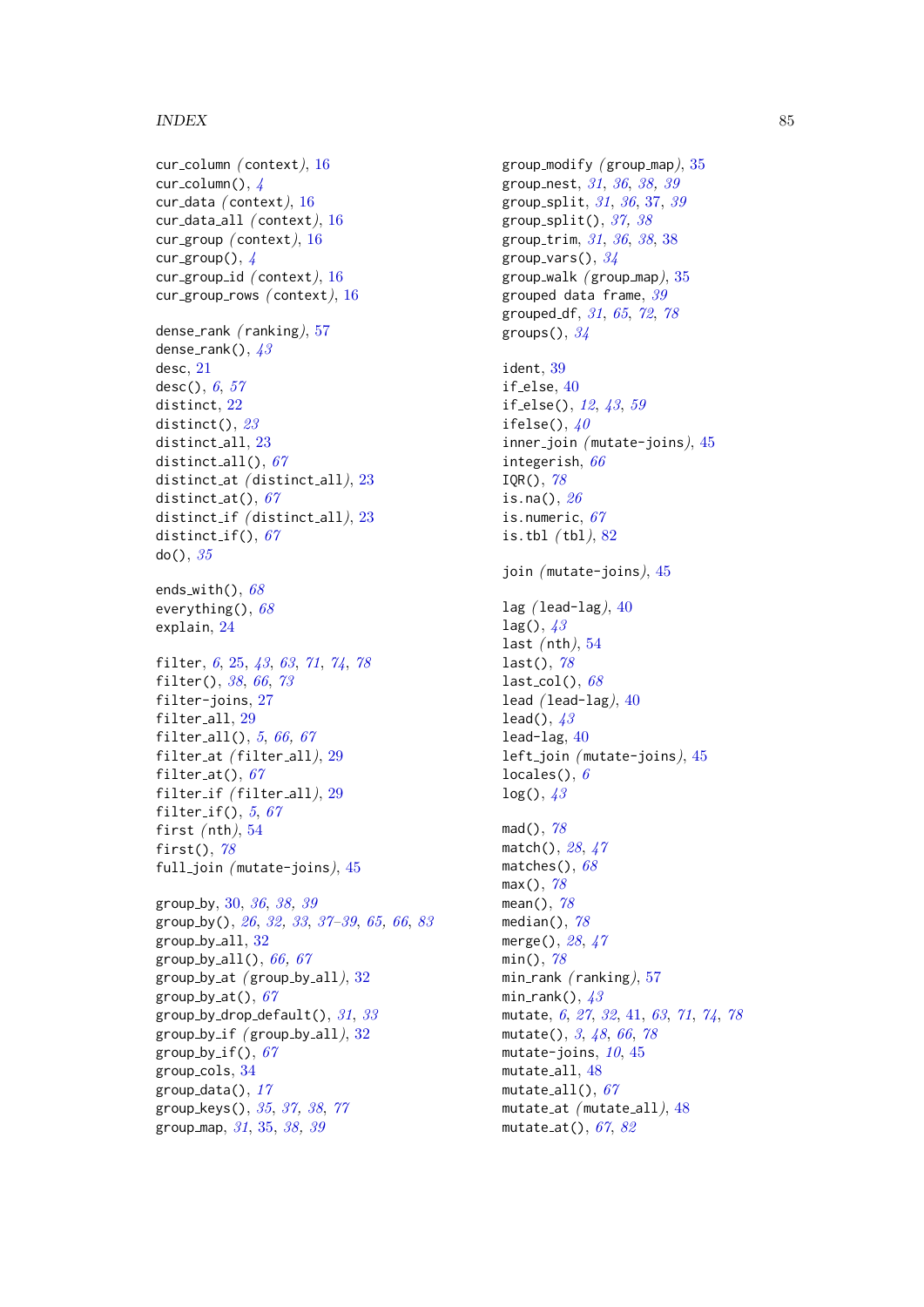mutate\_if (mutate\_all), [48](#page-47-1) mutate\_if(),  $67$ n  $($  context $), 16$  $), 16$  $n()$ , [78](#page-77-0) n\_distinct, [55](#page-54-1) n\_distinct(),  $78$  $na_i$ f,  $51$ na<sub>-if</sub>(),  $15, 43, 60$  $15, 43, 60$  $15, 43, 60$  $15, 43, 60$  $15, 43, 60$ near, [52](#page-51-0) near $()$ ,  $26$ nest\_by(),  $65$ nest<sub>-</sub>join, [29](#page-28-0), [48](#page-47-1), [53](#page-52-0) nested, [35](#page-34-0) nth, [54](#page-53-2) nth $()$ ,  $78$ ntile ( ranking), [57](#page-56-1) ntile(),  $43$ num\_range(),  $68$ order by,  $55$ percent\_rank (ranking), [57](#page-56-1) percent\_rank(),  $43$ print(),  $24$ pull, [56](#page-55-0) quantile(), [78](#page-77-0) quasiquotation, [57](#page-56-1) ranking, [57](#page-56-1) recode, [58](#page-57-0)  $recode(), 43, 51$  $recode(), 43, 51$  $recode(), 43, 51$  $recode(), 43, 51$ recode\_factor (recode), [58](#page-57-0) relocate, [61](#page-60-0) relocate(),  $42$ rename, [6](#page-5-0), [27](#page-26-0), [43](#page-42-0), [62,](#page-61-1) [71](#page-70-0), [74](#page-73-0), [78](#page-77-0) rename $(), 66$  $(), 66$ rename\_with (rename),  $62$ right join (mutate-joins),  $45$ rlang::as\_function(),  $8, 24, 29, 33, 49,$  $8, 24, 29, 33, 49,$  $8, 24, 29, 33, 49,$  $8, 24, 29, 33, 49,$  $8, 24, 29, 33, 49,$  $8, 24, 29, 33, 49,$  $8, 24, 29, 33, 49,$  $8, 24, 29, 33, 49,$  $8, 24, 29, 33, 49,$  $8, 24, 29, 33, 49,$ [67](#page-66-1), [80](#page-79-0) row\_number  $(ranking), 57$  $(ranking), 57$ row\_number(),  $43, 73$  $43, 73$  $43, 73$ rows, [63](#page-62-0) rows delete ( rows), [63](#page-62-0) rows\_insert  $(\text{rows}), 63$  $(\text{rows}), 63$ rows\_patch  $(\text{rows}), 63$  $(\text{rows}), 63$ rows update ( rows), [63](#page-62-0) rows\_upsert  $(\text{rows}), 63$  $(\text{rows}), 63$ rowwise, [65,](#page-64-1) [78](#page-77-0) rowwise(),  $\beta$ scoped, [7](#page-6-0), [23](#page-22-0), [29](#page-28-0), [32](#page-31-0), [48](#page-47-1), [66,](#page-65-1) [79](#page-78-1)

 $sd()$ ,  $78$ select, [6](#page-5-0), [27](#page-26-0), [43](#page-42-0), [63](#page-62-0), [67,](#page-66-1) [74](#page-73-0), [78](#page-77-0) select(), [3](#page-2-1), [34](#page-33-0), [66](#page-65-1), [82](#page-81-1) select\_all(),  $66, 67$  $66, 67$  $66, 67$ select\_at(),  $67$ select\_if(),  $67$ semi\_join (filter-joins), [27](#page-26-0) setops, [71](#page-70-0) show\_query  $(explain), 24$  $(explain), 24$ slice, [6](#page-5-0), [27](#page-26-0), [43](#page-42-0), [63](#page-62-0), [71](#page-70-0), [72,](#page-71-1) [78](#page-77-0) slice\_head (slice), [72](#page-71-1) slice\_max (slice), [72](#page-71-1) slice\_min (slice), [72](#page-71-1) slice\_sample  $(slice)$ ,  $72$ slice\_tail (slice), [72](#page-71-1) split, [35](#page-34-0) sql, [75](#page-74-0) starts with(), [66](#page-65-1), [68,](#page-67-0) [69](#page-68-0) starwars, [75](#page-74-0) storms, [76](#page-75-0)  $str()$ ,  $24$ summarise, [6](#page-5-0), [27](#page-26-0), [43](#page-42-0), [63](#page-62-0), [71](#page-70-0), [74](#page-73-0), [77](#page-76-1) summarise(), [3](#page-2-1), [65,](#page-64-1) [66](#page-65-1), [79](#page-78-1) summarise\_all, [79](#page-78-1) summarise\_all(),  $66, 67$  $66, 67$  $66, 67$ summarise\_at (summarise\_all), [79](#page-78-1) summarise\_at(),  $67, 82$  $67, 82$  $67, 82$ summarise if ( summarise all), [79](#page-78-1) summarise\_if(),  $67$ summarize ( summarise), [77](#page-76-1) summarize all ( summarise all), [79](#page-78-1) summarize at ( summarise all), [79](#page-78-1) summarize\_if (summarise\_all), [79](#page-78-1) switch $(), 59$  $(), 59$ tally  $($  count $)$ , [18](#page-17-0) tbl, [82](#page-81-1) tbl $()$ ,  $31$ The other scoped verbs,  $50$ ,  $81$ tibble, [78](#page-77-0) tidy dots, [7](#page-6-0), [23](#page-22-0), [33](#page-32-0), [49](#page-48-0), [67](#page-66-1), [80](#page-79-0) tidyr:: replace\_na(),  $15, 51, 60$  $15, 51, 60$  $15, 51, 60$  $15, 51, 60$  $15, 51, 60$ tidyr::unnest(), [53](#page-52-0) tidyselect::vars\_select(),  $66$ transmute ( mutate), [41](#page-40-1) transmute(), [42](#page-41-0), [48](#page-47-1), [66](#page-65-1) transmute all ( mutate all), [48](#page-47-1) transmute\_all(),  $67$ transmute at ( mutate all), [48](#page-47-1) transmute\_at(),  $67$ transmute\_if (mutate\_all), [48](#page-47-1) transmute\_if(),  $67$